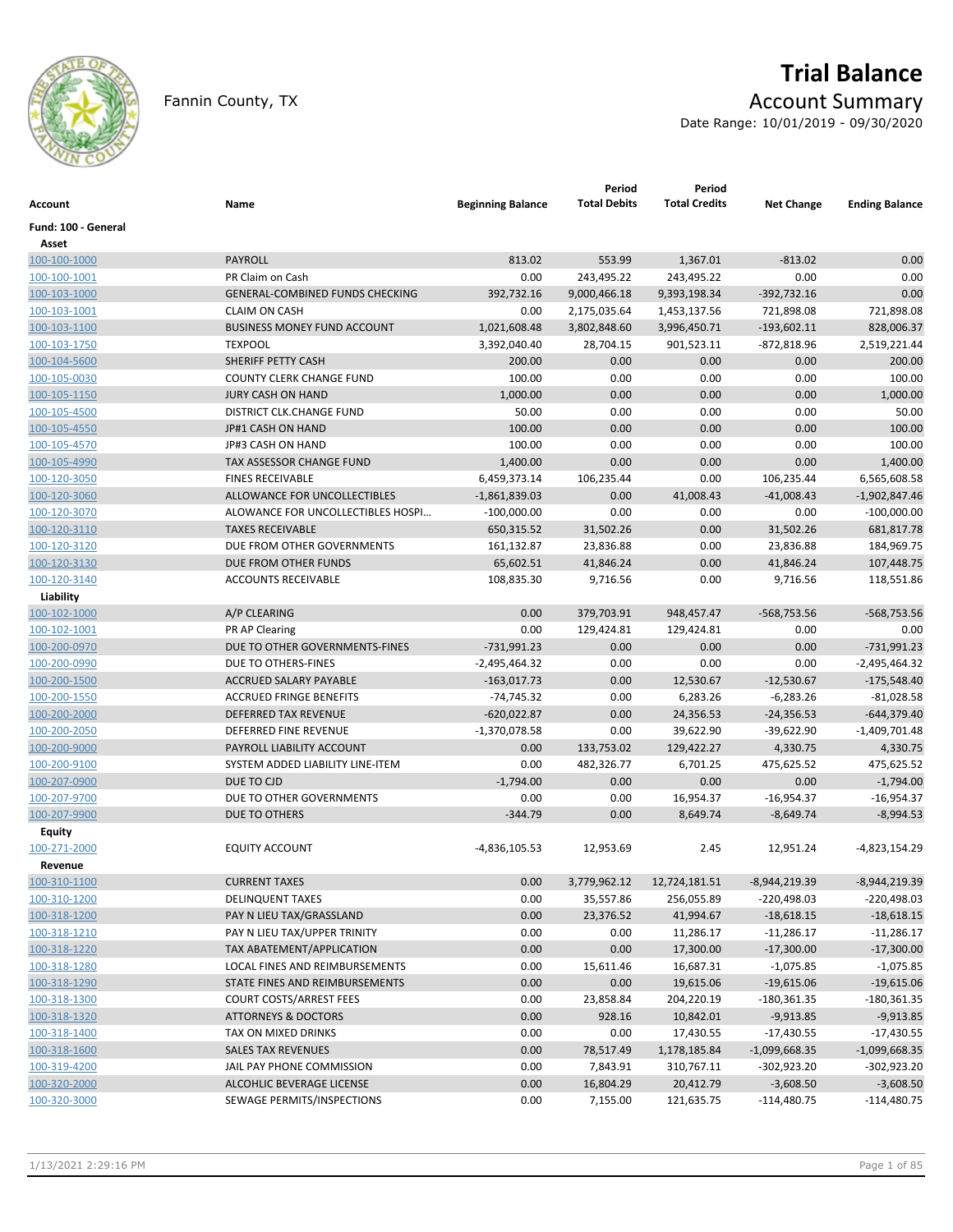|                              |                                                              |                          | Period              | Period               |                          |                          |
|------------------------------|--------------------------------------------------------------|--------------------------|---------------------|----------------------|--------------------------|--------------------------|
| Account                      | Name                                                         | <b>Beginning Balance</b> | <b>Total Debits</b> | <b>Total Credits</b> | <b>Net Change</b>        | <b>Ending Balance</b>    |
| 100-321-2000                 | <b>COMMISSIONS ON CAR REGIST</b>                             | 0.00                     | 9,426.40            | 99,771.40            | $-90,345.00$             | $-90,345.00$             |
| 100-321-2500                 | <b>COMMISSION ON CAR TITLES</b>                              | 0.00                     | 3,885.00            | 44,190.00            | $-40,305.00$             | $-40,305.00$             |
| 100-321-2510                 | <b>COMM.ON SALES TAX COLLECTIONS</b>                         | 0.00                     | 0.00                | 219,824.20           | $-219,824.20$            | $-219,824.20$            |
| 100-321-2520                 | <b>TOLL COLLECTIONS</b>                                      | 0.00                     | 199.12              | 1,408.12             | $-1,209.00$              | $-1,209.00$              |
| 100-321-9010                 | <b>TAX CERTIFICATES</b>                                      | 0.00                     | 618.18              | 9,504.30             | $-8,886.12$              | $-8,886.12$              |
| 100-330-2010                 | FEMA 2018 DR-4416                                            | 0.00                     | 0.00                | 3,119.14             | $-3,119.14$              | $-3,119.14$              |
| 100-330-4370                 | <b>INDIGENT DEFENSE GRANT</b>                                | 0.00                     | 0.00                | 39,023.50            | $-39,023.50$             | $-39,023.50$             |
| 100-330-5590                 | <b>TEXAS VINE PROGRAM</b>                                    | 0.00                     | 0.00                | 13,964.16            | $-13,964.16$             | $-13,964.16$             |
| 100-330-5630                 | NIBRS GRANT 3753001                                          | 0.00                     | 0.00                | 51,502.00            | $-51,502.00$             | $-51,502.00$             |
| 100-340-1350                 | <b>FAMILY PROTECTION FEE</b>                                 | 0.00                     | 0.00                | 2,237.16             | $-2,237.16$              | $-2,237.16$              |
| 100-340-4000                 | <b>COUNTY JUDGE FEES</b>                                     | 0.00                     | 64.00               | 812.02               | $-748.02$                | $-748.02$                |
| 100-340-4030                 | <b>COUNTY CLERK FEES</b>                                     | 0.00                     | 24,282.95           | 248,950.74           | $-224,667.79$            | $-224,667.79$            |
| 100-340-4500                 | <b>DISTRICT CLERK FEES</b>                                   | 0.00                     | 0.00                | 60,665.48            | $-60,665.48$             | $-60,665.48$             |
| 100-340-4550                 | J. P. #1 FEES                                                | 0.00                     | 5,470.14            | 19,508.47            | $-14,038.33$             | $-14,038.33$             |
| 100-340-4560                 | J. P. #2 FEES                                                | 0.00                     | 350.00              | 4,706.62             | $-4,356.62$              | $-4,356.62$              |
| 100-340-4570                 | J. P. #3 FEES                                                | 0.00                     | 1,361.20            | 7,859.69             | $-6,498.49$              | $-6,498.49$              |
| 100-340-4750                 | <b>DISTRICT ATTORNEY FEES</b>                                | 0.00                     | 476.98              | 3,957.85             | $-3,480.87$              | $-3,480.87$              |
| 100-340-4800                 | <b>BOND APPLICATION FEE</b>                                  | 0.00                     | 0.00                | 500.00               | $-500.00$                | $-500.00$                |
| 100-340-4840                 | <b>ELECTION REIMBURSEMENTS</b>                               | 0.00                     | 274.42              | 788.84               | $-514.42$                | $-514.42$                |
| 100-340-5510                 | <b>CONSTABLE PCT. 1 FEES</b>                                 | 0.00                     | 2,010.00            | 7,695.00             | $-5,685.00$              | $-5,685.00$              |
| 100-340-5520                 | <b>CONSTABLE PCT. 2 FEES</b>                                 | 0.00                     | 350.00              | 3,935.00             | $-3,585.00$              | $-3,585.00$              |
| 100-340-5530                 | <b>CONSTABLE PCT. 3 FEES</b>                                 | 0.00                     | 490.00              | 4,083.12             | $-3,593.12$              | $-3,593.12$              |
| 100-340-5600                 | <b>SHERIFF FEES</b>                                          | 0.00                     | 15,645.72           | 64,001.58            | $-48,355.86$             | $-48,355.86$             |
| 100-340-5730                 | <b>BOND SUPERVISION FEES</b><br>D.C.6TH COURT OF APPEALS FEE | 0.00                     | 4,615.00            | 96,465.50            | $-91,850.50$             | $-91,850.50$             |
| 100-340-6000<br>100-340-6010 | C.C.6TH COURT OF APPEALS FEE                                 | 0.00<br>0.00             | 180.00<br>150.00    | 1,888.16             | $-1,708.16$<br>$-870.02$ | $-1,708.16$<br>$-870.02$ |
|                              | <b>SUBDIVISION FEES</b>                                      | 0.00                     | 0.00                | 1,020.02<br>3,482.62 | $-3,482.62$              | $-3,482.62$              |
| 100-340-6520<br>100-340-6530 | <b>ZONING APPLICATION FEES</b>                               | 0.00                     | 0.00                | 300.00               | $-300.00$                | $-300.00$                |
| 100-340-6540                 | <b>FLOOD PLAIN FEES</b>                                      | 0.00                     | 0.00                | 90.00                | $-90.00$                 | $-90.00$                 |
| 100-340-6550                 | <b>BUILDING PERMITS</b>                                      | 0.00                     | 150.00              | 1,500.00             | $-1,350.00$              | $-1,350.00$              |
| 100-350-4550                 | J. P. #1 FINES                                               | 0.00                     | 608.56              | 3,586.25             | $-2,977.69$              | $-2,977.69$              |
| 100-350-4560                 | J. P. #2 FINES                                               | 0.00                     | 0.00                | 336.00               | $-336.00$                | $-336.00$                |
| 100-350-4570                 | J. P. #3 FINES                                               | 0.00                     | 241.50              | 997.90               | $-756.40$                | $-756.40$                |
| 100-352-1000                 | 10% COMM.ON SURETY BAIL BOND FEE                             | 0.00                     | 193.50              | 1,024.50             | $-831.00$                | $-831.00$                |
| 100-352-2010                 | <b>BOND FORFEITURES</b>                                      | 0.00                     | 0.00                | 9,145.00             | $-9,145.00$              | $-9,145.00$              |
| 100-360-1000                 | <b>INTEREST EARNINGS</b>                                     | 0.00                     | 4,666.93            | 50,552.66            | -45,885.73               | -45,885.73               |
| 100-360-1100                 | <b>INTEREST EARNINGS BUSINESS MONEY FU</b>                   | 0.00                     | 695.95              | 7,093.84             | $-6,397.89$              | $-6,397.89$              |
| 100-364-1630                 | SALE OF EQUIPMENT                                            | 0.00                     | 0.00                | 20,605.79            | $-20,605.79$             | $-20,605.79$             |
| 100-370-1000                 | <b>KFYN-RADIO TOWER RENT</b>                                 | 0.00                     | 200.00              | 2,800.00             | $-2,600.00$              | $-2,600.00$              |
| 100-370-1120                 | TOBACCO SETTLEMENT                                           | 0.00                     | 0.00                | 19,703.58            | $-19,703.58$             | $-19,703.58$             |
| 100-370-1150                 | <b>RENT- VERIZON TOWER</b>                                   | 0.00                     | 0.00                | 12,775.32            | $-12,775.32$             | $-12,775.32$             |
| 100-370-1200                 | <b>CONTRIBUTION IHC TRUST</b>                                | 0.00                     | 0.00                | 13,352.00            | $-13,352.00$             | $-13,352.00$             |
| 100-370-1300                 | <b>REFUNDS &amp; MISCELLANEOUS</b>                           | 0.00                     | 3,761.19            | 21,098.17            | $-17,336.98$             | $-17,336.98$             |
| 100-370-1310                 | AUTOMOBILE INSURANCE LOSS PAYMEN                             | 0.00                     | 0.00                | 43,000.00            | $-43,000.00$             | $-43,000.00$             |
| 100-370-1320                 | PROPERTY INSURANCE LOSS PAYMENTS                             | 0.00                     | 0.00                | 18,365.57            | $-18,365.57$             | $-18,365.57$             |
| 100-370-1350                 | HEALTH INS. SURPLUS DISTRIBUTION                             | 0.00                     | 0.00                | 16,923.22            | $-16,923.22$             | $-16,923.22$             |
| 100-370-1390                 | STATE JUROR REIMB.FEE                                        | 0.00                     | 0.00                | 8,364.00             | $-8,364.00$              | $-8,364.00$              |
| 100-370-1420                 | <b>CULVERT PERMITTING PROCESS</b>                            | 0.00                     | 0.00                | 70.00                | $-70.00$                 | $-70.00$                 |
| 100-370-1430                 | D.A.SALARY REIMB.                                            | 0.00                     | 9,166.67            | 27,500.00            | $-18,333.33$             | $-18,333.33$             |
| 100-370-1470                 | UTILITIES REIMBURSEMENT                                      | 0.00                     | 2,805.64            | 18,093.75            | $-15,288.11$             | $-15,288.11$             |
| 100-370-1510                 | ASST. DA LONGEVITY PAY                                       | 0.00                     | 1,260.00            | 6,420.00             | $-5,160.00$              | $-5,160.00$              |
| 100-370-1620                 | <b>COURT REPORTER SERVICE FEE</b>                            | 0.00                     | 270.00              | 7,870.03             | $-7,600.03$              | $-7,600.03$              |
| 100-370-4080                 | <b>COUNTY WELLNESS PROGRAM</b>                               | 0.00                     | 0.00                | 1,260.00             | $-1,260.00$              | $-1,260.00$              |
| 100-370-4100                 | CO CT AT LAW SUPPLEMENT                                      | 0.00                     | 0.00                | 84,000.00            | $-84,000.00$             | $-84,000.00$             |
| 100-370-4500                 | DIST. CLK. PASSPORT PHOTO                                    | 0.00                     | 0.00                | 510.00               | $-510.00$                | $-510.00$                |
| 100-370-4530                 | REIMB.CEC ODYSSEY SAAS                                       | 0.00                     | 0.00                | 16,194.75            | $-16,194.75$             | $-16, 194.75$            |
| 100-370-5620                 | STATE REIMB.OFFENDER TRANSPORT                               | 0.00                     | 0.00                | 6,604.00             | $-6,604.00$              | $-6,604.00$              |
| 100-390-1401                 | <b>TRANSFERS IN</b>                                          | 0.00                     | 0.00                | 1,032.25             | $-1,032.25$              | $-1,032.25$              |
| 100-999-9998                 | UNDESIGNATED CONVERSION                                      | 0.00                     | 1,206.94            | 52,767.87            | $-51,560.93$             | $-51,560.93$             |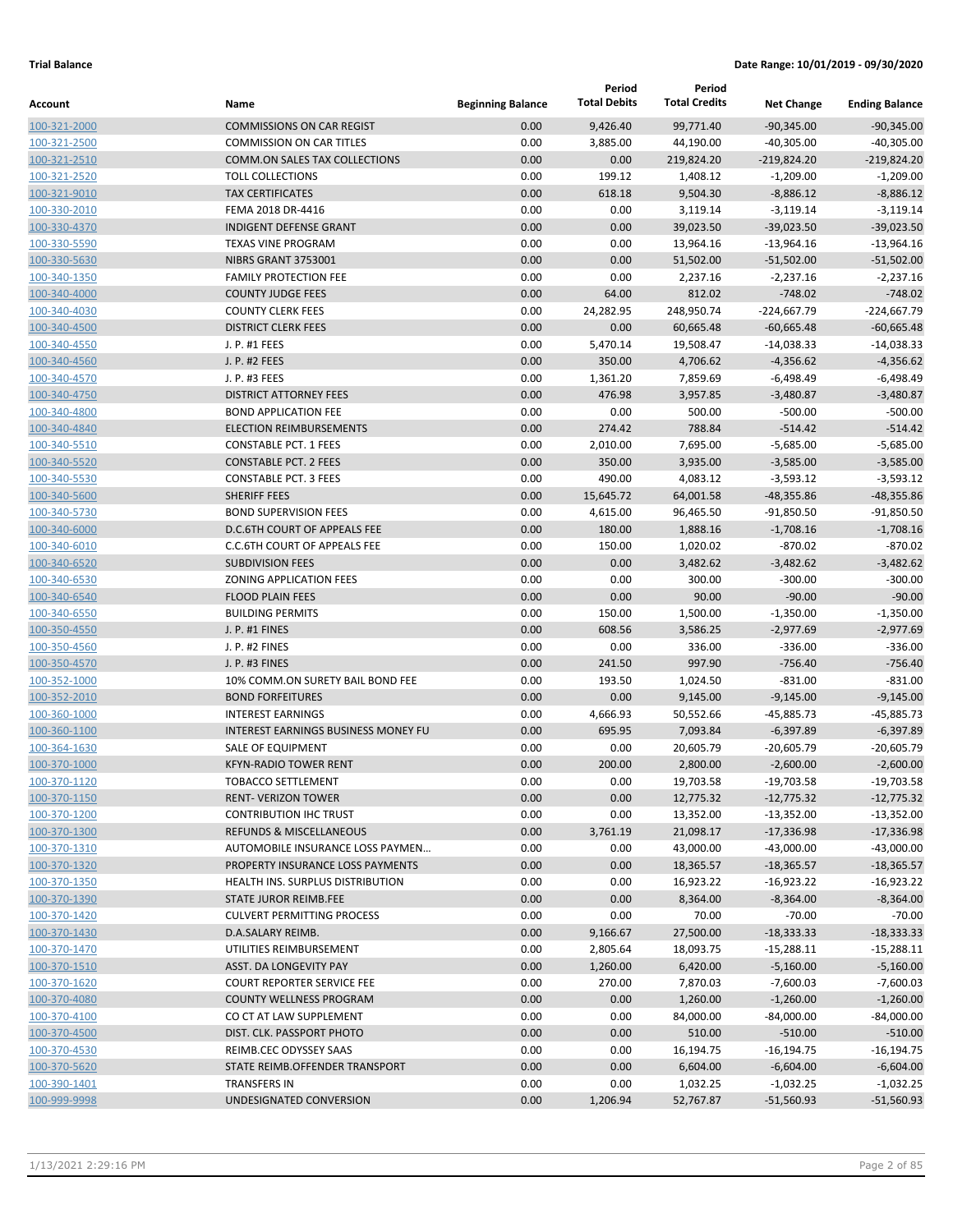| Account                      | Name                                                   | <b>Beginning Balance</b> | Period<br><b>Total Debits</b> | Period<br><b>Total Credits</b> | <b>Net Change</b>     | <b>Ending Balance</b> |
|------------------------------|--------------------------------------------------------|--------------------------|-------------------------------|--------------------------------|-----------------------|-----------------------|
| <b>Expense</b>               |                                                        |                          |                               |                                |                       |                       |
| 100-400-1010                 | SALARY ELECTED OFFICIAL                                | 0.00                     | 71,785.84                     | 5,127.56                       | 66,658.28             | 66,658.28             |
| 100-400-1050                 | <b>SALARY SECRETARY</b>                                | 0.00                     | 32,631.76                     | 2,330.84                       | 30,300.92             | 30,300.92             |
| 100-400-2010                 | SOCIAL SECURITY TAXES                                  | 0.00                     | 6,662.72                      | 496.52                         | 6,166.20              | 6,166.20              |
| 100-400-2020                 | <b>GROUP HEALTH INSURANCE</b>                          | 0.00                     | 13,262.72                     | 1,020.22                       | 12,242.50             | 12,242.50             |
| 100-400-2030                 | RETIREMENT                                             | 0.00                     | 12,515.83                     | 902.92                         | 11,612.91             | 11,612.91             |
| 100-400-2040                 | <b>WORKERS' COMPENSATION</b>                           | 0.00                     | 309.18                        | 0.00                           | 309.18                | 309.18                |
| 100-400-2050                 | <b>MEDICARE TAX</b>                                    | 0.00                     | 1,864.52                      | 116.12                         | 1,748.40              | 1,748.40              |
| 100-400-2250                 | <b>TRAVEL ALLOWANCE</b>                                | 0.00                     | 4,550.00                      | 350.00                         | 4,200.00              | 4,200.00              |
| 100-400-3100                 | <b>OFFICE SUPPLIES</b>                                 | 0.00                     | 629.18                        | 0.00                           | 629.18                | 629.18                |
| 100-400-3110                 | <b>POSTAGE</b>                                         | 0.00                     | 1.45                          | 0.00                           | 1.45                  | 1.45                  |
| 100-400-4270                 | OUT OF COUNTY TRAVEL/TRAINING                          | 0.00                     | 1,610.31                      | 450.00                         | 1,160.31              | 1,160.31              |
| 100-400-4350                 | <b>PRINTING</b>                                        | 0.00                     | 100.00                        | 100.00                         | 0.00                  | 0.00                  |
| 100-400-4680                 | JUVENILE BOARD SALARY<br><b>DUES</b>                   | 0.00                     | 2,600.00                      | 200.00                         | 2,400.00              | 2,400.00              |
| 100-400-4810                 | <b>OFFICE EQUIPMENT</b>                                | 0.00                     | 335.00<br>449.99              | 0.00                           | 335.00<br>449.99      | 335.00<br>449.99      |
| 100-400-5720<br>100-400-5900 | <b>BOOKS</b>                                           | 0.00<br>0.00             | 42.50                         | 0.00<br>0.00                   | 42.50                 | 42.50                 |
| 100-401-4030                 | <b>TCOG RURAL ADDRESSING</b>                           | 0.00                     | 23,000.00                     | 0.00                           | 23,000.00             | 23,000.00             |
| 100-403-1010                 | SALARY ELECTED OFFICIAL                                | 0.00                     | 62,717.76                     | 4,479.84                       | 58,237.92             | 58,237.92             |
| 100-403-1030                 | SALALRY CHIEF DEPUTY                                   | 0.00                     | 25,748.56                     | 0.00                           | 25,748.56             | 25,748.56             |
| 100-403-1040                 | <b>SALARY DEPUTIES</b>                                 | 0.00                     | 152,058.19                    | 12,874.28                      | 139,183.91            | 139,183.91            |
| 100-403-1070                 | <b>SALARY PART-TIME</b>                                | 0.00                     | 19,881.00                     | 1,392.00                       | 18,489.00             | 18,489.00             |
| 100-403-2010                 | SOCIAL SECURITY TAXES                                  | 0.00                     | 15,070.00                     | 1,123.20                       | 13,946.80             | 13,946.80             |
| 100-403-2020                 | <b>GROUP HEALTH INSURANCE</b>                          | 0.00                     | 83,780.26                     | 5,936.06                       | 77,844.20             | 77,844.20             |
| 100-403-2030                 | <b>RETIREMENT</b>                                      | 0.00                     | 30,460.33                     | 2,210.18                       | 28,250.15             | 28,250.15             |
| 100-403-2040                 | <b>WORKERS COMPENSATION</b>                            | 0.00                     | 774.64                        | 0.00                           | 774.64                | 774.64                |
| 100-403-2050                 | <b>MEDICARE TAX</b>                                    | 0.00                     | 4,215.37                      | 262.70                         | 3,952.67              | 3,952.67              |
| 100-403-3100                 | <b>OFFICE SUPPLIES</b>                                 | 0.00                     | 6,763.77                      | 278.77                         | 6,485.00              | 6,485.00              |
| 100-403-3110                 | <b>POSTAGE</b>                                         | 0.00                     | 1,569.08                      | 315.30                         | 1,253.78              | 1,253.78              |
| 100-403-4230                 | <b>CELL PHONES</b>                                     | 0.00                     | 10.00                         | 0.00                           | 10.00                 | 10.00                 |
| 100-403-4270                 | OUT OF COUNTY TRAVEL/TRAINING                          | 0.00                     | 3,997.04                      | 515.46                         | 3,481.58              | 3,481.58              |
| 100-403-4350                 | <b>PRINTING</b>                                        | 0.00                     | 1,482.78                      | 431.30                         | 1,051.48              | 1,051.48              |
| 100-403-4370                 | IMAGING/INDEXING                                       | 0.00                     | 149.99                        | 149.99                         | 0.00                  | 0.00                  |
| 100-403-4800                 | <b>BOND</b>                                            | 0.00                     | 257.50                        | 0.00                           | 257.50                | 257.50                |
| 100-403-5720                 | <b>OFFICE EQUIPMENT</b>                                | 0.00                     | 1,333.76                      | 0.00                           | 1,333.76              | 1,333.76              |
| 100-404-1090                 | SALARY-ELECTION WORKERS                                | 0.00                     | 14,733.00                     | 114.00                         | 14,619.00             | 14,619.00             |
| 100-404-2010                 | SOCIAL SECURITY TAXES                                  | 0.00                     | 38.62                         | 9.30                           | 29.32                 | 29.32                 |
| 100-404-2050                 | <b>MEDICARE TAX</b>                                    | 0.00                     | 14.78                         | 2.18                           | 12.60                 | 12.60                 |
| 100-404-3100                 | <b>ELECTION SUPPLIES</b>                               | 0.00                     | 5,597.16                      | 0.00                           | 5,597.16              | 5,597.16              |
| 100-404-3110                 | POSTAGE                                                | 0.00                     | 9,890.35                      | 508.45                         | 9,381.90              | 9,381.90              |
| 100-404-4210                 | <b>ELECTION INTERNET</b>                               | 0.00                     | 1,106.78                      | 75.98                          | 1,030.80              | 1,030.80              |
| 100-404-4230                 | CELL PHONE ALLOWANCE                                   | 0.00                     | 250.00                        | 20.00                          | 230.00                | 230.00                |
| 100-404-4270                 | <b>ELECTION TRAVEL/TRAINING</b>                        | 0.00                     | 505.11                        | 0.00                           | 505.11                | 505.11                |
| 100-404-4300                 | <b>BIDS AND NOTICES</b>                                | 0.00                     | 451.66                        | 104.65                         | 347.01                | 347.01                |
| 100-404-4420                 | PROFESSIONAL SERVICE/TRANSLATOR                        | 0.00                     | 450.00                        | 150.00                         | 300.00                | 300.00                |
| 100-404-4810                 | <b>DUES</b>                                            | 0.00                     | 600.00                        | 300.00                         | 300.00                | 300.00                |
| 100-404-4830                 | <b>VOTER REGISTRATION</b>                              | 0.00                     | 1,515.27                      | 0.00                           | 1,515.27              | 1,515.27              |
| 100-404-4850                 | ELECTION MAINT. AGREEMENT                              | 0.00                     | 17,843.00                     | 0.00                           | 17,843.00             | 17,843.00             |
| 100-405-1020                 | SALARY VETERANS' SERVICE OFFICER                       | 0.00                     | 42,921.76                     | 3,065.84                       | 39,855.92             | 39,855.92             |
| 100-405-2010<br>100-405-2020 | SOCIAL SECURITY TAXES<br><b>GROUP HEALTH INSURANCE</b> | 0.00<br>0.00             | 2,528.11<br>12,884.26         | 187.04<br>988.92               | 2,341.07<br>11,895.34 | 2,341.07<br>11,895.34 |
| 100-405-2030                 | RETIREMENT                                             | 0.00                     | 5,019.70                      | 361.46                         | 4,658.24              | 4,658.24              |
| 100-405-2040                 | <b>WORKERS' COMPENSATION</b>                           | 0.00                     | 121.94                        | 0.00                           | 121.94                | 121.94                |
| 100-405-2050                 | <b>MEDICARE TAX</b>                                    | 0.00                     | 706.65                        | 43.74                          | 662.91                | 662.91                |
| 100-405-4270                 | OUT OF COUNTY TRAVEL/TRAINING                          | 0.00                     | 675.60                        | 0.00                           | 675.60                | 675.60                |
| 100-406-1020                 | SALARY-EMERGENCY MANAGEMENT CO                         | 0.00                     | 34,892.64                     | 2,556.00                       | 32,336.64             | 32,336.64             |
| 100-406-2010                 | SOCIAL SECURITY TAXES                                  | 0.00                     | 2,180.35                      | 159.74                         | 2,020.61              | 2,020.61              |
| 100-406-2020                 | GROUP HEALTH INSURANCE                                 | 0.00                     | 25.40                         | 2.54                           | 22.86                 | 22.86                 |
| 100-406-2030                 | RETIREMENT                                             | 0.00                     | 4,079.91                      | 301.36                         | 3,778.55              | 3,778.55              |
|                              |                                                        |                          |                               |                                |                       |                       |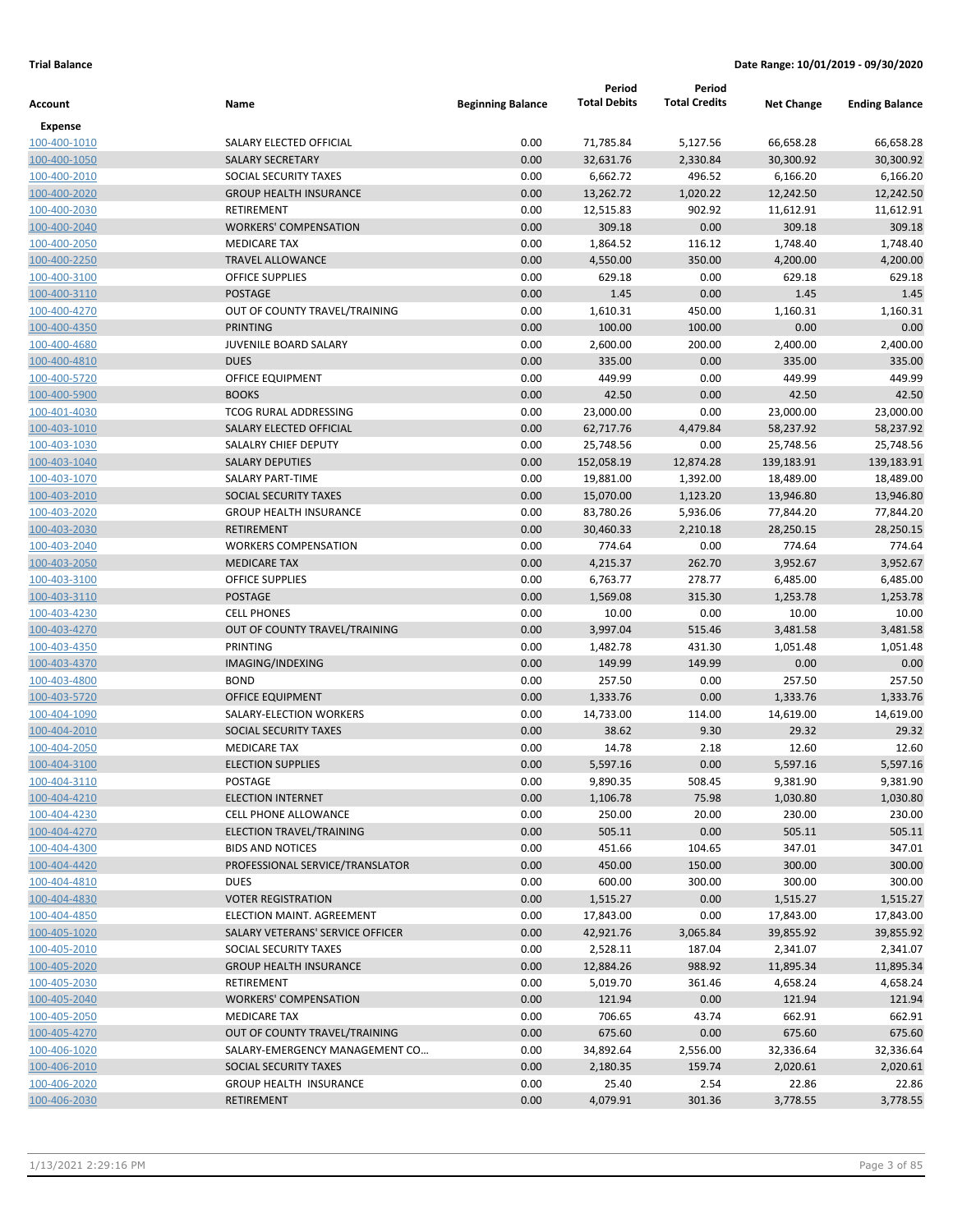|              |                                     |                          | Period              | Period               |                   |                       |
|--------------|-------------------------------------|--------------------------|---------------------|----------------------|-------------------|-----------------------|
| Account      | Name                                | <b>Beginning Balance</b> | <b>Total Debits</b> | <b>Total Credits</b> | <b>Net Change</b> | <b>Ending Balance</b> |
| 100-406-2040 | <b>WORKERS' COMPENSATION</b>        | 0.00                     | 101.66              | 0.00                 | 101.66            | 101.66                |
| 100-406-2050 | <b>MEDICARE TAX</b>                 | 0.00                     | 509.92              | 37.36                | 472.56            | 472.56                |
| 100-406-3100 | <b>OFFICE SUPPLIES</b>              | 0.00                     | 119.81              | 0.00                 | 119.81            | 119.81                |
| 100-406-3300 | <b>AUTO EXPENSE-GAS &amp; OIL</b>   | 0.00                     | 1,060.88            | 266.06               | 794.82            | 794.82                |
| 100-406-4210 | <b>EMERGENCY INTERNET</b>           | 0.00                     | 493.87              | 37.99                | 455.88            | 455.88                |
| 100-406-4230 | <b>CELL PHONE ALLOWANCE</b>         | 0.00                     | 440.00              | 40.00                | 400.00            | 400.00                |
| 100-406-4270 | OUT OF COUNTY TRAVEL/TRAINING       | 0.00                     | 38.94               | 0.00                 | 38.94             | 38.94                 |
| 100-406-4540 | <b>R&amp;M AUTO</b>                 | 0.00                     | 823.14              | 0.00                 | 823.14            | 823.14                |
| 100-406-4870 | TRAILER/AUTO INSURANCE              | 0.00                     | 592.00              | 0.00                 | 592.00            | 592.00                |
| 100-406-4890 | CODE RED EARLY WARNING SYSTEM       | 0.00                     | 12,768.00           | 0.00                 | 12,768.00         | 12,768.00             |
| 100-409-2040 | <b>WORKERS' COMPENSATION</b>        | 0.00                     | 779.08              | 0.00                 | 779.08            | 779.08                |
| 100-409-2060 | UNEMPLOYMENT EXPENSE                | 0.00                     | 2,825.00            | 436.00               | 2,389.00          | 2,389.00              |
| 100-409-3960 | <b>ERRORS AND OMISSIONS</b>         | 0.00                     | 0.02                | 0.00                 | 0.02              | 0.02                  |
| 100-409-3990 | <b>CLAIMS SETTLEMENTS</b>           | 0.00                     | 8,157.80            | 271.40               | 7,886.40          | 7,886.40              |
| 100-409-4000 | <b>LEGAL FEES</b>                   | 0.00                     | 5,357.40            | 0.00                 | 5,357.40          | 5,357.40              |
| 100-409-4010 | <b>AUDIT EXPENSE</b>                | 0.00                     | 36,500.00           | 0.00                 | 36,500.00         | 36,500.00             |
| 100-409-4040 | 911 EMERGENCY SERVICE               | 0.00                     | 11,146.25           | 2,229.25             | 8,917.00          | 8,917.00              |
| 100-409-4060 | <b>TAX APPRAISAL DISTRICT</b>       | 0.00                     | 652,061.80          | 0.00                 | 652,061.80        | 652,061.80            |
| 100-409-4080 | COUNTY WELLNESS PROGRAM             | 0.00                     | 1,272.68            | 394.85               | 877.83            | 877.83                |
| 100-409-4260 | PROFESSIONAL FEES                   | 0.00                     | 99.06               | 99.06                | 0.00              | 0.00                  |
| 100-409-4300 | <b>BIDS &amp; NOTICES</b>           | 0.00                     | 2,815.81            | 247.68               | 2,568.13          | 2,568.13              |
| 100-409-4810 | <b>DUES</b>                         | 0.00                     | 7,459.54            | 0.00                 | 7,459.54          | 7,459.54              |
| 100-409-4830 | PUBLIC OFFICIALS INS.               | 0.00                     | 17,284.48           | 2,450.00             | 14,834.48         | 14,834.48             |
| 100-409-4840 | <b>GENERAL LIABILITY INSURANCE</b>  | 0.00                     | 7,073.00            | 0.00                 | 7,073.00          | 7,073.00              |
| 100-409-4890 | <b>COURT COSTS/ARREST FEES</b>      | 0.00                     | 230,520.27          | 56,721.73            | 173,798.54        | 173,798.54            |
| 100-409-4920 | <b>6TH COURT OF APPEALS FEE</b>     | 0.00                     | 3,821.37            | 913.01               | 2,908.36          | 2,908.36              |
| 100-409-4940 | TCEQ PERMITS ENVIRONMENTAL DEV      | 0.00                     | 2,690.00            | 2,690.00             | 0.00              | 0.00                  |
| 100-409-4990 | <b>BANK SERVICE FEES</b>            | 0.00                     | 9,541.00            | 1,400.00             | 8,141.00          | 8,141.00              |
| 100-409-5740 | <b>TECHNOLOGY</b>                   | 0.00                     | 485.38              | 0.00                 | 485.38            | 485.38                |
| 100-409-5900 | TCEQ PERMITS ENVIRONMENTAL DEV.     | 0.00                     | 1,710.00            | 0.00                 | 1,710.00          | 1,710.00              |
| 100-410-1010 | SALARY ELECTED OFFICIAL             | 0.00                     | 179,846.24          | 12,846.16            | 167,000.08        | 167,000.08            |
| 100-410-1030 | <b>SALARY COURT COORDINATOR</b>     | 0.00                     | 34,718.89           | 2,479.92             | 32,238.97         | 32,238.97             |
| 100-410-1100 | <b>SALARY COURT REPORTER</b>        | 0.00                     | 72,028.58           | 5,157.40             | 66,871.18         | 66,871.18             |
| 100-410-1300 | <b>BAILIFF</b>                      | 0.00                     | 43,451.82           | 3,103.70             | 40,348.12         | 40,348.12             |
| 100-410-2010 | SOCIAL SECURITY TAXES               | 0.00                     | 18,888.00           | 1,466.72             | 17,421.28         | 17,421.28             |
| 100-410-2020 | <b>GROUP HEALTH INSURANCE</b>       | 0.00                     | 45,716.20           | 3,509.58             | 42,206.62         | 42,206.62             |
| 100-410-2030 | <b>RETIREMENT</b>                   | 0.00                     | 38,896.99           | 2,804.48             | 36,092.51         | 36,092.51             |
| 100-410-2040 | <b>WORKERS COMPENSATION</b>         | 0.00                     | 945.46              | 0.00                 | 945.46            | 945.46                |
| 100-410-2050 | <b>MEDICARE TAX</b>                 | 0.00                     | 5,561.20            | 343.02               | 5,218.18          | 5,218.18              |
| 100-410-3110 | POSTAGE                             | 0.00                     | 55.00               | 0.00                 | 55.00             | 55.00                 |
| 100-410-3150 | <b>COPIER RENTAL</b>                | 0.00                     | 1,339.63            | 103.23               | 1,236.40          | 1,236.40              |
| 100-410-3190 | <b>JURY EXPENSE</b>                 | 0.00                     | 170.00              | 0.00                 | 170.00            | 170.00                |
| 100-410-4240 | <b>INDIGENT ATTORNEY FEES</b>       | 0.00                     | 26,079.00           | 350.00               | 25,729.00         | 25,729.00             |
| 100-410-4250 | PROFESSIONAL SERVICES               | 0.00                     | 1,595.00            | 0.00                 | 1,595.00          | 1,595.00              |
| 100-410-4270 | OUT OF COUNTY TRAVEL/TRAINING       | 0.00                     | 12.00               | 0.00                 | 12.00             | 12.00                 |
| 100-410-4380 | <b>COURT REPORTER EXPENSE</b>       | 0.00                     | 1,425.00            | 0.00                 | 1,425.00          | 1,425.00              |
| 100-410-4680 | JUVENILE BOARD SALARY               | 0.00                     | 2,600.00            | 200.00               | 2,400.00          | 2,400.00              |
| 100-410-5740 | <b>TECHNOLOGY</b>                   | 0.00                     | 6,480.21            | 340.73               | 6,139.48          | 6,139.48              |
| 100-425-3110 | <b>JURY POSTAGE</b>                 | 0.00                     | 2,811.05            | 737.40               | 2,073.65          | 2,073.65              |
| 100-425-3140 | PETIT JURY EXPENSE                  | 0.00                     | 7,605.70            | 1,251.60             | 6,354.10          | 6,354.10              |
| 100-425-3180 | J.P. JURY EXPENSE                   | 0.00                     | 2,270.00            | 2,270.00             | 0.00              | 0.00                  |
| 100-425-4220 | REGIONAL INDIGENT DEFENSE PROGRAM   | 0.00                     | 14,461.00           | 0.00                 | 14,461.00         | 14,461.00             |
| 100-425-4350 | PRINTING-DISTRICT COURT JUROR CARDS | 0.00                     | 1,944.10            | 972.05               | 972.05            | 972.05                |
| 100-425-4660 | <b>AUTOPSIES</b>                    | 0.00                     | 41,563.25           | 4,618.75             | 36,944.50         | 36,944.50             |
| 100-435-1030 | SALARY COURT COORDINATOR            | 0.00                     | 38,916.24           | 2,881.02             | 36,035.22         | 36,035.22             |
| 100-435-1100 | <b>SALARY COURT REPORTER</b>        | 0.00                     | 90,712.01           | 6,409.88             | 84,302.13         | 84,302.13             |
| 100-435-1300 | <b>BAILIFF</b>                      | 0.00                     | 44,452.24           | 3,175.16             | 41,277.08         | 41,277.08             |
| 100-435-2010 | <b>SOCIAL SECURITY</b>              | 0.00                     | 10,073.97           | 717.87               | 9,356.10          | 9,356.10              |
| 100-435-2020 | <b>GROUP HEALTH INSURANCE</b>       | 0.00                     | 36,958.07           | 2,966.76             | 33,991.31         | 33,991.31             |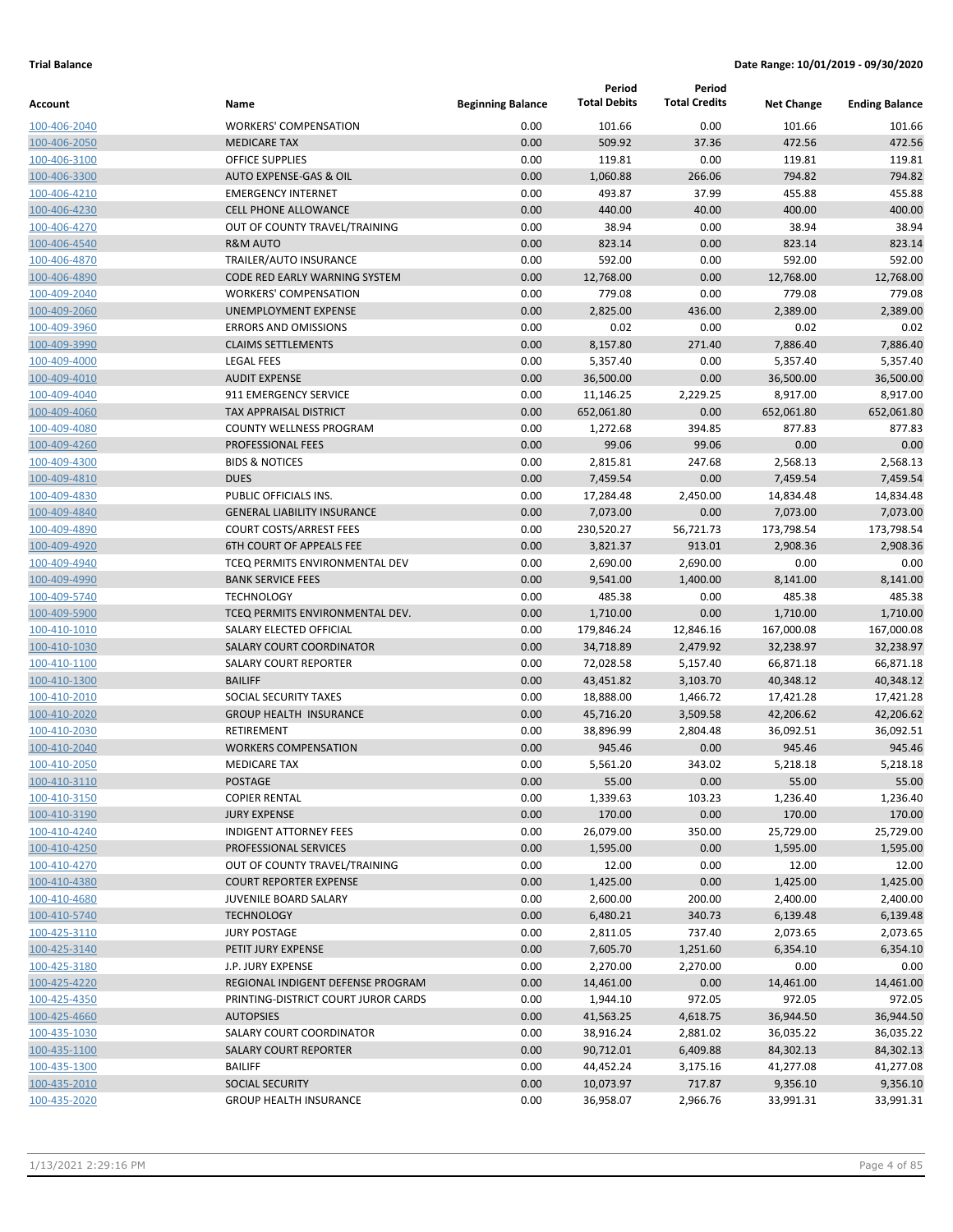|              |                                  |                          | Period              | Period               |                   |                       |
|--------------|----------------------------------|--------------------------|---------------------|----------------------|-------------------|-----------------------|
| Account      | Name                             | <b>Beginning Balance</b> | <b>Total Debits</b> | <b>Total Credits</b> | <b>Net Change</b> | <b>Ending Balance</b> |
| 100-435-2030 | <b>RETIREMENT</b>                | 0.00                     | 20,819.33           | 1,505.15             | 19,314.18         | 19,314.18             |
| 100-435-2040 | <b>WORKERS COMPENSATION</b>      | 0.00                     | 499.04              | 0.00                 | 499.04            | 499.04                |
| 100-435-2050 | <b>MEDICARE TAX</b>              | 0.00                     | 2,801.05            | 167.90               | 2,633.15          | 2,633.15              |
| 100-435-3100 | <b>OFFICE SUPPLIES</b>           | 0.00                     | 1,009.53            | 65.01                | 944.52            | 944.52                |
| 100-435-3110 | <b>POSTAGE</b>                   | 0.00                     | 143.81              | 56.86                | 86.95             | 86.95                 |
| 100-435-3520 | <b>GPS/SCRAM MONITORS</b>        | 0.00                     | 1,185.30            | 30.30                | 1,155.00          | 1,155.00              |
| 100-435-4270 | OUT OF CO TRAVEL/TRAINING        | 0.00                     | 470.00              | 0.00                 | 470.00            | 470.00                |
| 100-435-4320 | <b>ATTORNEY FEES JUVENILE</b>    | 0.00                     | 26,036.90           | 2,925.00             | 23,111.90         | 23,111.90             |
| 100-435-4330 | ATTORNEY FEES DRUG CT            | 0.00                     | 2,250.00            | 2,250.00             | 0.00              | 0.00                  |
| 100-435-4340 | APPEAL COURT TRANSCRIPTS         | 0.00                     | 11,341.50           | 0.00                 | 11,341.50         | 11,341.50             |
| 100-435-4350 | <b>ATTORNEYS FEES APPEALS CT</b> | 0.00                     | 9,303.92            | 0.00                 | 9,303.92          | 9,303.92              |
| 100-435-4360 | ATTORNEY FEES- CPS CASES         | 0.00                     | 386,232.28          | 26,009.51            | 360,222.77        | 360,222.77            |
| 100-435-4370 | <b>ATTORNEY FEES</b>             | 0.00                     | 329,726.82          | 36,395.67            | 293,331.15        | 293,331.15            |
| 100-435-4380 | <b>COURT REPORTER EXPENSE</b>    | 0.00                     | 6,310.00            | 0.00                 | 6,310.00          | 6,310.00              |
| 100-435-4390 | <b>INVESTIGATOR EXPENSE</b>      | 0.00                     | 5,968.50            | 237.50               | 5,731.00          | 5,731.00              |
| 100-435-4420 | OTHER PROFESSIONAL SERV.         | 0.00                     | 24,470.17           | 1,875.00             | 22,595.17         | 22,595.17             |
| 100-435-4680 | <b>JUVENILE BOARD SALARY</b>     | 0.00                     | 3,900.00            | 300.00               | 3,600.00          | 3,600.00              |
| 100-435-4810 | <b>DUES</b>                      | 0.00                     | 70.00               | 0.00                 | 70.00             | 70.00                 |
| 100-435-5720 | <b>OFFICE EQUIPMENT</b>          | 0.00                     | 906.68              | 0.00                 | 906.68            | 906.68                |
| 100-435-5740 | <b>TECHNOLOGY</b>                | 0.00                     | 9,312.35            | 385.99               | 8,926.36          | 8,926.36              |
| 100-435-5900 | <b>DISTRICT JUDGE BOOKS</b>      | 0.00                     | 503.00              | 0.00                 | 503.00            | 503.00                |
| 100-450-1010 | SALARY ELECTED OFFICIAL          | 0.00                     | 62,717.76           | 4,479.84             | 58,237.92         | 58,237.92             |
| 100-450-1030 | <b>SALARY CHIEF DEPUTY</b>       | 0.00                     | 43,687.01           | 3,120.50             | 40,566.51         | 40,566.51             |
| 100-450-1040 | <b>SALARIES DEPUTIES</b>         | 0.00                     | 183,590.04          | 12,975.27            | 170,614.77        | 170,614.77            |
| 100-450-1070 | <b>SALARY PART-TIME</b>          | 0.00                     | 32,881.62           | 2,304.00             | 30,577.62         | 30,577.62             |
| 100-450-2010 | SOCIAL SECURITY TAXES            | 0.00                     | 18,202.57           | 1,336.04             | 16,866.53         | 16,866.53             |
| 100-450-2020 | <b>GROUP HEALTH INSURANCE</b>    | 0.00                     | 102,197.00          | 7,733.94             | 94,463.06         | 94,463.06             |
| 100-450-2030 | RETIREMENT                       | 0.00                     | 37,760.27           | 2,697.52             | 35,062.75         | 35,062.75             |
| 100-450-2040 | <b>WORKERS COMPENSATION</b>      | 0.00                     | 916.20              | 0.00                 | 916.20            | 916.20                |
| 100-450-2050 | <b>MEDICARE TAX</b>              | 0.00                     | 5,126.48            | 312.46               | 4,814.02          | 4,814.02              |
| 100-450-3100 | <b>OFFICE SUPPLIES</b>           | 0.00                     | 4,777.00            | 186.70               | 4,590.30          | 4,590.30              |
| 100-450-3110 | <b>POSTAGE</b>                   | 0.00                     | 2,587.75            | 227.20               | 2,360.55          | 2,360.55              |
| 100-450-3130 | PASSPORT PHOTO SUPPLIES          | 0.00                     | 162.95              | 0.00                 | 162.95            | 162.95                |
| 100-450-4270 | OUT OF COUNTY TRAVEL/TRAINING    | 0.00                     | 2,459.72            | 450.00               | 2,009.72          | 2,009.72              |
| 100-450-4350 | <b>PRINTING</b>                  | 0.00                     | 1,998.00            | 200.00               | 1,798.00          | 1,798.00              |
| 100-450-4800 | <b>BONDS</b>                     | 0.00                     | 607.50              | 150.00               | 457.50            | 457.50                |
| 100-450-4810 | <b>DUES</b>                      | 0.00                     | 50.00               | 0.00                 | 50.00             | 50.00                 |
| 100-450-5720 | OFFICE EQUIPMENT                 | 0.00                     | 989.57              | 0.00                 | 989.57            | 989.57                |
| 100-450-5740 | <b>TECHNOLOGY</b>                | 0.00                     | 1,690.04            | 0.00                 | 1,690.04          | 1,690.04              |
| 100-455-1010 | SALARY ELECTED OFFICIAL          | 0.00                     | 47,905.20           | 3,421.80             | 44,483.40         | 44,483.40             |
| 100-455-1030 | SALARY CHIEF DEPUTY              | 0.00                     | 26,368.23           | 0.00                 | 26,368.23         | 26,368.23             |
| 100-455-1040 | <b>SALARY DEPUTY</b>             | 0.00                     | 43,631.71           | 5,028.76             | 38,602.95         | 38,602.95             |
| 100-455-2010 | SOCIAL SECURITY TAXES            | 0.00                     | 7,138.53            | 531.48               | 6,607.05          | 6,607.05              |
| 100-455-2020 | <b>GROUP HEALTH INSURANCE</b>    | 0.00                     | 32,441.37           | 2,966.76             | 29,474.61         | 29,474.61             |
| 100-455-2030 | <b>RETIREMENT</b>                | 0.00                     | 13,788.73           | 996.34               | 12,792.39         | 12,792.39             |
| 100-455-2040 | <b>WORKERS' COMPENSATION</b>     | 0.00                     | 336.10              | 0.00                 | 336.10            | 336.10                |
| 100-455-2050 | <b>MEDICARE TAX</b>              | 0.00                     | 2,002.69            | 124.32               | 1,878.37          | 1,878.37              |
| 100-455-2250 | TRAVEL ALLOWANCE                 | 0.00                     | 2,600.00            | 200.00               | 2,400.00          | 2,400.00              |
| 100-455-3100 | <b>OFFICE SUPPLIES</b>           | 0.00                     | 1,036.36            | 219.99               | 816.37            | 816.37                |
| 100-455-3110 | POSTAGE                          | 0.00                     | 536.34              | 231.74               | 304.60            | 304.60                |
| 100-455-4230 | <b>CELL PHONE ALLOWANCE</b>      | 0.00                     | 260.00              | 20.00                | 240.00            | 240.00                |
| 100-455-4270 | OUT OF COUNTY TRAVEL/TRAINING    | 0.00                     | 1,026.55            | 133.50               | 893.05            | 893.05                |
| 100-455-4350 | <b>PRINTING</b>                  | 0.00                     | 114.24              | 0.00                 | 114.24            | 114.24                |
| 100-455-4800 | <b>BOND</b>                      | 0.00                     | 256.00              | 0.00                 | 256.00            | 256.00                |
| 100-455-4810 | <b>DUES</b>                      | 0.00                     | 120.00              | 60.00                | 60.00             | 60.00                 |
| 100-455-5720 | OFFICE EQUIPMENT                 | 0.00                     | 774.42              | 0.00                 | 774.42            | 774.42                |
| 100-456-1010 | SALARY ELECTED OFFICIAL          | 0.00                     | 47,905.20           | 3,421.80             | 44,483.40         | 44,483.40             |
| 100-456-1030 | SALARY CHIEF DEPUTY              | 0.00                     | 43,685.59           | 3,120.40             | 40,565.19         | 40,565.19             |
| 100-456-2010 | SOCIAL SECURITY TAXES            | 0.00                     | 5,646.37            | 419.26               | 5,227.11          | 5,227.11              |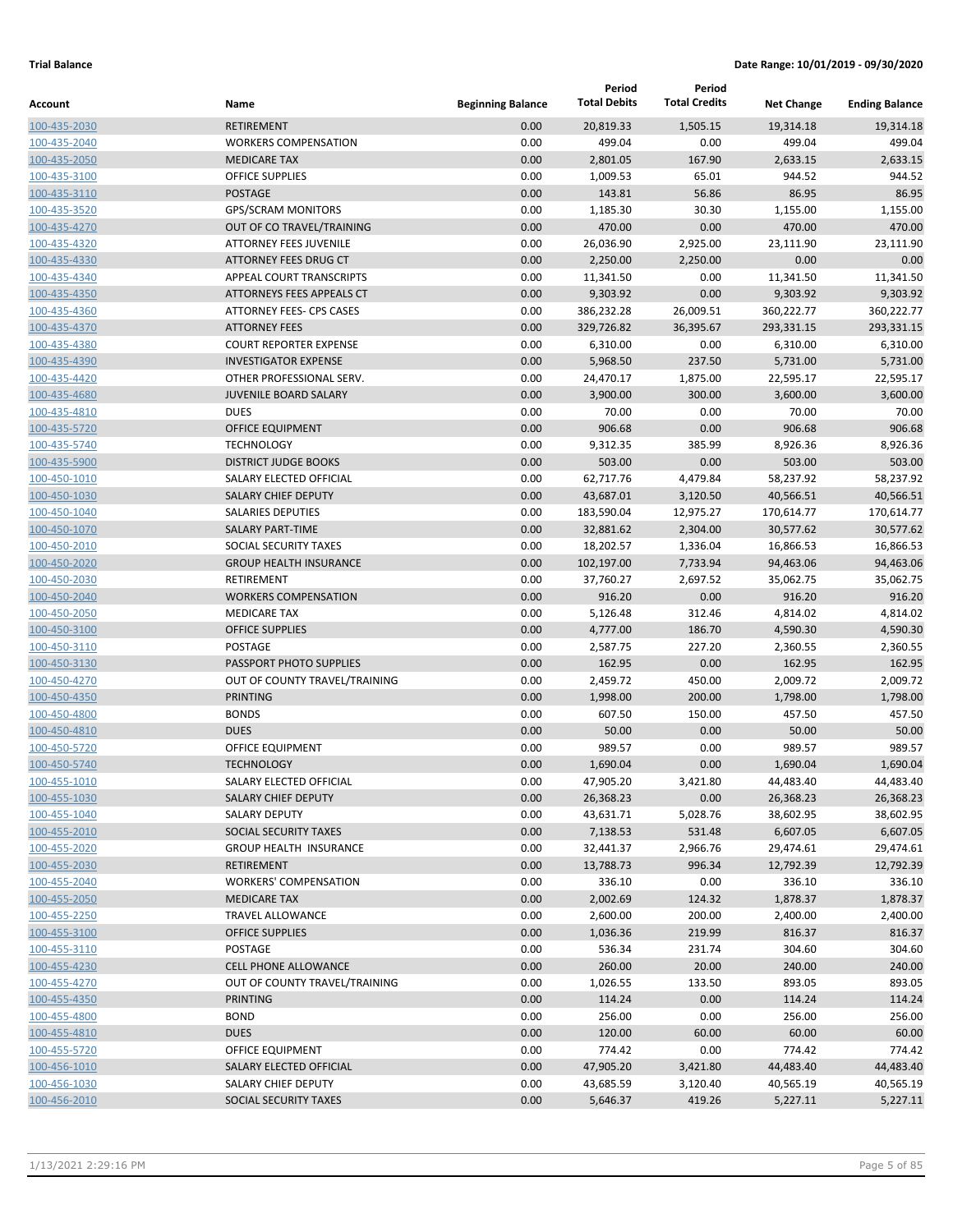| Name<br><b>Beginning Balance</b><br><b>Net Change</b><br><b>Ending Balance</b><br><b>GROUP HEALTH INSURANCE</b><br>0.00<br>25,743.82<br>1,975.94<br>23,767.88<br>100-456-2020<br>23,767.88<br>0.00<br><b>RETIREMENT</b><br>10,711.68<br>771.34<br>9,940.34<br>9,940.34<br>100-456-2030<br>771.34<br>260.20<br>260.20<br><b>WORKERS' COMPENSATION</b><br>0.00<br>1,031.54<br>98.04<br><b>MEDICARE TAX</b><br>0.00<br>1,579.01<br>1,480.97<br>1,480.97<br><b>TRAVEL ALLOWANCE</b><br>0.00<br>2,600.00<br>200.00<br>2,400.00<br>2,400.00<br><b>OFFICE SUPPLIES</b><br>0.00<br>841.33<br>172.95<br>668.38<br>668.38<br>0.00<br>249.00<br>249.00<br>249.00<br>POSTAGE<br>0.00<br><b>INTERNET</b><br>0.00<br>2,066.35<br>172.95<br>1,893.40<br>1,893.40<br>240.00<br><b>CELL PHONE ALLOWANCE</b><br>0.00<br>260.00<br>20.00<br>240.00<br>OUT OF COUNTY TRAVEL/TRAINING<br>0.00<br>575.00<br>575.00<br>0.00<br>0.00<br>0.00<br>0.00<br><b>PRINTING</b><br>23.50<br>23.50<br>23.50<br>0.00<br>4,550.00<br>350.00<br>4,200.00<br>4,200.00<br><b>OFFICE RENTAL</b><br>100-456-4600<br><b>BOND</b><br>0.00<br>100.00<br>100.00<br>100.00<br>0.00<br>100-456-4800<br><b>DUES</b><br>95.00<br>95.00<br>95.00<br>0.00<br>190.00<br>100-456-4810<br>184.73<br><b>ONLINE RESEARCH</b><br>0.00<br>184.73<br>0.00<br>184.73<br>100-456-5910<br>SALARY ELECTED OFFICIAL<br>0.00<br>47,905.20<br>3,421.80<br>44,483.40<br>44,483.40<br>100-457-1010<br>0.00<br>27,929.25<br>SALARY CHIEF DEPUTY<br>30,083.09<br>2,153.84<br>27,929.25<br>100-457-1030<br>359.34<br>SOCIAL SECURITY TAXES<br>0.00<br>4,833.06<br>4,473.72<br>4,473.72<br>100-457-2010<br>0.00<br>25,851.59<br>1,977.84<br>23,873.75<br>100-457-2020<br><b>GROUP HEALTH INSURANCE</b><br>23,873.75<br><b>RETIREMENT</b><br>0.00<br>9,121.04<br>657.38<br>8,463.66<br>8,463.66<br>100-457-2030<br>0.00<br><b>WORKERS' COMPENSATION</b><br>221.76<br>0.00<br>221.76<br>221.76<br>100-457-2040<br>0.00<br>1,352.02<br>84.04<br>1,267.98<br><b>MEDICARE TAX</b><br>1,267.98<br>100-457-2050<br>200.00<br>2,400.00<br><b>TRAVEL ALLOWANCE</b><br>0.00<br>2,600.00<br>2,400.00<br>100-457-2250<br>538.86<br>506.60<br><b>OFFICE SUPPLIES</b><br>0.00<br>32.26<br>506.60<br>100-457-3100<br>POSTAGE<br>0.00<br>224.00<br>38.00<br>186.00<br>186.00<br>100-457-3110<br><b>CELL PHONE ALLOWANCE</b><br>0.00<br>260.00<br>20.00<br>240.00<br>240.00<br>100-457-4230<br>0.00<br>924.50<br>407.25<br>OUT OF COUNTY TRAVEL/TRAINING<br>517.25<br>517.25<br>100-457-4270<br><b>BOND</b><br>0.00<br>50.00<br>0.00<br>50.00<br>50.00<br>100-457-4800<br><b>DUES</b><br>60.00<br>0.00<br>60.00<br>0.00<br>60.00<br>100-457-4810<br>480.76<br>6,249.88<br>DA. SALARY SUPPLEMENT<br>0.00<br>6,730.64<br>6,249.88<br>100-475-1011<br>0.00<br>27,499.96<br>DA SALARY REIMB. GC CH 46<br>30,246.98<br>2,747.02<br>27,499.96<br>100-475-1012<br>0.00<br>289,325.05<br>SALARY ASSISTANT D.A.<br>313,110.77<br>23,785.72<br>289,325.05<br>100-475-1030<br>61,443.72<br><b>INVESTIGATOR</b><br>0.00<br>66,170.16<br>4,726.44<br>61,443.72<br>100-475-1031<br>440.00<br>5,230.00<br><b>ASST. DA LONGEVITY PAY</b><br>0.00<br>5,670.00<br>5,230.00<br>100-475-1032<br>SALARIES SECRETARIES<br>0.00<br>198,737.71<br>14,511.62<br>184,226.09<br>184,226.09<br>100-475-1050<br><b>DISCOVERY CLERK</b><br>0.00<br>40,073.60<br>2,862.40<br>37,211.20<br>100-475-1051<br>37,211.20<br>0.00<br><b>SALARY PART-TIME</b><br>19,569.00<br>1,746.00<br>17,823.00<br>100-475-1070<br>17,823.00<br>SOCIAL SECURITY TAXES<br>0.00<br>39,236.92<br>36,171.07<br>100-475-2010<br>3,065.85<br>36,171.07<br>0.00<br>100-475-2020<br><b>GROUP HEALTH INSURANCE</b><br>134,025.10<br>9,887.68<br>124,137.42<br>124,137.42<br>73,506.54<br>73,506.54<br>100-475-2030<br>0.00<br>79,554.79<br>6,048.25<br>RETIREMENT<br>100-475-2040<br><b>WORKERS' COMPENSATION</b><br>0.00<br>1,266.52<br>0.00<br>1,266.52<br>1,266.52<br>0.00<br>10,997.28<br><b>MEDICARE TAX</b><br>717.00<br>10,280.28<br>10,280.28<br>100-475-2050<br><b>OFFICE SUPPLIES</b><br>0.00<br>9,993.97<br>1,035.72<br>8,958.25<br>8,958.25<br>100-475-3100<br>100-475-3110<br>POSTAGE<br>0.00<br>1,288.58<br>400.98<br>887.60<br>887.60<br><b>GRAND JURY EXPENSE</b><br>0.00<br>1,400.00<br>0.00<br>1,400.00<br>1,400.00<br>100-475-3130<br>100-475-3150<br><b>COPIER EXPENSE</b><br>0.00<br>1,431.92<br>114.69<br>1,317.23<br>1,317.23<br>0.00<br>INVESTIGATOR CELL PHONE ALLOWANCE<br>390.00<br>30.00<br>360.00<br>360.00<br>100-475-4230<br>100-475-4270<br>OUT OF COUNTY TRAVEL/TRAINING<br>0.00<br>7,845.81<br>984.50<br>6,861.31<br>6,861.31<br>PRINTING<br>0.00<br>114.50<br>0.00<br>114.50<br>114.50<br>100-475-4350<br>702.50<br>100-475-4380<br>CT.REPORTER-TRANSCRIPTS<br>0.00<br>702.50<br>0.00<br>702.50<br>100-475-4650<br>PHYS.EVIDENCE ANALYSIS<br>0.00<br>2,896.00<br>0.00<br>2,896.00<br>2,896.00<br>0.00<br>165.00<br>165.00<br><b>BOND</b><br>0.00<br>165.00<br>100-475-4800<br>35.00<br><b>DUES</b><br>0.00<br>2,245.00<br>2,210.00<br>2,210.00<br>100-475-4810<br>OFFICE EQUIPMENT<br>0.00<br>2,521.94<br>505.00<br>2,016.94<br>2,016.94<br>100-475-5720<br><b>BOOKS</b><br>0.00<br>111.66<br>0.00<br>111.66<br>111.66<br>100-475-5900<br>9,569.77<br><b>ONLINE RESEARCH</b><br>0.00<br>738.64<br>8,831.13<br>8,831.13<br>0.00<br>SALARY APPOINTED OFFICIAL<br>78,893.64<br>5,635.26<br>73,258.38<br>73,258.38<br>SALARIES ASSISTANTS<br>0.00<br>130,614.12<br>9,998.88<br>120,615.24<br>120,615.24<br>SOCIAL SECURITY TAXES<br>0.00<br>11,856.54<br>964.20<br>10,892.34<br>10,892.34 |              |  | Period              | Period               |  |
|-----------------------------------------------------------------------------------------------------------------------------------------------------------------------------------------------------------------------------------------------------------------------------------------------------------------------------------------------------------------------------------------------------------------------------------------------------------------------------------------------------------------------------------------------------------------------------------------------------------------------------------------------------------------------------------------------------------------------------------------------------------------------------------------------------------------------------------------------------------------------------------------------------------------------------------------------------------------------------------------------------------------------------------------------------------------------------------------------------------------------------------------------------------------------------------------------------------------------------------------------------------------------------------------------------------------------------------------------------------------------------------------------------------------------------------------------------------------------------------------------------------------------------------------------------------------------------------------------------------------------------------------------------------------------------------------------------------------------------------------------------------------------------------------------------------------------------------------------------------------------------------------------------------------------------------------------------------------------------------------------------------------------------------------------------------------------------------------------------------------------------------------------------------------------------------------------------------------------------------------------------------------------------------------------------------------------------------------------------------------------------------------------------------------------------------------------------------------------------------------------------------------------------------------------------------------------------------------------------------------------------------------------------------------------------------------------------------------------------------------------------------------------------------------------------------------------------------------------------------------------------------------------------------------------------------------------------------------------------------------------------------------------------------------------------------------------------------------------------------------------------------------------------------------------------------------------------------------------------------------------------------------------------------------------------------------------------------------------------------------------------------------------------------------------------------------------------------------------------------------------------------------------------------------------------------------------------------------------------------------------------------------------------------------------------------------------------------------------------------------------------------------------------------------------------------------------------------------------------------------------------------------------------------------------------------------------------------------------------------------------------------------------------------------------------------------------------------------------------------------------------------------------------------------------------------------------------------------------------------------------------------------------------------------------------------------------------------------------------------------------------------------------------------------------------------------------------------------------------------------------------------------------------------------------------------------------------------------------------------------------------------------------------------------------------------------------------------------------------------------------------------------------------------------------------------------------------------------------------------------------------------------------------------------------------------------------------------------------------------------------------------------------------------------------------------------------------------------------------------------------------------------------------------------------------------------------------------------------------------------------------------------------------------------------------------------------------------------------------------------------------------------------------------------------------------------------------------------------------------------------------------------------------------------------------------------------|--------------|--|---------------------|----------------------|--|
|                                                                                                                                                                                                                                                                                                                                                                                                                                                                                                                                                                                                                                                                                                                                                                                                                                                                                                                                                                                                                                                                                                                                                                                                                                                                                                                                                                                                                                                                                                                                                                                                                                                                                                                                                                                                                                                                                                                                                                                                                                                                                                                                                                                                                                                                                                                                                                                                                                                                                                                                                                                                                                                                                                                                                                                                                                                                                                                                                                                                                                                                                                                                                                                                                                                                                                                                                                                                                                                                                                                                                                                                                                                                                                                                                                                                                                                                                                                                                                                                                                                                                                                                                                                                                                                                                                                                                                                                                                                                                                                                                                                                                                                                                                                                                                                                                                                                                                                                                                                                                                                                                                                                                                                                                                                                                                                                                                                                                                                                                                                                                                       | Account      |  | <b>Total Debits</b> | <b>Total Credits</b> |  |
|                                                                                                                                                                                                                                                                                                                                                                                                                                                                                                                                                                                                                                                                                                                                                                                                                                                                                                                                                                                                                                                                                                                                                                                                                                                                                                                                                                                                                                                                                                                                                                                                                                                                                                                                                                                                                                                                                                                                                                                                                                                                                                                                                                                                                                                                                                                                                                                                                                                                                                                                                                                                                                                                                                                                                                                                                                                                                                                                                                                                                                                                                                                                                                                                                                                                                                                                                                                                                                                                                                                                                                                                                                                                                                                                                                                                                                                                                                                                                                                                                                                                                                                                                                                                                                                                                                                                                                                                                                                                                                                                                                                                                                                                                                                                                                                                                                                                                                                                                                                                                                                                                                                                                                                                                                                                                                                                                                                                                                                                                                                                                                       |              |  |                     |                      |  |
|                                                                                                                                                                                                                                                                                                                                                                                                                                                                                                                                                                                                                                                                                                                                                                                                                                                                                                                                                                                                                                                                                                                                                                                                                                                                                                                                                                                                                                                                                                                                                                                                                                                                                                                                                                                                                                                                                                                                                                                                                                                                                                                                                                                                                                                                                                                                                                                                                                                                                                                                                                                                                                                                                                                                                                                                                                                                                                                                                                                                                                                                                                                                                                                                                                                                                                                                                                                                                                                                                                                                                                                                                                                                                                                                                                                                                                                                                                                                                                                                                                                                                                                                                                                                                                                                                                                                                                                                                                                                                                                                                                                                                                                                                                                                                                                                                                                                                                                                                                                                                                                                                                                                                                                                                                                                                                                                                                                                                                                                                                                                                                       |              |  |                     |                      |  |
|                                                                                                                                                                                                                                                                                                                                                                                                                                                                                                                                                                                                                                                                                                                                                                                                                                                                                                                                                                                                                                                                                                                                                                                                                                                                                                                                                                                                                                                                                                                                                                                                                                                                                                                                                                                                                                                                                                                                                                                                                                                                                                                                                                                                                                                                                                                                                                                                                                                                                                                                                                                                                                                                                                                                                                                                                                                                                                                                                                                                                                                                                                                                                                                                                                                                                                                                                                                                                                                                                                                                                                                                                                                                                                                                                                                                                                                                                                                                                                                                                                                                                                                                                                                                                                                                                                                                                                                                                                                                                                                                                                                                                                                                                                                                                                                                                                                                                                                                                                                                                                                                                                                                                                                                                                                                                                                                                                                                                                                                                                                                                                       | 100-456-2040 |  |                     |                      |  |
|                                                                                                                                                                                                                                                                                                                                                                                                                                                                                                                                                                                                                                                                                                                                                                                                                                                                                                                                                                                                                                                                                                                                                                                                                                                                                                                                                                                                                                                                                                                                                                                                                                                                                                                                                                                                                                                                                                                                                                                                                                                                                                                                                                                                                                                                                                                                                                                                                                                                                                                                                                                                                                                                                                                                                                                                                                                                                                                                                                                                                                                                                                                                                                                                                                                                                                                                                                                                                                                                                                                                                                                                                                                                                                                                                                                                                                                                                                                                                                                                                                                                                                                                                                                                                                                                                                                                                                                                                                                                                                                                                                                                                                                                                                                                                                                                                                                                                                                                                                                                                                                                                                                                                                                                                                                                                                                                                                                                                                                                                                                                                                       | 100-456-2050 |  |                     |                      |  |
|                                                                                                                                                                                                                                                                                                                                                                                                                                                                                                                                                                                                                                                                                                                                                                                                                                                                                                                                                                                                                                                                                                                                                                                                                                                                                                                                                                                                                                                                                                                                                                                                                                                                                                                                                                                                                                                                                                                                                                                                                                                                                                                                                                                                                                                                                                                                                                                                                                                                                                                                                                                                                                                                                                                                                                                                                                                                                                                                                                                                                                                                                                                                                                                                                                                                                                                                                                                                                                                                                                                                                                                                                                                                                                                                                                                                                                                                                                                                                                                                                                                                                                                                                                                                                                                                                                                                                                                                                                                                                                                                                                                                                                                                                                                                                                                                                                                                                                                                                                                                                                                                                                                                                                                                                                                                                                                                                                                                                                                                                                                                                                       | 100-456-2250 |  |                     |                      |  |
|                                                                                                                                                                                                                                                                                                                                                                                                                                                                                                                                                                                                                                                                                                                                                                                                                                                                                                                                                                                                                                                                                                                                                                                                                                                                                                                                                                                                                                                                                                                                                                                                                                                                                                                                                                                                                                                                                                                                                                                                                                                                                                                                                                                                                                                                                                                                                                                                                                                                                                                                                                                                                                                                                                                                                                                                                                                                                                                                                                                                                                                                                                                                                                                                                                                                                                                                                                                                                                                                                                                                                                                                                                                                                                                                                                                                                                                                                                                                                                                                                                                                                                                                                                                                                                                                                                                                                                                                                                                                                                                                                                                                                                                                                                                                                                                                                                                                                                                                                                                                                                                                                                                                                                                                                                                                                                                                                                                                                                                                                                                                                                       | 100-456-3100 |  |                     |                      |  |
|                                                                                                                                                                                                                                                                                                                                                                                                                                                                                                                                                                                                                                                                                                                                                                                                                                                                                                                                                                                                                                                                                                                                                                                                                                                                                                                                                                                                                                                                                                                                                                                                                                                                                                                                                                                                                                                                                                                                                                                                                                                                                                                                                                                                                                                                                                                                                                                                                                                                                                                                                                                                                                                                                                                                                                                                                                                                                                                                                                                                                                                                                                                                                                                                                                                                                                                                                                                                                                                                                                                                                                                                                                                                                                                                                                                                                                                                                                                                                                                                                                                                                                                                                                                                                                                                                                                                                                                                                                                                                                                                                                                                                                                                                                                                                                                                                                                                                                                                                                                                                                                                                                                                                                                                                                                                                                                                                                                                                                                                                                                                                                       | 100-456-3110 |  |                     |                      |  |
|                                                                                                                                                                                                                                                                                                                                                                                                                                                                                                                                                                                                                                                                                                                                                                                                                                                                                                                                                                                                                                                                                                                                                                                                                                                                                                                                                                                                                                                                                                                                                                                                                                                                                                                                                                                                                                                                                                                                                                                                                                                                                                                                                                                                                                                                                                                                                                                                                                                                                                                                                                                                                                                                                                                                                                                                                                                                                                                                                                                                                                                                                                                                                                                                                                                                                                                                                                                                                                                                                                                                                                                                                                                                                                                                                                                                                                                                                                                                                                                                                                                                                                                                                                                                                                                                                                                                                                                                                                                                                                                                                                                                                                                                                                                                                                                                                                                                                                                                                                                                                                                                                                                                                                                                                                                                                                                                                                                                                                                                                                                                                                       | 100-456-4210 |  |                     |                      |  |
|                                                                                                                                                                                                                                                                                                                                                                                                                                                                                                                                                                                                                                                                                                                                                                                                                                                                                                                                                                                                                                                                                                                                                                                                                                                                                                                                                                                                                                                                                                                                                                                                                                                                                                                                                                                                                                                                                                                                                                                                                                                                                                                                                                                                                                                                                                                                                                                                                                                                                                                                                                                                                                                                                                                                                                                                                                                                                                                                                                                                                                                                                                                                                                                                                                                                                                                                                                                                                                                                                                                                                                                                                                                                                                                                                                                                                                                                                                                                                                                                                                                                                                                                                                                                                                                                                                                                                                                                                                                                                                                                                                                                                                                                                                                                                                                                                                                                                                                                                                                                                                                                                                                                                                                                                                                                                                                                                                                                                                                                                                                                                                       | 100-456-4230 |  |                     |                      |  |
|                                                                                                                                                                                                                                                                                                                                                                                                                                                                                                                                                                                                                                                                                                                                                                                                                                                                                                                                                                                                                                                                                                                                                                                                                                                                                                                                                                                                                                                                                                                                                                                                                                                                                                                                                                                                                                                                                                                                                                                                                                                                                                                                                                                                                                                                                                                                                                                                                                                                                                                                                                                                                                                                                                                                                                                                                                                                                                                                                                                                                                                                                                                                                                                                                                                                                                                                                                                                                                                                                                                                                                                                                                                                                                                                                                                                                                                                                                                                                                                                                                                                                                                                                                                                                                                                                                                                                                                                                                                                                                                                                                                                                                                                                                                                                                                                                                                                                                                                                                                                                                                                                                                                                                                                                                                                                                                                                                                                                                                                                                                                                                       | 100-456-4270 |  |                     |                      |  |
|                                                                                                                                                                                                                                                                                                                                                                                                                                                                                                                                                                                                                                                                                                                                                                                                                                                                                                                                                                                                                                                                                                                                                                                                                                                                                                                                                                                                                                                                                                                                                                                                                                                                                                                                                                                                                                                                                                                                                                                                                                                                                                                                                                                                                                                                                                                                                                                                                                                                                                                                                                                                                                                                                                                                                                                                                                                                                                                                                                                                                                                                                                                                                                                                                                                                                                                                                                                                                                                                                                                                                                                                                                                                                                                                                                                                                                                                                                                                                                                                                                                                                                                                                                                                                                                                                                                                                                                                                                                                                                                                                                                                                                                                                                                                                                                                                                                                                                                                                                                                                                                                                                                                                                                                                                                                                                                                                                                                                                                                                                                                                                       | 100-456-4350 |  |                     |                      |  |
|                                                                                                                                                                                                                                                                                                                                                                                                                                                                                                                                                                                                                                                                                                                                                                                                                                                                                                                                                                                                                                                                                                                                                                                                                                                                                                                                                                                                                                                                                                                                                                                                                                                                                                                                                                                                                                                                                                                                                                                                                                                                                                                                                                                                                                                                                                                                                                                                                                                                                                                                                                                                                                                                                                                                                                                                                                                                                                                                                                                                                                                                                                                                                                                                                                                                                                                                                                                                                                                                                                                                                                                                                                                                                                                                                                                                                                                                                                                                                                                                                                                                                                                                                                                                                                                                                                                                                                                                                                                                                                                                                                                                                                                                                                                                                                                                                                                                                                                                                                                                                                                                                                                                                                                                                                                                                                                                                                                                                                                                                                                                                                       |              |  |                     |                      |  |
|                                                                                                                                                                                                                                                                                                                                                                                                                                                                                                                                                                                                                                                                                                                                                                                                                                                                                                                                                                                                                                                                                                                                                                                                                                                                                                                                                                                                                                                                                                                                                                                                                                                                                                                                                                                                                                                                                                                                                                                                                                                                                                                                                                                                                                                                                                                                                                                                                                                                                                                                                                                                                                                                                                                                                                                                                                                                                                                                                                                                                                                                                                                                                                                                                                                                                                                                                                                                                                                                                                                                                                                                                                                                                                                                                                                                                                                                                                                                                                                                                                                                                                                                                                                                                                                                                                                                                                                                                                                                                                                                                                                                                                                                                                                                                                                                                                                                                                                                                                                                                                                                                                                                                                                                                                                                                                                                                                                                                                                                                                                                                                       |              |  |                     |                      |  |
|                                                                                                                                                                                                                                                                                                                                                                                                                                                                                                                                                                                                                                                                                                                                                                                                                                                                                                                                                                                                                                                                                                                                                                                                                                                                                                                                                                                                                                                                                                                                                                                                                                                                                                                                                                                                                                                                                                                                                                                                                                                                                                                                                                                                                                                                                                                                                                                                                                                                                                                                                                                                                                                                                                                                                                                                                                                                                                                                                                                                                                                                                                                                                                                                                                                                                                                                                                                                                                                                                                                                                                                                                                                                                                                                                                                                                                                                                                                                                                                                                                                                                                                                                                                                                                                                                                                                                                                                                                                                                                                                                                                                                                                                                                                                                                                                                                                                                                                                                                                                                                                                                                                                                                                                                                                                                                                                                                                                                                                                                                                                                                       |              |  |                     |                      |  |
|                                                                                                                                                                                                                                                                                                                                                                                                                                                                                                                                                                                                                                                                                                                                                                                                                                                                                                                                                                                                                                                                                                                                                                                                                                                                                                                                                                                                                                                                                                                                                                                                                                                                                                                                                                                                                                                                                                                                                                                                                                                                                                                                                                                                                                                                                                                                                                                                                                                                                                                                                                                                                                                                                                                                                                                                                                                                                                                                                                                                                                                                                                                                                                                                                                                                                                                                                                                                                                                                                                                                                                                                                                                                                                                                                                                                                                                                                                                                                                                                                                                                                                                                                                                                                                                                                                                                                                                                                                                                                                                                                                                                                                                                                                                                                                                                                                                                                                                                                                                                                                                                                                                                                                                                                                                                                                                                                                                                                                                                                                                                                                       |              |  |                     |                      |  |
|                                                                                                                                                                                                                                                                                                                                                                                                                                                                                                                                                                                                                                                                                                                                                                                                                                                                                                                                                                                                                                                                                                                                                                                                                                                                                                                                                                                                                                                                                                                                                                                                                                                                                                                                                                                                                                                                                                                                                                                                                                                                                                                                                                                                                                                                                                                                                                                                                                                                                                                                                                                                                                                                                                                                                                                                                                                                                                                                                                                                                                                                                                                                                                                                                                                                                                                                                                                                                                                                                                                                                                                                                                                                                                                                                                                                                                                                                                                                                                                                                                                                                                                                                                                                                                                                                                                                                                                                                                                                                                                                                                                                                                                                                                                                                                                                                                                                                                                                                                                                                                                                                                                                                                                                                                                                                                                                                                                                                                                                                                                                                                       |              |  |                     |                      |  |
|                                                                                                                                                                                                                                                                                                                                                                                                                                                                                                                                                                                                                                                                                                                                                                                                                                                                                                                                                                                                                                                                                                                                                                                                                                                                                                                                                                                                                                                                                                                                                                                                                                                                                                                                                                                                                                                                                                                                                                                                                                                                                                                                                                                                                                                                                                                                                                                                                                                                                                                                                                                                                                                                                                                                                                                                                                                                                                                                                                                                                                                                                                                                                                                                                                                                                                                                                                                                                                                                                                                                                                                                                                                                                                                                                                                                                                                                                                                                                                                                                                                                                                                                                                                                                                                                                                                                                                                                                                                                                                                                                                                                                                                                                                                                                                                                                                                                                                                                                                                                                                                                                                                                                                                                                                                                                                                                                                                                                                                                                                                                                                       |              |  |                     |                      |  |
|                                                                                                                                                                                                                                                                                                                                                                                                                                                                                                                                                                                                                                                                                                                                                                                                                                                                                                                                                                                                                                                                                                                                                                                                                                                                                                                                                                                                                                                                                                                                                                                                                                                                                                                                                                                                                                                                                                                                                                                                                                                                                                                                                                                                                                                                                                                                                                                                                                                                                                                                                                                                                                                                                                                                                                                                                                                                                                                                                                                                                                                                                                                                                                                                                                                                                                                                                                                                                                                                                                                                                                                                                                                                                                                                                                                                                                                                                                                                                                                                                                                                                                                                                                                                                                                                                                                                                                                                                                                                                                                                                                                                                                                                                                                                                                                                                                                                                                                                                                                                                                                                                                                                                                                                                                                                                                                                                                                                                                                                                                                                                                       |              |  |                     |                      |  |
|                                                                                                                                                                                                                                                                                                                                                                                                                                                                                                                                                                                                                                                                                                                                                                                                                                                                                                                                                                                                                                                                                                                                                                                                                                                                                                                                                                                                                                                                                                                                                                                                                                                                                                                                                                                                                                                                                                                                                                                                                                                                                                                                                                                                                                                                                                                                                                                                                                                                                                                                                                                                                                                                                                                                                                                                                                                                                                                                                                                                                                                                                                                                                                                                                                                                                                                                                                                                                                                                                                                                                                                                                                                                                                                                                                                                                                                                                                                                                                                                                                                                                                                                                                                                                                                                                                                                                                                                                                                                                                                                                                                                                                                                                                                                                                                                                                                                                                                                                                                                                                                                                                                                                                                                                                                                                                                                                                                                                                                                                                                                                                       |              |  |                     |                      |  |
|                                                                                                                                                                                                                                                                                                                                                                                                                                                                                                                                                                                                                                                                                                                                                                                                                                                                                                                                                                                                                                                                                                                                                                                                                                                                                                                                                                                                                                                                                                                                                                                                                                                                                                                                                                                                                                                                                                                                                                                                                                                                                                                                                                                                                                                                                                                                                                                                                                                                                                                                                                                                                                                                                                                                                                                                                                                                                                                                                                                                                                                                                                                                                                                                                                                                                                                                                                                                                                                                                                                                                                                                                                                                                                                                                                                                                                                                                                                                                                                                                                                                                                                                                                                                                                                                                                                                                                                                                                                                                                                                                                                                                                                                                                                                                                                                                                                                                                                                                                                                                                                                                                                                                                                                                                                                                                                                                                                                                                                                                                                                                                       |              |  |                     |                      |  |
|                                                                                                                                                                                                                                                                                                                                                                                                                                                                                                                                                                                                                                                                                                                                                                                                                                                                                                                                                                                                                                                                                                                                                                                                                                                                                                                                                                                                                                                                                                                                                                                                                                                                                                                                                                                                                                                                                                                                                                                                                                                                                                                                                                                                                                                                                                                                                                                                                                                                                                                                                                                                                                                                                                                                                                                                                                                                                                                                                                                                                                                                                                                                                                                                                                                                                                                                                                                                                                                                                                                                                                                                                                                                                                                                                                                                                                                                                                                                                                                                                                                                                                                                                                                                                                                                                                                                                                                                                                                                                                                                                                                                                                                                                                                                                                                                                                                                                                                                                                                                                                                                                                                                                                                                                                                                                                                                                                                                                                                                                                                                                                       |              |  |                     |                      |  |
|                                                                                                                                                                                                                                                                                                                                                                                                                                                                                                                                                                                                                                                                                                                                                                                                                                                                                                                                                                                                                                                                                                                                                                                                                                                                                                                                                                                                                                                                                                                                                                                                                                                                                                                                                                                                                                                                                                                                                                                                                                                                                                                                                                                                                                                                                                                                                                                                                                                                                                                                                                                                                                                                                                                                                                                                                                                                                                                                                                                                                                                                                                                                                                                                                                                                                                                                                                                                                                                                                                                                                                                                                                                                                                                                                                                                                                                                                                                                                                                                                                                                                                                                                                                                                                                                                                                                                                                                                                                                                                                                                                                                                                                                                                                                                                                                                                                                                                                                                                                                                                                                                                                                                                                                                                                                                                                                                                                                                                                                                                                                                                       |              |  |                     |                      |  |
|                                                                                                                                                                                                                                                                                                                                                                                                                                                                                                                                                                                                                                                                                                                                                                                                                                                                                                                                                                                                                                                                                                                                                                                                                                                                                                                                                                                                                                                                                                                                                                                                                                                                                                                                                                                                                                                                                                                                                                                                                                                                                                                                                                                                                                                                                                                                                                                                                                                                                                                                                                                                                                                                                                                                                                                                                                                                                                                                                                                                                                                                                                                                                                                                                                                                                                                                                                                                                                                                                                                                                                                                                                                                                                                                                                                                                                                                                                                                                                                                                                                                                                                                                                                                                                                                                                                                                                                                                                                                                                                                                                                                                                                                                                                                                                                                                                                                                                                                                                                                                                                                                                                                                                                                                                                                                                                                                                                                                                                                                                                                                                       |              |  |                     |                      |  |
|                                                                                                                                                                                                                                                                                                                                                                                                                                                                                                                                                                                                                                                                                                                                                                                                                                                                                                                                                                                                                                                                                                                                                                                                                                                                                                                                                                                                                                                                                                                                                                                                                                                                                                                                                                                                                                                                                                                                                                                                                                                                                                                                                                                                                                                                                                                                                                                                                                                                                                                                                                                                                                                                                                                                                                                                                                                                                                                                                                                                                                                                                                                                                                                                                                                                                                                                                                                                                                                                                                                                                                                                                                                                                                                                                                                                                                                                                                                                                                                                                                                                                                                                                                                                                                                                                                                                                                                                                                                                                                                                                                                                                                                                                                                                                                                                                                                                                                                                                                                                                                                                                                                                                                                                                                                                                                                                                                                                                                                                                                                                                                       |              |  |                     |                      |  |
|                                                                                                                                                                                                                                                                                                                                                                                                                                                                                                                                                                                                                                                                                                                                                                                                                                                                                                                                                                                                                                                                                                                                                                                                                                                                                                                                                                                                                                                                                                                                                                                                                                                                                                                                                                                                                                                                                                                                                                                                                                                                                                                                                                                                                                                                                                                                                                                                                                                                                                                                                                                                                                                                                                                                                                                                                                                                                                                                                                                                                                                                                                                                                                                                                                                                                                                                                                                                                                                                                                                                                                                                                                                                                                                                                                                                                                                                                                                                                                                                                                                                                                                                                                                                                                                                                                                                                                                                                                                                                                                                                                                                                                                                                                                                                                                                                                                                                                                                                                                                                                                                                                                                                                                                                                                                                                                                                                                                                                                                                                                                                                       |              |  |                     |                      |  |
|                                                                                                                                                                                                                                                                                                                                                                                                                                                                                                                                                                                                                                                                                                                                                                                                                                                                                                                                                                                                                                                                                                                                                                                                                                                                                                                                                                                                                                                                                                                                                                                                                                                                                                                                                                                                                                                                                                                                                                                                                                                                                                                                                                                                                                                                                                                                                                                                                                                                                                                                                                                                                                                                                                                                                                                                                                                                                                                                                                                                                                                                                                                                                                                                                                                                                                                                                                                                                                                                                                                                                                                                                                                                                                                                                                                                                                                                                                                                                                                                                                                                                                                                                                                                                                                                                                                                                                                                                                                                                                                                                                                                                                                                                                                                                                                                                                                                                                                                                                                                                                                                                                                                                                                                                                                                                                                                                                                                                                                                                                                                                                       |              |  |                     |                      |  |
|                                                                                                                                                                                                                                                                                                                                                                                                                                                                                                                                                                                                                                                                                                                                                                                                                                                                                                                                                                                                                                                                                                                                                                                                                                                                                                                                                                                                                                                                                                                                                                                                                                                                                                                                                                                                                                                                                                                                                                                                                                                                                                                                                                                                                                                                                                                                                                                                                                                                                                                                                                                                                                                                                                                                                                                                                                                                                                                                                                                                                                                                                                                                                                                                                                                                                                                                                                                                                                                                                                                                                                                                                                                                                                                                                                                                                                                                                                                                                                                                                                                                                                                                                                                                                                                                                                                                                                                                                                                                                                                                                                                                                                                                                                                                                                                                                                                                                                                                                                                                                                                                                                                                                                                                                                                                                                                                                                                                                                                                                                                                                                       |              |  |                     |                      |  |
|                                                                                                                                                                                                                                                                                                                                                                                                                                                                                                                                                                                                                                                                                                                                                                                                                                                                                                                                                                                                                                                                                                                                                                                                                                                                                                                                                                                                                                                                                                                                                                                                                                                                                                                                                                                                                                                                                                                                                                                                                                                                                                                                                                                                                                                                                                                                                                                                                                                                                                                                                                                                                                                                                                                                                                                                                                                                                                                                                                                                                                                                                                                                                                                                                                                                                                                                                                                                                                                                                                                                                                                                                                                                                                                                                                                                                                                                                                                                                                                                                                                                                                                                                                                                                                                                                                                                                                                                                                                                                                                                                                                                                                                                                                                                                                                                                                                                                                                                                                                                                                                                                                                                                                                                                                                                                                                                                                                                                                                                                                                                                                       |              |  |                     |                      |  |
|                                                                                                                                                                                                                                                                                                                                                                                                                                                                                                                                                                                                                                                                                                                                                                                                                                                                                                                                                                                                                                                                                                                                                                                                                                                                                                                                                                                                                                                                                                                                                                                                                                                                                                                                                                                                                                                                                                                                                                                                                                                                                                                                                                                                                                                                                                                                                                                                                                                                                                                                                                                                                                                                                                                                                                                                                                                                                                                                                                                                                                                                                                                                                                                                                                                                                                                                                                                                                                                                                                                                                                                                                                                                                                                                                                                                                                                                                                                                                                                                                                                                                                                                                                                                                                                                                                                                                                                                                                                                                                                                                                                                                                                                                                                                                                                                                                                                                                                                                                                                                                                                                                                                                                                                                                                                                                                                                                                                                                                                                                                                                                       |              |  |                     |                      |  |
|                                                                                                                                                                                                                                                                                                                                                                                                                                                                                                                                                                                                                                                                                                                                                                                                                                                                                                                                                                                                                                                                                                                                                                                                                                                                                                                                                                                                                                                                                                                                                                                                                                                                                                                                                                                                                                                                                                                                                                                                                                                                                                                                                                                                                                                                                                                                                                                                                                                                                                                                                                                                                                                                                                                                                                                                                                                                                                                                                                                                                                                                                                                                                                                                                                                                                                                                                                                                                                                                                                                                                                                                                                                                                                                                                                                                                                                                                                                                                                                                                                                                                                                                                                                                                                                                                                                                                                                                                                                                                                                                                                                                                                                                                                                                                                                                                                                                                                                                                                                                                                                                                                                                                                                                                                                                                                                                                                                                                                                                                                                                                                       |              |  |                     |                      |  |
|                                                                                                                                                                                                                                                                                                                                                                                                                                                                                                                                                                                                                                                                                                                                                                                                                                                                                                                                                                                                                                                                                                                                                                                                                                                                                                                                                                                                                                                                                                                                                                                                                                                                                                                                                                                                                                                                                                                                                                                                                                                                                                                                                                                                                                                                                                                                                                                                                                                                                                                                                                                                                                                                                                                                                                                                                                                                                                                                                                                                                                                                                                                                                                                                                                                                                                                                                                                                                                                                                                                                                                                                                                                                                                                                                                                                                                                                                                                                                                                                                                                                                                                                                                                                                                                                                                                                                                                                                                                                                                                                                                                                                                                                                                                                                                                                                                                                                                                                                                                                                                                                                                                                                                                                                                                                                                                                                                                                                                                                                                                                                                       |              |  |                     |                      |  |
|                                                                                                                                                                                                                                                                                                                                                                                                                                                                                                                                                                                                                                                                                                                                                                                                                                                                                                                                                                                                                                                                                                                                                                                                                                                                                                                                                                                                                                                                                                                                                                                                                                                                                                                                                                                                                                                                                                                                                                                                                                                                                                                                                                                                                                                                                                                                                                                                                                                                                                                                                                                                                                                                                                                                                                                                                                                                                                                                                                                                                                                                                                                                                                                                                                                                                                                                                                                                                                                                                                                                                                                                                                                                                                                                                                                                                                                                                                                                                                                                                                                                                                                                                                                                                                                                                                                                                                                                                                                                                                                                                                                                                                                                                                                                                                                                                                                                                                                                                                                                                                                                                                                                                                                                                                                                                                                                                                                                                                                                                                                                                                       |              |  |                     |                      |  |
|                                                                                                                                                                                                                                                                                                                                                                                                                                                                                                                                                                                                                                                                                                                                                                                                                                                                                                                                                                                                                                                                                                                                                                                                                                                                                                                                                                                                                                                                                                                                                                                                                                                                                                                                                                                                                                                                                                                                                                                                                                                                                                                                                                                                                                                                                                                                                                                                                                                                                                                                                                                                                                                                                                                                                                                                                                                                                                                                                                                                                                                                                                                                                                                                                                                                                                                                                                                                                                                                                                                                                                                                                                                                                                                                                                                                                                                                                                                                                                                                                                                                                                                                                                                                                                                                                                                                                                                                                                                                                                                                                                                                                                                                                                                                                                                                                                                                                                                                                                                                                                                                                                                                                                                                                                                                                                                                                                                                                                                                                                                                                                       |              |  |                     |                      |  |
|                                                                                                                                                                                                                                                                                                                                                                                                                                                                                                                                                                                                                                                                                                                                                                                                                                                                                                                                                                                                                                                                                                                                                                                                                                                                                                                                                                                                                                                                                                                                                                                                                                                                                                                                                                                                                                                                                                                                                                                                                                                                                                                                                                                                                                                                                                                                                                                                                                                                                                                                                                                                                                                                                                                                                                                                                                                                                                                                                                                                                                                                                                                                                                                                                                                                                                                                                                                                                                                                                                                                                                                                                                                                                                                                                                                                                                                                                                                                                                                                                                                                                                                                                                                                                                                                                                                                                                                                                                                                                                                                                                                                                                                                                                                                                                                                                                                                                                                                                                                                                                                                                                                                                                                                                                                                                                                                                                                                                                                                                                                                                                       |              |  |                     |                      |  |
|                                                                                                                                                                                                                                                                                                                                                                                                                                                                                                                                                                                                                                                                                                                                                                                                                                                                                                                                                                                                                                                                                                                                                                                                                                                                                                                                                                                                                                                                                                                                                                                                                                                                                                                                                                                                                                                                                                                                                                                                                                                                                                                                                                                                                                                                                                                                                                                                                                                                                                                                                                                                                                                                                                                                                                                                                                                                                                                                                                                                                                                                                                                                                                                                                                                                                                                                                                                                                                                                                                                                                                                                                                                                                                                                                                                                                                                                                                                                                                                                                                                                                                                                                                                                                                                                                                                                                                                                                                                                                                                                                                                                                                                                                                                                                                                                                                                                                                                                                                                                                                                                                                                                                                                                                                                                                                                                                                                                                                                                                                                                                                       |              |  |                     |                      |  |
|                                                                                                                                                                                                                                                                                                                                                                                                                                                                                                                                                                                                                                                                                                                                                                                                                                                                                                                                                                                                                                                                                                                                                                                                                                                                                                                                                                                                                                                                                                                                                                                                                                                                                                                                                                                                                                                                                                                                                                                                                                                                                                                                                                                                                                                                                                                                                                                                                                                                                                                                                                                                                                                                                                                                                                                                                                                                                                                                                                                                                                                                                                                                                                                                                                                                                                                                                                                                                                                                                                                                                                                                                                                                                                                                                                                                                                                                                                                                                                                                                                                                                                                                                                                                                                                                                                                                                                                                                                                                                                                                                                                                                                                                                                                                                                                                                                                                                                                                                                                                                                                                                                                                                                                                                                                                                                                                                                                                                                                                                                                                                                       |              |  |                     |                      |  |
|                                                                                                                                                                                                                                                                                                                                                                                                                                                                                                                                                                                                                                                                                                                                                                                                                                                                                                                                                                                                                                                                                                                                                                                                                                                                                                                                                                                                                                                                                                                                                                                                                                                                                                                                                                                                                                                                                                                                                                                                                                                                                                                                                                                                                                                                                                                                                                                                                                                                                                                                                                                                                                                                                                                                                                                                                                                                                                                                                                                                                                                                                                                                                                                                                                                                                                                                                                                                                                                                                                                                                                                                                                                                                                                                                                                                                                                                                                                                                                                                                                                                                                                                                                                                                                                                                                                                                                                                                                                                                                                                                                                                                                                                                                                                                                                                                                                                                                                                                                                                                                                                                                                                                                                                                                                                                                                                                                                                                                                                                                                                                                       |              |  |                     |                      |  |
|                                                                                                                                                                                                                                                                                                                                                                                                                                                                                                                                                                                                                                                                                                                                                                                                                                                                                                                                                                                                                                                                                                                                                                                                                                                                                                                                                                                                                                                                                                                                                                                                                                                                                                                                                                                                                                                                                                                                                                                                                                                                                                                                                                                                                                                                                                                                                                                                                                                                                                                                                                                                                                                                                                                                                                                                                                                                                                                                                                                                                                                                                                                                                                                                                                                                                                                                                                                                                                                                                                                                                                                                                                                                                                                                                                                                                                                                                                                                                                                                                                                                                                                                                                                                                                                                                                                                                                                                                                                                                                                                                                                                                                                                                                                                                                                                                                                                                                                                                                                                                                                                                                                                                                                                                                                                                                                                                                                                                                                                                                                                                                       |              |  |                     |                      |  |
|                                                                                                                                                                                                                                                                                                                                                                                                                                                                                                                                                                                                                                                                                                                                                                                                                                                                                                                                                                                                                                                                                                                                                                                                                                                                                                                                                                                                                                                                                                                                                                                                                                                                                                                                                                                                                                                                                                                                                                                                                                                                                                                                                                                                                                                                                                                                                                                                                                                                                                                                                                                                                                                                                                                                                                                                                                                                                                                                                                                                                                                                                                                                                                                                                                                                                                                                                                                                                                                                                                                                                                                                                                                                                                                                                                                                                                                                                                                                                                                                                                                                                                                                                                                                                                                                                                                                                                                                                                                                                                                                                                                                                                                                                                                                                                                                                                                                                                                                                                                                                                                                                                                                                                                                                                                                                                                                                                                                                                                                                                                                                                       |              |  |                     |                      |  |
|                                                                                                                                                                                                                                                                                                                                                                                                                                                                                                                                                                                                                                                                                                                                                                                                                                                                                                                                                                                                                                                                                                                                                                                                                                                                                                                                                                                                                                                                                                                                                                                                                                                                                                                                                                                                                                                                                                                                                                                                                                                                                                                                                                                                                                                                                                                                                                                                                                                                                                                                                                                                                                                                                                                                                                                                                                                                                                                                                                                                                                                                                                                                                                                                                                                                                                                                                                                                                                                                                                                                                                                                                                                                                                                                                                                                                                                                                                                                                                                                                                                                                                                                                                                                                                                                                                                                                                                                                                                                                                                                                                                                                                                                                                                                                                                                                                                                                                                                                                                                                                                                                                                                                                                                                                                                                                                                                                                                                                                                                                                                                                       |              |  |                     |                      |  |
|                                                                                                                                                                                                                                                                                                                                                                                                                                                                                                                                                                                                                                                                                                                                                                                                                                                                                                                                                                                                                                                                                                                                                                                                                                                                                                                                                                                                                                                                                                                                                                                                                                                                                                                                                                                                                                                                                                                                                                                                                                                                                                                                                                                                                                                                                                                                                                                                                                                                                                                                                                                                                                                                                                                                                                                                                                                                                                                                                                                                                                                                                                                                                                                                                                                                                                                                                                                                                                                                                                                                                                                                                                                                                                                                                                                                                                                                                                                                                                                                                                                                                                                                                                                                                                                                                                                                                                                                                                                                                                                                                                                                                                                                                                                                                                                                                                                                                                                                                                                                                                                                                                                                                                                                                                                                                                                                                                                                                                                                                                                                                                       |              |  |                     |                      |  |
|                                                                                                                                                                                                                                                                                                                                                                                                                                                                                                                                                                                                                                                                                                                                                                                                                                                                                                                                                                                                                                                                                                                                                                                                                                                                                                                                                                                                                                                                                                                                                                                                                                                                                                                                                                                                                                                                                                                                                                                                                                                                                                                                                                                                                                                                                                                                                                                                                                                                                                                                                                                                                                                                                                                                                                                                                                                                                                                                                                                                                                                                                                                                                                                                                                                                                                                                                                                                                                                                                                                                                                                                                                                                                                                                                                                                                                                                                                                                                                                                                                                                                                                                                                                                                                                                                                                                                                                                                                                                                                                                                                                                                                                                                                                                                                                                                                                                                                                                                                                                                                                                                                                                                                                                                                                                                                                                                                                                                                                                                                                                                                       |              |  |                     |                      |  |
|                                                                                                                                                                                                                                                                                                                                                                                                                                                                                                                                                                                                                                                                                                                                                                                                                                                                                                                                                                                                                                                                                                                                                                                                                                                                                                                                                                                                                                                                                                                                                                                                                                                                                                                                                                                                                                                                                                                                                                                                                                                                                                                                                                                                                                                                                                                                                                                                                                                                                                                                                                                                                                                                                                                                                                                                                                                                                                                                                                                                                                                                                                                                                                                                                                                                                                                                                                                                                                                                                                                                                                                                                                                                                                                                                                                                                                                                                                                                                                                                                                                                                                                                                                                                                                                                                                                                                                                                                                                                                                                                                                                                                                                                                                                                                                                                                                                                                                                                                                                                                                                                                                                                                                                                                                                                                                                                                                                                                                                                                                                                                                       |              |  |                     |                      |  |
|                                                                                                                                                                                                                                                                                                                                                                                                                                                                                                                                                                                                                                                                                                                                                                                                                                                                                                                                                                                                                                                                                                                                                                                                                                                                                                                                                                                                                                                                                                                                                                                                                                                                                                                                                                                                                                                                                                                                                                                                                                                                                                                                                                                                                                                                                                                                                                                                                                                                                                                                                                                                                                                                                                                                                                                                                                                                                                                                                                                                                                                                                                                                                                                                                                                                                                                                                                                                                                                                                                                                                                                                                                                                                                                                                                                                                                                                                                                                                                                                                                                                                                                                                                                                                                                                                                                                                                                                                                                                                                                                                                                                                                                                                                                                                                                                                                                                                                                                                                                                                                                                                                                                                                                                                                                                                                                                                                                                                                                                                                                                                                       |              |  |                     |                      |  |
|                                                                                                                                                                                                                                                                                                                                                                                                                                                                                                                                                                                                                                                                                                                                                                                                                                                                                                                                                                                                                                                                                                                                                                                                                                                                                                                                                                                                                                                                                                                                                                                                                                                                                                                                                                                                                                                                                                                                                                                                                                                                                                                                                                                                                                                                                                                                                                                                                                                                                                                                                                                                                                                                                                                                                                                                                                                                                                                                                                                                                                                                                                                                                                                                                                                                                                                                                                                                                                                                                                                                                                                                                                                                                                                                                                                                                                                                                                                                                                                                                                                                                                                                                                                                                                                                                                                                                                                                                                                                                                                                                                                                                                                                                                                                                                                                                                                                                                                                                                                                                                                                                                                                                                                                                                                                                                                                                                                                                                                                                                                                                                       |              |  |                     |                      |  |
|                                                                                                                                                                                                                                                                                                                                                                                                                                                                                                                                                                                                                                                                                                                                                                                                                                                                                                                                                                                                                                                                                                                                                                                                                                                                                                                                                                                                                                                                                                                                                                                                                                                                                                                                                                                                                                                                                                                                                                                                                                                                                                                                                                                                                                                                                                                                                                                                                                                                                                                                                                                                                                                                                                                                                                                                                                                                                                                                                                                                                                                                                                                                                                                                                                                                                                                                                                                                                                                                                                                                                                                                                                                                                                                                                                                                                                                                                                                                                                                                                                                                                                                                                                                                                                                                                                                                                                                                                                                                                                                                                                                                                                                                                                                                                                                                                                                                                                                                                                                                                                                                                                                                                                                                                                                                                                                                                                                                                                                                                                                                                                       |              |  |                     |                      |  |
|                                                                                                                                                                                                                                                                                                                                                                                                                                                                                                                                                                                                                                                                                                                                                                                                                                                                                                                                                                                                                                                                                                                                                                                                                                                                                                                                                                                                                                                                                                                                                                                                                                                                                                                                                                                                                                                                                                                                                                                                                                                                                                                                                                                                                                                                                                                                                                                                                                                                                                                                                                                                                                                                                                                                                                                                                                                                                                                                                                                                                                                                                                                                                                                                                                                                                                                                                                                                                                                                                                                                                                                                                                                                                                                                                                                                                                                                                                                                                                                                                                                                                                                                                                                                                                                                                                                                                                                                                                                                                                                                                                                                                                                                                                                                                                                                                                                                                                                                                                                                                                                                                                                                                                                                                                                                                                                                                                                                                                                                                                                                                                       |              |  |                     |                      |  |
|                                                                                                                                                                                                                                                                                                                                                                                                                                                                                                                                                                                                                                                                                                                                                                                                                                                                                                                                                                                                                                                                                                                                                                                                                                                                                                                                                                                                                                                                                                                                                                                                                                                                                                                                                                                                                                                                                                                                                                                                                                                                                                                                                                                                                                                                                                                                                                                                                                                                                                                                                                                                                                                                                                                                                                                                                                                                                                                                                                                                                                                                                                                                                                                                                                                                                                                                                                                                                                                                                                                                                                                                                                                                                                                                                                                                                                                                                                                                                                                                                                                                                                                                                                                                                                                                                                                                                                                                                                                                                                                                                                                                                                                                                                                                                                                                                                                                                                                                                                                                                                                                                                                                                                                                                                                                                                                                                                                                                                                                                                                                                                       |              |  |                     |                      |  |
|                                                                                                                                                                                                                                                                                                                                                                                                                                                                                                                                                                                                                                                                                                                                                                                                                                                                                                                                                                                                                                                                                                                                                                                                                                                                                                                                                                                                                                                                                                                                                                                                                                                                                                                                                                                                                                                                                                                                                                                                                                                                                                                                                                                                                                                                                                                                                                                                                                                                                                                                                                                                                                                                                                                                                                                                                                                                                                                                                                                                                                                                                                                                                                                                                                                                                                                                                                                                                                                                                                                                                                                                                                                                                                                                                                                                                                                                                                                                                                                                                                                                                                                                                                                                                                                                                                                                                                                                                                                                                                                                                                                                                                                                                                                                                                                                                                                                                                                                                                                                                                                                                                                                                                                                                                                                                                                                                                                                                                                                                                                                                                       |              |  |                     |                      |  |
|                                                                                                                                                                                                                                                                                                                                                                                                                                                                                                                                                                                                                                                                                                                                                                                                                                                                                                                                                                                                                                                                                                                                                                                                                                                                                                                                                                                                                                                                                                                                                                                                                                                                                                                                                                                                                                                                                                                                                                                                                                                                                                                                                                                                                                                                                                                                                                                                                                                                                                                                                                                                                                                                                                                                                                                                                                                                                                                                                                                                                                                                                                                                                                                                                                                                                                                                                                                                                                                                                                                                                                                                                                                                                                                                                                                                                                                                                                                                                                                                                                                                                                                                                                                                                                                                                                                                                                                                                                                                                                                                                                                                                                                                                                                                                                                                                                                                                                                                                                                                                                                                                                                                                                                                                                                                                                                                                                                                                                                                                                                                                                       |              |  |                     |                      |  |
|                                                                                                                                                                                                                                                                                                                                                                                                                                                                                                                                                                                                                                                                                                                                                                                                                                                                                                                                                                                                                                                                                                                                                                                                                                                                                                                                                                                                                                                                                                                                                                                                                                                                                                                                                                                                                                                                                                                                                                                                                                                                                                                                                                                                                                                                                                                                                                                                                                                                                                                                                                                                                                                                                                                                                                                                                                                                                                                                                                                                                                                                                                                                                                                                                                                                                                                                                                                                                                                                                                                                                                                                                                                                                                                                                                                                                                                                                                                                                                                                                                                                                                                                                                                                                                                                                                                                                                                                                                                                                                                                                                                                                                                                                                                                                                                                                                                                                                                                                                                                                                                                                                                                                                                                                                                                                                                                                                                                                                                                                                                                                                       |              |  |                     |                      |  |
|                                                                                                                                                                                                                                                                                                                                                                                                                                                                                                                                                                                                                                                                                                                                                                                                                                                                                                                                                                                                                                                                                                                                                                                                                                                                                                                                                                                                                                                                                                                                                                                                                                                                                                                                                                                                                                                                                                                                                                                                                                                                                                                                                                                                                                                                                                                                                                                                                                                                                                                                                                                                                                                                                                                                                                                                                                                                                                                                                                                                                                                                                                                                                                                                                                                                                                                                                                                                                                                                                                                                                                                                                                                                                                                                                                                                                                                                                                                                                                                                                                                                                                                                                                                                                                                                                                                                                                                                                                                                                                                                                                                                                                                                                                                                                                                                                                                                                                                                                                                                                                                                                                                                                                                                                                                                                                                                                                                                                                                                                                                                                                       |              |  |                     |                      |  |
|                                                                                                                                                                                                                                                                                                                                                                                                                                                                                                                                                                                                                                                                                                                                                                                                                                                                                                                                                                                                                                                                                                                                                                                                                                                                                                                                                                                                                                                                                                                                                                                                                                                                                                                                                                                                                                                                                                                                                                                                                                                                                                                                                                                                                                                                                                                                                                                                                                                                                                                                                                                                                                                                                                                                                                                                                                                                                                                                                                                                                                                                                                                                                                                                                                                                                                                                                                                                                                                                                                                                                                                                                                                                                                                                                                                                                                                                                                                                                                                                                                                                                                                                                                                                                                                                                                                                                                                                                                                                                                                                                                                                                                                                                                                                                                                                                                                                                                                                                                                                                                                                                                                                                                                                                                                                                                                                                                                                                                                                                                                                                                       |              |  |                     |                      |  |
|                                                                                                                                                                                                                                                                                                                                                                                                                                                                                                                                                                                                                                                                                                                                                                                                                                                                                                                                                                                                                                                                                                                                                                                                                                                                                                                                                                                                                                                                                                                                                                                                                                                                                                                                                                                                                                                                                                                                                                                                                                                                                                                                                                                                                                                                                                                                                                                                                                                                                                                                                                                                                                                                                                                                                                                                                                                                                                                                                                                                                                                                                                                                                                                                                                                                                                                                                                                                                                                                                                                                                                                                                                                                                                                                                                                                                                                                                                                                                                                                                                                                                                                                                                                                                                                                                                                                                                                                                                                                                                                                                                                                                                                                                                                                                                                                                                                                                                                                                                                                                                                                                                                                                                                                                                                                                                                                                                                                                                                                                                                                                                       |              |  |                     |                      |  |
|                                                                                                                                                                                                                                                                                                                                                                                                                                                                                                                                                                                                                                                                                                                                                                                                                                                                                                                                                                                                                                                                                                                                                                                                                                                                                                                                                                                                                                                                                                                                                                                                                                                                                                                                                                                                                                                                                                                                                                                                                                                                                                                                                                                                                                                                                                                                                                                                                                                                                                                                                                                                                                                                                                                                                                                                                                                                                                                                                                                                                                                                                                                                                                                                                                                                                                                                                                                                                                                                                                                                                                                                                                                                                                                                                                                                                                                                                                                                                                                                                                                                                                                                                                                                                                                                                                                                                                                                                                                                                                                                                                                                                                                                                                                                                                                                                                                                                                                                                                                                                                                                                                                                                                                                                                                                                                                                                                                                                                                                                                                                                                       | 100-475-5910 |  |                     |                      |  |
|                                                                                                                                                                                                                                                                                                                                                                                                                                                                                                                                                                                                                                                                                                                                                                                                                                                                                                                                                                                                                                                                                                                                                                                                                                                                                                                                                                                                                                                                                                                                                                                                                                                                                                                                                                                                                                                                                                                                                                                                                                                                                                                                                                                                                                                                                                                                                                                                                                                                                                                                                                                                                                                                                                                                                                                                                                                                                                                                                                                                                                                                                                                                                                                                                                                                                                                                                                                                                                                                                                                                                                                                                                                                                                                                                                                                                                                                                                                                                                                                                                                                                                                                                                                                                                                                                                                                                                                                                                                                                                                                                                                                                                                                                                                                                                                                                                                                                                                                                                                                                                                                                                                                                                                                                                                                                                                                                                                                                                                                                                                                                                       | 100-495-1020 |  |                     |                      |  |
|                                                                                                                                                                                                                                                                                                                                                                                                                                                                                                                                                                                                                                                                                                                                                                                                                                                                                                                                                                                                                                                                                                                                                                                                                                                                                                                                                                                                                                                                                                                                                                                                                                                                                                                                                                                                                                                                                                                                                                                                                                                                                                                                                                                                                                                                                                                                                                                                                                                                                                                                                                                                                                                                                                                                                                                                                                                                                                                                                                                                                                                                                                                                                                                                                                                                                                                                                                                                                                                                                                                                                                                                                                                                                                                                                                                                                                                                                                                                                                                                                                                                                                                                                                                                                                                                                                                                                                                                                                                                                                                                                                                                                                                                                                                                                                                                                                                                                                                                                                                                                                                                                                                                                                                                                                                                                                                                                                                                                                                                                                                                                                       | 100-495-1030 |  |                     |                      |  |
|                                                                                                                                                                                                                                                                                                                                                                                                                                                                                                                                                                                                                                                                                                                                                                                                                                                                                                                                                                                                                                                                                                                                                                                                                                                                                                                                                                                                                                                                                                                                                                                                                                                                                                                                                                                                                                                                                                                                                                                                                                                                                                                                                                                                                                                                                                                                                                                                                                                                                                                                                                                                                                                                                                                                                                                                                                                                                                                                                                                                                                                                                                                                                                                                                                                                                                                                                                                                                                                                                                                                                                                                                                                                                                                                                                                                                                                                                                                                                                                                                                                                                                                                                                                                                                                                                                                                                                                                                                                                                                                                                                                                                                                                                                                                                                                                                                                                                                                                                                                                                                                                                                                                                                                                                                                                                                                                                                                                                                                                                                                                                                       | 100-495-2010 |  |                     |                      |  |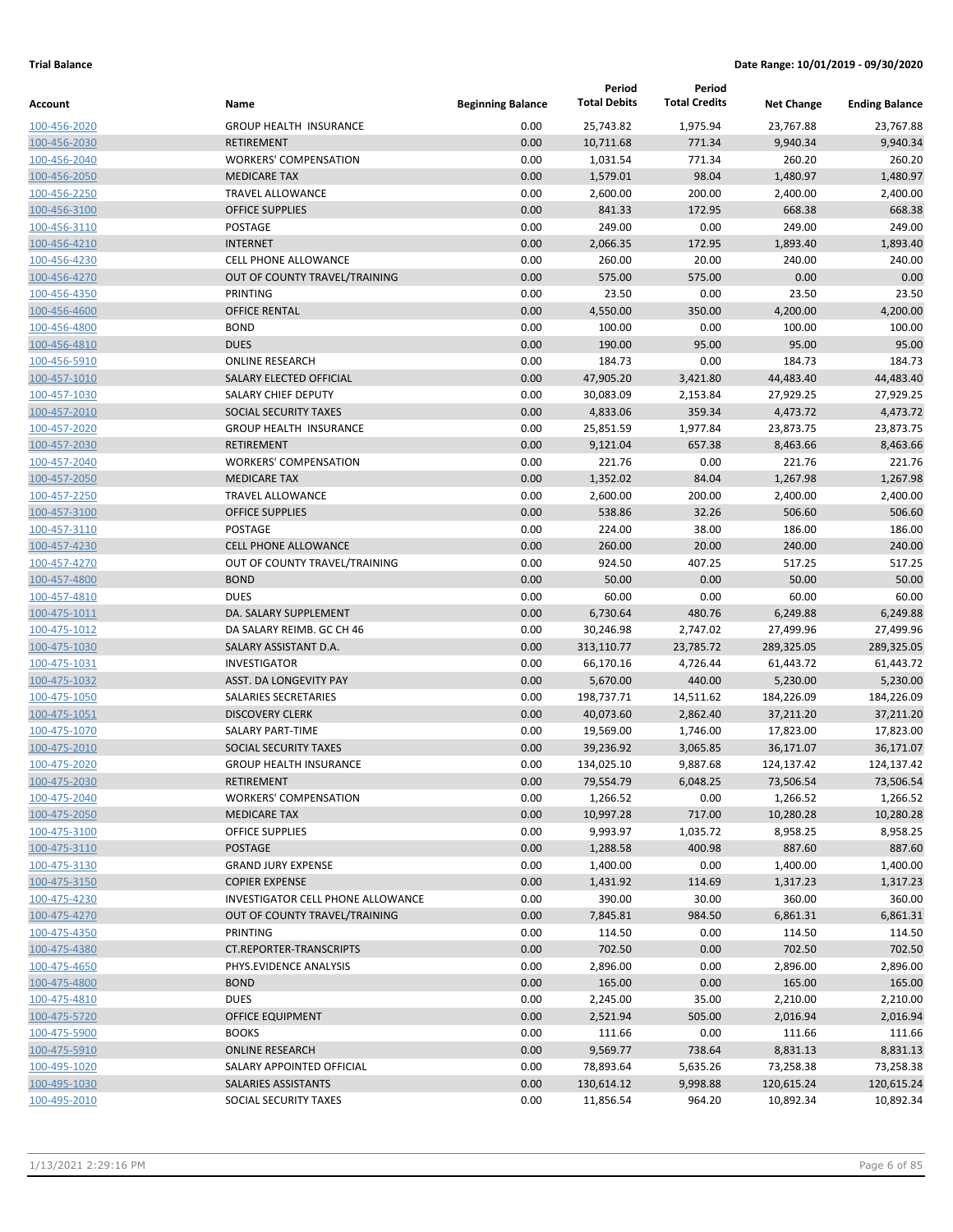|                              |                                             |                          | Period              | Period               |                    |                       |
|------------------------------|---------------------------------------------|--------------------------|---------------------|----------------------|--------------------|-----------------------|
| Account                      | Name                                        | <b>Beginning Balance</b> | <b>Total Debits</b> | <b>Total Credits</b> | <b>Net Change</b>  | <b>Ending Balance</b> |
| 100-495-2020                 | <b>GROUP HEALTH INSURANCE</b>               | 0.00                     | 45,356.29           | 2,966.76             | 42,389.53          | 42,389.53             |
| 100-495-2030                 | RETIREMENT                                  | 0.00                     | 24,494.37           | 1,843.28             | 22,651.09          | 22,651.09             |
| 100-495-2040                 | <b>WORKERS COMPENSATION</b>                 | 0.00                     | 621.80              | 0.00                 | 621.80             | 621.80                |
| 100-495-2050                 | <b>MEDICARE TAX</b>                         | 0.00                     | 3,336.67            | 225.50               | 3,111.17           | 3,111.17              |
| 100-495-3100                 | <b>OFFICE SUPPLIES</b>                      | 0.00                     | 877.36              | 0.00                 | 877.36             | 877.36                |
| 100-495-4270                 | OUT OF COUNTY TRAVEL/TRAINING               | 0.00                     | 3,102.86            | 540.00               | 2,562.86           | 2,562.86              |
| 100-495-4350                 | PRINTING                                    | 0.00                     | 23.00               | 0.00                 | 23.00              | 23.00                 |
| 100-495-4800                 | <b>BOND</b>                                 | 0.00                     | 199.00              | 50.00                | 149.00             | 149.00                |
| 100-495-4810                 | <b>DUES</b>                                 | 0.00                     | 590.00              | 295.00               | 295.00             | 295.00                |
| 100-495-5720                 | <b>OFFICE EQUIPMENT</b>                     | 0.00                     | 1,584.97            | 0.00                 | 1,584.97           | 1,584.97              |
| 100-496-1020                 | SALARY PURCHASING AGENT                     | 0.00                     | 56,791.29           | 4,056.52             | 52,734.77          | 52,734.77             |
| 100-496-2010                 | SOCIAL SECURITY TAXES                       | 0.00                     | 3,362.34            | 249.20               | 3,113.14           | 3,113.14              |
| 100-496-2020                 | <b>GROUP HEALTH INSURANCE</b><br>RETIREMENT | 0.00<br>0.00             | 12,884.26           | 988.92<br>478.26     | 11,895.34          | 11,895.34<br>6,163.41 |
| 100-496-2030<br>100-496-2040 | <b>WORKERS' COMPENSATION</b>                | 0.00                     | 6,641.67<br>161.34  | 0.00                 | 6,163.41<br>161.34 | 161.34                |
| 100-496-2050                 | <b>MEDICARE TAX</b>                         | 0.00                     | 940.09              | 58.28                | 881.81             | 881.81                |
| 100-496-3100                 | <b>OFFICE SUPPLIES</b>                      | 0.00                     | 222.84              | 0.00                 | 222.84             | 222.84                |
| 100-496-4230                 | <b>CELL PHONE ALLOWANCE</b>                 | 0.00                     | 390.00              | 30.00                | 360.00             | 360.00                |
| 100-496-4270                 | OUT OF COUNTY TRAVEL/TRAINING               | 0.00                     | 240.36              | 0.00                 | 240.36             | 240.36                |
| 100-496-4810                 | <b>DUES</b>                                 | 0.00                     | 365.00              | 0.00                 | 365.00             | 365.00                |
| 100-496-5720                 | <b>OFFICE EQUIPMENT</b>                     | 0.00                     | 185.00              | 0.00                 | 185.00             | 185.00                |
| 100-497-1010                 | SALARY ELECTED OFFICIAL                     | 0.00                     | 62,717.76           | 4,479.84             | 58,237.92          | 58,237.92             |
| 100-497-1030                 | <b>SALARY ASSISTANT</b>                     | 0.00                     | 37,877.65           | 3,695.38             | 34,182.27          | 34,182.27             |
| 100-497-2010                 | SOCIAL SECURITY TAXES                       | 0.00                     | 4,811.81            | 391.32               | 4,420.49           | 4,420.49              |
| 100-497-2020                 | <b>GROUP HEALTH INSURANCE</b>               | 0.00                     | 22,020.33           | 1,976.96             | 20,043.37          | 20,043.37             |
| 100-497-2030                 | <b>RETIREMENT</b>                           | 0.00                     | 11,751.46           | 963.86               | 10,787.60          | 10,787.60             |
| 100-497-2040                 | <b>WORKERS' COMPENSATION</b>                | 0.00                     | 325.16              | 0.00                 | 325.16             | 325.16                |
| 100-497-2050                 | <b>MEDICARE TAX</b>                         | 0.00                     | 1,260.46            | 91.52                | 1,168.94           | 1,168.94              |
| 100-497-3100                 | <b>OFFICE SUPPLIES</b>                      | 0.00                     | 279.36              | 27.25                | 252.11             | 252.11                |
| 100-497-4270                 | OUT OF COUNTY TRAVEL/TRAINING               | 0.00                     | 360.00              | 210.00               | 150.00             | 150.00                |
| 100-497-4350                 | <b>PRINTING</b>                             | 0.00                     | 60.00               | 0.00                 | 60.00              | 60.00                 |
| 100-497-4810                 | <b>DUES</b>                                 | 0.00                     | 375.00              | 175.00               | 200.00             | 200.00                |
| 100-499-1010                 | SALARY ELECTED OFFICIAL                     | 0.00                     | 62,717.76           | 4,479.84             | 58,237.92          | 58,237.92             |
| 100-499-1030                 | SALARIES CHIEF DEPUTY                       | 0.00                     | 44,964.11           | 3,211.72             | 41,752.39          | 41,752.39             |
| 100-499-1040                 | <b>SALARIES DEPUTIES</b>                    | 0.00                     | 108,625.16          | 7,758.94             | 100,866.22         | 100,866.22            |
| 100-499-1070                 | <b>SALARY PART-TIME</b>                     | 0.00                     | 19,445.04           | 1,392.00             | 18,053.04          | 18,053.04             |
| 100-499-2010                 | SOCIAL SECURITY TAXES                       | 0.00                     | 13,535.01           | 997.78               | 12,537.23          | 12,537.23             |
| 100-499-2020                 | <b>GROUP HEALTH INSURANCE</b>               | 0.00                     | 64,421.30           | 4,944.60             | 59,476.70          | 59,476.70             |
| 100-499-2030                 | <b>RETIREMENT</b>                           | 0.00                     | 27,620.93           | 1,985.74             | 25,635.19          | 25,635.19             |
| 100-499-2040                 | <b>WORKERS COMPENSATION</b>                 | 0.00                     | 669.86              | 0.00                 | 669.86             | 669.86                |
| 100-499-2050                 | <b>MEDICARE TAX</b>                         | 0.00                     | 3,777.20            | 233.34               | 3,543.86           | 3,543.86              |
| 100-499-2251                 | LEONARD OFFICE TRAVEL                       | 0.00                     | 518.38              | 74.24                | 444.14             | 444.14                |
| 100-499-3100                 | <b>OFFICE SUPPLIES</b>                      | 0.00                     | 1,555.45            | 0.00                 | 1,555.45           | 1,555.45              |
| 100-499-3110                 | POSTAGE                                     | 0.00                     | 4,143.94            | 327.40               | 3,816.54           | 3,816.54              |
| 100-499-3150                 | <b>COPIER EXPENSE</b>                       | 0.00                     | 1,237.07            | 94.40                | 1,142.67           | 1,142.67              |
| 100-499-4200                 | TELEPHONE LEONARD OFFICE                    | 0.00                     | 100.00              | 0.00                 | 100.00             | 100.00                |
| 100-499-4270                 | OUT OF COUNTY TRAVEL/TRAINING               | 0.00                     | 3,480.49            | 1,102.46             | 2,378.03           | 2,378.03              |
| 100-499-4350                 | PRINTING<br><b>LEONARD OFFICE RENT</b>      | 0.00                     | 333.37              | 0.00                 | 333.37             | 333.37                |
| 100-499-4600<br>100-499-4800 | <b>BOND</b>                                 | 0.00<br>0.00             | 1,200.00<br>368.00  | 100.00<br>0.00       | 1,100.00<br>368.00 | 1,100.00<br>368.00    |
| 100-499-4810                 | <b>DUES</b>                                 | 0.00                     | 175.00              | 0.00                 | 175.00             | 175.00                |
| 100-499-5720                 | OFFICE EQUIPMENT                            | 0.00                     | 1,022.97            | 0.00                 | 1,022.97           | 1,022.97              |
| 100-503-1020                 | SALARY-TECHNICIAN                           | 0.00                     | 45,550.67           | 3,253.62             | 42,297.05          | 42,297.05             |
| 100-503-1070                 | SALARY PART-TIME TECHNICIAN                 | 0.00                     | 4,605.90            | 0.00                 | 4,605.90           | 4,605.90              |
| 100-503-2010                 | <b>SOCIAL SECURITY</b>                      | 0.00                     | 2,630.99            | 179.98               | 2,451.01           | 2,451.01              |
| 100-503-2020                 | <b>GROUP HEALTH INSURANCE</b>               | 0.00                     | 12,884.26           | 988.92               | 11,895.34          | 11,895.34             |
| 100-503-2030                 | RETIREMENT                                  | 0.00                     | 5,647.30            | 383.60               | 5,263.70           | 5,263.70              |
| 100-503-2040                 | <b>WORKERS COMPENSATION</b>                 | 0.00                     | 196.52              | 0.00                 | 196.52             | 196.52                |
| 100-503-2050                 | <b>MEDICARE TAX</b>                         | 0.00                     | 725.99              | 42.10                | 683.89             | 683.89                |
|                              |                                             |                          |                     |                      |                    |                       |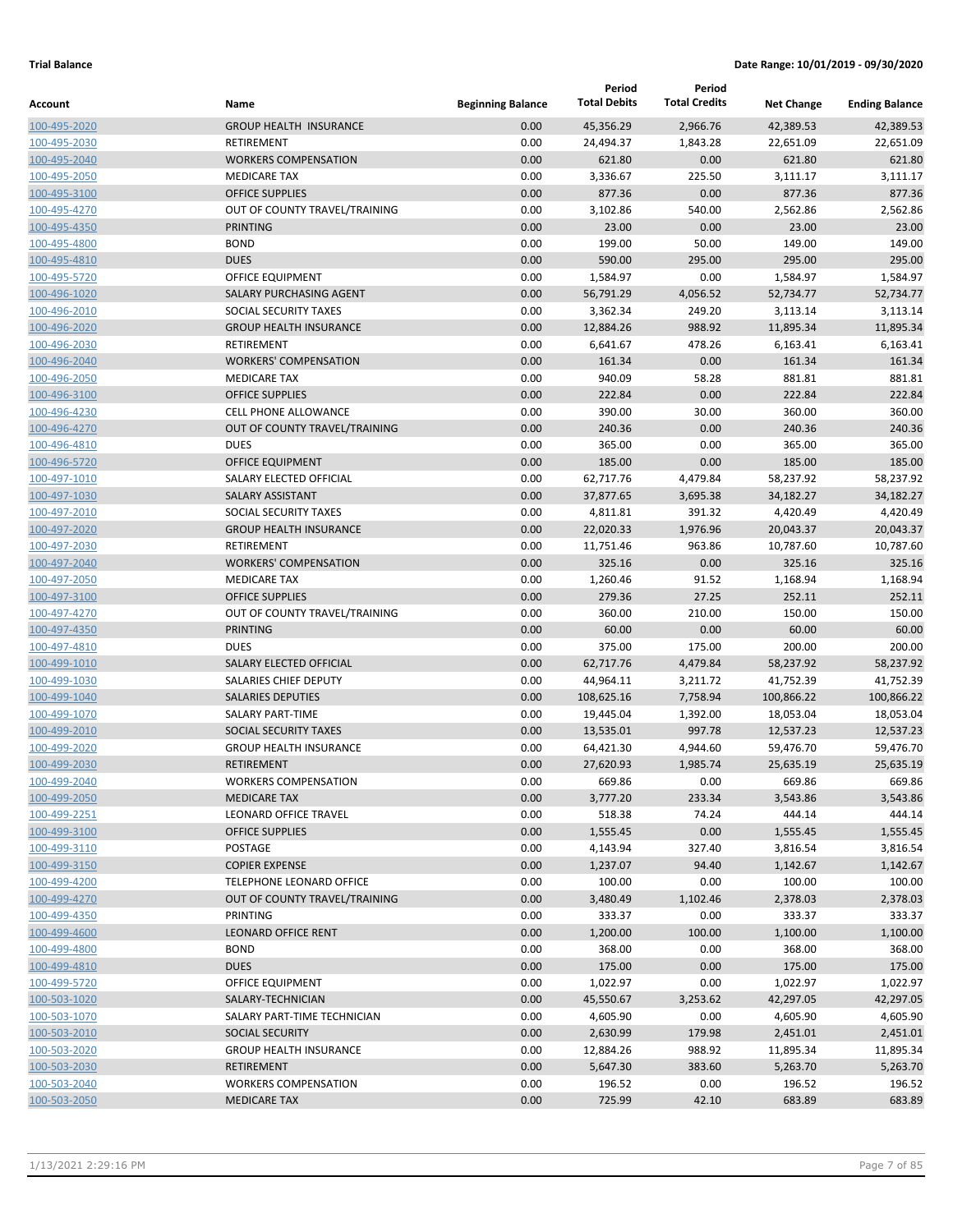|                              |                                                  |                          | Period              | Period               |                   |                       |
|------------------------------|--------------------------------------------------|--------------------------|---------------------|----------------------|-------------------|-----------------------|
| <b>Account</b>               | Name                                             | <b>Beginning Balance</b> | <b>Total Debits</b> | <b>Total Credits</b> | <b>Net Change</b> | <b>Ending Balance</b> |
| 100-503-2250                 | <b>TRAVEL ALLOWANCE</b>                          | 0.00                     | 569.30              | 40.00                | 529.30            | 529.30                |
| 100-503-4210                 | <b>EMERGENCY INTERNET</b>                        | 0.00                     | 513.87              | 57.99                | 455.88            | 455.88                |
| 100-503-4230                 | <b>CELL PHONE ALLOWANCE</b>                      | 0.00                     | 322.66              | 57.99                | 264.67            | 264.67                |
| 100-503-4270                 | OUT OF COUNTY TRAVEL/TRAINING                    | 0.00                     | 37.99               | 37.99                | 0.00              | 0.00                  |
| 100-503-5720                 | OFFICE EQUIPMENT                                 | 0.00                     | 154.97              | 0.00                 | 154.97            | 154.97                |
| 100-503-5740                 | COMPUTER/WEB SOFTWARE                            | 0.00                     | 2,430.49            | 0.00                 | 2,430.49          | 2,430.49              |
| 100-503-5760                 | COUNTY COMPUTER REPLACEMENT                      | 0.00                     | 5,098.98            | 2,199.49             | 2,899.49          | 2,899.49              |
| 100-510-1070                 | <b>SALARY PART-TIME</b>                          | 0.00                     | 696.00              | 0.00                 | 696.00            | 696.00                |
| 100-510-1150                 | SALARY JANITOR                                   | 0.00                     | 43,688.40           | 3,120.60             | 40,567.80         | 40,567.80             |
| 100-510-2010                 | SOCIAL SECURITY TAXES                            | 0.00                     | 2,574.01            | 190.44               | 2,383.57          | 2,383.57              |
| 100-510-2020                 | <b>GROUP HEALTH INSURANCE</b>                    | 0.00                     | 12,884.26           | 988.92               | 11,895.34         | 11,895.34             |
| 100-510-2030                 | <b>RETIREMENT</b>                                | 0.00                     | 5,191.43            | 367.92               | 4,823.51          | 4,823.51              |
| 100-510-2040                 | <b>WORKERS' COMPENSATION</b>                     | 0.00                     | 1,434.62            | 0.00                 | 1,434.62          | 1,434.62              |
| 100-510-2050                 | <b>MEDICARE TAX</b>                              | 0.00                     | 772.77              | 44.54                | 728.23            | 728.23                |
| 100-510-3100                 | <b>OFFICE SUPPLIES</b>                           | 0.00                     | 3,125.45            | 367.41               | 2,758.04          | 2,758.04              |
| 100-510-3110                 | <b>POSTAGE</b>                                   | 0.00                     | 15,061.09           | 8,446.21             | 6,614.88          | 6,614.88              |
| 100-510-3150                 | <b>COPIER RENTAL</b>                             | 0.00                     | 9,452.66            | 547.51               | 8,905.15          | 8,905.15              |
| 100-510-3160                 | <b>EMPLOYEE AWARDS BANQUET</b>                   | 0.00                     | 3,588.57            | 0.00                 | 3,588.57          | 3,588.57              |
| 100-510-3300                 | <b>EXPENSE-GAS AND OIL</b>                       | 0.00                     | 379.56              | 189.78               | 189.78            | 189.78                |
| 100-510-3320                 | <b>JANITOR SUPPLIES</b>                          | 0.00                     | 622.33              | 0.00                 | 622.33            | 622.33                |
| 100-510-4200                 | <b>TELEPHONE</b>                                 | 0.00                     | 46,920.25           | 3,584.25             | 43,336.00         | 43,336.00             |
| 100-510-4231                 | <b>CELL PHONE - JANITOR</b>                      | 0.00                     | 344.52              | 26.37                | 318.15            | 318.15                |
| 100-510-4400                 | UTILITIES ELECTRICITY                            | 0.00                     | 1,559.16            | 231.34               | 1,327.82          | 1,327.82              |
| 100-510-4420                 | UTILITIES WATER                                  | 0.00                     | 28.86               | 0.00                 | 28.86             | 28.86                 |
| 100-510-4430                 | <b>TRASH PICK-UP</b>                             | 0.00                     | 1,095.38            | 84.26                | 1,011.12          | 1,011.12              |
| 100-510-4530                 | <b>COMPUTER SOFTWARE</b>                         | 0.00                     | 198,797.97          | 0.00                 | 198,797.97        | 198,797.97            |
| 100-510-4820                 | <b>FIRE INSURANCE</b>                            | 0.00                     | 23,239.00           | 0.00                 | 23,239.00         | 23,239.00             |
| 100-510-5770                 | <b>JANITOR EQUIPMENT</b>                         | 0.00                     | 219.99              | 0.00                 | 219.99            | 219.99                |
| 100-511-1150                 | SALARY JANITOR                                   | 0.00                     | 6,780.03            | 480.00               | 6,300.03          | 6,300.03              |
| 100-511-2010                 | SOCIAL SECURITY TAXES                            | 0.00                     | 420.37              | 29.76                | 390.61            | 390.61                |
| 100-511-2030                 | RETIREMENT                                       | 0.00                     | 125.22              | 0.00                 | 125.22            | 125.22                |
| 100-511-2040                 | <b>WORKER' COMPENSATION</b>                      | 0.00                     | 220.66              | 0.00                 | 220.66            | 220.66                |
| 100-511-2050                 | <b>MEDICARE TAX</b>                              | 0.00                     | 98.30               | 6.96                 | 91.34             | 91.34                 |
| 100-511-2251                 | <b>JANITOR TRAVEL</b>                            | 0.00                     | 173.66              | 12.53                | 161.13            | 161.13                |
| 100-511-3320                 | <b>JANITOR SUPPLIES</b><br>UTILITIES ELECTRICITY | 0.00                     | 1,002.07            | 127.97               | 874.10            | 874.10                |
| 100-511-4400                 |                                                  | 0.00                     | 4,734.67            | 595.03               | 4,139.64          | 4,139.64              |
| 100-511-4410                 | UTILITIES GAS                                    | 0.00                     | 855.95              | 0.00                 | 855.95            | 855.95                |
| 100-511-4420<br>100-511-4430 | UTILITIES WATER<br><b>TRASH PICK-UP SERVICE</b>  | 0.00<br>0.00             | 1,088.64<br>547.69  | 117.72<br>42.13      | 970.92<br>505.56  | 970.92<br>505.56      |
| 100-511-4500                 | R & M BUILDING                                   | 0.00                     | 15,016.67           | 0.00                 | 15,016.67         | 15,016.67             |
| 100-511-4501                 | PEST CONTROL                                     | 0.00                     | 178.77              | 178.77               | 0.00              | 0.00                  |
| 100-511-4820                 | <b>FIRE INSURANCE</b>                            | 0.00                     | 803.00              | 0.00                 | 803.00            | 803.00                |
| 100-512-3320                 | <b>JANITOR SUPPLIES</b>                          | 0.00                     | 240.40              | 0.00                 | 240.40            | 240.40                |
| 100-512-4400                 | UTILITIES ELECTRICITY                            | 0.00                     | 5,604.23            | 560.69               | 5,043.54          | 5,043.54              |
| 100-512-4420                 | UTILITIES WATER                                  | 0.00                     | 814.02              | 62.97                | 751.05            | 751.05                |
| 100-512-4500                 | <b>R&amp;M BUILDING</b>                          | 0.00                     | 298.00              | 0.00                 | 298.00            | 298.00                |
| 100-512-4820                 | FIRE INSURANCE                                   | 0.00                     | 1,115.00            | 0.00                 | 1,115.00          | 1,115.00              |
| 100-513-1150                 | <b>SALARY JANITOR</b>                            | 0.00                     | 7,747.75            | 516.00               | 7,231.75          | 7,231.75              |
| 100-513-2010                 | SOCIAL SECURITY TAXES                            | 0.00                     | 480.27              | 31.98                | 448.29            | 448.29                |
| 100-513-2030                 | <b>RETIREMENT</b>                                | 0.00                     | 145.72              | 0.00                 | 145.72            | 145.72                |
| 100-513-2040                 | <b>WORKERS' COMPENSATION</b>                     | 0.00                     | 234.10              | 0.00                 | 234.10            | 234.10                |
| 100-513-2050                 | <b>MEDICARE TAX</b>                              | 0.00                     | 112.34              | 7.48                 | 104.86            | 104.86                |
| 100-513-3110                 | POSTAGE                                          | 0.00                     | 6,840.65            | 3,993.76             | 2,846.89          | 2,846.89              |
| 100-513-3150                 | <b>COPIER RENTAL</b>                             | 0.00                     | 1,368.53            | 109.51               | 1,259.02          | 1,259.02              |
| 100-513-3320                 | <b>JANITOR SUPPLIES</b>                          | 0.00                     | 1,316.81            | 109.57               | 1,207.24          | 1,207.24              |
| 100-513-4210                 | <b>INTERNET</b>                                  | 0.00                     | 3,602.90            | 362.30               | 3,240.60          | 3,240.60              |
| 100-513-4400                 | UTILITIES ELECTRICITY                            | 0.00                     | 5,723.48            | 330.37               | 5,393.11          | 5,393.11              |
| 100-513-4410                 | UTILITIES GAS                                    | 0.00                     | 1,065.09            | 0.00                 | 1,065.09          | 1,065.09              |
| 100-513-4420                 | UTILITIES WATER                                  | 0.00                     | 1,126.70            | 92.41                | 1,034.29          | 1,034.29              |
|                              |                                                  |                          |                     |                      |                   |                       |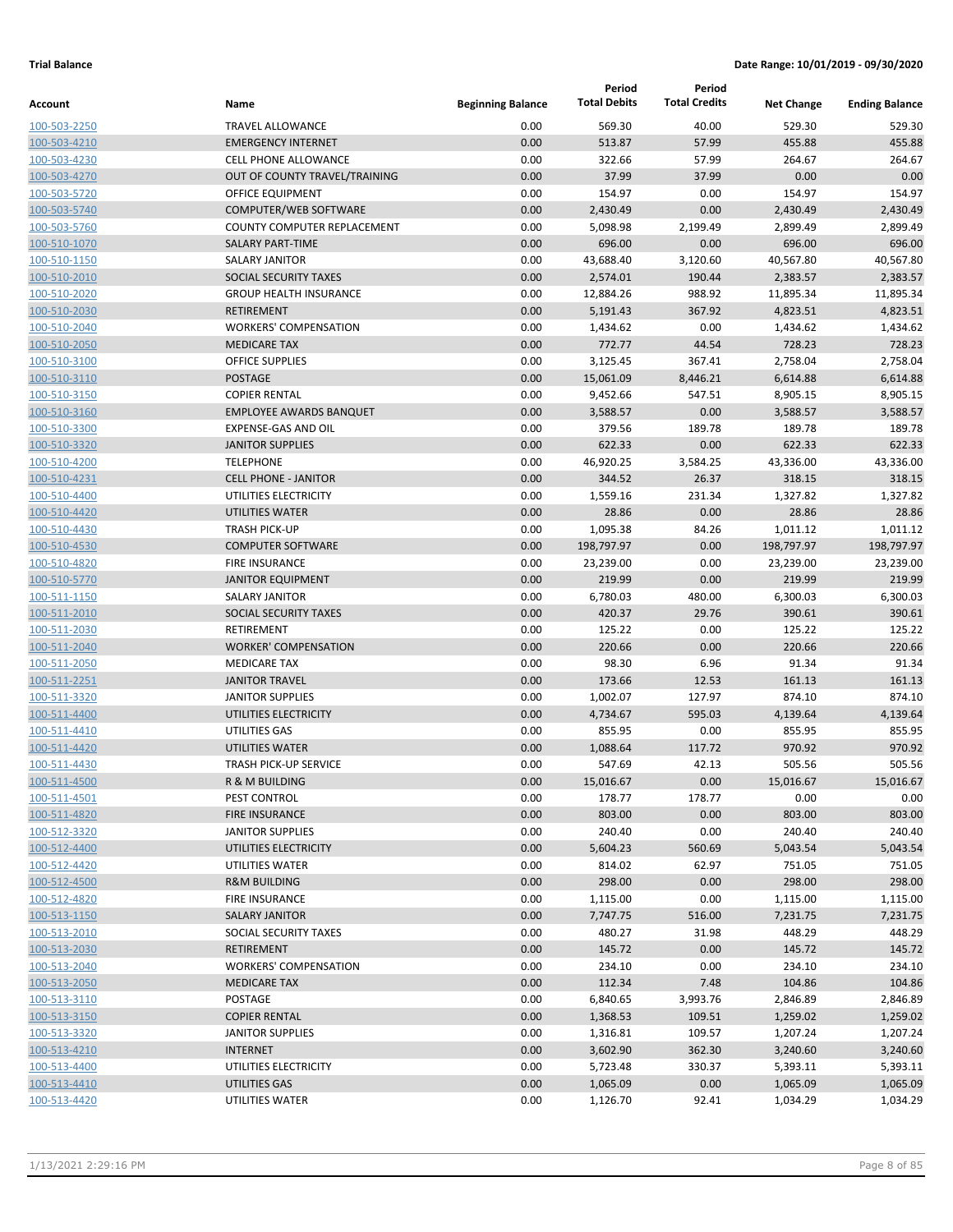|              |                               |                          | Period              | Period               |                   |                       |
|--------------|-------------------------------|--------------------------|---------------------|----------------------|-------------------|-----------------------|
| Account      | Name                          | <b>Beginning Balance</b> | <b>Total Debits</b> | <b>Total Credits</b> | <b>Net Change</b> | <b>Ending Balance</b> |
| 100-513-4430 | <b>TRASH PICKUP SERVICE</b>   | 0.00                     | 1,095.38            | 84.26                | 1,011.12          | 1,011.12              |
| 100-513-4500 | <b>R&amp;M BUILDING</b>       | 0.00                     | 5,826.75            | 0.00                 | 5,826.75          | 5,826.75              |
| 100-513-4820 | <b>FIRE INSURANCE</b>         | 0.00                     | 2,040.00            | 0.00                 | 2,040.00          | 2,040.00              |
| 100-514-4210 | <b>INTERNET</b>               | 0.00                     | 1,012.01            | 66.21                | 945.80            | 945.80                |
| 100-515-4400 | UTILITIES ELECTRICITY         | 0.00                     | 3,513.55            | 523.58               | 2,989.97          | 2,989.97              |
| 100-515-4410 | UTILITIES GAS                 | 0.00                     | 1,154.91            | 184.43               | 970.48            | 970.48                |
| 100-515-4420 | UTILITIES WATER               | 0.00                     | 572.86              | 41.50                | 531.36            | 531.36                |
| 100-515-4500 | <b>R&amp;M BUILDING</b>       | 0.00                     | 106.50              | 0.00                 | 106.50            | 106.50                |
| 100-515-4501 | PEST CONTROL                  | 0.00                     | 65.00               | 0.00                 | 65.00             | 65.00                 |
| 100-515-4502 | LAWN MAINTENANCE              | 0.00                     | 760.00              | 0.00                 | 760.00            | 760.00                |
| 100-515-4820 | <b>FIRE INSURANCE</b>         | 0.00                     | 1,515.00            | 0.00                 | 1,515.00          | 1,515.00              |
| 100-516-1150 | <b>SALARY JANITOR</b>         | 0.00                     | 4,062.87            | 396.00               | 3,666.87          | 3,666.87              |
| 100-516-2010 | SOCIAL SECURITY TAXES         | 0.00                     | 251.93              | 24.56                | 227.37            | 227.37                |
| 100-516-2030 | RETIREMENT                    | 0.00                     | 57.30               | 0.00                 | 57.30             | 57.30                 |
| 100-516-2040 | <b>WORKERS' COMPENSATION</b>  | 0.00                     | 121.36              | 0.00                 | 121.36            | 121.36                |
| 100-516-2050 | <b>MEDICARE TAX</b>           | 0.00                     | 58.89               | 5.74                 | 53.15             | 53.15                 |
| 100-516-2251 | <b>JANITOR TRAVEL</b>         | 0.00                     | 258.55              | 29.23                | 229.32            | 229.32                |
| 100-516-3320 | <b>JANITOR SUPPLIES</b>       | 0.00                     | 540.12              | 40.12                | 500.00            | 500.00                |
| 100-516-4400 | UTILITIES ELECTRICITY         | 0.00                     | 5,781.31            | 1,095.46             | 4,685.85          | 4,685.85              |
| 100-516-4420 | UTILITIES WATER               | 0.00                     | 742.04              | 57.08                | 684.96            | 684.96                |
| 100-516-4500 | <b>R&amp;M BUILDING</b>       | 0.00                     | 1,398.50            | 57.00                | 1,341.50          | 1,341.50              |
| 100-516-4820 | <b>FIRE INSURANCE</b>         | 0.00                     | 821.00              | 0.00                 | 821.00            | 821.00                |
| 100-518-3110 | <b>POSTAGE</b>                | 0.00                     | 336.00              | 0.00                 | 336.00            | 336.00                |
| 100-518-3320 | <b>JANITOR SUPPLIES</b>       | 0.00                     | 3,717.63            | 661.95               | 3,055.68          | 3,055.68              |
| 100-518-4210 | <b>INTERNET</b>               | 0.00                     | 15,917.39           | 1,831.83             | 14,085.56         | 14,085.56             |
| 100-518-4400 | UTILITIES ELECTRICITY         | 0.00                     | 23,375.44           | 1,396.61             | 21,978.83         | 21,978.83             |
| 100-518-4410 | UTILITIES GAS                 | 0.00                     | 2,931.68            | 299.21               | 2,632.47          | 2,632.47              |
| 100-518-4420 | UTILITIES WATER               | 0.00                     | 5,768.38            | 291.52               | 5,476.86          | 5,476.86              |
| 100-518-4430 | <b>TRASH PICKUP SERVICE</b>   | 0.00                     | 2,142.55            | 167.62               | 1,974.93          | 1,974.93              |
| 100-518-4500 | R & M BUILDING                | 0.00                     | 2,292.22            | 0.00                 | 2,292.22          | 2,292.22              |
| 100-518-4501 | PEST CONTROL                  | 0.00                     | 940.00              | 0.00                 | 940.00            | 940.00                |
| 100-518-4700 | OFFICE SPACE LEASE            | 0.00                     | 153,425.00          | 11,700.00            | 141,725.00        | 141,725.00            |
| 100-518-4830 | <b>ALARM MONITORING</b>       | 0.00                     | 885.60              | 0.00                 | 885.60            | 885.60                |
| 100-540-4170 | <b>EMS SERVICE</b>            | 0.00                     | 585,000.00          | 45,000.00            | 540,000.00        | 540,000.00            |
| 100-540-4400 | UTILITIES ELECTRICITY         | 0.00                     | 8.65                | 0.00                 | 8.65              | 8.65                  |
| 100-543-4160 | FIRE PROTECTION SERVICE       | 0.00                     | 84,000.00           | 0.00                 | 84,000.00         | 84,000.00             |
| 100-543-4470 | REPEATER SERVICE CONTRACT     | 0.00                     | 6,572.17            | 0.00                 | 6,572.17          | 6,572.17              |
| 100-551-1010 | SALARY ELECTED OFFICIAL       | 0.00                     | 35,705.04           | 2,550.36             | 33,154.68         | 33,154.68             |
| 100-551-2010 | SOCIAL SECURITY TAXES         | 0.00                     | 2,119.54            | 156.92               | 1,962.62          | 1,962.62              |
| 100-551-2020 | <b>GROUP HEALTH INSURANCE</b> | 0.00                     | 5,820.84            | 446.10               | 5,374.74          | 5,374.74              |
| 100-551-2030 | RETIREMENT                    | 0.00                     | 4,182.31            | 300.72               | 3,881.59          | 3,881.59              |
| 100-551-2040 | <b>WORKERS' COMPENSATION</b>  | 0.00                     | 590.78              | 0.00                 | 590.78            | 590.78                |
| 100-551-2050 | <b>MEDICARE TAX</b>           | 0.00                     | 596.46              | 36.70                | 559.76            | 559.76                |
| 100-551-2250 | TRAVEL ALLOWANCE              | 0.00                     | 2,600.00            | 200.00               | 2,400.00          | 2,400.00              |
| 100-551-3110 | POSTAGE                       | 0.00                     | 32.90               | 2.50                 | 30.40             | 30.40                 |
| 100-551-3300 | AUTO EXPENSE-GAS AND OIL      | 0.00                     | 1,658.29            | 425.63               | 1,232.66          | 1,232.66              |
| 100-551-4880 | LAW ENFORCEMENT INSURANCE     | 0.00                     | 463.00              | 0.00                 | 463.00            | 463.00                |
| 100-551-5910 | <b>ONLINE RESEARCH</b>        | 0.00                     | 650.00              | 50.00                | 600.00            | 600.00                |
| 100-552-1010 | SALARY ELECTED OFFICIAL       | 0.00                     | 17,337.32           | 1,238.38             | 16,098.94         | 16,098.94             |
| 100-552-2010 | SOCIAL SECURITY TAXES         | 0.00                     | 1,036.53            | 76.78                | 959.75            | 959.75                |
| 100-552-2020 | <b>GROUP HEALTH INSURANCE</b> | 0.00                     | 12,884.26           | 988.92               | 11,895.34         | 11,895.34             |
| 100-552-2030 | RETIREMENT                    | 0.00                     | 2,027.55            | 146.00               | 1,881.55          | 1,881.55              |
| 100-552-2040 | <b>WORKERS' COMPENSATION</b>  | 0.00                     | 296.10              | 17.96                | 278.14            | 278.14                |
| 100-552-2050 | <b>MEDICARE TAX</b>           | 0.00                     | 289.83              | 17.96                | 271.87            | 271.87                |
| 100-552-3110 | POSTAGE                       | 0.00                     | 55.00               | 0.00                 | 55.00             | 55.00                 |
| 100-552-3300 | AUTO EXPENSE-GAS AND OIL      | 0.00                     | 199.99              | 76.25                | 123.74            | 123.74                |
| 100-552-4540 | <b>R&amp;M AUTO</b>           | 0.00                     | 14.50               | 0.00                 | 14.50             | 14.50                 |
| 100-552-4870 | <b>AUTO INSURANCE</b>         | 0.00                     | 403.00              | 0.00                 | 403.00            | 403.00                |
| 100-552-4880 | LAW ENFOREMENT INSURANCE      | 0.00                     | 463.00              | 0.00                 | 463.00            | 463.00                |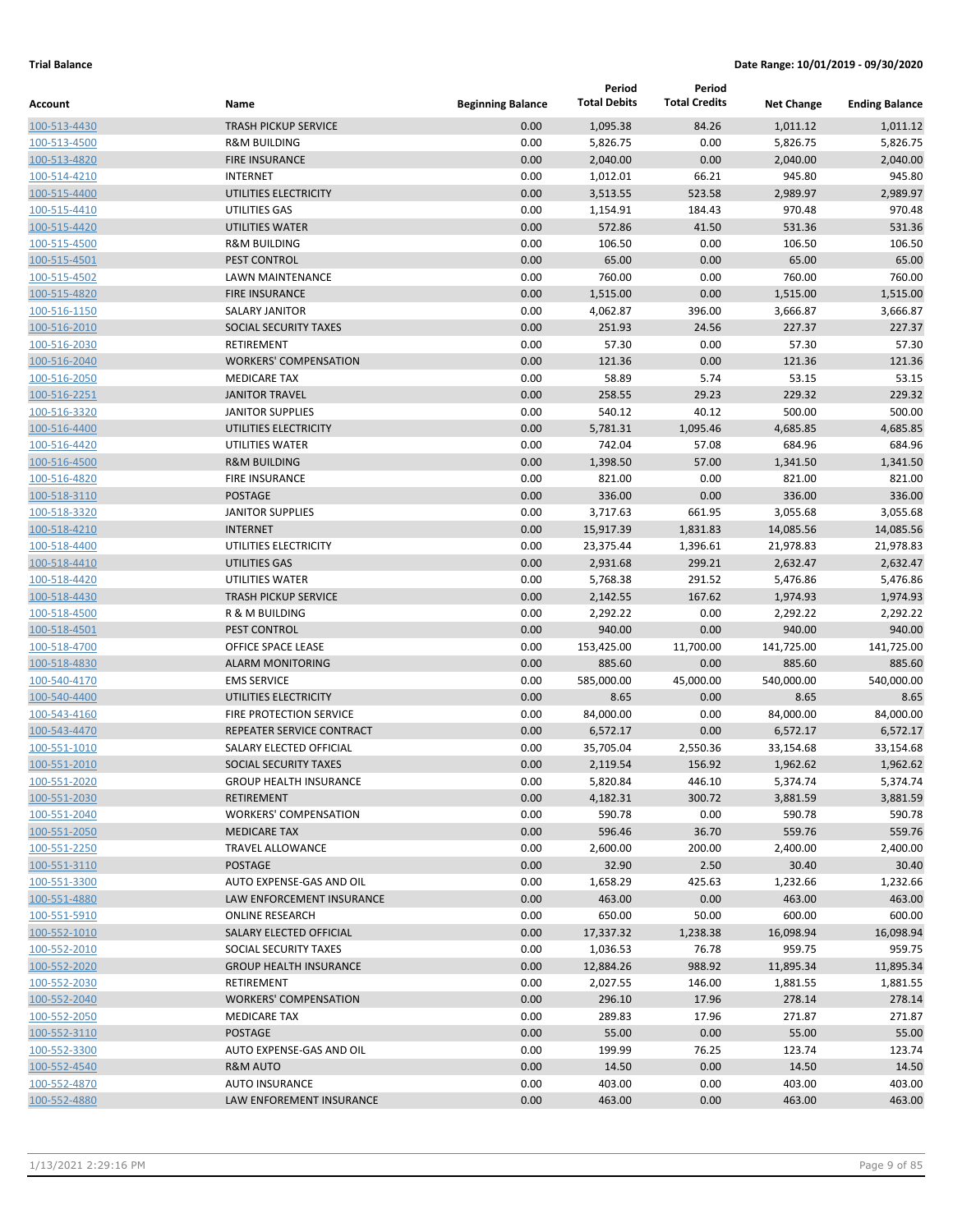|                              |                                        |                          | Period                | Period               |                       |                       |
|------------------------------|----------------------------------------|--------------------------|-----------------------|----------------------|-----------------------|-----------------------|
| Account                      | Name                                   | <b>Beginning Balance</b> | <b>Total Debits</b>   | <b>Total Credits</b> | <b>Net Change</b>     | <b>Ending Balance</b> |
| 100-553-1010                 | SALARY ELECTED OFFICIAL                | 0.00                     | 15,411.48             | 1,100.82             | 14,310.66             | 14,310.66             |
| 100-553-2010                 | SOCIAL SECURITY TAXES                  | 0.00                     | 1,076.51              | 80.66                | 995.85                | 995.85                |
| 100-553-2020                 | <b>GROUP HEALTH INSURANCE</b>          | 0.00                     | 12,884.26             | 988.92               | 11,895.34             | 11,895.34             |
| 100-553-2030                 | <b>RETIREMENT</b>                      | 0.00                     | 1,802.29              | 129.78               | 1,672.51              | 1,672.51              |
| 100-553-2040                 | <b>WORKERS' COMPENSATION</b>           | 0.00                     | 247.24                | 0.00                 | 247.24                | 247.24                |
| 100-553-2050                 | <b>MEDICARE TAX</b>                    | 0.00                     | 301.47                | 18.86                | 282.61                | 282.61                |
| 100-553-2250                 | <b>TRAVEL ALLOWANCE</b>                | 0.00                     | 2,600.00              | 200.00               | 2,400.00              | 2,400.00              |
| 100-553-4530                 | <b>COMPUTER SOFTWARE</b>               | 0.00                     | 1,168.28              | 507.28               | 661.00                | 661.00                |
| 100-553-4810                 | <b>DUES</b>                            | 0.00                     | 60.00                 | 0.00                 | 60.00                 | 60.00                 |
| 100-553-4880                 | LAW ENFORCEMENT INSURANCE              | 0.00                     | 463.00                | 0.00                 | 463.00                | 463.00                |
| 100-553-5740                 | <b>TECHNOLOGY</b>                      | 0.00                     | 8,204.77              | 253.69               | 7,951.08              | 7,951.08              |
| 100-555-4410                 | ANIMAL CONTROL OFFICER/SERVICES        | 0.00                     | 2,089.62              | 0.00                 | 2,089.62              | 2,089.62              |
| 100-558-4530                 | <b>COMPUTER SOFTWARE</b>               | 0.00                     | 51,502.00             | 0.00                 | 51,502.00             | 51,502.00             |
| 100-559-4950                 | VINE AUTOMATED VICTIM NOTIF. SERV.     | 0.00                     | 18,618.88             | 0.00                 | 18,618.88             | 18,618.88             |
| 100-560-1010                 | SALARY ELECTED OFFICIAL                | 0.00                     | 64,608.88             | 4,614.92             | 59,993.96             | 59,993.96             |
| 100-560-1030                 | <b>SALARY CHIEF DEPUTY</b>             | 0.00                     | 52,769.35             | 3,769.24             | 49,000.11             | 49,000.11             |
| 100-560-1040                 | <b>SALARIES DEPUTIES</b>               | 0.00                     | 661,250.73            | 47,021.50            | 614,229.23            | 614,229.23            |
| 100-560-1050                 | SALARY ADMINISTRATIVE SECRETARY        | 0.00                     | 45,769.35             | 3,269.24             | 42,500.11             | 42,500.11             |
| 100-560-1051                 | SALARY EVIDENCE CLERK                  | 0.00                     | 11,232.00             | 10,272.00            | 960.00                | 960.00                |
| 100-560-1070                 | <b>SALARY PART-TIME</b>                | 0.00                     | 24,759.00             | 0.00                 | 24,759.00             | 24,759.00             |
| 100-560-1080                 | COMPENSATION/HOLIDAY PAY               | 0.00                     | 85,884.87             | 14,816.77            | 71,068.10             | 71,068.10             |
| 100-560-1110                 | SALARY LIEUTENANT                      | 0.00                     | 48,246.24             | 3,446.16             | 44,800.08             | 44,800.08             |
| 100-560-1130                 | SALARY TRANSPORT OFFICER               | 0.00                     | 24,333.61             | 0.00                 | 24,333.61             | 24,333.61             |
| 100-560-1140                 | SALARY PROF. STANDARDS OFFICER         | 0.00                     | 39,382.28             | 2,813.02             | 36,569.26             | 36,569.26             |
| 100-560-1200                 | SALARY DISPATCHER                      | 0.00                     | 240,251.32            | 15,188.79            | 225,062.53            | 225,062.53            |
| 100-560-2010                 | SOCIAL SECURITY TAXES                  | 0.00                     | 75,914.73             | 5,948.14             | 69,966.59             | 69,966.59             |
| 100-560-2020                 | <b>GROUP HEALTH INSURANCE</b>          | 0.00                     | 383,348.40            | 28,866.62            | 354,481.78            | 354,481.78            |
| 100-560-2030                 | <b>RETIREMENT</b>                      | 0.00                     | 152,080.78            | 11,419.68            | 140,661.10            | 140,661.10            |
| 100-560-2040                 | <b>WORKERS' COMPENSATION</b>           | 0.00                     | 16,184.72             | 0.00                 | 16,184.72             | 16,184.72             |
| 100-560-2050                 | <b>MEDICARE TAX</b>                    | 0.00                     | 21,314.07             | 1,391.06             | 19,923.01             | 19,923.01             |
| 100-560-2060                 | UNEMPLOYMENT EXPENSE                   | 0.00                     | 18,307.21             | 5,879.58             | 12,427.63             | 12,427.63             |
| 100-560-2500                 | <b>EMPLOYEE PHYSICALS</b>              | 0.00                     | 1,397.00              | 125.00               | 1,272.00              | 1,272.00              |
| 100-560-3100                 | OFFICE SUPPLIES<br><b>POSTAGE</b>      | 0.00                     | 8,690.76              | 513.18               | 8,177.58              | 8,177.58              |
| 100-560-3110                 | <b>WEAPONS SUPPLIES</b>                | 0.00<br>0.00             | 5,222.13              | 575.83<br>0.00       | 4,646.30              | 4,646.30<br>2,860.86  |
| 100-560-3200<br>100-560-3210 | <b>PATROL SUPPLIES</b>                 | 0.00                     | 2,860.86              | 0.00                 | 2,860.86<br>5,013.82  | 5,013.82              |
| 100-560-3300                 | AUTO EXPENSE GAS & OIL                 | 0.00                     | 5,013.82<br>59,979.82 | 6,412.53             |                       | 53,567.29             |
| 100-560-3320                 | SHERIFF JANITOR SUPPLIES               | 0.00                     | 1,770.84              | 0.00                 | 53,567.29<br>1,770.84 | 1,770.84              |
| 100-560-3950                 | UNIFORMS/OTHER                         | 0.00                     | 4,333.72              | 0.00                 | 4,333.72              | 4,333.72              |
| 100-560-4210                 | <b>INTERNET SERVICE</b>                | 0.00                     | 10,221.45             | 894.87               | 9,326.58              | 9,326.58              |
| 100-560-4220                 | R & M RADIO                            | 0.00                     | 75.00                 | 75.00                | 0.00                  | 0.00                  |
| 100-560-4230                 | <b>CELL PHONE ALLOWANCES</b>           | 0.00                     | 1,645.00              | 140.00               | 1,505.00              | 1,505.00              |
| 100-560-4270                 | OUT OF COUNTY TRAVEL/TRAINING          | 0.00                     | 99.62                 | 0.00                 | 99.62                 | 99.62                 |
| 100-560-4280                 | PRISONER TRANSPORT                     | 0.00                     | 10,511.77             | 1,774.85             | 8,736.92              | 8,736.92              |
| 100-560-4300                 | <b>BIDS AND NOTICES</b>                | 0.00                     | 449.92                | 0.00                 | 449.92                | 449.92                |
| 100-560-4320                 | <b>IMPOUNDMENT OF ESTRAY LIVESTOCK</b> | 0.00                     | 3,180.00              | 0.00                 | 3,180.00              | 3,180.00              |
| 100-560-4350                 | PRINTING                               | 0.00                     | 1,062.24              | 54.75                | 1,007.49              | 1,007.49              |
| 100-560-4420                 | UTILITIES WATER                        | 0.00                     | 1,881.35              | 162.57               | 1,718.78              | 1,718.78              |
| 100-560-4430                 | SHERIFF TRASH PICKUP                   | 0.00                     | 1,515.02              | 116.54               | 1,398.48              | 1,398.48              |
| 100-560-4450                 | AIR CONDITIONER MAINTENANCE            | 0.00                     | 638.96                | 638.96               | 0.00                  | 0.00                  |
| 100-560-4500                 | R & M BUILDING                         | 0.00                     | 39,019.84             | 34,270.94            | 4,748.90              | 4,748.90              |
| 100-560-4501                 | PEST CONTROL                           | 0.00                     | 296.80                | 296.80               | 0.00                  | 0.00                  |
| 100-560-4520                 | R & M EQUIPMENT                        | 0.00                     | 152.66                | 0.00                 | 152.66                | 152.66                |
| 100-560-4530                 | TYLER/CAD MAINTENANCE                  | 0.00                     | 15,397.62             | 0.00                 | 15,397.62             | 15,397.62             |
| 100-560-4540                 | R & M AUTOMOBILES                      | 0.00                     | 35,846.10             | 8,408.69             | 27,437.41             | 27,437.41             |
| 100-560-4800                 | <b>BOND</b>                            | 0.00                     | 179.00                | 0.00                 | 179.00                | 179.00                |
| 100-560-4820                 | <b>FIRE INSURANCE</b>                  | 0.00                     | 277.00                | 0.00                 | 277.00                | 277.00                |
| 100-560-4870                 | AUTOMOBILE INSURANCE                   | 0.00                     | 9,816.00              | 0.00                 | 9,816.00              | 9,816.00              |
| 100-560-4880                 | LAW ENFORCEMENT INSURANCE              | 0.00                     | 13,605.56             | 0.00                 | 13,605.56             | 13,605.56             |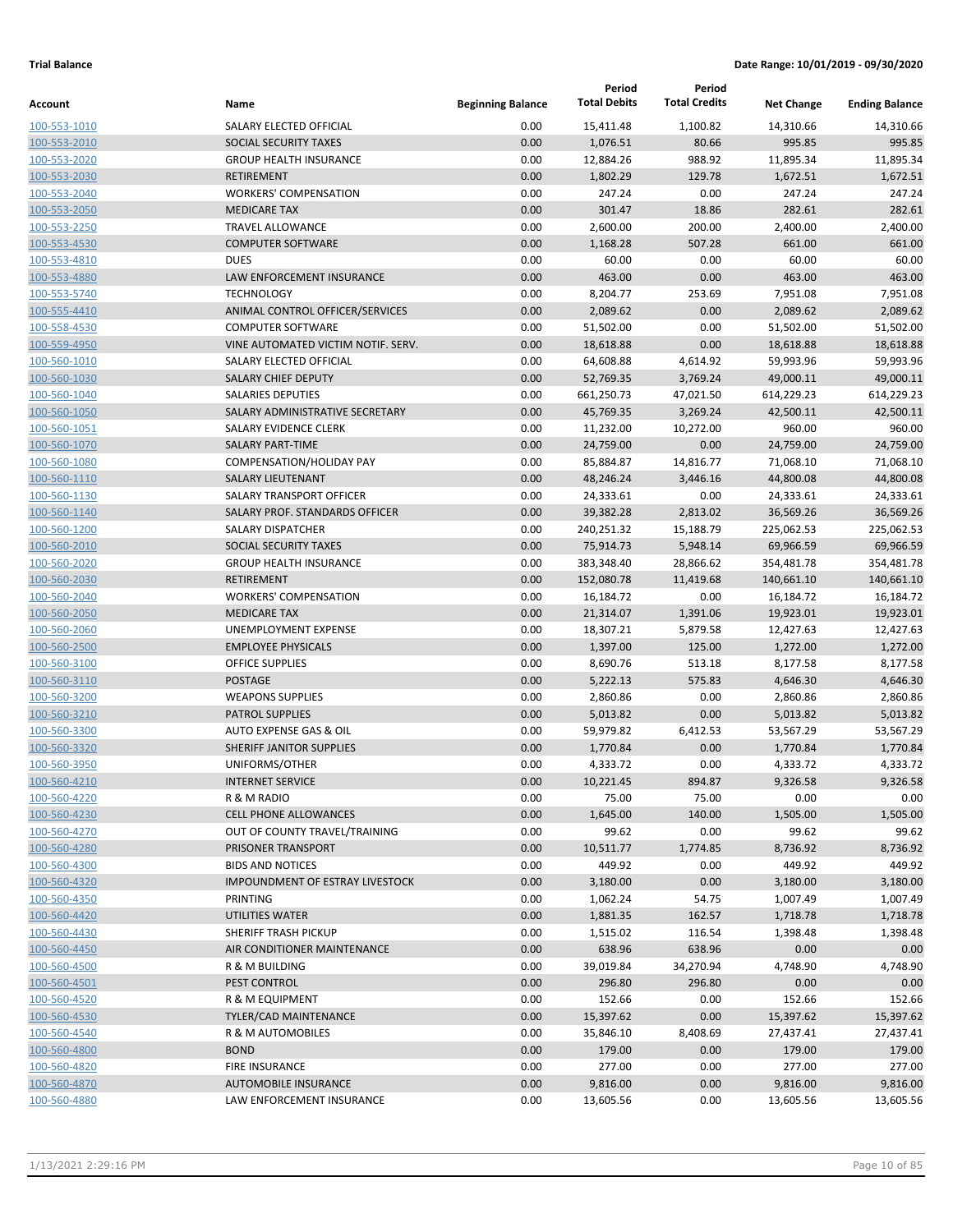|              |                                   |                          | Period              | Period               |                   |                       |
|--------------|-----------------------------------|--------------------------|---------------------|----------------------|-------------------|-----------------------|
| Account      | Name                              | <b>Beginning Balance</b> | <b>Total Debits</b> | <b>Total Credits</b> | <b>Net Change</b> | <b>Ending Balance</b> |
| 100-560-5720 | <b>OFFICE EQUIPMENT</b>           | 0.00                     | 3,078.28            | 0.00                 | 3,078.28          | 3,078.28              |
| 100-560-5740 | <b>TECHNOLOGY</b>                 | 0.00                     | 12,198.55           | 5,949.30             | 6,249.25          | 6,249.25              |
| 100-560-5750 | PURCHASE OF AUTOMOBILES           | 0.00                     | 125,740.15          | 0.00                 | 125,740.15        | 125,740.15            |
| 100-560-5790 | <b>WEAPONS</b>                    | 0.00                     | 908.00              | 0.00                 | 908.00            | 908.00                |
| 100-565-3800 | PRISONER HOUSING                  | 0.00                     | 2,650,820.00        | 195,307.50           | 2,455,512.50      | 2,455,512.50          |
| 100-565-4000 | PRISONER TRANSPORT/GUARD          | 0.00                     | 36,950.82           | 1,693.22             | 35,257.60         | 35,257.60             |
| 100-565-4050 | PRISONER MEDICAL                  | 0.00                     | 268,164.94          | 467.03               | 267,697.91        | 267,697.91            |
| 100-565-4500 | <b>R&amp;M BUILDING</b>           | 0.00                     | 17,523.41           | 0.00                 | 17,523.41         | 17,523.41             |
| 100-570-5720 | OFFICE EQUIPMENT                  | 0.00                     | 1,329.50            | 0.00                 | 1,329.50          | 1,329.50              |
| 100-573-1020 | SALARY-BOND SUPERVISOR            | 0.00                     | 40,626.88           | 2,901.92             | 37,724.96         | 37,724.96             |
| 100-573-2010 | <b>SOCIAL SECURITY TAXES</b>      | 0.00                     | 2,403.00            | 178.00               | 2,225.00          | 2,225.00              |
| 100-573-2020 | <b>GROUP HEALTH INSURANCE</b>     | 0.00                     | 12,884.26           | 988.92               | 11,895.34         | 11,895.34             |
| 100-573-2030 | <b>RETIREMENT</b>                 | 0.00                     | 4,751.32            | 342.14               | 4,409.18          | 4,409.18              |
| 100-573-2040 | <b>WORKERS' COMPENSATION</b>      | 0.00                     | 115.42              | 0.00                 | 115.42            | 115.42                |
| 100-573-2050 | <b>MEDICARE TAX</b>               | 0.00                     | 671.68              | 41.62                | 630.06            | 630.06                |
| 100-573-3100 | <b>OFFICE SUPPLIES</b>            | 0.00                     | 1,273.27            | 106.15               | 1,167.12          | 1,167.12              |
| 100-573-3130 | <b>DRUG TESTING SUPPLIES</b>      | 0.00                     | 2,702.00            | 0.00                 | 2,702.00          | 2,702.00              |
| 100-573-4270 | OUT OF COUNTY TRAVEL/TRAINING     | 0.00                     | 450.00              | 0.00                 | 450.00            | 450.00                |
| 100-573-4530 | <b>COMPUTER SOFTWARE</b>          | 0.00                     | 1,391.00            | 107.00               | 1,284.00          | 1,284.00              |
| 100-573-4800 | <b>BOND</b>                       | 0.00                     | 50.00               | 0.00                 | 50.00             | 50.00                 |
| 100-575-3110 | <b>POSTAGE</b>                    | 0.00                     | 50.35               | 50.35                | 0.00              | 0.00                  |
| 100-575-3150 | <b>COPIER RENTAL</b>              | 0.00                     | 293.12              | 268.69               | 24.43             | 24.43                 |
| 100-575-9950 | <b>JUVENILE PROBATION FUNDING</b> | 0.00                     | 184,000.00          | 0.00                 | 184,000.00        | 184,000.00            |
| 100-590-1020 | <b>SALARY DIRECTOR</b>            | 0.00                     | 39,870.53           | 6,264.93             | 33,605.60         | 33,605.60             |
| 100-590-1040 | <b>SALARIES DEPUTIES</b>          | 0.00                     | 44,643.05           | 4,481.36             | 40,161.69         | 40,161.69             |
| 100-590-1070 | <b>SALARY PART-TIME</b>           | 0.00                     | 13,544.54           | 3,644.54             | 9,900.00          | 9,900.00              |
| 100-590-2010 | SOCIAL SECURITY TAXES             | 0.00                     | 5,251.86            | 407.74               | 4,844.12          | 4,844.12              |
| 100-590-2020 | <b>GROUP HEALTH INSURANCE</b>     | 0.00                     | 25,768.52           | 1,977.84             | 23,790.68         | 23,790.68             |
| 100-590-2030 | <b>RETIREMENT</b>                 | 0.00                     | 10,567.76           | 798.06               | 9,769.70          | 9,769.70              |
| 100-590-2040 | <b>WORKERS' COMPENSATION</b>      | 0.00                     | 288.46              | 0.00                 | 288.46            | 288.46                |
| 100-590-2050 | <b>MEDICARE TAX</b>               | 0.00                     | 1,481.88            | 95.35                | 1,386.53          | 1,386.53              |
| 100-590-3100 | <b>OFFICE SUPPLIES</b>            | 0.00                     | 872.35              | 44.53                | 827.82            | 827.82                |
| 100-590-3110 | <b>POSTAGE</b>                    | 0.00                     | 1,629.40            | 230.15               | 1,399.25          | 1,399.25              |
| 100-590-3150 | <b>COPIER RENTAL</b>              | 0.00                     | 979.62              | 80.97                | 898.65            | 898.65                |
| 100-590-3300 | <b>AUTO EXPENSE GAS &amp; OIL</b> | 0.00                     | 2,006.42            | 1,190.62             | 815.80            | 815.80                |
| 100-590-4270 | OUT OF COUNTY TRAVEL/TRAINING     | 0.00                     | 1,569.92            | 289.38               | 1,280.54          | 1,280.54              |
| 100-590-4350 | <b>PRINTING</b>                   | 0.00                     | 302.20              | 0.00                 | 302.20            | 302.20                |
| 100-590-4530 | <b>COMPUTER SOFTWARE</b>          | 0.00                     | 300.00              | 0.00                 | 300.00            | 300.00                |
| 100-590-4540 | R&M AUTO                          | 0.00                     | 14.50               | 0.00                 | 14.50             | 14.50                 |
| 100-590-4670 | VISITING HEALTH INSPECTOR         | 0.00                     | 70.74               | 0.00                 | 70.74             | 70.74                 |
| 100-590-4800 | <b>BOND</b>                       | 0.00                     | 100.00              | 0.00                 | 100.00            | 100.00                |
| 100-590-4810 | <b>DUES</b>                       | 0.00                     | 111.00              | 0.00                 | 111.00            | 111.00                |
| 100-590-4870 | <b>AUTOMOBILE INSURANCE</b>       | 0.00                     | 410.00              | 222.00               | 188.00            | 188.00                |
| 100-590-5720 | OFFICE EQUIPMENT                  | 0.00                     | 1,158.86            | 0.00                 | 1,158.86          | 1,158.86              |
| 100-591-1020 | <b>SALARY DIRECTOR</b>            | 0.00                     | 39,107.32           | 2,793.38             | 36,313.94         | 36,313.94             |
| 100-591-2010 | SOCIAL SECURITY TAXES             | 0.00                     | 2,149.28            | 158.10               | 1,991.18          | 1,991.18              |
| 100-591-2020 | <b>GROUP HEALTH INSURANCE</b>     | 0.00                     | 12,375.65           | 1,497.53             | 10,878.12         | 10,878.12             |
| 100-591-2030 | RETIREMENT                        | 0.00                     | 4,573.59            | 329.34               | 4,244.25          | 4,244.25              |
| 100-591-2040 | <b>WORKERS' COMPENSATION</b>      | 0.00                     | 111.10              | 0.00                 | 111.10            | 111.10                |
| 100-591-2050 | <b>MEDICARE TAX</b>               | 0.00                     | 619.05              | 36.98                | 582.07            | 582.07                |
| 100-591-3100 | <b>OFFICE SUPPLIES</b>            | 0.00                     | 492.12              | 0.00                 | 492.12            | 492.12                |
| 100-591-3110 | POSTAGE                           | 0.00                     | 55.00               | 0.00                 | 55.00             | 55.00                 |
| 100-591-3300 | AUTO EXPENSE GAS & OIL            | 0.00                     | 883.33              | 201.36               | 681.97            | 681.97                |
| 100-591-4270 | OUT OF COUNTY TRAVEL/TRAINING     | 0.00                     | 595.00              | 450.00               | 145.00            | 145.00                |
| 100-591-4530 | <b>COMPUTER SOFTWARE</b>          | 0.00                     | 100.00              | 0.00                 | 100.00            | 100.00                |
| 100-591-4540 | R&M AUTO                          | 0.00                     | 212.81              | 0.00                 | 212.81            | 212.81                |
| 100-591-4800 | <b>BOND</b>                       | 0.00                     | 199.00              | 0.00                 | 199.00            | 199.00                |
| 100-591-4810 | <b>DUES</b>                       | 0.00                     | 100.00              | 0.00                 | 100.00            | 100.00                |
| 100-591-4870 | <b>AUTOMOBILE INSURANCE</b>       | 0.00                     | 247.00              | 0.00                 | 247.00            | 247.00                |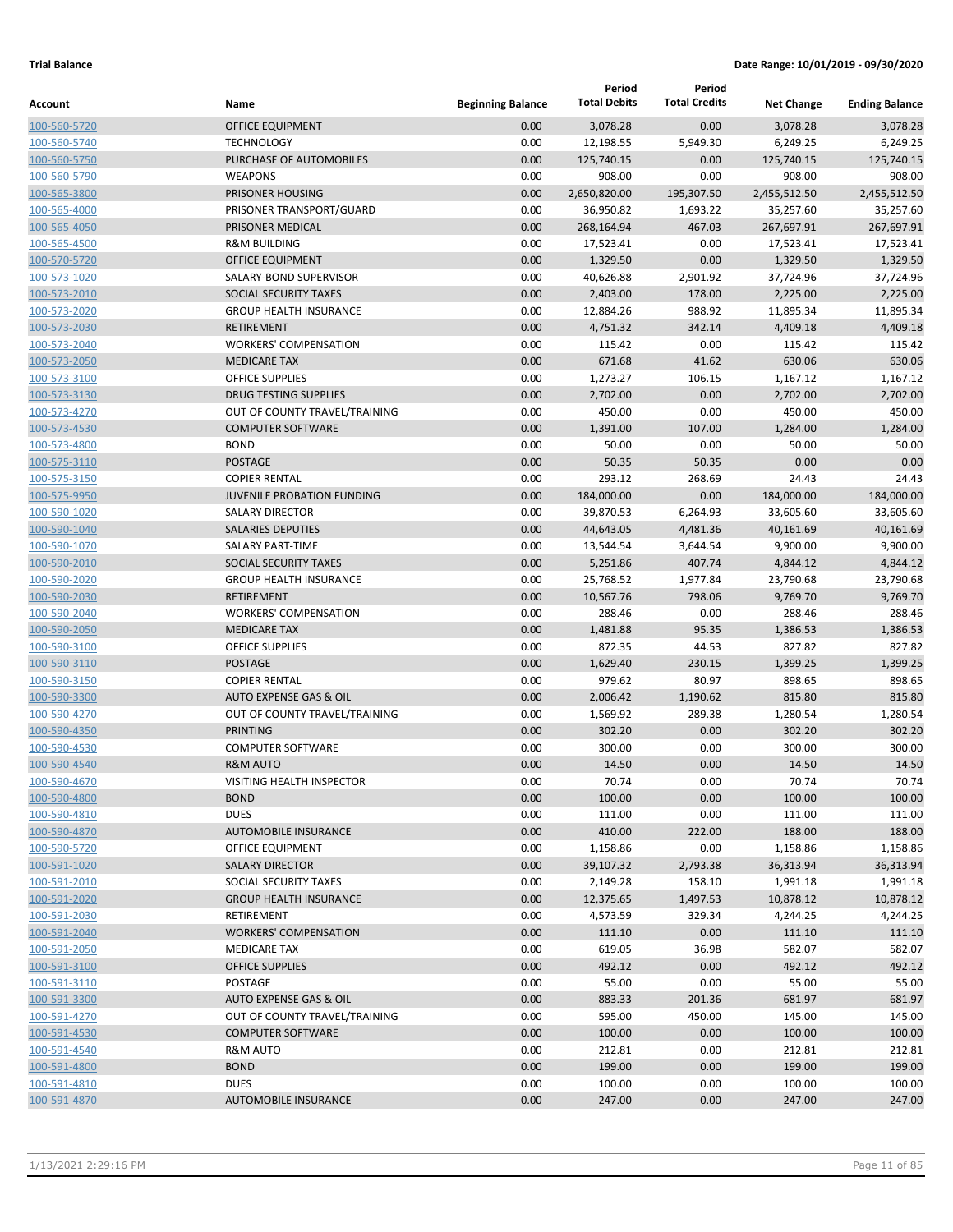|              |                                     |                          | Period              | Period               |                   |                       |
|--------------|-------------------------------------|--------------------------|---------------------|----------------------|-------------------|-----------------------|
| Account      | Name                                | <b>Beginning Balance</b> | <b>Total Debits</b> | <b>Total Credits</b> | <b>Net Change</b> | <b>Ending Balance</b> |
| 100-640-4100 | <b>FANNIN CO. CHILDRENS CTR</b>     | 0.00                     | 7,838.34            | 0.00                 | 7,838.34          | 7,838.34              |
| 100-640-4110 | FANNIN CO. WELFARE BOARD            | 0.00                     | 6,200.00            | 0.00                 | 6,200.00          | 6,200.00              |
| 100-640-4120 | FANNIN CO. HISTORICAL SOC           | 0.00                     | 4,500.00            | 0.00                 | 4,500.00          | 4,500.00              |
| 100-640-4130 | TEXOMA COMMUNITY CENTER(M.H.M.R.)   | 0.00                     | 22,500.00           | 0.00                 | 22,500.00         | 22,500.00             |
| 100-640-4140 | <b>FANNIN COUNTY CRISIS CENTER</b>  | 0.00                     | 5,000.00            | 0.00                 | 5,000.00          | 5,000.00              |
| 100-640-4150 | <b>TAPS PUBLIC TRANSIT</b>          | 0.00                     | 5,000.00            | 0.00                 | 5,000.00          | 5,000.00              |
| 100-640-4160 | <b>TRI-COUNTY SNAP</b>              | 0.00                     | 2,103.00            | 0.00                 | 2,103.00          | 2,103.00              |
| 100-640-4170 | <b>OPEN ARMS SHELTER</b>            | 0.00                     | 2,000.00            | 1,000.00             | 1,000.00          | 1,000.00              |
| 100-640-4180 | FANNIN CO COMMUNITY MINISTRIES, INC | 0.00                     | 1,000.00            | 0.00                 | 1,000.00          | 1,000.00              |
| 100-640-4400 | UTILITIES ELECTRICITY               | 0.00                     | 8,298.02            | 1,040.74             | 7,257.28          | 7,257.28              |
| 100-640-4410 | UTILITIES GAS                       | 0.00                     | 1,577.46            | 0.00                 | 1,577.46          | 1,577.46              |
| 100-640-4420 | <b>UTILITIES WATER</b>              | 0.00                     | 4,143.78            | 316.00               | 3,827.78          | 3,827.78              |
| 100-640-4430 | <b>TRASH PICK-UP</b>                | 0.00                     | 547.69              | 42.13                | 505.56            | 505.56                |
| 100-640-4820 | <b>FIRE INSURANCE</b>               | 0.00                     | 1,967.00            | 0.00                 | 1,967.00          | 1,967.00              |
| 100-641-1020 | SALARY APPOINTED OFFICIAL           | 0.00                     | 2,600.00            | 200.00               | 2,400.00          | 2,400.00              |
| 100-645-1020 | SALARY IHC DIRECTOR                 | 0.00                     | 40,911.99           | 3,232.52             | 37,679.47         | 37,679.47             |
| 100-645-2010 | SOCIAL SECURITY TAX                 | 0.00                     | 2,473.26            | 198.50               | 2,274.76          | 2,274.76              |
| 100-645-2020 | <b>GROUP HEALTH INSURANCE</b>       | 0.00                     | 9,558.86            | 1,647.50             | 7,911.36          | 7,911.36              |
| 100-645-2030 | RETIREMENT                          | 0.00                     | 4,780.61            | 381.12               | 4,399.49          | 4,399.49              |
| 100-645-2040 | <b>WORKER'S COMP</b>                | 0.00                     | 138.65              | 10.09                | 128.56            | 128.56                |
| 100-645-2050 | <b>MEDICARE TAX</b>                 | 0.00                     | 631.62              | 46.42                | 585.20            | 585.20                |
| 100-645-3100 | <b>OFFICE SUPPLIES</b>              | 0.00                     | 474.44              | 61.67                | 412.77            | 412.77                |
| 100-645-3110 | POSTAGE                             | 0.00                     | 130.65              | 0.00                 | 130.65            | 130.65                |
| 100-645-4090 | <b>DIABETIC SUPPLIES</b>            | 0.00                     | 1,994.20            | 0.00                 | 1,994.20          | 1,994.20              |
| 100-645-4110 | PHYSICIAN, NON-EMERGENCY            | 0.00                     | 18,207.84           | 0.00                 | 18,207.84         | 18,207.84             |
| 100-645-4120 | PRESCRIPTIONS, DRUGS                | 0.00                     | 20,713.99           | 12,141.93            | 8,572.06          | 8,572.06              |
| 100-645-4130 | HOSPITAL, INPATIENT                 | 0.00                     | 68,874.02           | 0.00                 | 68,874.02         | 68,874.02             |
| 100-645-4140 | HOSPITAL, OUTPATIENT                | 0.00                     | 60,999.75           | 0.00                 | 60,999.75         | 60,999.75             |
| 100-645-4150 | LABORATORY/X-RAY                    | 0.00                     | 261.43              | 0.00                 | 261.43            | 261.43                |
| 100-645-4160 | AMBULATORY SURGICAL CENTE           | 0.00                     | 241.60              | 0.00                 | 241.60            | 241.60                |
| 100-645-4180 | FED. QUALIFIED HEALTH CENTER        | 0.00                     | 2,389.85            | 0.00                 | 2,389.85          | 2,389.85              |
| 100-645-4210 | <b>INTERNET</b>                     | 0.00                     | 1,123.00            | 127.33               | 995.67            | 995.67                |
| 100-645-4530 | <b>COMPUTER SOFTWARE</b>            | 0.00                     | 13,767.00           | 1,059.00             | 12,708.00         | 12,708.00             |
| 100-665-1050 | <b>SALARY SECRETARY</b>             | 0.00                     | 29,913.52           | 2,136.68             | 27,776.84         | 27,776.84             |
| 100-665-1500 | CO. AGENTS SALARIES                 | 0.00                     | 54,117.28           | 3,865.52             | 50,251.76         | 50,251.76             |
| 100-665-2010 | SOCIAL SECURITY TAXES               | 0.00                     | 4,422.01            | 324.20               | 4,097.81          | 4,097.81              |
| 100-665-2020 | <b>GROUP HEALTH INSURANCE</b>       | 0.00                     | 12,884.26           | 988.92               | 11,895.34         | 11,895.34             |
| 100-665-2030 | <b>RETIREMENT</b>                   | 0.00                     | 3,498.46            | 251.92               | 3,246.54          | 3,246.54              |
| 100-665-2040 | <b>WORKERS' COMPENSATION</b>        | 0.00                     | 84.98               | 0.00                 | 84.98             | 84.98                 |
| 100-665-2050 | <b>MEDICARE TAX</b>                 | 0.00                     | 1,233.22            | 75.82                | 1,157.40          | 1,157.40              |
| 100-665-3100 | <b>OFFICE SUPPLIES</b>              | 0.00                     | 1,051.84            | 96.00                | 955.84            | 955.84                |
| 100-665-3110 | <b>POSTAGE</b>                      | 0.00                     | 540.65              | 210.65               | 330.00            | 330.00                |
| 100-665-3150 | <b>COPIER RENTAL</b>                | 0.00                     | 1,512.76            | 122.04               | 1,390.72          | 1,390.72              |
| 100-665-3350 | PROGRAM SUPPLIES                    | 0.00                     | 119.27              | 0.00                 | 119.27            | 119.27                |
| 100-665-4210 | <b>INTERNET</b>                     | 0.00                     | 823.91              | 54.51                | 769.40            | 769.40                |
| 100-665-4230 | <b>CELL PHONE ALLOWANCE</b>         | 0.00                     | 1,950.00            | 150.00               | 1,800.00          | 1,800.00              |
| 100-665-4270 | IN/OUT CO.TRAVEL/TRAINING-AG.       | 0.00                     | 851.49              | 64.99                | 786.50            | 786.50                |
| 100-665-4280 | IN/OUT CO.TRAVEL/TRAINING-F.C.S.    | 0.00                     | 2,326.79            | 0.00                 | 2,326.79          | 2,326.79              |
| 100-665-4290 | IN/OUT CO.TRAVEL/TRAINING-4-H       | 0.00                     | 1,928.54            | 0.00                 | 1,928.54          | 1,928.54              |
| 100-696-4910 | SOIL & WATER CONSERVATION           | 0.00                     | 1,000.00            | 0.00                 | 1,000.00          | 1,000.00              |
| 100-696-4920 | <b>INDIGENT BURIAL</b>              | 0.00                     | 2,500.00            | 500.00               | 2,000.00          | 2,000.00              |
| 100-900-9000 | <b>TRANSFERS OUT</b>                | 0.00                     | 428.64              | 0.00                 | 428.64            | 428.64                |
| 100-999-9999 | UNDESIGNATED CONVERSION             | 0.00                     | 77,489.79           | 758.75               | 76,731.04         | 76,731.04             |
|              | Fund 100 Total:                     | 0.00                     | 34,839,783.53       | 34,839,783.53        | 0.00              | 0.00                  |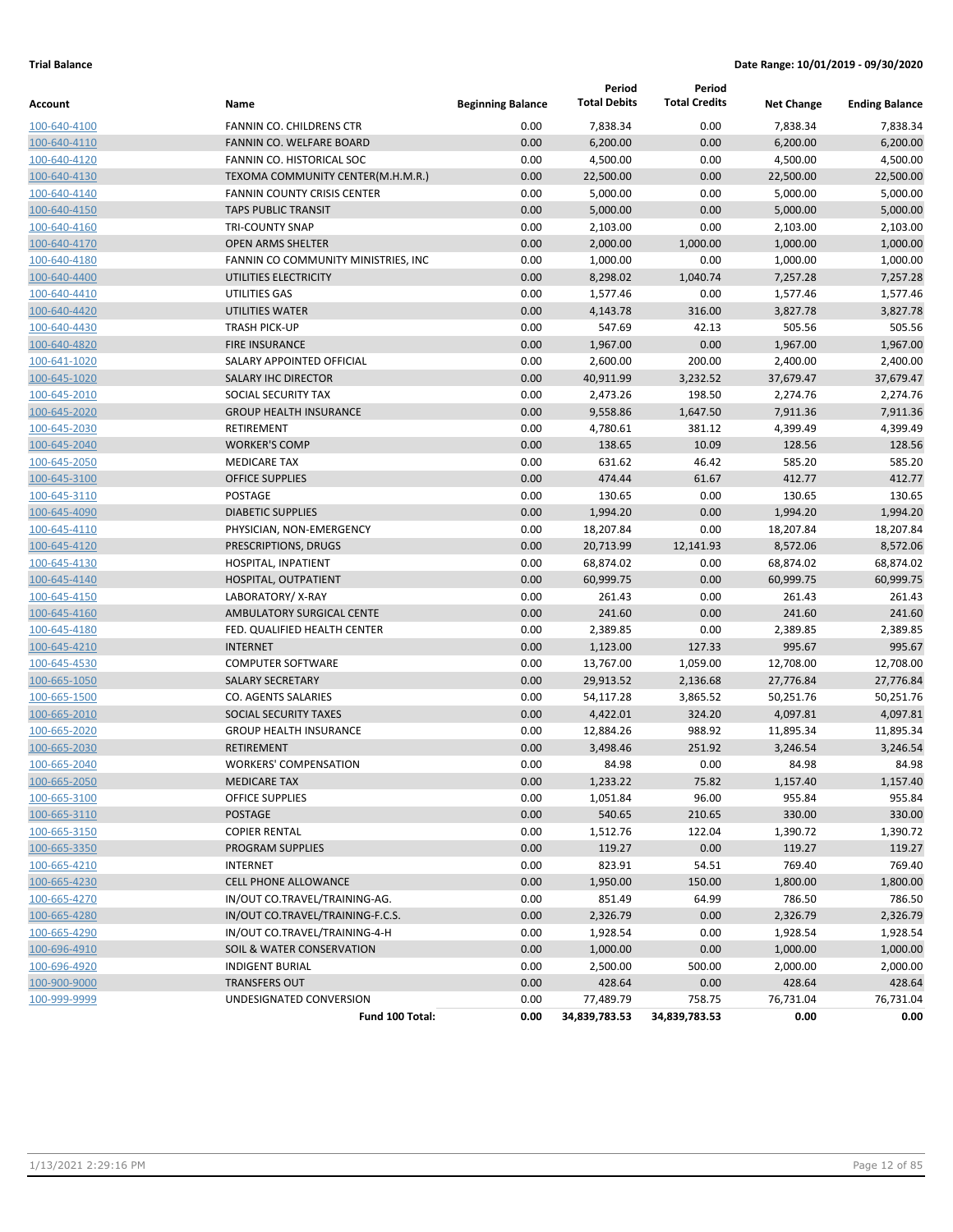| Account                         | Name                               | <b>Beginning Balance</b> | Period<br><b>Total Debits</b> | Period<br><b>Total Credits</b> | <b>Net Change</b> | <b>Ending Balance</b> |
|---------------------------------|------------------------------------|--------------------------|-------------------------------|--------------------------------|-------------------|-----------------------|
| Fund: 110 - Courthouse Security |                                    |                          |                               |                                |                   |                       |
| Asset                           |                                    |                          |                               |                                |                   |                       |
| 110-103-1000                    | C.H. SECURITY-COMBINED FUNDS CKING | 116,477.60               | 19,310.31                     | 135,787.91                     | $-116,477.60$     | 0.00                  |
| 110-103-1001                    | <b>CLAIM ON CASH</b>               | 0.00                     | 133,297.78                    | 0.00                           | 133,297.78        | 133,297.78            |
| 110-120-3130                    | DUE FROM OTHER FUNDS               | 1,107.67                 | 1,286.70                      | 0.00                           | 1,286.70          | 2,394.37              |
| Equity                          |                                    |                          |                               |                                |                   |                       |
| 110-271-2000                    | <b>EQUITY ACCOUNT</b>              | $-117,585.27$            | 0.00                          | 1,312.36                       | $-1,312.36$       | $-118,897.63$         |
| Revenue                         |                                    |                          |                               |                                |                   |                       |
| 110-340-6000                    | <b>COUNTY CLERK FEES</b>           | 0.00                     | 1,726.52                      | 15,629.09                      | $-13,902.57$      | $-13,902.57$          |
| 110-340-6500                    | <b>DISTRICT CLERK FEES</b>         | 0.00                     | 0.00                          | 2,762.83                       | $-2,762.83$       | $-2,762.83$           |
| 110-340-6510                    | <b>JUSTICE OF PEACE FEES</b>       | 0.00                     | 561.62                        | 1,990.47                       | $-1,428.85$       | $-1,428.85$           |
| 110-360-1000                    | <b>INTEREST EARNINGS</b>           | 0.00                     | 39.45                         | 239.72                         | $-200.27$         | $-200.27$             |
| Expense                         |                                    |                          |                               |                                |                   |                       |
| 110-542-5710                    | <b>EQUIPMENT</b>                   | 0.00                     | 1,500.00                      | 0.00                           | 1,500.00          | 1,500.00              |
|                                 | Fund 110 Total:                    | 0.00                     | 157,722.38                    | 157,722.38                     | 0.00              | 0.00                  |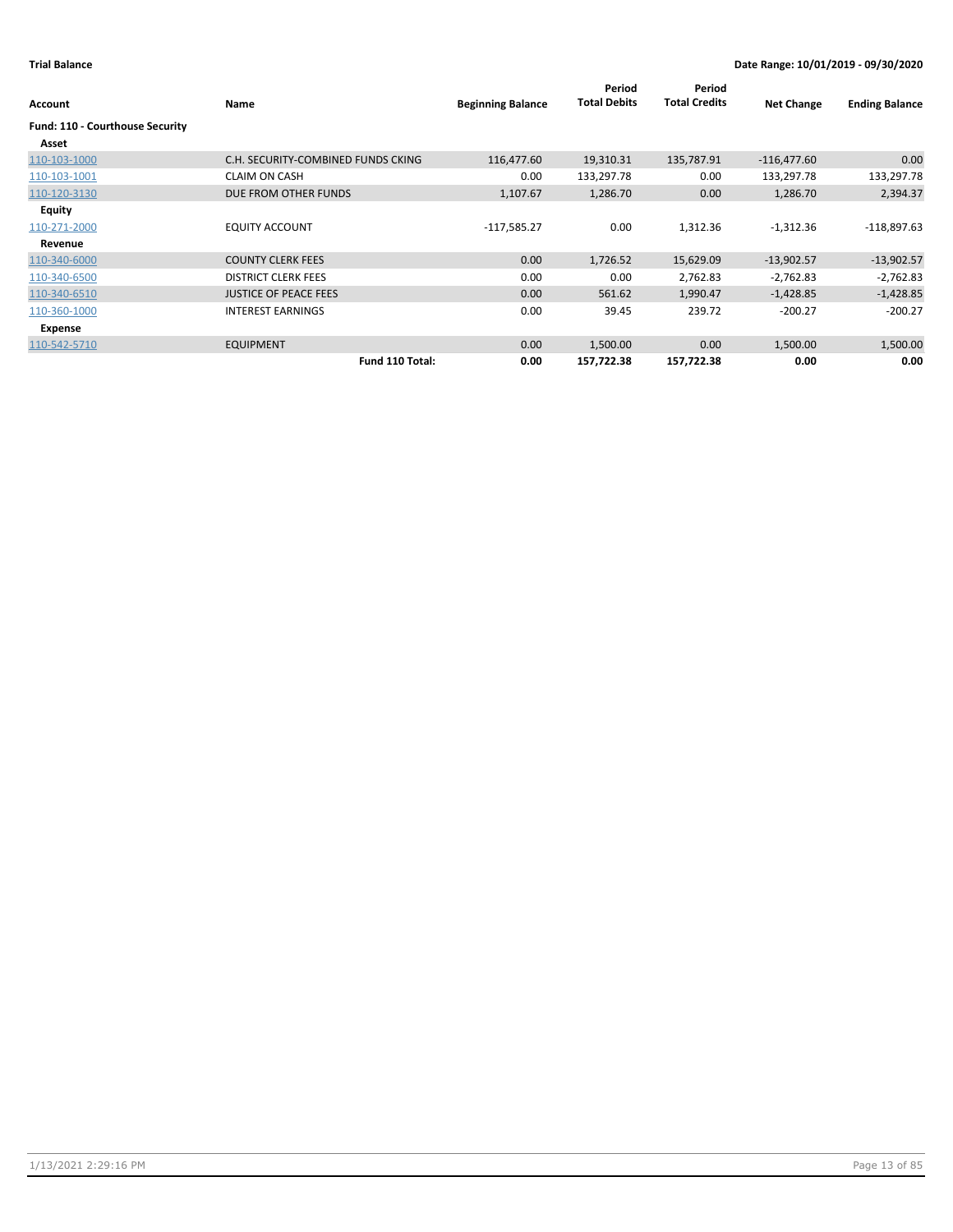| <b>Account</b>                                     | Name                               | <b>Beginning Balance</b> | Period<br><b>Total Debits</b> | Period<br><b>Total Credits</b> | <b>Net Change</b> | <b>Ending Balance</b> |
|----------------------------------------------------|------------------------------------|--------------------------|-------------------------------|--------------------------------|-------------------|-----------------------|
| <b>Fund: 111 - Justice Court Building Security</b> |                                    |                          |                               |                                |                   |                       |
| Asset                                              |                                    |                          |                               |                                |                   |                       |
| 111-103-1000                                       | JUST.CT.BLDG.SEC.-COMB.FUNDS CKING | 18,040.27                | 980.51                        | 19,020.78                      | $-18,040.27$      | 0.00                  |
| 111-103-1001                                       | <b>CLAIM ON CASH</b>               | 0.00                     | 19,217.64                     | 0.00                           | 19,217.64         | 19,217.64             |
| 111-120-3130                                       | DUE FROM OTHER FUNDS               | 70.03                    | 125.18                        | 0.00                           | 125.18            | 195.21                |
| Equity                                             |                                    |                          |                               |                                |                   |                       |
| 111-271-2000                                       | <b>EQUITY ACCOUNT</b>              | $-18,110.30$             | 0.00                          | 125.18                         | $-125.18$         | $-18,235.48$          |
| Revenue                                            |                                    |                          |                               |                                |                   |                       |
| 111-370-4550                                       | <b>JP1 SECURITY FEE</b>            | 0.00                     | 136.75                        | 713.81                         | -577.06           | $-577.06$             |
| 111-370-4560                                       | <b>JP2 SECURITY FEE</b>            | 0.00                     | 0.00                          | 212.90                         | $-212.90$         | $-212.90$             |
| 111-370-4570                                       | <b>JP3 SECURITY FEE</b>            | 0.00                     | 50.48                         | 437.89                         | $-387.41$         | $-387.41$             |
|                                                    | Fund 111 Total:                    | 0.00                     | 20.510.56                     | 20.510.56                      | 0.00              | 0.00                  |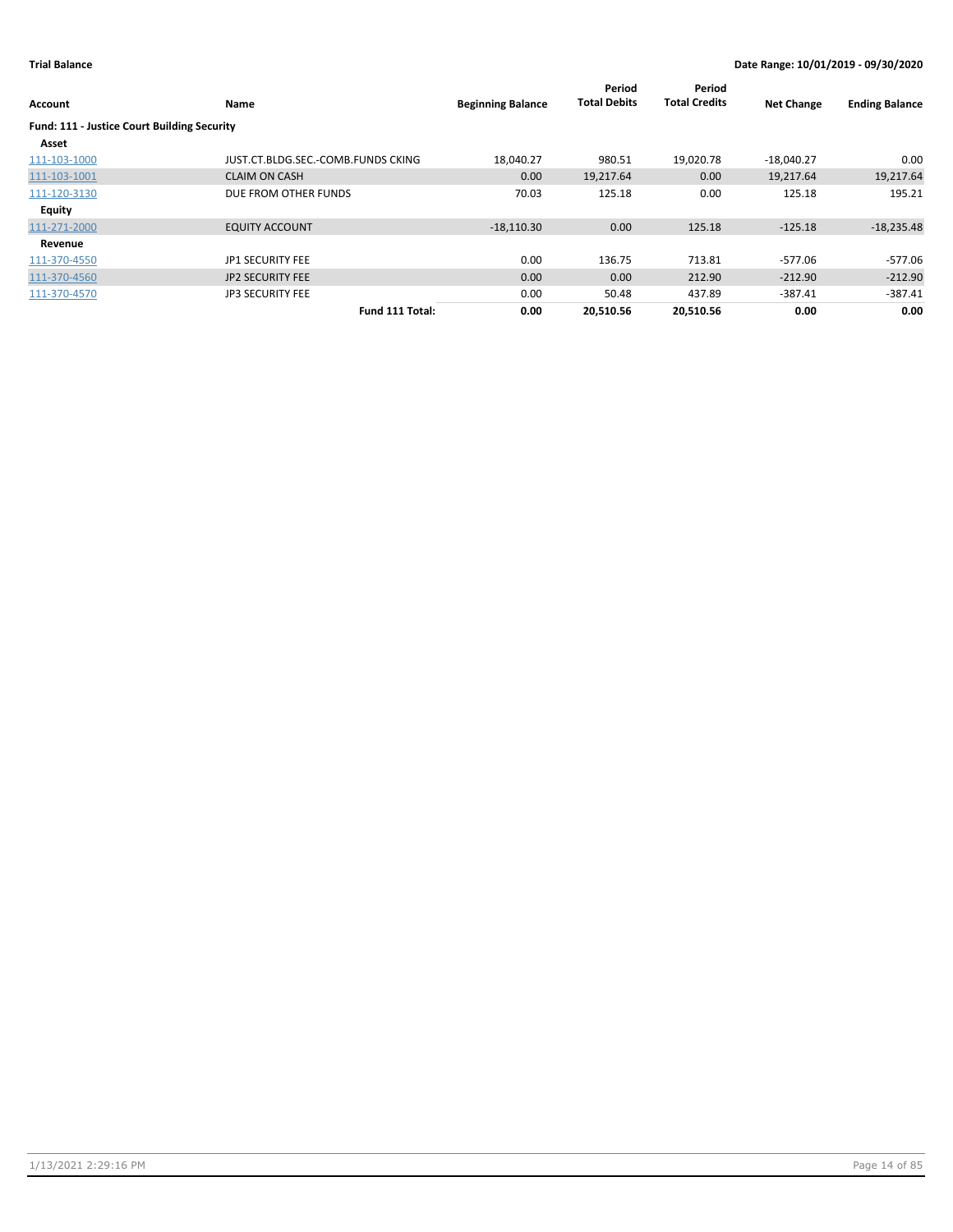| Account                                          | Name                                | <b>Beginning Balance</b> | Period<br><b>Total Debits</b> | Period<br><b>Total Credits</b> | <b>Net Change</b> | <b>Ending Balance</b> |
|--------------------------------------------------|-------------------------------------|--------------------------|-------------------------------|--------------------------------|-------------------|-----------------------|
| <b>Fund: 120 - County Clerk Vital Statistics</b> |                                     |                          |                               |                                |                   |                       |
| Asset                                            |                                     |                          |                               |                                |                   |                       |
| 120-103-1000                                     | CO.CLK.VITAL STAT.-COMB.FUNDS CKING | 3,520.12                 | 894.35                        | 4,414.47                       | $-3,520.12$       | 0.00                  |
| 120-103-1001                                     | <b>CLAIM ON CASH</b>                | 0.00                     | 0.00                          | 72.62                          | $-72.62$          | $-72.62$              |
| 120-120-3130                                     | DUE FROM OTHER FUNDS                | 81.00                    | 0.00                          | 0.00                           | 0.00              | 81.00                 |
| Liability                                        |                                     |                          |                               |                                |                   |                       |
| 120-102-1000                                     | A/P CLEARING                        | 0.00                     | 0.35                          | 0.35                           | 0.00              | 0.00                  |
| 120-200-9100                                     | SYSTEM ADDED LIABILITY LINE-ITEM    | 0.00                     | 2,691.03                      | 0.00                           | 2,691.03          | 2,691.03              |
| Equity                                           |                                     |                          |                               |                                |                   |                       |
| 120-271-2000                                     | <b>EQUITY ACCOUNT</b>               | $-3,601.12$              | 1.86                          | 2,693.65                       | $-2,691.79$       | $-6,292.91$           |
| Revenue                                          |                                     |                          |                               |                                |                   |                       |
| 120-360-1000                                     | <b>INTEREST EARNINGS</b>            | 0.00                     | 2.46                          | 7.76                           | $-5.30$           | $-5.30$               |
| 120-370-1340                                     | <b>CO.CLK.VITAL STAT.FEE</b>        | 0.00                     | 81.00                         | 815.00                         | $-734.00$         | $-734.00$             |
| Expense                                          |                                     |                          |                               |                                |                   |                       |
| 120-411-3100                                     | <b>OFFICE SUPPLIES</b>              | 0.00                     | 4,332.80                      | 0.00                           | 4,332.80          | 4,332.80              |
|                                                  | Fund 120 Total:                     | 0.00                     | 8,003.85                      | 8,003.85                       | 0.00              | 0.00                  |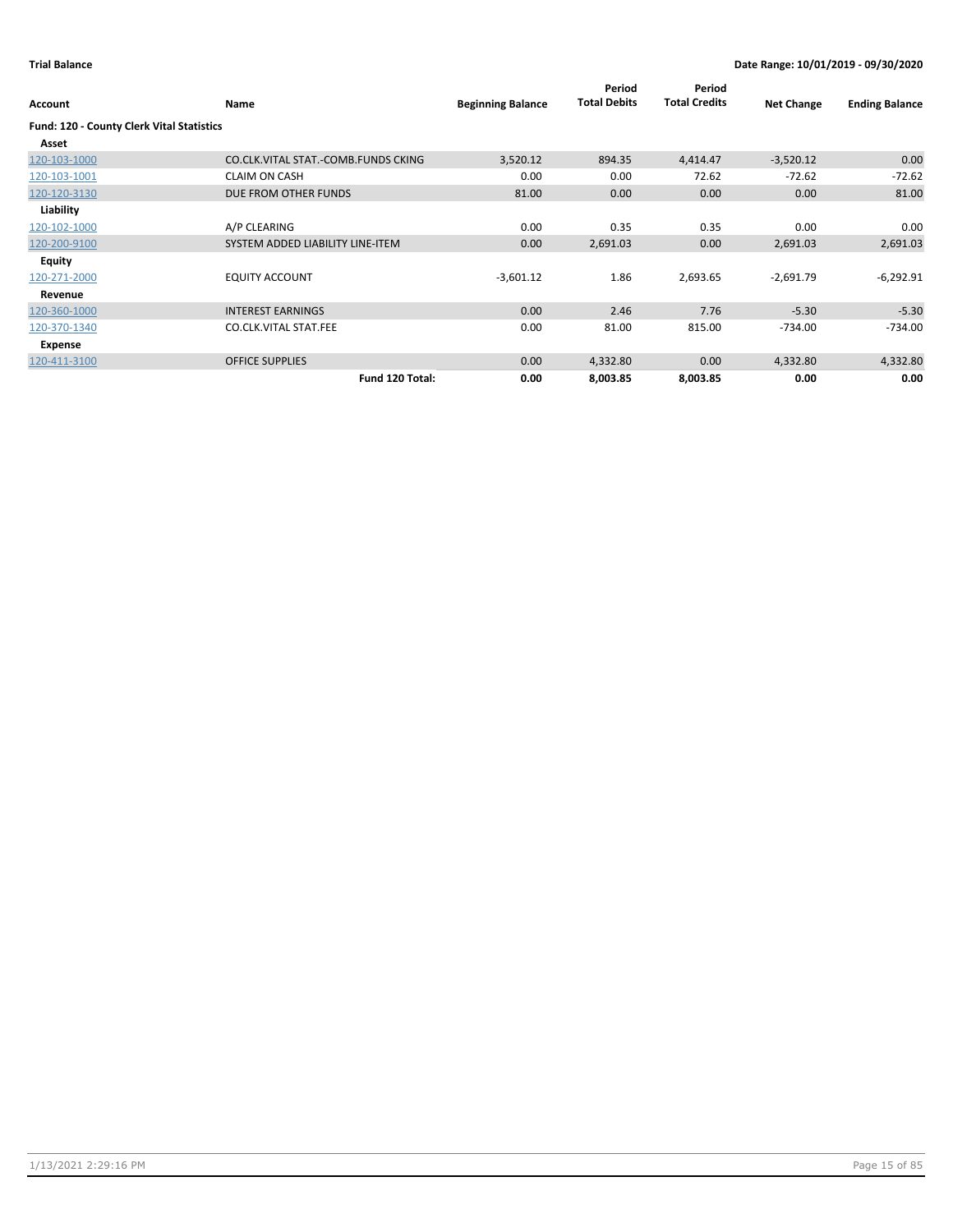|                                             |                                  |                          | Period<br><b>Total Debits</b> | Period<br><b>Total Credits</b> |                   |                       |
|---------------------------------------------|----------------------------------|--------------------------|-------------------------------|--------------------------------|-------------------|-----------------------|
| <b>Account</b>                              | Name                             | <b>Beginning Balance</b> |                               |                                | <b>Net Change</b> | <b>Ending Balance</b> |
| Fund: 121 - County Clerk Records Management |                                  |                          |                               |                                |                   |                       |
| Asset                                       |                                  |                          |                               |                                |                   |                       |
| 121-100-1001                                | PR Claim on Cash                 | 0.00                     | 1,667.33                      | 1,667.33                       | 0.00              | 0.00                  |
| 121-103-1000                                | CO.CLK.REC.MNGMT.-COMB.FUNDS CKI | 79,724.61                | 50,010.94                     | 129,735.55                     | $-79,724.61$      | 0.00                  |
| 121-103-1001                                | <b>CLAIM ON CASH</b>             | 0.00                     | 75,435.32                     | 5,955.33                       | 69,479.99         | 69,479.99             |
| 121-120-3130                                | DUE FROM OTHER FUNDS             | 5,997.70                 | 1,400.14                      | 0.00                           | 1,400.14          | 7,397.84              |
| Liability                                   |                                  |                          |                               |                                |                   |                       |
| 121-102-1000                                | A/P CLEARING                     | 0.00                     | 4,288.00                      | 8,576.00                       | $-4,288.00$       | $-4,288.00$           |
| 121-102-1001                                | PR AP Clearing                   | 0.00                     | 934.97                        | 934.97                         | 0.00              | 0.00                  |
| 121-200-1500                                | <b>ACCRUED SALARY PAYABLE</b>    | $-1,090.91$              | 23.79                         | 0.00                           | 23.79             | $-1,067.12$           |
| 121-200-1550                                | <b>ACCRUED FRINGE BENEFITS</b>   | $-670.02$                | 0.00                          | 77.30                          | $-77.30$          | $-747.32$             |
| 121-200-9000                                | Payroll Liability Account        | 0.00                     | 934.97                        | 934.97                         | 0.00              | 0.00                  |
| 121-200-9100                                | SYSTEM ADDED LIABILITY LINE-ITEM | 0.00                     | 7,706.52                      | 0.00                           | 7,706.52          | 7,706.52              |
| <b>Equity</b>                               |                                  |                          |                               |                                |                   |                       |
| 121-271-2000                                | <b>EQUITY ACCOUNT</b>            | $-83,961.38$             | 0.00                          | 3,057.74                       | $-3,057.74$       | $-87,019.12$          |
| Revenue                                     |                                  |                          |                               |                                |                   |                       |
| 121-360-1000                                | <b>INTEREST EARNINGS</b>         | 0.00                     | 23.31                         | 110.37                         | $-87.06$          | $-87.06$              |
| 121-370-1310                                | <b>SUBSCRIPTION/IMAGES FEES</b>  | 0.00                     | 437.50                        | 12,342.00                      | $-11,904.50$      | $-11,904.50$          |
| 121-370-1330                                | <b>CO.CLERK PRESERVE REC FEE</b> | 0.00                     | 7,397.84                      | 81,102.07                      | $-73,704.23$      | $-73,704.23$          |
| <b>Expense</b>                              |                                  |                          |                               |                                |                   |                       |
| 121-402-1040                                | <b>SALARY DEPUTY</b>             | 0.00                     | 27,163.36                     | 1,940.24                       | 25,223.12         | 25,223.12             |
| 121-402-2010                                | SOCIAL SECURITY TAXES            | 0.00                     | 1,624.05                      | 120.30                         | 1,503.75          | 1,503.75              |
| 121-402-2020                                | <b>GROUP HEALTH INSURANCE</b>    | 0.00                     | 12,884.26                     | 988.92                         | 11,895.34         | 11,895.34             |
| 121-402-2030                                | <b>RETIREMENT</b>                | 0.00                     | 3,176.81                      | 228.76                         | 2,948.05          | 2,948.05              |
| 121-402-2040                                | <b>WORKERS COMPENSATION</b>      | 0.00                     | 77.16                         | 0.00                           | 77.16             | 77.16                 |
| 121-402-2050                                | <b>MEDICARE TAX</b>              | 0.00                     | 454.11                        | 28.14                          | 425.97            | 425.97                |
| 121-402-3100                                | <b>OFFICE SUPPLIES</b>           | 0.00                     | 4,546.51                      | 4,369.98                       | 176.53            | 176.53                |
| 121-402-3120                                | <b>IMAGING SYSTEM</b>            | 0.00                     | 55,744.00                     | 4,288.00                       | 51,456.00         | 51,456.00             |
| 121-402-3150                                | <b>COPIER MAINTENANCE</b>        | 0.00                     | 4,815.08                      | 4,288.00                       | 527.08            | 527.08                |
|                                             | Fund 121 Total:                  | 0.00                     | 260,745.97                    | 260,745.97                     | 0.00              | 0.00                  |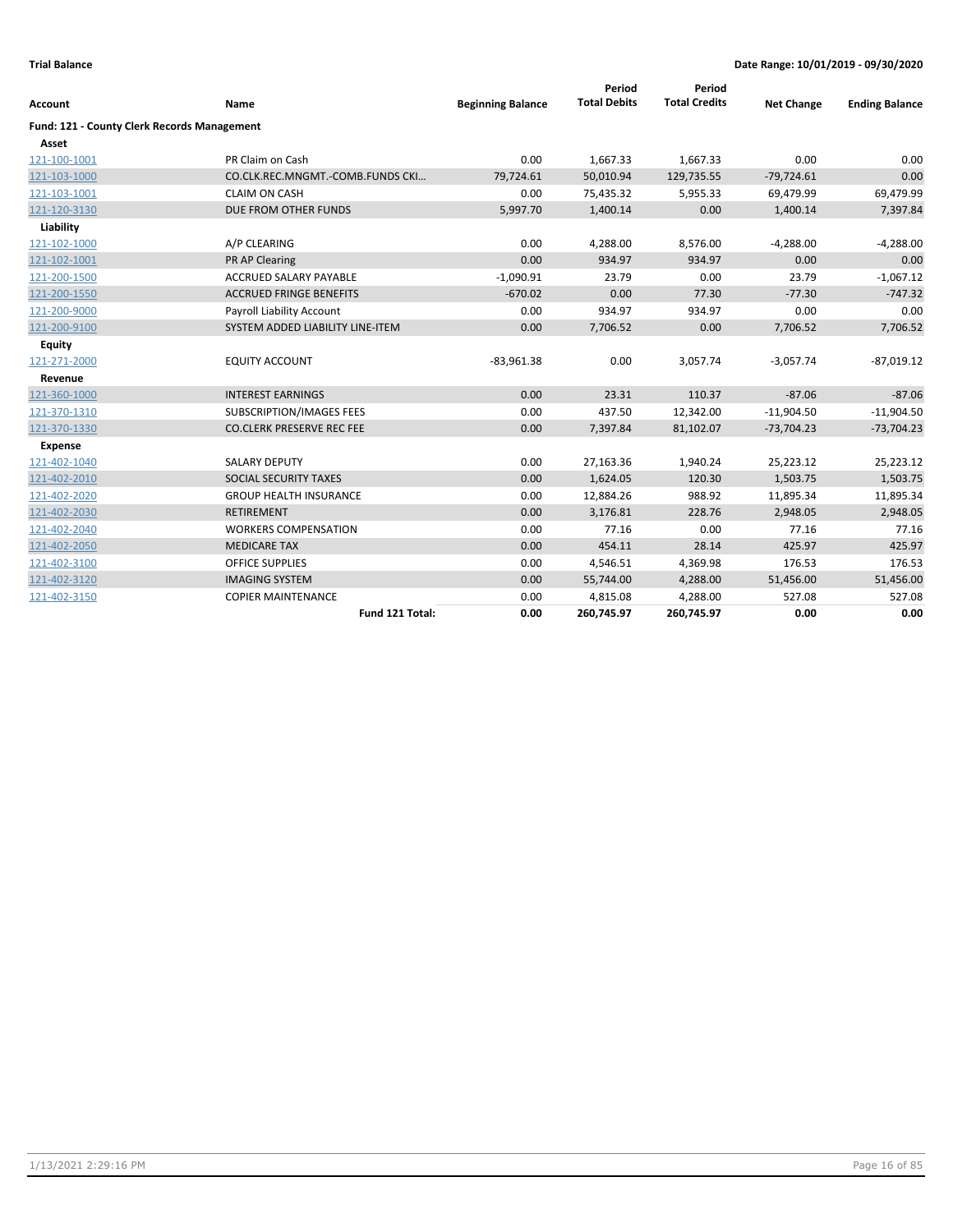| Account                      | Name                                   | <b>Beginning Balance</b> | Period<br><b>Total Debits</b> | Period<br><b>Total Credits</b> | <b>Net Change</b> | <b>Ending Balance</b> |
|------------------------------|----------------------------------------|--------------------------|-------------------------------|--------------------------------|-------------------|-----------------------|
| Fund: 122 - Chapter 19 Funds |                                        |                          |                               |                                |                   |                       |
| Asset                        |                                        |                          |                               |                                |                   |                       |
| 122-103-1000                 | CHAPTER 19-COMBINED FUNDS CHECKI       | $-68.90$                 | 36,375.19                     | 36,306.29                      | 68.90             | 0.00                  |
| 122-103-1001                 | <b>CLAIM ON CASH</b>                   | 0.00                     | 34,938.98                     | 4,934.10                       | 30,004.88         | 30,004.88             |
| 122-120-3120                 | DUE FROM OTHER GOVERNMENTS             | 0.00                     | 249.18                        | 249.18                         | 0.00              | 0.00                  |
| Liability                    |                                        |                          |                               |                                |                   |                       |
| 122-200-1500                 | ACCRUED SALARY PAYABLE                 | $-302.00$                | 470.00                        | 0.00                           | 470.00            | 168.00                |
| 122-200-1550                 | <b>ACCRUED FRINGE BENEFITS</b>         | 0.00                     | 35.96                         | 0.00                           | 35.96             | 35.96                 |
| 122-200-9100                 | SYSTEM ADDED LIABILITY LINE-ITEM       | 0.00                     | 491.62                        | 4,466.62                       | $-3,975.00$       | $-3,975.00$           |
| Equity                       |                                        |                          |                               |                                |                   |                       |
| 122-271-2000                 | <b>EQUITY ACCOUNT</b>                  | 370.90                   | 3,469.04                      | 0.00                           | 3,469.04          | 3,839.94              |
| Revenue                      |                                        |                          |                               |                                |                   |                       |
| 122-330-4030                 | <b>CHAPTER 19 FUNDS</b>                | 0.00                     | 0.00                          | 1,274.86                       | $-1,274.86$       | $-1,274.86$           |
| 122-330-4040                 | <b>CHAPTER 19 MATCHING FUNDS CARES</b> | 0.00                     | 0.00                          | 3,198.92                       | $-3,198.92$       | $-3,198.92$           |
| 122-330-4771                 | HAVA CARES ACT FEDERAL SHARE           | 0.00                     | 0.00                          | 31,989.21                      | $-31,989.21$      | $-31,989.21$          |
| <b>Expense</b>               |                                        |                          |                               |                                |                   |                       |
| 122-403-1070                 | <b>SALARY PART-TIME</b>                | 0.00                     | 470.00                        | 0.00                           | 470.00            | 470.00                |
| 122-403-2010                 | SOCIAL SECURITY TAXES                  | 0.00                     | 29.14                         | 0.00                           | 29.14             | 29.14                 |
| 122-403-2050                 | <b>MEDICARE TAX</b>                    | 0.00                     | 6.82                          | 0.00                           | 6.82              | 6.82                  |
| 122-403-3100                 | <b>OFFICE SUPPLIES</b>                 | 0.00                     | 820.00                        | 120.00                         | 700.00            | 700.00                |
| 122-478-3100                 | <b>OFFICE SUPPLIES</b>                 | 0.00                     | 120.00                        | 0.00                           | 120.00            | 120.00                |
| 122-478-3970                 | SANITIZING SUPPLIES                    | 0.00                     | 3,231.65                      | 0.00                           | 3,231.65          | 3,231.65              |
| 122-478-3980                 | PERSONAL PROTECTIVE EQUIPMENT          | 0.00                     | 224.75                        | 0.00                           | 224.75            | 224.75                |
| 122-478-4420                 | OTHER PROFESSIONAL SERVICES            | 0.00                     | 1,606.85                      | 0.00                           | 1,606.85          | 1,606.85              |
|                              | Fund 122 Total:                        | 0.00                     | 82,539.18                     | 82,539.18                      | 0.00              | 0.00                  |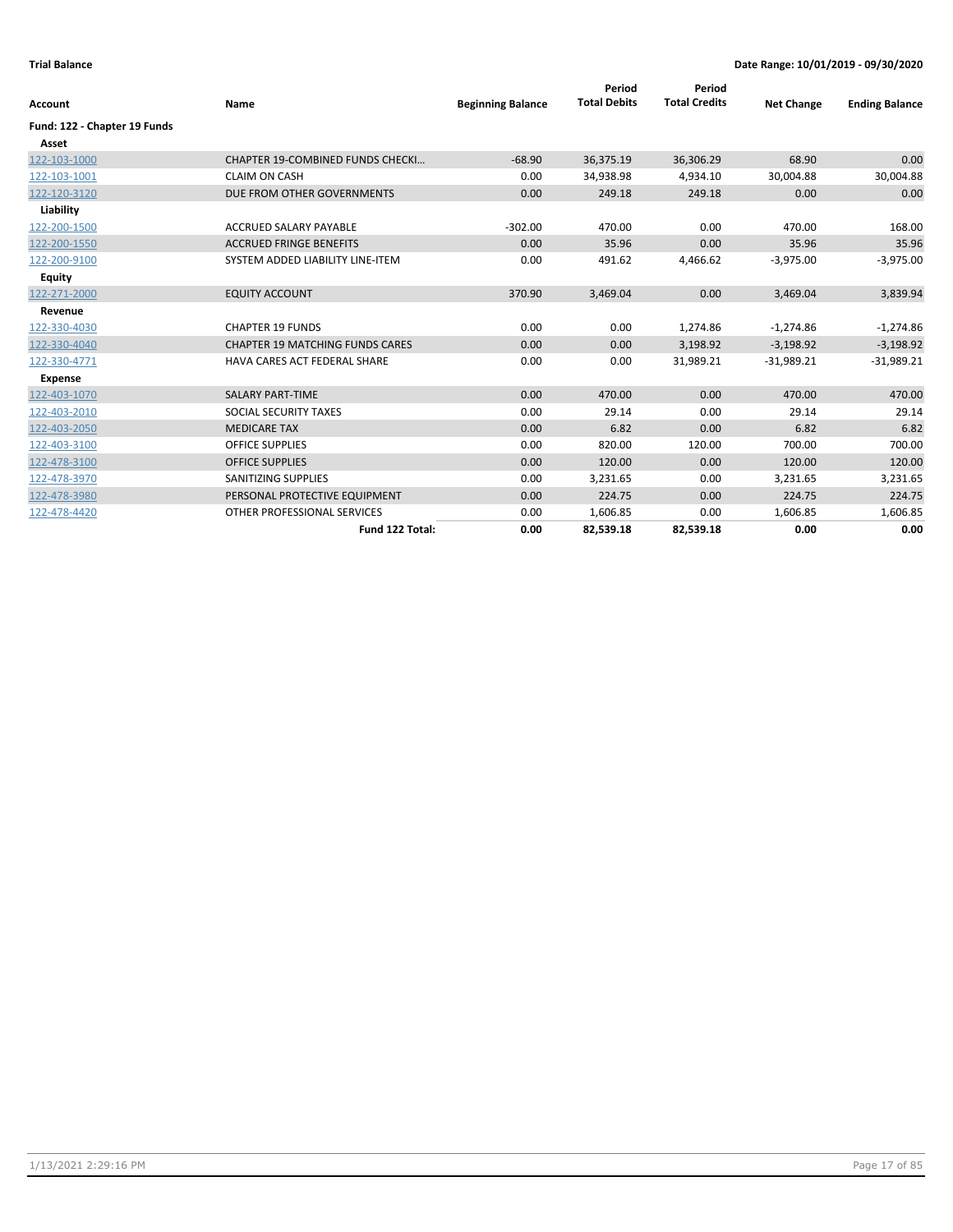| Account                                      | Name                               | <b>Beginning Balance</b> | Period<br><b>Total Debits</b> | Period<br><b>Total Credits</b> | <b>Net Change</b> | <b>Ending Balance</b> |
|----------------------------------------------|------------------------------------|--------------------------|-------------------------------|--------------------------------|-------------------|-----------------------|
| Fund: 123 - Election Equipment Fund<br>Asset |                                    |                          |                               |                                |                   |                       |
| 123-103-1000                                 | ELECTION EQUIP. FUND-COMBINED FUN  | 38,584.59                | 120,830.00                    | 159,414.59                     | $-38,584.59$      | 0.00                  |
| 123-103-1001                                 | <b>CLAIM ON CASH</b>               | 0.00                     | 158,546.95                    | 4,075.46                       | 154,471.49        | 154,471.49            |
| Liability                                    |                                    |                          |                               |                                |                   |                       |
| 123-102-1000                                 | A/P Clearing                       | 0.00                     | 4,075.46                      | 4,975.46                       | $-900.00$         | $-900.00$             |
| 123-200-9100                                 | SYSTEM ADDED LIABILITY LINE-ITEM   | 0.00                     | 1,191.29                      | 0.00                           | 1,191.29          | 1,191.29              |
| <b>Equity</b>                                |                                    |                          |                               |                                |                   |                       |
| 123-271-2000                                 | <b>EQUITY ACCOUNT</b>              | $-38,584.59$             | 0.00                          | 1,191.29                       | $-1,191.29$       | $-39,775.88$          |
| Revenue                                      |                                    |                          |                               |                                |                   |                       |
| 123-330-4040                                 | <b>HAVA ELECTION SECURITY</b>      | 0.00                     | 0.00                          | 120,000.00                     | $-120,000.00$     | $-120,000.00$         |
| 123-340-4030                                 | <b>CONTRACT ADMINISTRATIVE FEE</b> | 0.00                     | 0.00                          | 225.00                         | $-225.00$         | $-225.00$             |
| 123-340-4840                                 | <b>ELECTION REIMBURSEMENTS</b>     | 0.00                     | 100.00                        | 665.00                         | $-565.00$         | $-565.00$             |
| Expense                                      |                                    |                          |                               |                                |                   |                       |
| 123-403-5730                                 | <b>ELECTION EQUIPMENT</b>          | 0.00                     | 5,803.10                      | 0.00                           | 5,803.10          | 5,803.10              |
|                                              | Fund 123 Total:                    | 0.00                     | 290,546.80                    | 290,546.80                     | 0.00              | 0.00                  |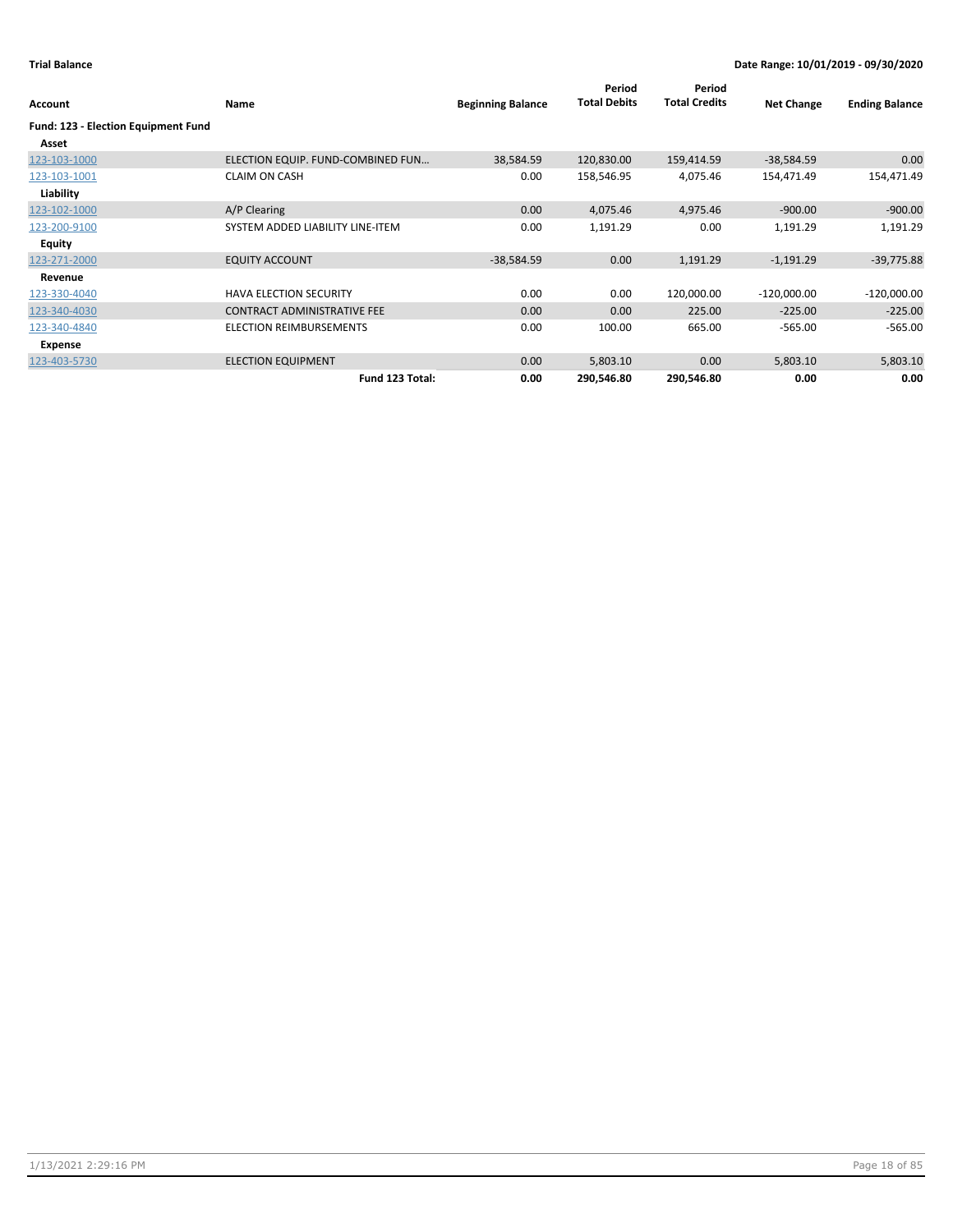| Account                                            | Name                                  | <b>Beginning Balance</b> | Period<br><b>Total Debits</b> | Period<br><b>Total Credits</b> | <b>Net Change</b> | <b>Ending Balance</b> |
|----------------------------------------------------|---------------------------------------|--------------------------|-------------------------------|--------------------------------|-------------------|-----------------------|
| Fund: 125 - County Clerk Co.& Dist.CourtTechnology |                                       |                          |                               |                                |                   |                       |
| Asset                                              |                                       |                          |                               |                                |                   |                       |
| 125-103-1000                                       | CO.CLK.CO.& DIST. CT. TECHNOLOGY-C    | 7,513.96                 | 497.41                        | 8.011.37                       | -7.513.96         | 0.00                  |
| 125-103-1001                                       | <b>CLAIM ON CASH</b>                  | 0.00                     | 7,951.01                      | 0.00                           | 7,951.01          | 7,951.01              |
| 125-120-3130                                       | DUE FROM OTHER FUNDS                  | 59.92                    | 0.44                          | 0.00                           | 0.44              | 60.36                 |
| <b>Equity</b>                                      |                                       |                          |                               |                                |                   |                       |
| 125-271-2000                                       | <b>EQUITY ACCOUNT</b>                 | $-7.573.88$              | 0.00                          | 0.44                           | $-0.44$           | $-7,574.32$           |
| Revenue                                            |                                       |                          |                               |                                |                   |                       |
| 125-370-4400                                       | CO. CLK. CO. & DIST. CT. TECHNOLOGY F | 0.00                     | 60.36                         | 497.41                         | $-437.05$         | $-437.05$             |
|                                                    | Fund 125 Total:                       | 0.00                     | 8.509.22                      | 8.509.22                       | 0.00              | 0.00                  |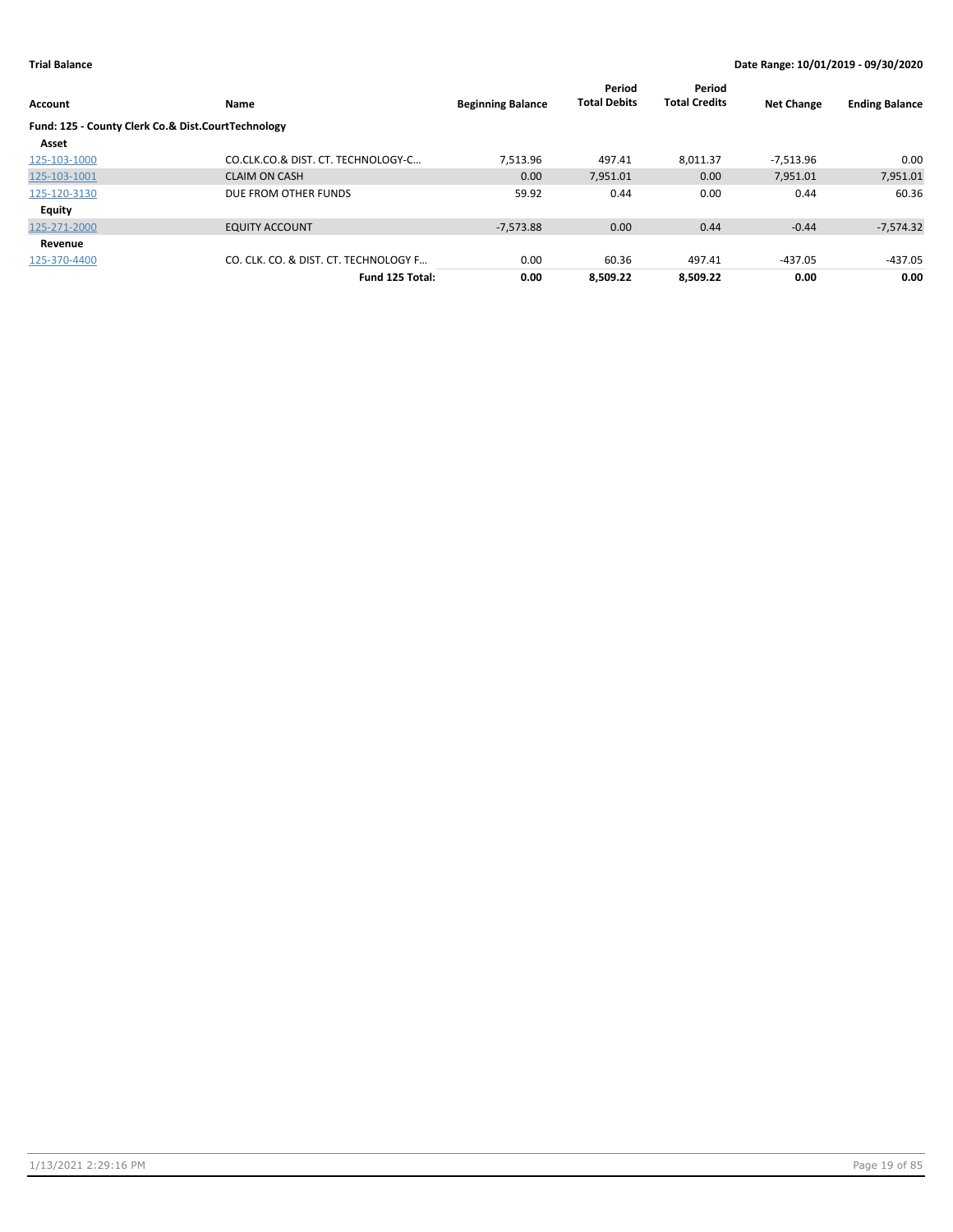| Account                                             | Name                                     | <b>Beginning Balance</b> | Period<br><b>Total Debits</b> | Period<br><b>Total Credits</b> | <b>Net Change</b> | <b>Ending Balance</b> |
|-----------------------------------------------------|------------------------------------------|--------------------------|-------------------------------|--------------------------------|-------------------|-----------------------|
| Fund: 126 - County Clerk Court Records Preservation |                                          |                          |                               |                                |                   |                       |
| Asset                                               |                                          |                          |                               |                                |                   |                       |
| 126-103-1000                                        | CO. CLK. COURT RECORDS PRESERVATIO       | 14,535.89                | 1,970.92                      | 16,506.81                      | $-14,535.89$      | 0.00                  |
| 126-103-1001                                        | <b>CLAIM ON CASH</b>                     | 0.00                     | 16,323.79                     | 0.00                           | 16,323.79         | 16,323.79             |
| 126-120-3130                                        | DUE FROM OTHER FUNDS                     | 120.00                   | 60.00                         | 0.00                           | 60.00             | 180.00                |
| Liability                                           |                                          |                          |                               |                                |                   |                       |
| 126-200-9100                                        | SYSTEM ADDED LIABILITY LINE-ITEM         | 0.00                     | 0.00                          | 619.64                         | $-619.64$         | $-619.64$             |
| Equity                                              |                                          |                          |                               |                                |                   |                       |
| 126-271-2000                                        | <b>EQUITY ACCOUNT</b>                    | $-14,655.89$             | 556.42                        | 0.00                           | 556.42            | $-14,099.47$          |
| Revenue                                             |                                          |                          |                               |                                |                   |                       |
| 126-360-1000                                        | <b>INTEREST EARNINGS</b>                 | 0.00                     | 4.93                          | 29.57                          | $-24.64$          | $-24.64$              |
| 126-370-1330                                        | <b>CO.CLK.COURT RECORDS PRESERVATION</b> | 0.00                     | 180.00                        | 1,940.04                       | $-1,760.04$       | $-1,760.04$           |
|                                                     | Fund 126 Total:                          | 0.00                     | 19,096.06                     | 19,096.06                      | 0.00              | 0.00                  |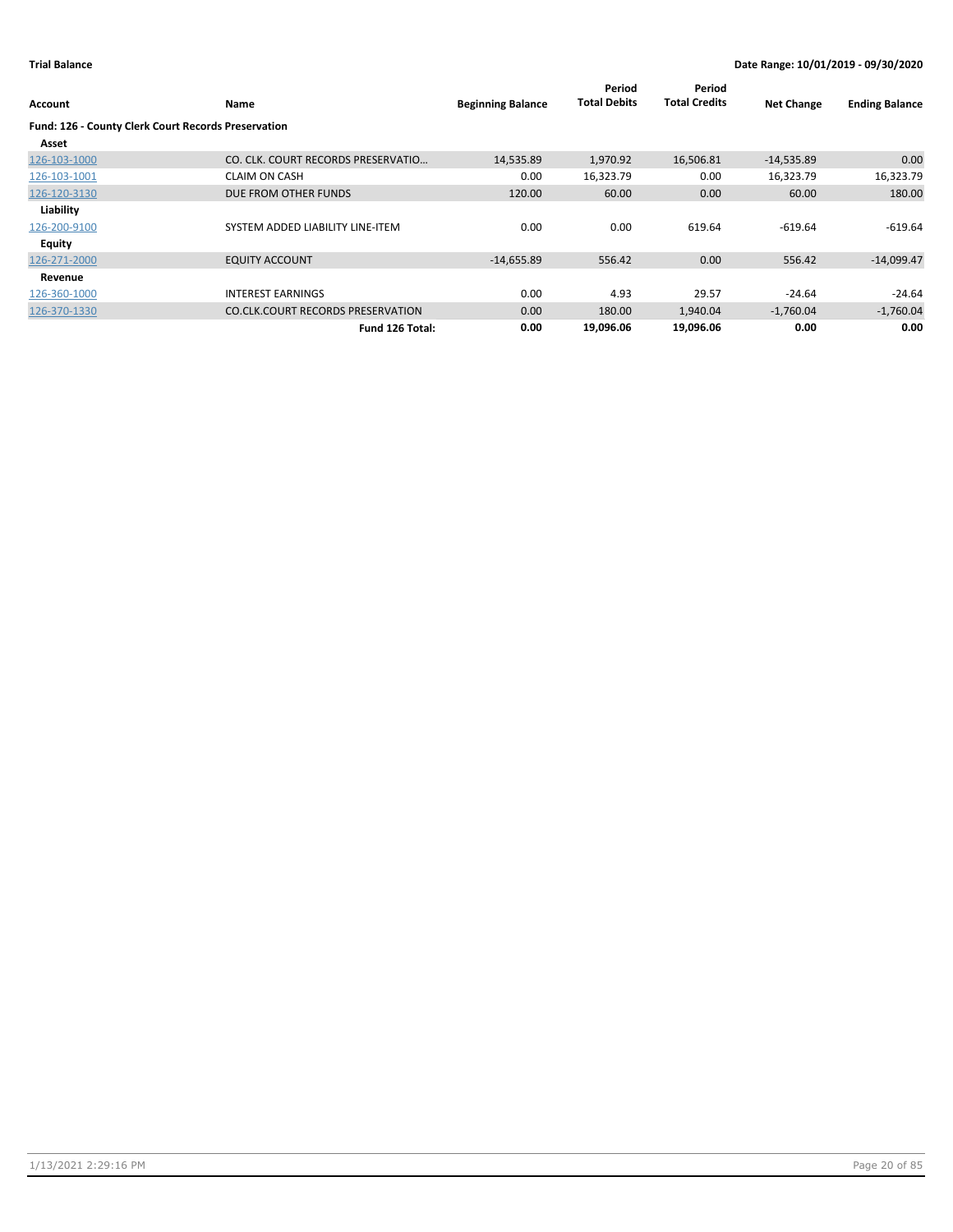|                                          |                                     |                          | Period              | Period               |                   |                       |
|------------------------------------------|-------------------------------------|--------------------------|---------------------|----------------------|-------------------|-----------------------|
| Account                                  | <b>Name</b>                         | <b>Beginning Balance</b> | <b>Total Debits</b> | <b>Total Credits</b> | <b>Net Change</b> | <b>Ending Balance</b> |
| Fund: 127 - County Clerk Records Archive |                                     |                          |                     |                      |                   |                       |
| Asset                                    |                                     |                          |                     |                      |                   |                       |
| 127-103-1000                             | CO. CLK. REC. ARCHIVE-COMB. FUNDS C | 283,883.48               | 54,742.79           | 338,626.27           | -283,883.48       | 0.00                  |
| 127-103-1001                             | <b>CLAIM ON CASH</b>                | 0.00                     | 324,799.77          | 9,597.50             | 315,202.27        | 315,202.27            |
| 127-120-3130                             | DUE FROM OTHER FUNDS                | 6,200.00                 | 1,150.00            | 0.00                 | 1,150.00          | 7,350.00              |
| Liability                                |                                     |                          |                     |                      |                   |                       |
| 127-102-1000                             | A/P Clearing                        | 0.00                     | 9,597.50            | 17,497.55            | $-7,900.05$       | $-7,900.05$           |
| 127-200-9100                             | SYSTEM ADDED LIABILITY LINE-ITEM    | 0.00                     | 4,496.80            | 37,392.00            | $-32,895.20$      | $-32,895.20$          |
| <b>Equity</b>                            |                                     |                          |                     |                      |                   |                       |
| 127-271-2000                             | <b>EQUITY ACCOUNT</b>               | $-290,083.48$            | 36,242.00           | 0.00                 | 36,242.00         | $-253,841.48$         |
| Revenue                                  |                                     |                          |                     |                      |                   |                       |
| 127-370-1330                             | CO. CLERK RECORDS ARCHIVE FEE       | 0.00                     | 7,350.00            | 80,630.04            | $-73,280.04$      | -73,280.04            |
| <b>Expense</b>                           |                                     |                          |                     |                      |                   |                       |
| 127-403-4370                             | <b>DIGITAL IMAGING</b>              | 0.00                     | 45,364.50           | 0.00                 | 45,364.50         | 45,364.50             |
|                                          | Fund 127 Total:                     | 0.00                     | 483,743.36          | 483,743.36           | 0.00              | 0.00                  |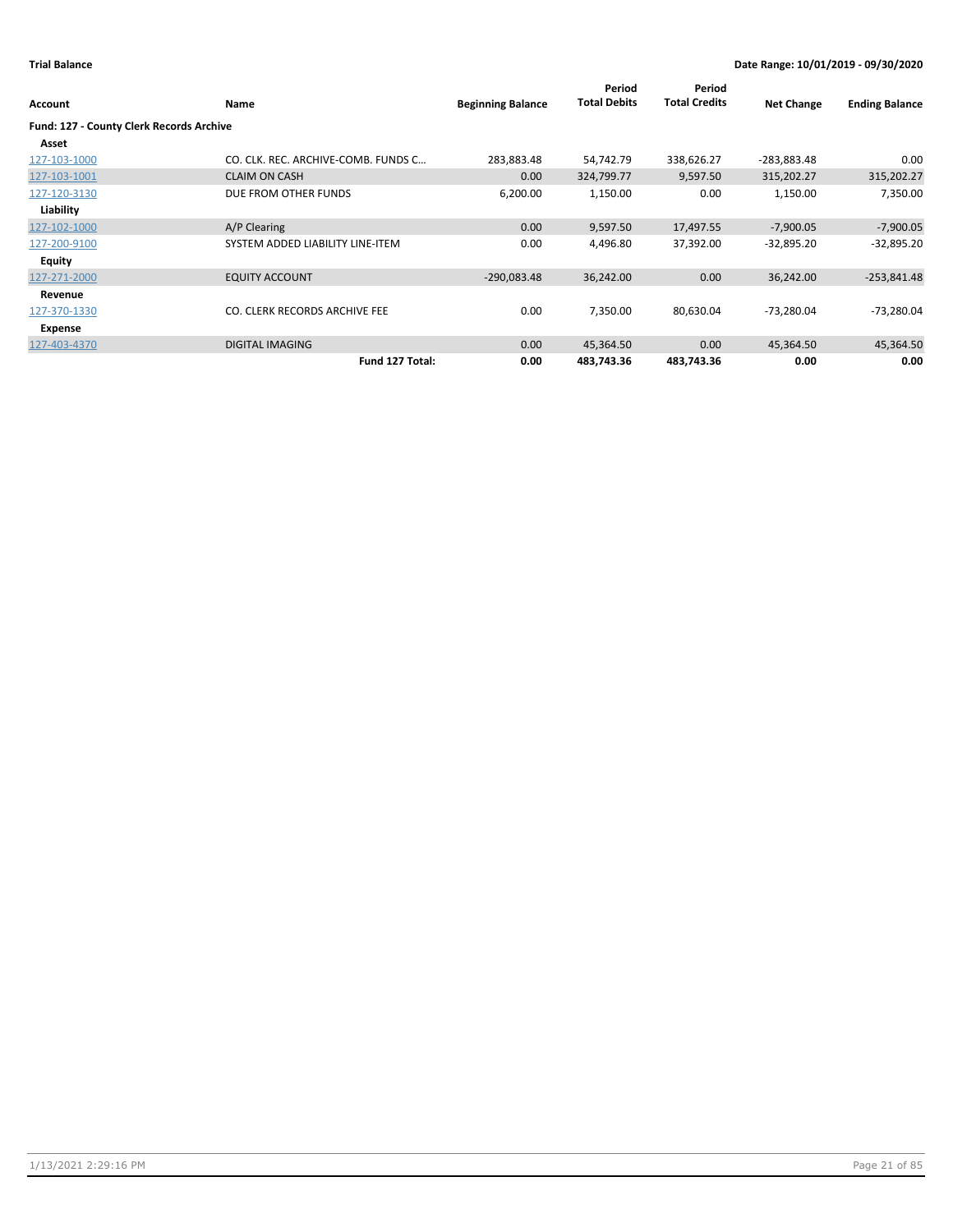| Account                          | Name                            | <b>Beginning Balance</b> | Period<br><b>Total Debits</b> | Period<br><b>Total Credits</b> | <b>Net Change</b> | <b>Ending Balance</b> |
|----------------------------------|---------------------------------|--------------------------|-------------------------------|--------------------------------|-------------------|-----------------------|
| Fund: 130 - Bail Bond Trust Fund |                                 |                          |                               |                                |                   |                       |
| Asset                            |                                 |                          |                               |                                |                   |                       |
| 130-103-1130                     | <b>SURETY BAIL BOND FEE</b>     | 5,475.00                 | 6,420.00                      | 6,570.00                       | $-150.00$         | 5,325.00              |
| Liability                        |                                 |                          |                               |                                |                   |                       |
| 130-207-0970                     | DUE TO OTHER GOVERNMENTS        | $-5,100.00$              | 0.00                          | 0.00                           | 0.00              | $-5,100.00$           |
| Equity                           |                                 |                          |                               |                                |                   |                       |
| 130-271-2000                     | <b>EQUITY ACCOUNT</b>           | $-375.00$                | 0.00                          | 0.00                           | 0.00              | $-375.00$             |
| Revenue                          |                                 |                          |                               |                                |                   |                       |
| 130-345-1130                     | <b>SURETY BAIL BOND FEE</b>     | 0.00                     | 810.00                        | 8,970.00                       | $-8,160.00$       | $-8,160.00$           |
| Expense                          |                                 |                          |                               |                                |                   |                       |
| 130-498-4890                     | <b>QUARTERLY BAIL BOND FEES</b> | 0.00                     | 10,245.00                     | 1,935.00                       | 8,310.00          | 8,310.00              |
|                                  | Fund 130 Total:                 | 0.00                     | 17,475.00                     | 17,475.00                      | 0.00              | 0.00                  |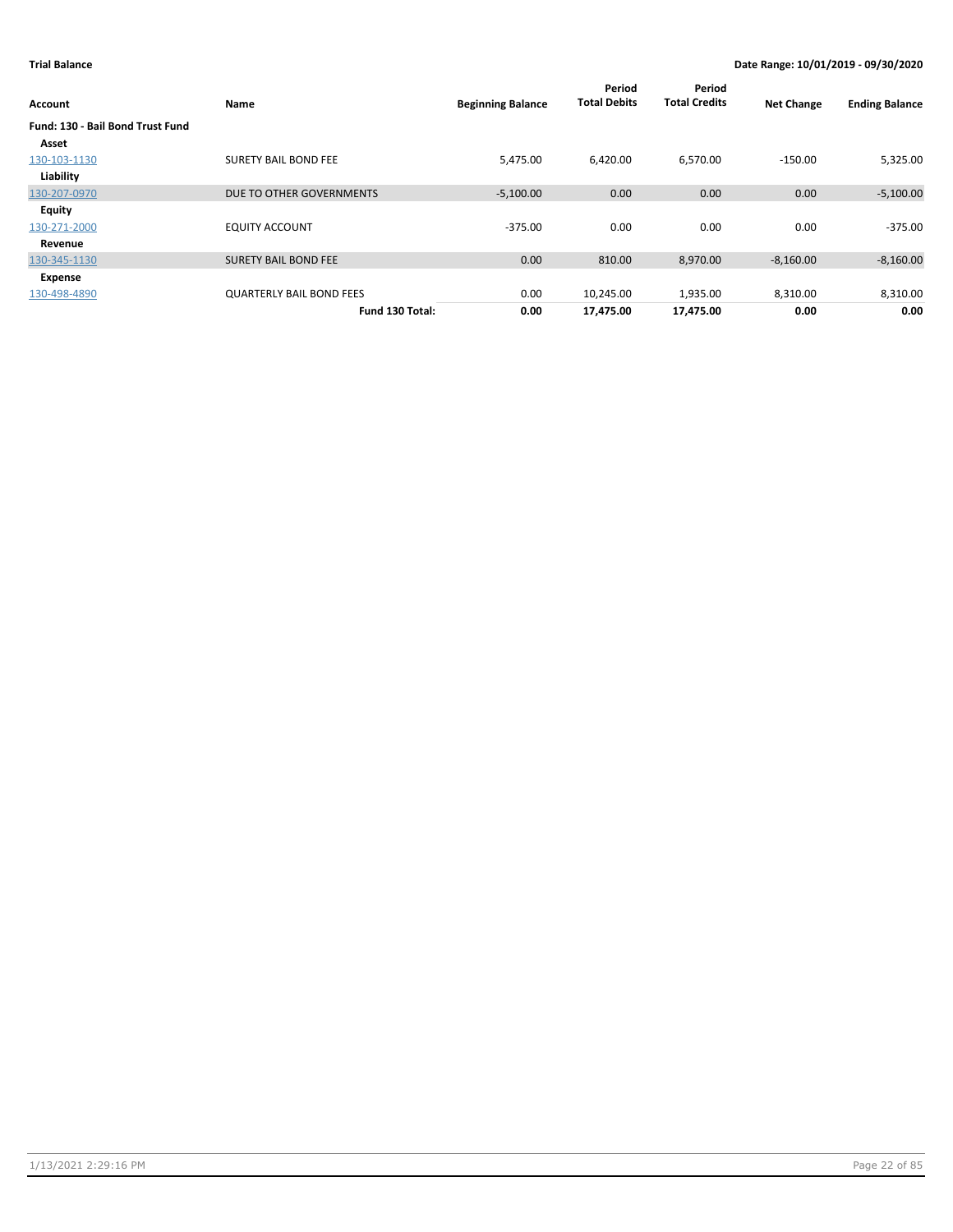| Account                                    | Name                               | <b>Beginning Balance</b> | Period<br><b>Total Debits</b> | Period<br><b>Total Credits</b> | <b>Net Change</b> | <b>Ending Balance</b> |
|--------------------------------------------|------------------------------------|--------------------------|-------------------------------|--------------------------------|-------------------|-----------------------|
| Fund: 160 - County Judge Excess Supplement |                                    |                          |                               |                                |                   |                       |
| Asset                                      |                                    |                          |                               |                                |                   |                       |
| 160-103-1000                               | CO.JUDGE EXCESS SUPP.-COMB.FUND CK | 17,624.67                | 201.60                        | 17,826.27                      | $-17,624.67$      | 0.00                  |
| 160-103-1001                               | <b>CLAIM ON CASH</b>               | 0.00                     | 16,227.55                     | 0.00                           | 16,227.55         | 16,227.55             |
| Liability                                  |                                    |                          |                               |                                |                   |                       |
| 160-200-9100                               | SYSTEM ADDED LIABILITY LINE-ITEM   | 0.00                     | 217.00                        | 0.00                           | 217.00            | 217.00                |
| <b>Equity</b>                              |                                    |                          |                               |                                |                   |                       |
| 160-271-2000                               | <b>EQUITY ACCOUNT</b>              | $-17,624.67$             | 0.00                          | 217.00                         | $-217.00$         | $-17,841.67$          |
| Expense                                    |                                    |                          |                               |                                |                   |                       |
| 160-452-3100                               | <b>OFFICE SUPPLIES</b>             | 0.00                     | 742.02                        | 0.00                           | 742.02            | 742.02                |
| 160-452-3110                               | <b>POSTAGE</b>                     | 0.00                     | 744.70                        | 201.60                         | 543.10            | 543.10                |
| 160-452-4270                               | <b>OUT OF COUNTY TRAVEL</b>        | 0.00                     | 284.30                        | 284.30                         | 0.00              | 0.00                  |
| 160-452-5900                               | <b>COUNTY JUDGE BOOKS</b>          | 0.00                     | 112.00                        | 0.00                           | 112.00            | 112.00                |
|                                            | Fund 160 Total:                    | 0.00                     | 18,529.17                     | 18,529.17                      | 0.00              | 0.00                  |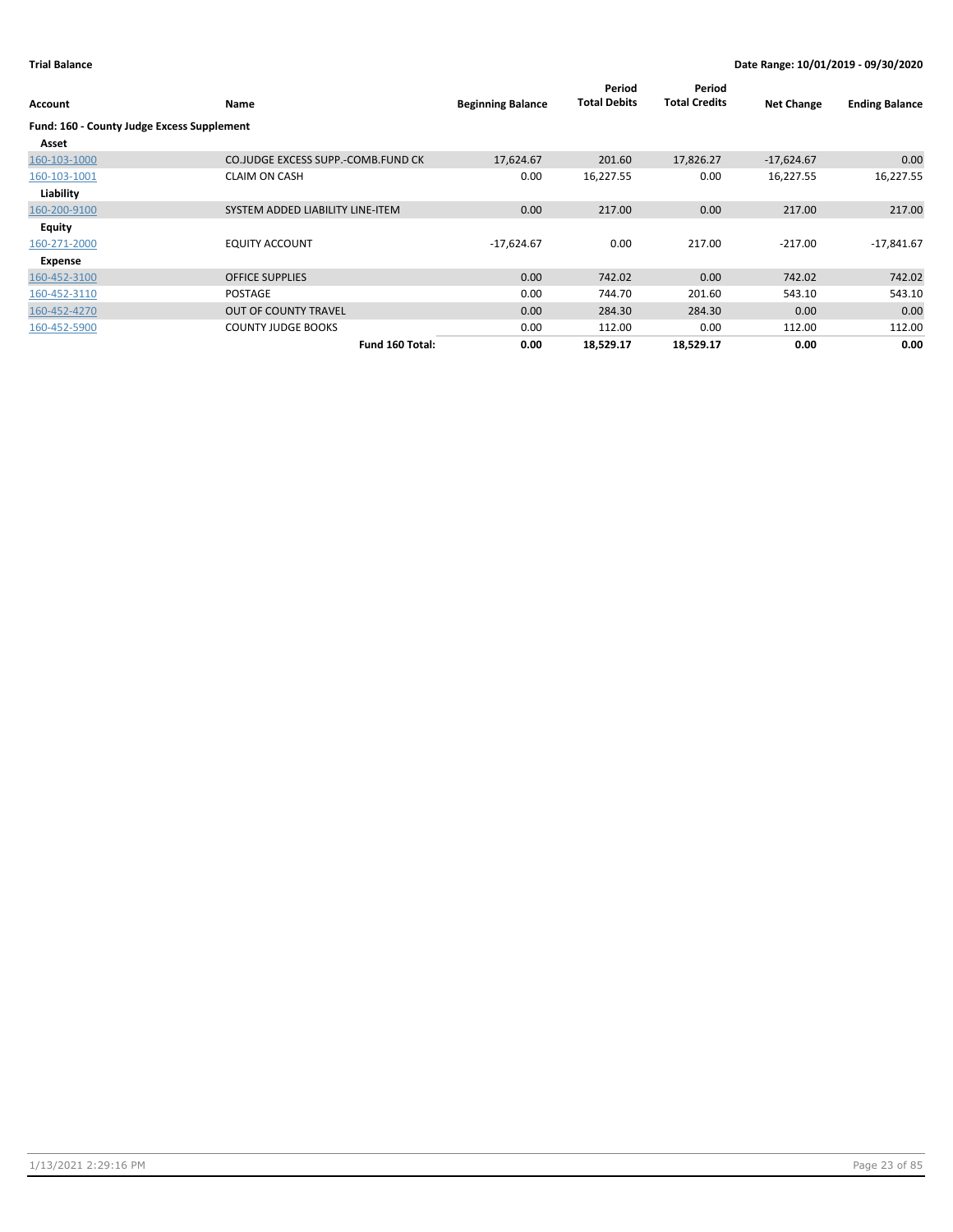| Account                                     | Name                              | <b>Beginning Balance</b> | Period<br><b>Total Debits</b> | Period<br><b>Total Credits</b> | <b>Net Change</b> | <b>Ending Balance</b> |
|---------------------------------------------|-----------------------------------|--------------------------|-------------------------------|--------------------------------|-------------------|-----------------------|
| <b>Fund: 161 - Probate Judges Education</b> |                                   |                          |                               |                                |                   |                       |
| Asset                                       |                                   |                          |                               |                                |                   |                       |
| 161-103-1000                                | PROB.JUDGES ED.-COMB. FUNDS CKING | 5.237.50                 | 660.02                        | 5,897.52                       | $-5,237.50$       | 0.00                  |
| 161-103-1001                                | <b>CLAIM ON CASH</b>              | 0.00                     | 5,837.52                      | 0.00                           | 5,837.52          | 5,837.52              |
| 161-120-3130                                | DUE FROM OTHER FUNDS              | 45.00                    | 15.00                         | 0.00                           | 15.00             | 60.00                 |
| Equity                                      |                                   |                          |                               |                                |                   |                       |
| 161-271-2000                                | <b>EQUITY ACCOUNT</b>             | $-5.282.50$              | 0.00                          | 15.00                          | $-15.00$          | $-5,297.50$           |
| Revenue                                     |                                   |                          |                               |                                |                   |                       |
| 161-300-1170                                | <b>BEGINNING CASH BALANCE</b>     | 0.00                     | 485.02                        | 485.02                         | 0.00              | 0.00                  |
| 161-340-1310                                | PROBATE JUDGES EDUCATION          | 0.00                     | 60.00                         | 660.02                         | $-600.02$         | $-600.02$             |
|                                             | Fund 161 Total:                   | 0.00                     | 7.057.56                      | 7.057.56                       | 0.00              | 0.00                  |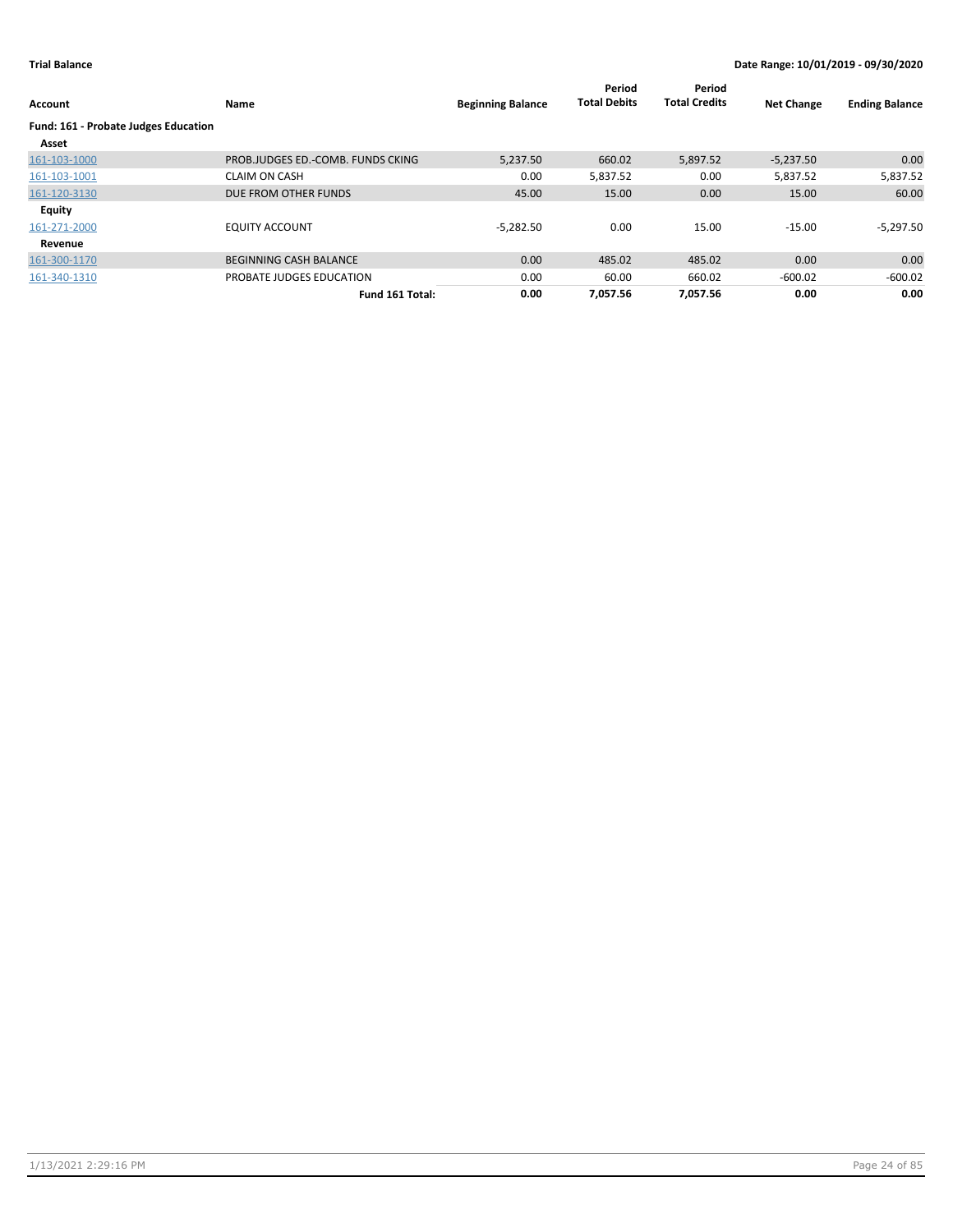| Account                                              | Name                               | <b>Beginning Balance</b> | Period<br><b>Total Debits</b> | Period<br><b>Total Credits</b> | <b>Net Change</b> | <b>Ending Balance</b> |
|------------------------------------------------------|------------------------------------|--------------------------|-------------------------------|--------------------------------|-------------------|-----------------------|
|                                                      |                                    |                          |                               |                                |                   |                       |
| <b>Fund: 190 - District Clerk Records Management</b> |                                    |                          |                               |                                |                   |                       |
| Asset                                                |                                    |                          |                               |                                |                   |                       |
| 190-100-1001                                         | PR Claim on Cash                   | 0.00                     | 743.46                        | 743.46                         | 0.00              | 0.00                  |
| 190-103-1000                                         | DIST. CLK. REC. MNGMT-COMB.FUNDS C | 13,723.31                | 735.85                        | 14,459.16                      | $-13,723.31$      | 0.00                  |
| 190-103-1001                                         | <b>CLAIM ON CASH</b>               | 0.00                     | 5,350.08                      | 2,227.45                       | 3,122.63          | 3,122.63              |
| 190-120-3130                                         | DUE FROM OTHER FUNDS               | 147.85                   | 133.85                        | 0.00                           | 133.85            | 281.70                |
| Liability                                            |                                    |                          |                               |                                |                   |                       |
| 190-102-1000                                         | A/P CLEARING                       | 0.00                     | 1,483.99                      | 1,483.99                       | 0.00              | 0.00                  |
| 190-102-1001                                         | PR AP Clearing                     | 0.00                     | 205.89                        | 205.89                         | 0.00              | 0.00                  |
| 190-200-1500                                         | <b>ACCRUED SALARY PAYABLE</b>      | $-0.01$                  | 0.00                          | 18.80                          | $-18.80$          | $-18.81$              |
| 190-200-1550                                         | <b>ACCRUED FRINGE BENEFITS</b>     | 0.00                     | 0.00                          | 38.94                          | $-38.94$          | $-38.94$              |
| 190-200-9000                                         | <b>Payroll Liability Account</b>   | 0.00                     | 205.89                        | 205.89                         | 0.00              | 0.00                  |
| <b>Equity</b>                                        |                                    |                          |                               |                                |                   |                       |
| 190-271-2000                                         | <b>EQUITY ACCOUNT</b>              | $-13,871.15$             | 0.00                          | 79.16                          | $-79.16$          | $-13,950.31$          |
| Revenue                                              |                                    |                          |                               |                                |                   |                       |
| 190-360-1000                                         | <b>INTEREST EARNINGS</b>           | 0.00                     | 5.17                          | 22.17                          | $-17.00$          | $-17.00$              |
| 190-370-1360                                         | DST.CLK.PRES.REC.FEE               | 0.00                     | 0.00                          | 3,077.65                       | $-3,077.65$       | $-3,077.65$           |
| <b>Expense</b>                                       |                                    |                          |                               |                                |                   |                       |
| 190-450-1070                                         | <b>SALARY PART-TIME</b>            | 0.00                     | 6,299.60                      | 470.12                         | 5,829.48          | 5,829.48              |
| 190-450-2010                                         | SOCIAL SECURITY TAXES              | 0.00                     | 366.78                        | 28.72                          | 338.06            | 338.06                |
| 190-450-2020                                         | <b>GROUP HEALTH INSURANCE</b>      | 0.00                     | 2,488.72                      | 177.42                         | 2,311.30          | 2,311.30              |
| 190-450-2030                                         | <b>RETIREMENT</b>                  | 0.00                     | 737.66                        | 55.44                          | 682.22            | 682.22                |
| 190-450-2050                                         | <b>MEDICARE TAX</b>                | 0.00                     | 103.56                        | 6.72                           | 96.84             | 96.84                 |
| 190-450-4000                                         | RECORDS STORAGE SHELVING           | 0.00                     | 4,440.48                      | 0.00                           | 4,440.48          | 4,440.48              |
|                                                      | Fund 190 Total:                    | 0.00                     | 23,300.98                     | 23,300.98                      | 0.00              | 0.00                  |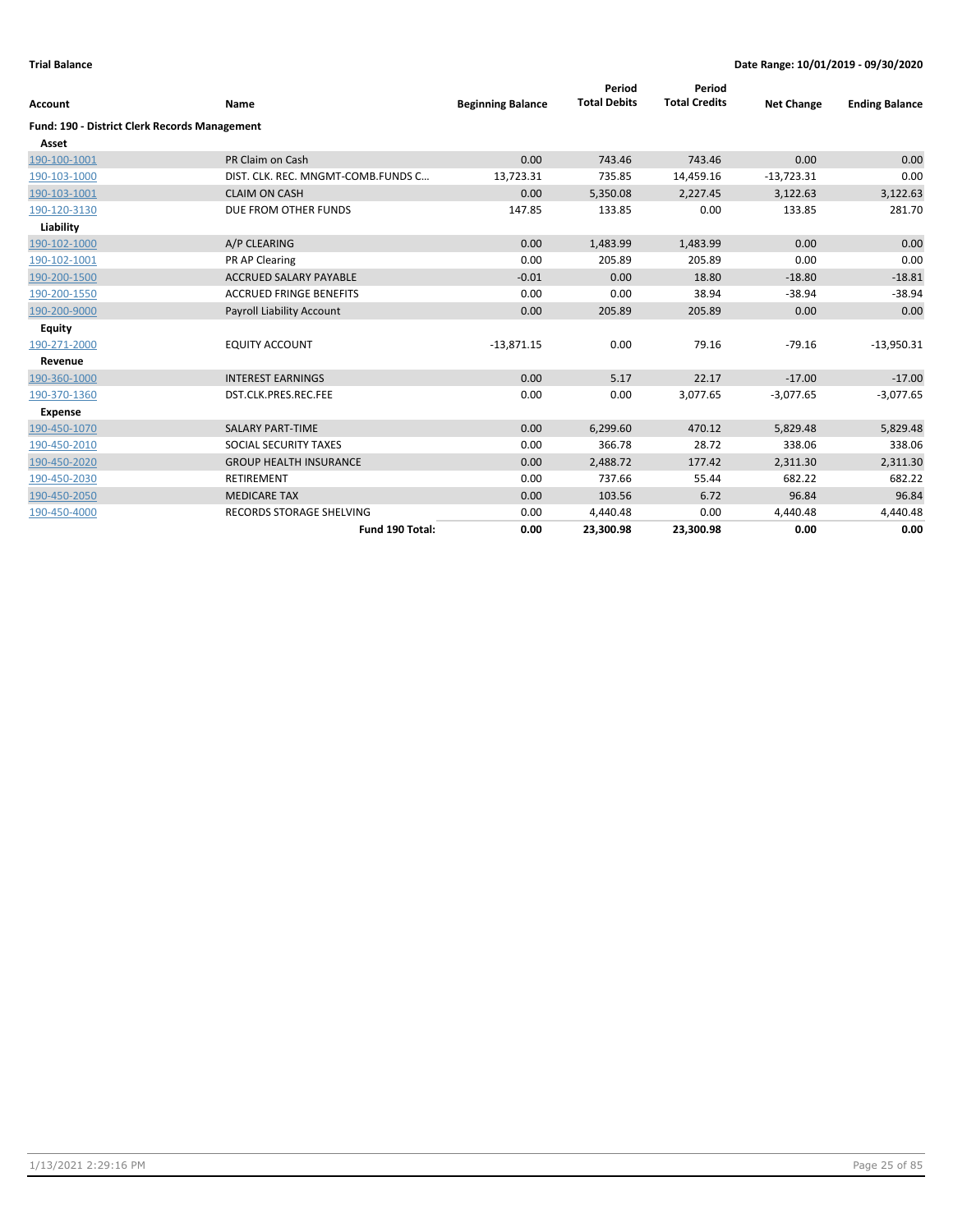| Account                                    | Name                              | <b>Beginning Balance</b> | Period<br><b>Total Debits</b> | Period<br><b>Total Credits</b> | <b>Net Change</b> | <b>Ending Balance</b> |
|--------------------------------------------|-----------------------------------|--------------------------|-------------------------------|--------------------------------|-------------------|-----------------------|
| Fund: 191 - District Court Records Archive |                                   |                          |                               |                                |                   |                       |
| Asset                                      |                                   |                          |                               |                                |                   |                       |
| 191-103-1000                               | DISTRICT CT.REC.ARCHIVE COMB.FUND | 32,118.68                | 4,598.93                      | 36,717.61                      | $-32,118.68$      | 0.00                  |
| 191-103-1001                               | Claim On Cash                     | 0.00                     | 37,127.84                     | 0.00                           | 37,127.84         | 37,127.84             |
| 191-120-3130                               | DUE FROM OTHER FUNDS              | 252.97                   | 1,233.84                      | 971.55                         | 262.29            | 515.26                |
| <b>Equity</b>                              |                                   |                          |                               |                                |                   |                       |
| 191-271-2000                               | <b>EQUITY ACCOUNT</b>             | $-32,371.65$             | 0.00                          | 269.34                         | $-269.34$         | $-32,640.99$          |
| Revenue                                    |                                   |                          |                               |                                |                   |                       |
| 191-360-1000                               | <b>INTEREST EARNINGS</b>          | 0.00                     | 11.01                         | 68.14                          | $-57.13$          | $-57.13$              |
| 191-370-4500                               | DISTRICT CT.RECORDS ARCHIVE FEE   | 0.00                     | 0.00                          | 4,944.98                       | -4,944.98         | $-4,944.98$           |
|                                            | Fund 191 Total:                   | 0.00                     | 42.971.62                     | 42.971.62                      | 0.00              | 0.00                  |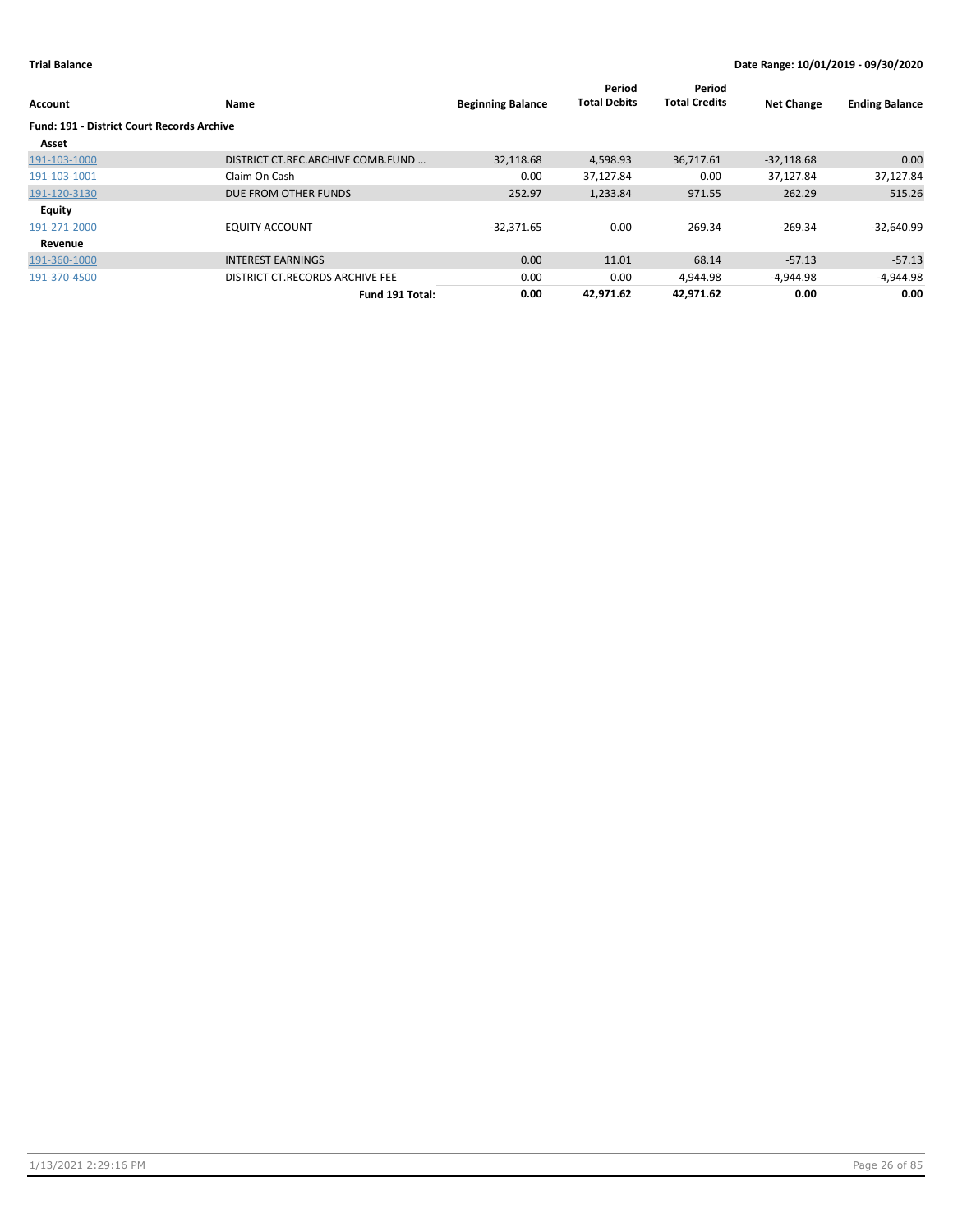| Account                                               | Name                                    | <b>Beginning Balance</b> | Period<br><b>Total Debits</b> | Period<br><b>Total Credits</b> | <b>Net Change</b> | <b>Ending Balance</b> |
|-------------------------------------------------------|-----------------------------------------|--------------------------|-------------------------------|--------------------------------|-------------------|-----------------------|
| Fund: 192 - District Clerk Co.& Dist.Court Technology |                                         |                          |                               |                                |                   |                       |
| Asset                                                 |                                         |                          |                               |                                |                   |                       |
| 192-103-1000                                          | DIST. CLK. CO & DIST. CT. TECH.-COMBINE | 3,293.15                 | 511.41                        | 3,804.56                       | $-3,293.15$       | 0.00                  |
| 192-103-1001                                          | Claim On Cash                           | 0.00                     | 3,845.86                      | 0.00                           | 3,845.86          | 3,845.86              |
| 192-120-3130                                          | DUE FROM OTHER FUNDS                    | 39.93                    | 0.00                          | 12.21                          | $-12.21$          | 27.72                 |
| Equity                                                |                                         |                          |                               |                                |                   |                       |
| 192-271-2000                                          | <b>EQUITY ACCOUNT</b>                   | $-3.333.08$              | 12.21                         | 0.00                           | 12.21             | $-3,320.87$           |
| Revenue                                               |                                         |                          |                               |                                |                   |                       |
| 192-370-4400                                          | DST.CLK.CO.&DST.CT.TECHNOLOGY FEE       | 0.00                     | 0.00                          | 552.71                         | $-552.71$         | $-552.71$             |
|                                                       | Fund 192 Total:                         | 0.00                     | 4.369.48                      | 4.369.48                       | 0.00              | 0.00                  |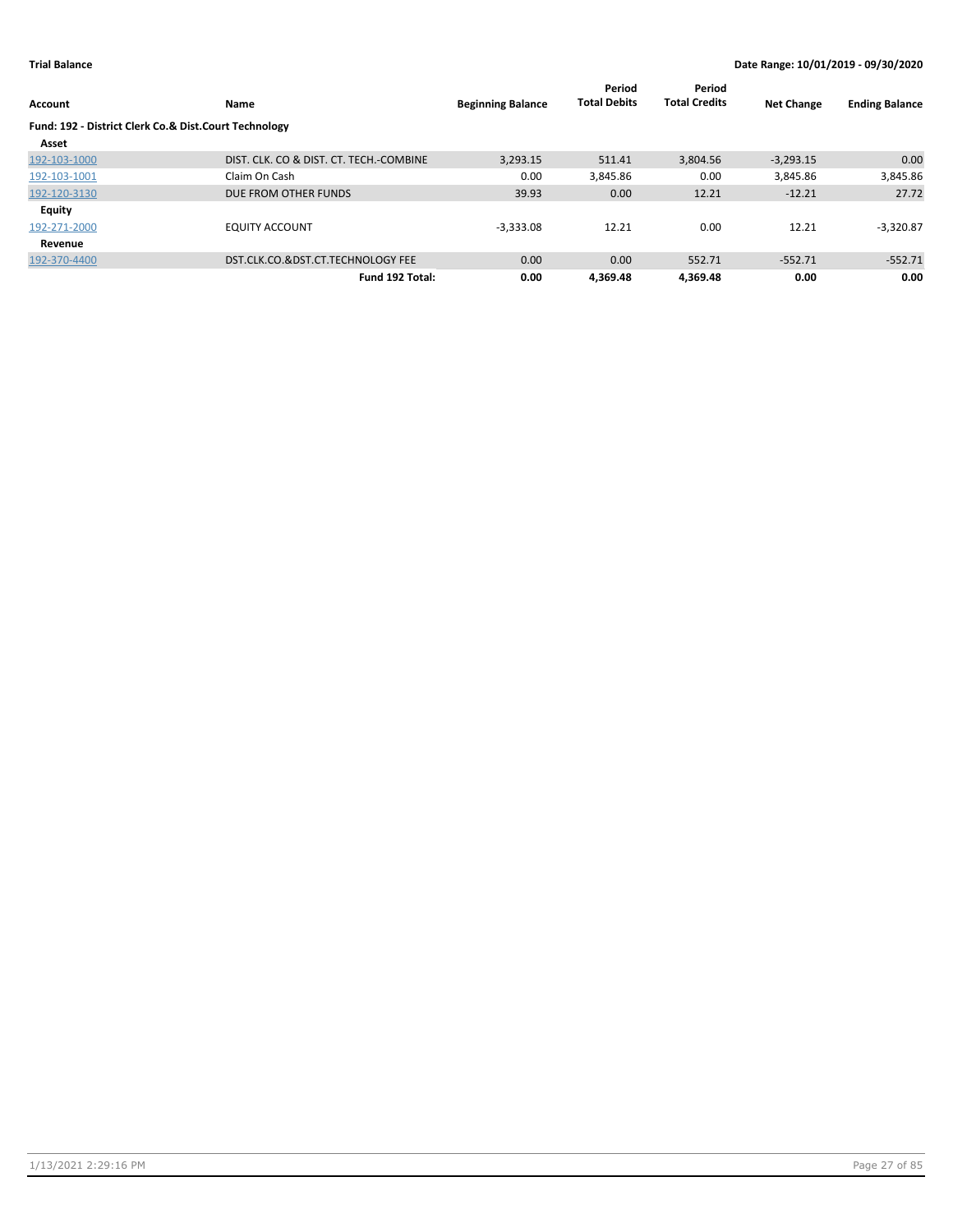| <b>Account</b>                                               | Name                                | <b>Beginning Balance</b> | Period<br><b>Total Debits</b> | Period<br><b>Total Credits</b> | <b>Net Change</b> | <b>Ending Balance</b> |
|--------------------------------------------------------------|-------------------------------------|--------------------------|-------------------------------|--------------------------------|-------------------|-----------------------|
| <b>Fund: 193 - District Clerk Court Records Preservation</b> |                                     |                          |                               |                                |                   |                       |
| Asset                                                        |                                     |                          |                               |                                |                   |                       |
| 193-103-1000                                                 | DIST. CLK.COURT RECORDS PRESERVATI  | 34,068.86                | 3.472.91                      | 37,541.77                      | $-34,068.86$      | 0.00                  |
| 193-103-1001                                                 | Claim on Cash                       | 0.00                     | 37,823.32                     | 0.00                           | 37,823.32         | 37,823.32             |
| 193-120-3130                                                 | DUE FROM OTHER FUNDS                | 222.25                   | 163.08                        | 0.00                           | 163.08            | 385.33                |
| <b>Equity</b>                                                |                                     |                          |                               |                                |                   |                       |
| 193-271-2000                                                 | <b>EQUITY ACCOUNT</b>               | $-34,291.11$             | 0.00                          | 170.55                         | $-170.55$         | $-34,461.66$          |
| Revenue                                                      |                                     |                          |                               |                                |                   |                       |
| 193-360-1000                                                 | <b>INTEREST EARNINGS</b>            | 0.00                     | 11.69                         | 71.30                          | $-59.61$          | -59.61                |
| 193-370-1330                                                 | DIST.CLK.COURT RECORDS PRESERVATION | 0.00                     | 0.00                          | 3,687.38                       | $-3,687.38$       | $-3,687.38$           |
|                                                              | Fund 193 Total:                     | 0.00                     | 41.471.00                     | 41.471.00                      | 0.00              | 0.00                  |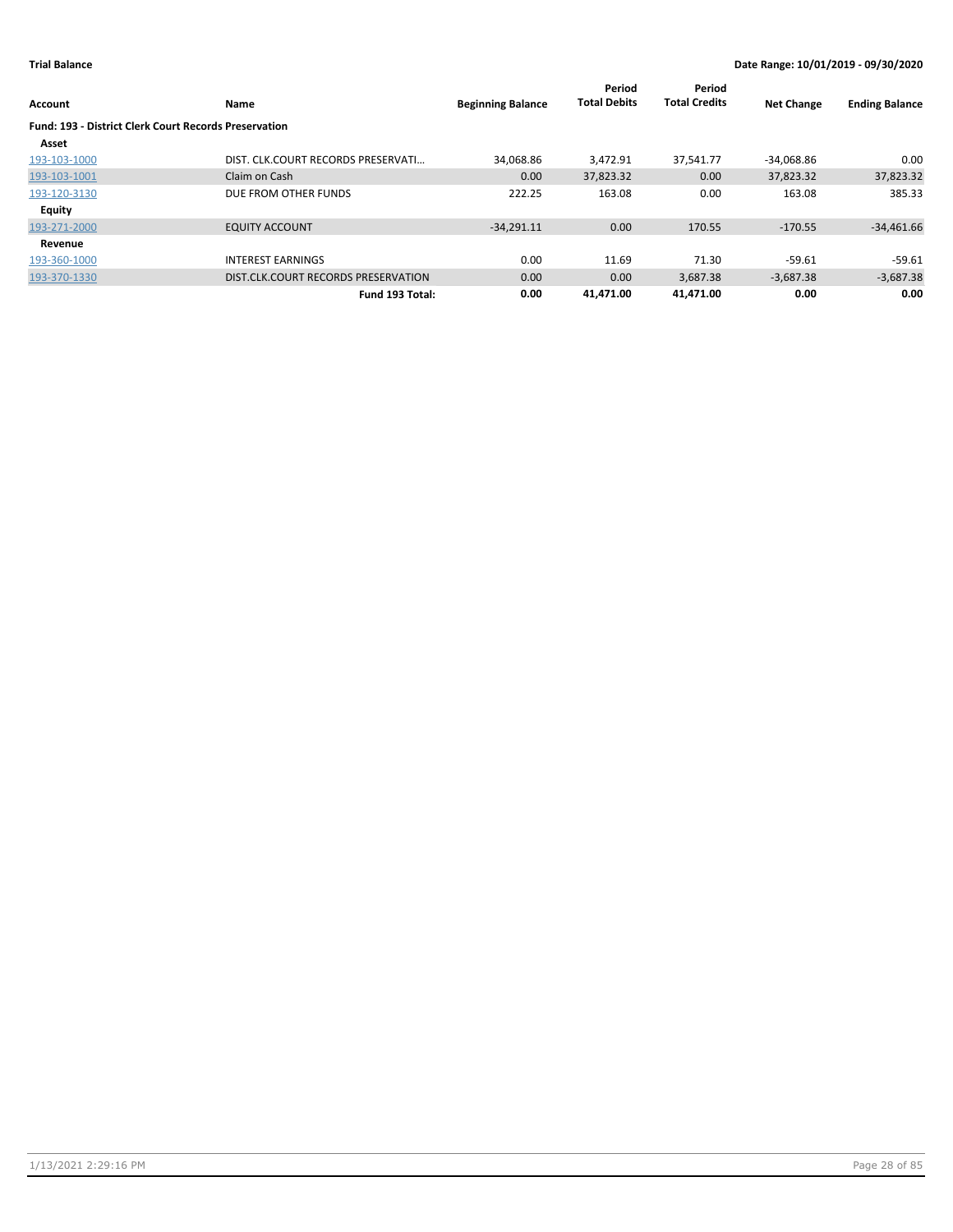| Account                                             | Name                             | <b>Beginning Balance</b> | Period<br><b>Total Debits</b> | Period<br><b>Total Credits</b> | <b>Net Change</b> | <b>Ending Balance</b> |
|-----------------------------------------------------|----------------------------------|--------------------------|-------------------------------|--------------------------------|-------------------|-----------------------|
| <b>Fund: 200 - County Offices Records Mangement</b> |                                  |                          |                               |                                |                   |                       |
| Asset                                               |                                  |                          |                               |                                |                   |                       |
| 200-103-1000                                        | CO.OFF.REC.MNGMT-COMB. FUNDS CKI | 66,139.37                | 6,229.42                      | 72,368.79                      | $-66,139.37$      | 0.00                  |
| 200-103-1001                                        | <b>CLAIM ON CASH</b>             | 0.00                     | 64,677.39                     | 205.11                         | 64,472.28         | 64,472.28             |
| 200-120-3130                                        | DUE FROM OTHER FUNDS             | 937.31                   | 0.00                          | 123.03                         | $-123.03$         | 814.28                |
| Liability                                           |                                  |                          |                               |                                |                   |                       |
| 200-102-1000                                        | A/P CLEARING                     | 0.00                     | 205.11                        | 205.11                         | 0.00              | 0.00                  |
| 200-200-9100                                        | SYSTEM ADDED LIABILITY LINE-ITEM | 0.00                     | 0.00                          | 26,127.67                      | $-26,127.67$      | $-26,127.67$          |
| Equity                                              |                                  |                          |                               |                                |                   |                       |
| 200-271-2000                                        | <b>EQUITY ACCOUNT</b>            | $-67,076.68$             | 26,236.09                     | 0.00                           | 26,236.09         | $-40,840.59$          |
| Revenue                                             |                                  |                          |                               |                                |                   |                       |
| 200-360-1000                                        | <b>INTEREST EARNINGS</b>         | 0.00                     | 21.97                         | 123.64                         | $-101.67$         | $-101.67$             |
| 200-370-1350                                        | <b>CO.OFFICE REC.MNGMT.FEE</b>   | 0.00                     | 407.05                        | 8,304.04                       | $-7,896.99$       | $-7,896.99$           |
| 200-390-1400                                        | <b>TRANSFERS IN</b>              | 0.00                     | 0.00                          | 2,177.67                       | $-2,177.67$       | $-2,177.67$           |
| <b>Expense</b>                                      |                                  |                          |                               |                                |                   |                       |
| 200-449-3100                                        | <b>OFFICE SUPPLIES</b>           | 0.00                     | 199.80                        | 199.80                         | 0.00              | 0.00                  |
| 200-449-3500                                        | <b>RECORDS DISPOSAL</b>          | 0.00                     | 4,459.53                      | 161.79                         | 4,297.74          | 4,297.74              |
| 200-449-4530                                        | <b>COMPUTER SOFTWARE</b>         | 0.00                     | 5,700.00                      | 0.00                           | 5,700.00          | 5,700.00              |
| 200-449-4600                                        | <b>EQUIPMENT RENTAL</b>          | 0.00                     | 879.99                        | 0.00                           | 879.99            | 879.99                |
| 200-999-9999                                        | UNDESIGNATED CONVERSION          | 0.00                     | 980.30                        | 0.00                           | 980.30            | 980.30                |
|                                                     | Fund 200 Total:                  | 0.00                     | 109,996.65                    | 109,996.65                     | 0.00              | 0.00                  |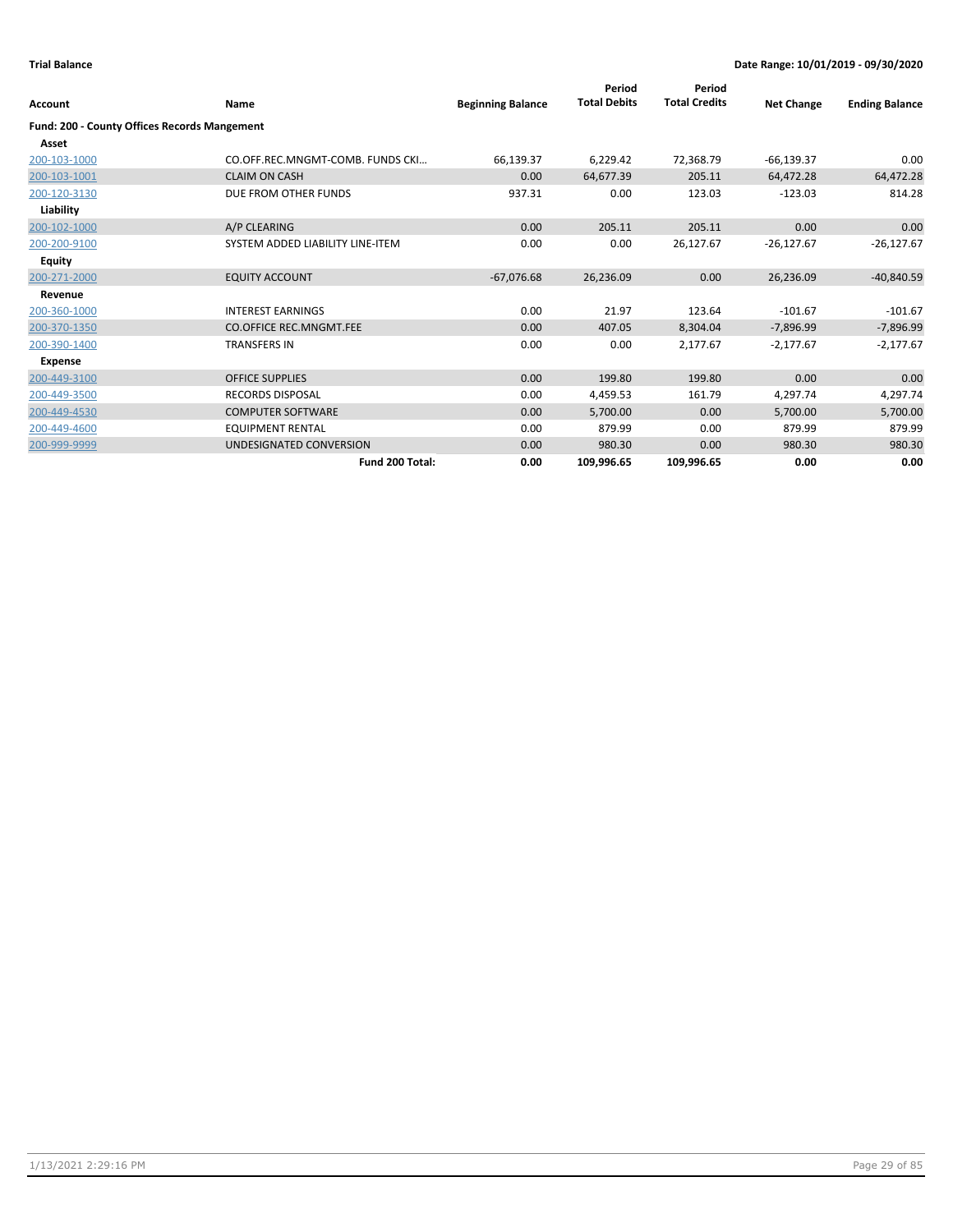| Account                      | Name                              | <b>Beginning Balance</b> | Period<br><b>Total Debits</b> | Period<br><b>Total Credits</b> | <b>Net Change</b> | <b>Ending Balance</b> |
|------------------------------|-----------------------------------|--------------------------|-------------------------------|--------------------------------|-------------------|-----------------------|
| Fund: 210 - Road & Bridge #1 |                                   |                          |                               |                                |                   |                       |
| Asset                        |                                   |                          |                               |                                |                   |                       |
| 210-100-1001                 | PR Claim on Cash                  | 0.00                     | 14,880.47                     | 14,880.47                      | 0.00              | 0.00                  |
| 210-103-1000                 | R&B#1-COMBINED FUNDS CHECKING     | 90,423.77                | 680,822.83                    | 771,246.60                     | $-90,423.77$      | 0.00                  |
| 210-103-1001                 | <b>CLAIM ON CASH</b>              | 0.00                     | 317,690.35                    | 25,687.30                      | 292,003.05        | 292,003.05            |
| 210-103-1750                 | <b>TEXPOOL</b>                    | 18,133.68                | 222.96                        | 25.10                          | 197.86            | 18,331.54             |
| 210-120-3110                 | <b>TAXES RECEIVABLE</b>           | 36,182.06                | 2,960.14                      | 0.00                           | 2,960.14          | 39,142.20             |
| 210-120-3120                 | DUE FROM OTHER GOVERNMENTS        | 19,994.07                | 0.00                          | 9,109.96                       | $-9,109.96$       | 10,884.11             |
| 210-120-3130                 | DUE FROM OTHER FUNDS              | 3,510.97                 | 2,177.07                      | 0.00                           | 2,177.07          | 5,688.04              |
| 210-120-3150                 | <b>INVENTORY ASSEST</b>           | 12,217.15                | 2,707.87                      | 0.00                           | 2,707.87          | 14,925.02             |
| Liability                    |                                   |                          |                               |                                |                   |                       |
| 210-102-1000                 | A/P CLEARING                      | 0.00                     | 10,822.21                     | 19,914.43                      | $-9,092.22$       | $-9,092.22$           |
| 210-102-1001                 | PR AP Clearing                    | 0.00                     | 8,409.08                      | 8,409.08                       | 0.00              | 0.00                  |
| 210-200-1500                 | ACCRUED SALARY PAYABLE            | $-12,877.04$             | 288.38                        | 0.00                           | 288.38            | $-12,588.66$          |
| 210-200-1550                 | <b>ACCRUED FRINGE BENEFITS</b>    | $-5,414.04$              | 0.00                          | 875.43                         | $-875.43$         | $-6,289.47$           |
| 210-200-2000                 | DEFERRED TAX REVENUE              | $-34,684.34$             | 0.00                          | 2,089.11                       | $-2,089.11$       | $-36,773.45$          |
| 210-200-9000                 | Payroll Liability Account         | 0.00                     | 8,409.08                      | 8,409.08                       | 0.00              | 0.00                  |
| 210-200-9100                 | SYSTEM ADDED LIABILITY LINE-ITEM  | 0.00                     | 8,504.60                      | 0.00                           | 8,504.60          | 8,504.60              |
| Equity                       |                                   |                          |                               |                                |                   |                       |
| 210-271-2000                 | <b>EQUITY ACCOUNT</b>             | $-127,486.28$            | 0.49                          | 15,189.95                      | $-15,189.46$      | $-142,675.74$         |
| Revenue                      |                                   |                          |                               |                                |                   |                       |
| 210-310-1100                 | <b>CURRENT TAXES</b>              | 0.00                     | 275,240.13                    | 789,542.91                     | $-514,302.78$     | $-514,302.78$         |
| 210-310-1200                 | <b>DELINQUENT TAXES</b>           | 0.00                     | 2,249.75                      | 15,999.66                      | $-13,749.91$      | $-13,749.91$          |
| 210-318-1200                 | PAY N LIEU TAX/GRASSLAND          | 0.00                     | 0.00                          | 1,048.11                       | $-1,048.11$       | $-1,048.11$           |
| 210-318-1210                 | PAY N LIEU TAX/UPPER TRINITY      | 0.00                     | 0.00                          | 684.73                         | $-684.73$         | $-684.73$             |
| 210-318-1600                 | <b>SALES TAX REVENUES</b>         | 0.00                     | 4,513.84                      | 67,725.57                      | $-63,211.73$      | $-63,211.73$          |
| 210-321-2000                 | CAR REGISTRATION/SALES TAX        | 0.00                     | 38,560.12                     | 114,962.10                     | $-76,401.98$      | $-76,401.98$          |
| 210-321-3000                 | COUNTY'S ADDITIONAL \$10          | 0.00                     | 6,052.87                      | 69,263.58                      | $-63,210.71$      | $-63,210.71$          |
| 210-330-2000                 | <b>FEMA GRANT</b>                 | 0.00                     | 0.00                          | 38,384.23                      | $-38,384.23$      | $-38,384.23$          |
| 210-350-4030                 | <b>COUNTY CLERK FINES</b>         | 0.00                     | 223.35                        | 6,134.45                       | $-5,911.10$       | $-5,911.10$           |
| 210-350-4500                 | <b>DISTRICT CLERK FINES</b>       | 0.00                     | 0.00                          | 7,310.39                       | $-7,310.39$       | $-7,310.39$           |
| 210-350-4550                 | J. P. #1 FINES                    | 0.00                     | 1,524.26                      | 5,303.18                       | $-3,778.92$       | $-3,778.92$           |
| 210-350-4560                 | J. P. #2 FINES                    | 0.00                     | 0.00                          | 5,276.57                       | $-5,276.57$       | $-5,276.57$           |
| 210-350-4570                 | J. P. #3 FINES                    | 0.00                     | 613.69                        | 3,220.40                       | $-2,606.71$       | $-2,606.71$           |
| 210-360-1000                 | <b>INTEREST EARNINGS</b>          | 0.00                     | 58.94                         | 846.79                         | $-787.85$         | $-787.85$             |
| 210-370-1200                 | STATE LATERAL ROAD                | 0.00                     | 0.00                          | 8,459.87                       | $-8,459.87$       | $-8,459.87$           |
| 210-370-1250                 | <b>TDT WEIGHT FEES</b>            | 0.00                     | 0.00                          | 21,362.50                      | $-21,362.50$      | $-21,362.50$          |
| 210-370-1300                 | REFUNDS & MISCELLANEOUS           | 0.00                     | 0.00                          | 562.90                         | $-562.90$         | $-562.90$             |
| 210-370-1420                 | <b>CULVERT PERMITTING PROCESS</b> | 0.00                     | 0.00                          | 20.00                          | $-20.00$          | $-20.00$              |
| 210-370-1450                 | REIMBURSEMENT OF MATERIALS        | 0.00                     | 0.00                          | 8,975.78                       | $-8,975.78$       | $-8,975.78$           |
| <b>Expense</b>               |                                   |                          |                               |                                |                   |                       |
| 210-621-1010                 | SALARY ELECTED OFFICIAL           | 0.00                     | 67,545.80                     | 4,824.70                       | 62,721.10         | 62,721.10             |
| 210-621-1030                 | SALARY FOREMAN                    | 0.00                     | 32,930.11                     | 2,338.86                       | 30,591.25         | 30,591.25             |
| 210-621-1060                 | SALARY PRECINCT EMPLOYEES         | 0.00                     | 169,181.35                    | 11,682.90                      | 157,498.45        | 157,498.45            |
| 210-621-1070                 | SALARY PART-TIME                  | 0.00                     | 1,133.82                      | 1,133.82                       | 0.00              | 0.00                  |
| 210-621-2010                 | SOCIAL SECURITY TAXES             | 0.00                     | 21,599.73                     | 7,041.12                       | 14,558.61         | 14,558.61             |
| 210-621-2020                 | <b>GROUP HEALTH INSURANCE</b>     | 0.00                     | 79,928.91                     | 8,129.32                       | 71,799.59         | 71,799.59             |
| 210-621-2030                 | RETIREMENT                        | 0.00                     | 31,517.22                     | 2,222.02                       | 29,295.20         | 29,295.20             |
| 210-621-2040                 | <b>WORKERS COMPENSATION</b>       | 0.00                     | 6,872.76                      | 0.00                           | 6,872.76          | 6,872.76              |
| 210-621-2050                 | <b>MEDICARE TAX</b>               | 0.00                     | 4,368.96                      | 265.16                         | 4,103.80          | 4,103.80              |
| 210-621-3140                 | EMPLOYEE PHYSICALS/DOT TESTING    | 0.00                     | 365.38                        | 0.00                           | 365.38            | 365.38                |
| 210-621-3400                 | <b>SHOP SUPPLIES</b>              | 0.00                     | 967.06                        | 0.00                           | 967.06            | 967.06                |
| 210-621-3410                 | R&B MAT. ROCK & GRAVEL            | 0.00                     | 117,511.40                    | 7,161.41                       | 110,349.99        | 110,349.99            |
| 210-621-3420                 | R&B MAT. CULVERTS                 | 0.00                     | 4,287.60                      | 0.00                           | 4,287.60          | 4,287.60              |
| 210-621-3430                 | R&B MAT. HARDWARE & LUMBER        | 0.00                     | 1,990.30                      | 0.00                           | 1,990.30          | 1,990.30              |
| 210-621-3440                 | R&B MAT. ASPHALT/RD OIL           | 0.00                     | 30,660.54                     | 718.66                         | 29,941.88         | 29,941.88             |
| 210-621-4200                 | UTILITY TELEPHONE                 | 0.00                     | 844.13                        | 65.64                          | 778.49            | 778.49                |
| 210-621-4210                 | <b>INTERNET</b>                   | 0.00                     | 380.55                        | 50.00                          | 330.55            | 330.55                |
| 210-621-4230                 | CELL PHONE ALLOWANCE              | 0.00                     | 650.00                        | 50.00                          | 600.00            | 600.00                |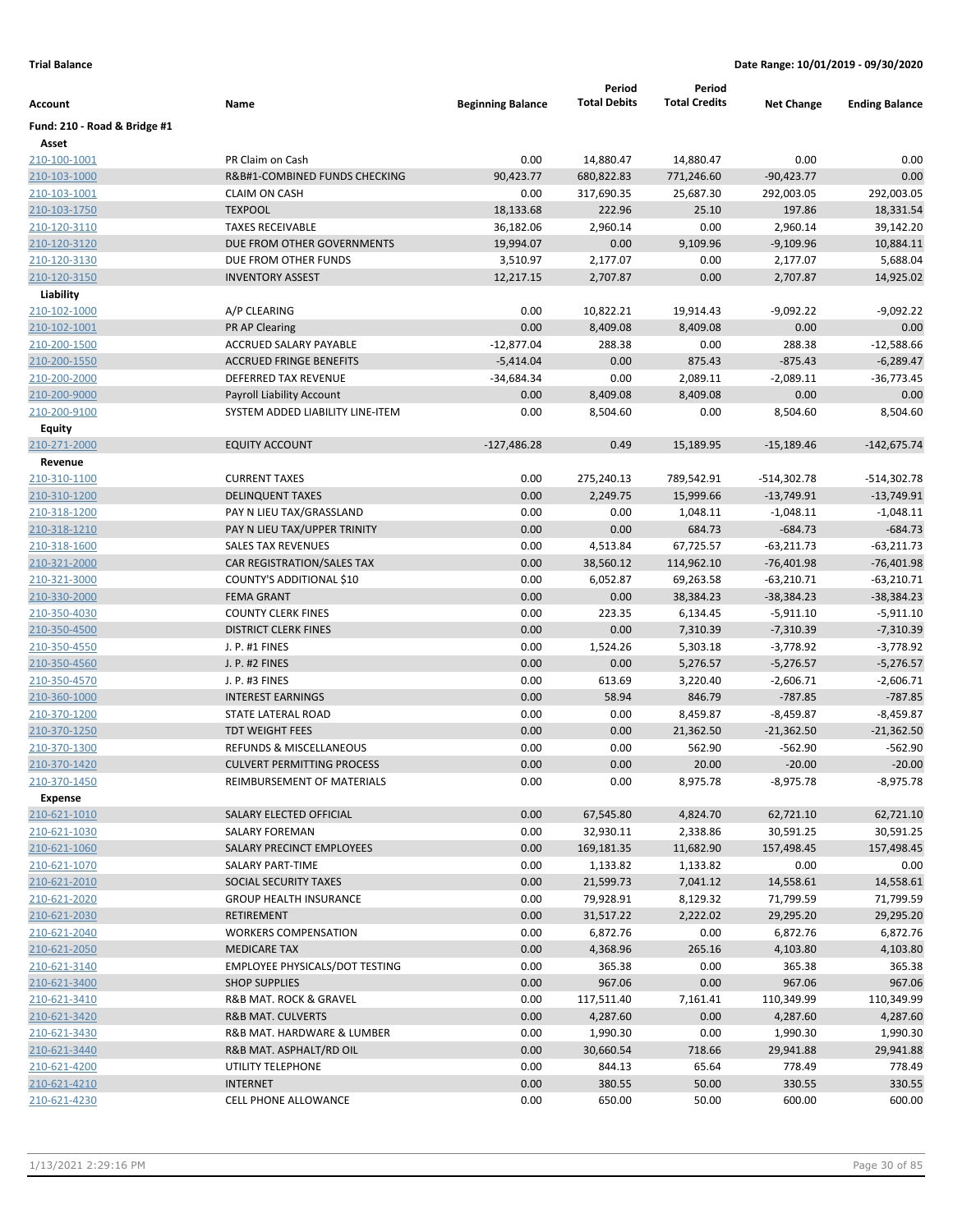|              |                                        |                          | Period              | Period               |                   |                       |
|--------------|----------------------------------------|--------------------------|---------------------|----------------------|-------------------|-----------------------|
| Account      | Name                                   | <b>Beginning Balance</b> | <b>Total Debits</b> | <b>Total Credits</b> | <b>Net Change</b> | <b>Ending Balance</b> |
| 210-621-4270 | OUT OF COUNTY TRAVEL/TRAINING          | 0.00                     | 957.50              | 0.00                 | 957.50            | 957.50                |
| 210-621-4300 | <b>BIDS, NOTICES &amp; PERMITS</b>     | 0.00                     | 123.50              | 0.00                 | 123.50            | 123.50                |
| 210-621-4400 | UTILITY ELECTRICITY                    | 0.00                     | 975.90              | 104.30               | 871.60            | 871.60                |
| 210-621-4420 | <b>UTILITY WATER</b>                   | 0.00                     | 214.46              | 0.00                 | 214.46            | 214.46                |
| 210-621-4430 | <b>TRASH PICKUP</b>                    | 0.00                     | 1,096.92            | 82.32                | 1,014.60          | 1,014.60              |
| 210-621-4470 | REPEATER SERVICE CONTRACT              | 0.00                     | 795.86              | 248.19               | 547.67            | 547.67                |
| 210-621-4500 | <b>R&amp;M BUILDING</b>                | 0.00                     | 394.75              | 0.00                 | 394.75            | 394.75                |
| 210-621-4570 | <b>R&amp;M MACHINERY GAS &amp; OIL</b> | 0.00                     | 25,174.83           | 0.00                 | 25,174.83         | 25,174.83             |
| 210-621-4580 | <b>R&amp;M MACHINERY PARTS</b>         | 0.00                     | 38,850.00           | 6,547.54             | 32,302.46         | 32,302.46             |
| 210-621-4590 | <b>R&amp;M MACH. TIRES &amp; TUBES</b> | 0.00                     | 7,535.22            | 940.00               | 6,595.22          | 6,595.22              |
| 210-621-4810 | <b>DUES</b>                            | 0.00                     | 335.00              | 0.00                 | 335.00            | 335.00                |
| 210-621-4820 | <b>INSURANCE</b>                       | 0.00                     | 4,309.63            | 0.00                 | 4,309.63          | 4,309.63              |
| 210-621-4910 | SOIL & WATER CONSERVATION              | 0.00                     | 250.00              | 0.00                 | 250.00            | 250.00                |
| 210-621-4940 | <b>FLOOD CONTROL SITE MAINTENANCE</b>  | 0.00                     | 5,500.00            | 0.00                 | 5,500.00          | 5,500.00              |
| 210-621-5710 | PURCHASE OF MACH./EQUIP                | 0.00                     | 32,900.00           | 0.00                 | 32,900.00         | 32,900.00             |
| 210-625-1050 | <b>SALARY SECRETARY</b>                | 0.00                     | 10,921.41           | 780.10               | 10,141.31         | 10,141.31             |
| 210-625-2010 | SOCIAL SECURITY TAXES                  | 0.00                     | 467.15              | 33.62                | 433.53            | 433.53                |
| 210-625-2020 | <b>GROUP HEALTH INSURANCE</b>          | 0.00                     | 3,220.39            | 247.20               | 2,973.19          | 2,973.19              |
| 210-625-2030 | <b>RETIREMENT</b>                      | 0.00                     | 1,277.03            | 91.96                | 1,185.07          | 1,185.07              |
| 210-625-2040 | <b>WORKERS COMPENSATION</b>            | 0.00                     | 31.02               | 0.00                 | 31.02             | 31.02                 |
| 210-625-2050 | <b>MEDICARE TAX</b>                    | 0.00                     | 129.74              | 7.86                 | 121.88            | 121.88                |
| 210-625-3100 | <b>OFFICE SUPPLIES</b>                 | 0.00                     | 74.57               | 0.00                 | 74.57             | 74.57                 |
| 210-625-4530 | <b>COMPUTER SOFTWARE</b>               | 0.00                     | 483.95              | 0.00                 | 483.95            | 483.95                |
|              | Fund 210 Total:                        | 0.00                     | 2,095,686.93        | 2,095,686.93         | 0.00              | 0.00                  |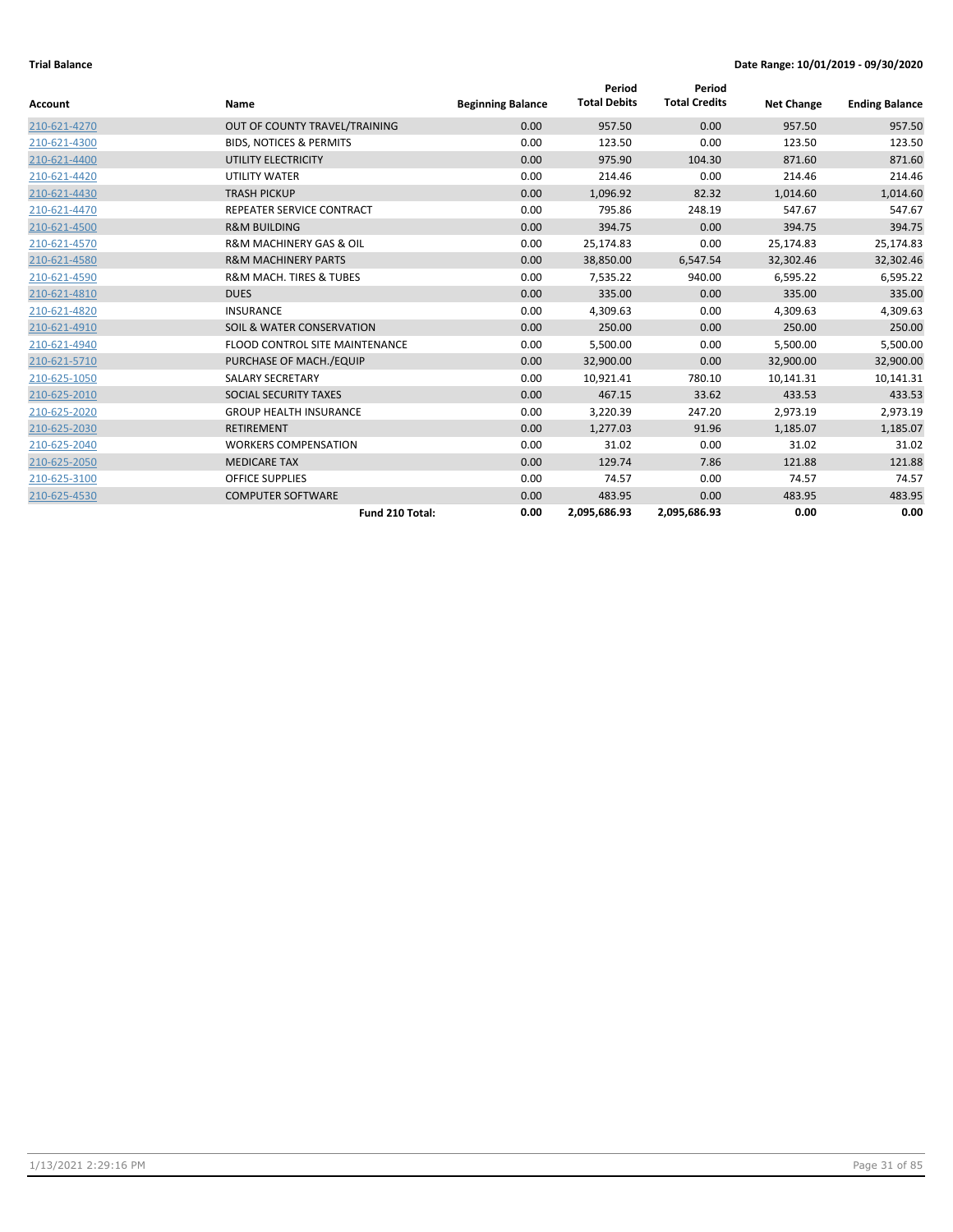|                              |                                         |                          | Period              | Period               |                   |                       |
|------------------------------|-----------------------------------------|--------------------------|---------------------|----------------------|-------------------|-----------------------|
| Account                      | Name                                    | <b>Beginning Balance</b> | <b>Total Debits</b> | <b>Total Credits</b> | <b>Net Change</b> | <b>Ending Balance</b> |
| Fund: 220 - Road & Bridge #2 |                                         |                          |                     |                      |                   |                       |
| Asset                        |                                         |                          |                     |                      |                   |                       |
| 220-100-1001                 | PR Claim on Cash                        | 0.00                     | 17,460.96           | 17,460.96            | 0.00              | 0.00                  |
| 220-103-1000                 | R&B#2-COMBINED FUNDS CHECKING           | 262,763.86               | 672,678.87          | 935,442.73           | $-262,763.86$     | 0.00                  |
| 220-103-1001                 | <b>CLAIM ON CASH</b>                    | 0.00                     | 413,795.29          | 75,322.85            | 338,472.44        | 338,472.44            |
| 220-103-1750                 | <b>TEXPOOL</b>                          | 259,355.50               | 3,188.00            | 359.14               | 2,828.86          | 262,184.36            |
| 220-120-3110                 | <b>TAXES RECEIVABLE</b>                 | 41,096.44                | 3,733.10            | 0.00                 | 3,733.10          | 44,829.54             |
| 220-120-3120                 | DUE FROM OTHER GOVERNMENTS              | 22,822.14                | 0.00                | 10,611.89            | $-10,611.89$      | 12,210.25             |
| 220-120-3130                 | DUE FROM OTHER FUNDS                    | 4,089.81                 | 2,535.97            | 0.00                 | 2,535.97          | 6,625.78              |
| 220-120-3150                 | <b>INVENTORY ASSEST</b>                 | 54,009.30                | 43,974.52           | 0.00                 | 43,974.52         | 97,983.82             |
| Liability                    |                                         |                          |                     |                      |                   |                       |
| 220-102-1000                 | A/P CLEARING                            | 0.00                     | 57,861.89           | 73,290.81            | $-15,428.92$      | $-15,428.92$          |
| 220-102-1001                 | <b>PR AP Clearing</b>                   | 0.00                     | 10,066.62           | 10,066.62            | 0.00              | 0.00                  |
| 220-200-1500                 | ACCRUED SALARY PAYABLE                  | $-11,285.41$             | 104.52              | 0.00                 | 104.52            | $-11,180.89$          |
| 220-200-1550                 | <b>ACCRUED FRINGE BENEFITS</b>          | $-6,055.57$              | 42.03               | 0.00                 | 42.03             | $-6,013.54$           |
| 220-200-2000                 | DEFERRED TAX REVENUE                    | $-39,351.80$             | 0.00                | 2,718.45             | $-2,718.45$       | $-42,070.25$          |
| 220-200-9000                 | PAYROLL LIABILITY ACCOUNT               | 0.00                     | 10,066.62           | 10,066.62            | 0.00              | 0.00                  |
| 220-200-9100                 | SYSTEM ADDED LIABILITY LINE-ITEM        | 0.00                     | 21,189.85           | 0.00                 | 21,189.85         | 21,189.85             |
| Equity                       |                                         |                          |                     |                      |                   |                       |
| 220-271-2000                 | <b>EQUITY ACCOUNT</b>                   | $-587,444.27$            | 0.00                | 58,530.81            | $-58,530.81$      | $-645,975.08$         |
| Revenue                      |                                         |                          |                     |                      |                   |                       |
| 220-310-1100                 | <b>CURRENT TAXES</b>                    | 0.00                     | 320,618.29          | 919,713.04           | -599,094.75       | -599,094.75           |
| 220-310-1200                 | <b>DELINQUENT TAXES</b>                 | 0.00                     | 2,620.68            | 18,637.74            | $-16,017.06$      | $-16,017.06$          |
| 220-318-1200                 | PAY N LIEU TAX/GRASSLAND                | 0.00                     | 0.00                | 1,220.91             | $-1,220.91$       | $-1,220.91$           |
| 220-318-1210                 | PAY N LIEU TAX/UPPER TRINITY            | 0.00                     | 0.00                | 797.62               | $-797.62$         | $-797.62$             |
| 220-318-1600                 | <b>SALES TAX REVENUES</b>               | 0.00                     | 5,257.46            | 78,889.11            | -73,631.65        | $-73,631.65$          |
| 220-321-2000                 | CAR REGISTRATION/SALES TAX              | 0.00                     | 44,917.44           | 133,915.66           | $-88,998.22$      | $-88,998.22$          |
| 220-321-3000                 | COUNTY'S ADDITIONAL \$10                | 0.00                     | 7,050.77            | 80,682.73            | -73,631.96        | -73,631.96            |
| 220-350-4030                 | <b>COUNTY CLERK FINES</b>               | 0.00                     | 260.17              | 7,145.80             | $-6,885.63$       | $-6,885.63$           |
| 220-350-4500                 | <b>DISTRICT CLERK FINES</b>             | 0.00                     | 0.00                | 8,515.66             | $-8,515.66$       | $-8,515.66$           |
| 220-350-4550                 | J. P. #1 FINES                          | 0.00                     | 1,775.57            | 6,177.51             | $-4,401.94$       | $-4,401.94$           |
| 220-350-4560                 | J. P. #2 FINES                          | 0.00                     | 0.00                | 6,146.44             | $-6,146.44$       | $-6,146.44$           |
| 220-350-4570                 | J. P. #3 FINES                          | 0.00                     | 714.87              | 3,751.36             | $-3,036.49$       | $-3,036.49$           |
| 220-360-1000                 | <b>INTEREST EARNINGS</b>                | 0.00                     | 406.38              | 4,313.47             | $-3,907.09$       | $-3,907.09$           |
| 220-364-1630                 | SALE OF EQUIPMENT                       | 0.00                     | 0.00                | 29,553.75            | $-29,553.75$      | $-29,553.75$          |
| 220-370-1200                 | STATE LATERAL ROAD                      | 0.00                     | 0.00                | 9,854.63             | $-9,854.63$       | $-9,854.63$           |
| 220-370-1250                 | <b>TDT WEIGHT FEES</b>                  | 0.00                     | 0.00                | 24,884.48            | $-24,884.48$      | $-24,884.48$          |
| 220-370-1300                 | REFUNDS & MISCELLANEOUS                 | 0.00                     | 0.00                | 807.75               | $-807.75$         | -807.75               |
| 220-370-1310                 | AUTOMOBILE INSURANCE LOSS PAYMEN        | 0.00                     | 7,296.96            | 7,296.96             | 0.00              | 0.00                  |
| 220-370-1420                 | <b>CULVERT PERMITTING PROCESS</b>       | 0.00                     | 0.00                | 80.00                | $-80.00$          | $-80.00$              |
| 220-370-1450                 | REIMBURSEMENT OF MATERIALS              | 0.00                     | 3,872.58            | 20,244.58            | $-16,372.00$      | $-16,372.00$          |
| 220-370-1500                 | <b>TRENTON HIGH MEADOWS SUBDIVISION</b> | 0.00                     | 0.00                | 2,800.00             | $-2,800.00$       | $-2,800.00$           |
| <b>Expense</b>               |                                         |                          |                     |                      |                   |                       |
| 220-622-1010                 | SALARY ELECTED OFFICIAL                 | 0.00                     | 67,545.80           | 4,824.70             | 62,721.10         | 62,721.10             |
| 220-622-1030                 | SALARY FOREMAN                          | 0.00                     | 1,814.21            | 0.00                 | 1,814.21          | 1,814.21              |
| 220-622-1050                 | <b>SALARY SECRETARY</b>                 | 0.00                     | 38,672.86           | 38,672.86            | 0.00              | 0.00                  |
| 220-622-1060                 | SALARY PRECINCT EMPLOYEES               | 0.00                     | 221,592.09          | 15,187.50            | 206,404.59        | 206,404.59            |
| 220-622-2010                 | SOCIAL SECURITY TAXES                   | 0.00                     | 16,563.59           | 1,176.59             | 15,387.00         | 15,387.00             |
| 220-622-2020                 | <b>GROUP HEALTH INSURANCE</b>           | 0.00                     | 102,085.16          | 8,900.28             | 93,184.88         | 93,184.88             |
| 220-622-2030                 | RETIREMENT                              | 0.00                     | 34,044.10           | 2,359.45             | 31,684.65         | 31,684.65             |
| 220-622-2040                 | <b>WORKERS COMPENSATION</b>             | 0.00                     | 7,089.26            | 0.00                 | 7,089.26          | 7,089.26              |
| 220-622-2050                 | <b>MEDICARE TAX</b>                     | 0.00                     | 4,654.98            | 275.20               | 4,379.78          | 4,379.78              |
| 220-622-3140                 | <b>EMPLOYEE PHYSICALS/DOT TESTING</b>   | 0.00                     | 195.38              | 0.00                 | 195.38            | 195.38                |
| 220-622-3400                 | <b>SHOP SUPPLIES</b>                    | 0.00                     | 5,505.06            | 351.12               | 5,153.94          | 5,153.94              |
| 220-622-3410                 | R&B MAT. ROCK & GRAVEL                  | 0.00                     | 191,493.10          | 22,665.53            | 168,827.57        | 168,827.57            |
| 220-622-3420                 | <b>R&amp;B MAT. CULVERTS</b>            | 0.00                     | 28,059.80           | 0.00                 | 28,059.80         | 28,059.80             |
| 220-622-3430                 | R&B MAT. HARDWARE & LUMBER              | 0.00                     | 2,190.33            | 0.00                 | 2,190.33          | 2,190.33              |
| 220-622-3440                 | R&B MAT. ASPHALT/RD OIL                 | 0.00                     | 39,734.55           | 1,295.45             | 38,439.10         | 38,439.10             |
| 220-622-3950                 | <b>UNIFORMS</b>                         | 0.00                     | 3,638.87            | 298.56               | 3,340.31          | 3,340.31              |
|                              |                                         |                          |                     |                      |                   |                       |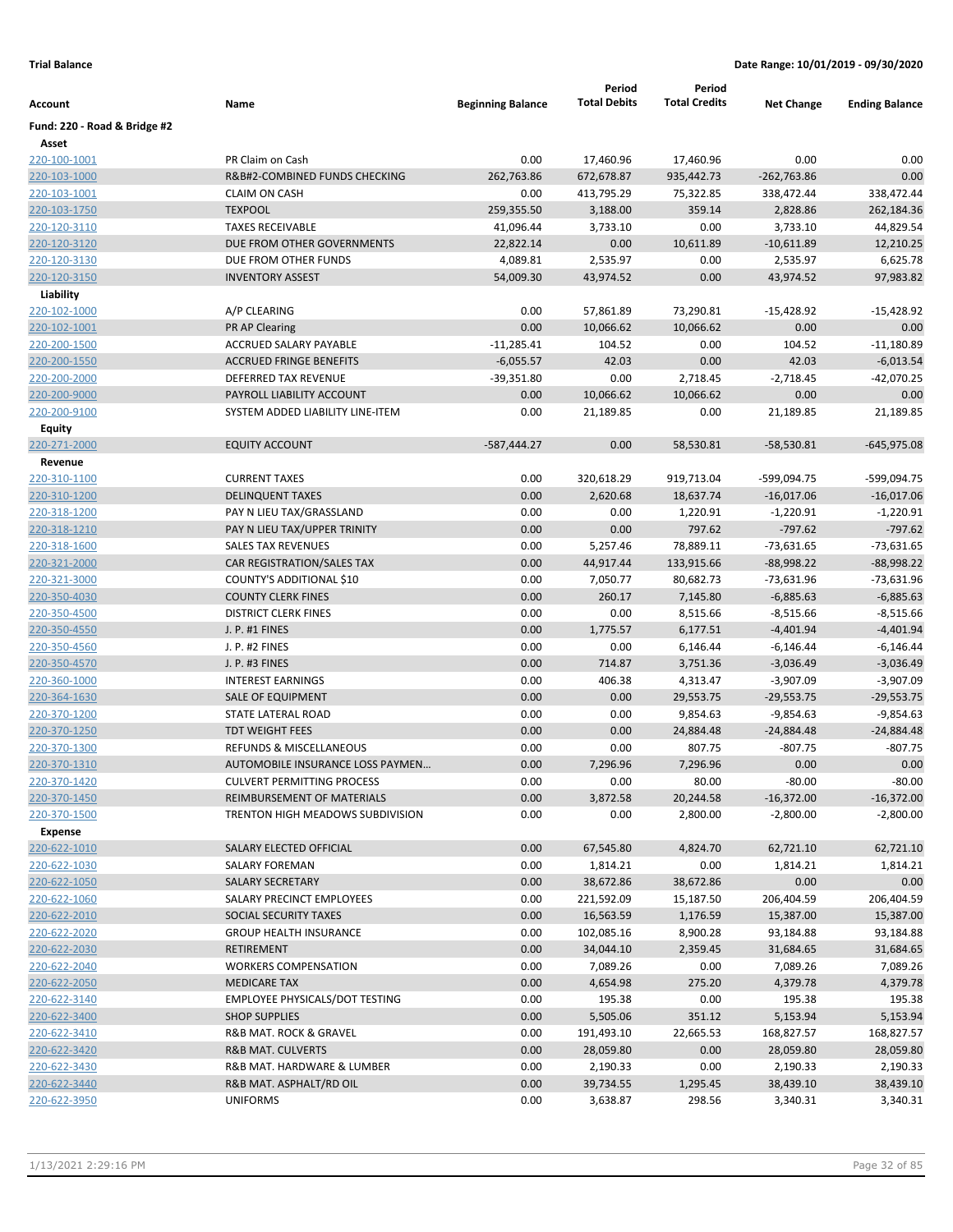| <b>Account</b> | Name                                   | <b>Beginning Balance</b> | Period<br><b>Total Debits</b> | Period<br><b>Total Credits</b> | <b>Net Change</b> | <b>Ending Balance</b> |
|----------------|----------------------------------------|--------------------------|-------------------------------|--------------------------------|-------------------|-----------------------|
| 220-622-4000   | <b>LEGAL FEES</b>                      | 0.00                     | 1,459.68                      | 0.00                           | 1,459.68          | 1,459.68              |
| 220-622-4230   | <b>CELL PHONE ALLOWANCE</b>            | 0.00                     | 763.90                        | 163.90                         | 600.00            | 600.00                |
| 220-622-4270   | OUT OF COUNTY TRAVEL/TRAINING          | 0.00                     | 1,871.78                      | 100.00                         | 1,771.78          | 1,771.78              |
| 220-622-4300   | <b>BIDS, NOTICES &amp; PERMITS</b>     | 0.00                     | 687.70                        | 450.00                         | 237.70            | 237.70                |
| 220-622-4400   | UTILITY ELECTRICITY                    | 0.00                     | 1,777.08                      | 110.25                         | 1,666.83          | 1,666.83              |
| 220-622-4410   | UTILITY GAS                            | 0.00                     | 938.15                        | 90.74                          | 847.41            | 847.41                |
| 220-622-4420   | <b>UTILITY WATER</b>                   | 0.00                     | 1,054.69                      | 80.24                          | 974.45            | 974.45                |
| 220-622-4430   | <b>TRASH PICK-UP</b>                   | 0.00                     | 694.58                        | 0.00                           | 694.58            | 694.58                |
| 220-622-4470   | REPEATER SERVICE CONTRACT              | 0.00                     | 547.67                        | 0.00                           | 547.67            | 547.67                |
| 220-622-4500   | <b>R&amp;M BUILDING</b>                | 0.00                     | 108.98                        | 0.00                           | 108.98            | 108.98                |
| 220-622-4570   | <b>R&amp;M MACHINERY GAS &amp; OIL</b> | 0.00                     | 71,142.39                     | 4,768.78                       | 66,373.61         | 66,373.61             |
| 220-622-4580   | <b>R&amp;M MACHINERY PARTS</b>         | 0.00                     | 94,654.30                     | 9,668.84                       | 84,985.46         | 84,985.46             |
| 220-622-4590   | <b>R&amp;M MACH. TIRES &amp; TUBES</b> | 0.00                     | 15,103.74                     | 2,975.49                       | 12,128.25         | 12,128.25             |
| 220-622-4600   | <b>EQUIPMENT RENTAL/LEASE</b>          | 0.00                     | 9,000.00                      | 3,000.00                       | 6,000.00          | 6,000.00              |
| 220-622-4800   | <b>BOND</b>                            | 0.00                     | 300.00                        | 300.00                         | 0.00              | 0.00                  |
| 220-622-4810   | <b>DUES</b>                            | 0.00                     | 335.00                        | 0.00                           | 335.00            | 335.00                |
| 220-622-4820   | <b>INSURANCE</b>                       | 0.00                     | 7,910.96                      | 0.00                           | 7,910.96          | 7,910.96              |
| 220-622-4910   | SOIL & WATER CONSERVATION              | 0.00                     | 250.00                        | 0.00                           | 250.00            | 250.00                |
| 220-622-4940   | FLOOD CONTROL SITE MAINTENANCE         | 0.00                     | 4,000.00                      | 0.00                           | 4,000.00          | 4,000.00              |
| 220-622-5710   | PURCHASE OF MACH./EQUIP                | 0.00                     | 33,492.49                     | 1,800.00                       | 31,692.49         | 31,692.49             |
| 220-625-1050   | <b>SALARY SECRETARY</b>                | 0.00                     | 10,921.41                     | 780.10                         | 10,141.31         | 10,141.31             |
| 220-625-2010   | SOCIAL SECURITY TAXES                  | 0.00                     | 466.96                        | 33.60                          | 433.36            | 433.36                |
| 220-625-2020   | <b>GROUP HEALTH INSURANCE</b>          | 0.00                     | 3,220.86                      | 247.24                         | 2,973.62          | 2,973.62              |
| 220-625-2030   | <b>RETIREMENT</b>                      | 0.00                     | 1,277.37                      | 91.98                          | 1,185.39          | 1,185.39              |
| 220-625-2040   | <b>WORKERS COMPENSATION</b>            | 0.00                     | 31.02                         | 0.00                           | 31.02             | 31.02                 |
| 220-625-2050   | <b>MEDICARE TAX</b>                    | 0.00                     | 129.71                        | 7.86                           | 121.85            | 121.85                |
| 220-625-4530   | <b>COMPUTER SOFTWARE</b>               | 0.00                     | 483.97                        | 0.00                           | 483.97            | 483.97                |
| 220-999-9999   | UNDESIGNATED EXPENSE                   | 0.00                     | 983.40                        | 0.00                           | 983.40            | 983.40                |
|                | Fund 220 Total:                        | 0.00                     | 2,679,976.34                  | 2,679,976.34                   | 0.00              | 0.00                  |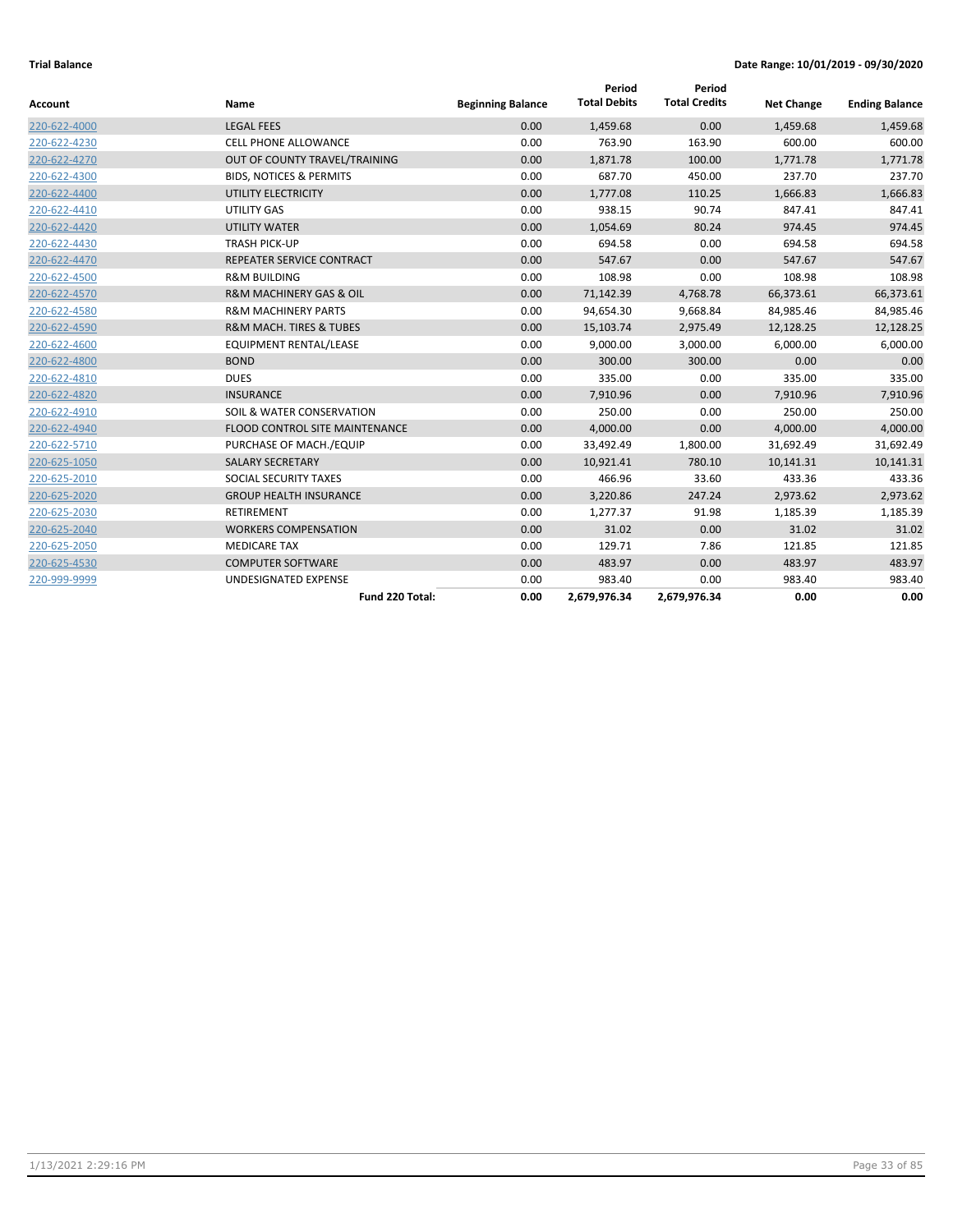| <b>Account</b>                                    | Name                              | <b>Beginning Balance</b> | Period<br><b>Total Debits</b> | Period<br><b>Total Credits</b> | <b>Net Change</b> | <b>Ending Balance</b> |
|---------------------------------------------------|-----------------------------------|--------------------------|-------------------------------|--------------------------------|-------------------|-----------------------|
| Fund: 221 - Raw Water Pipeline Road and Bridge #2 |                                   |                          |                               |                                |                   |                       |
| Asset                                             |                                   |                          |                               |                                |                   |                       |
| 221-103-1000                                      | RAW WATER PIPELINE-COMB. FUNDS CH | 75,000.00                | 97,250.00                     | 172,250.00                     | $-75,000.00$      | 0.00                  |
| 221-103-1001                                      | <b>CLAIM ON CASH</b>              | 0.00                     | 11,435.59                     | 19,369.25                      | $-7,933.66$       | $-7,933.66$           |
| Liability                                         |                                   |                          |                               |                                |                   |                       |
| 221-102-1000                                      | A/P CLEARING                      | 0.00                     | 19,369.25                     | 19,369.25                      | 0.00              | 0.00                  |
| 221-200-9100                                      | SYSTEM ADDED LIABILITY LINE-ITEM  | 0.00                     | 750.00                        | 750.00                         | 0.00              | 0.00                  |
| Equity                                            |                                   |                          |                               |                                |                   |                       |
| 221-271-2000                                      | <b>EQUITY ACCOUNT</b>             | $-75,000.00$             | 0.00                          | 0.00                           | 0.00              | $-75,000.00$          |
| Revenue                                           |                                   |                          |                               |                                |                   |                       |
| 221-325-1790                                      | FOR MAINTENANCE OF ROADS          | 0.00                     | 0.00                          | 22,250.00                      | $-22,250.00$      | $-22,250.00$          |
| Expense                                           |                                   |                          |                               |                                |                   |                       |
| 221-622-3410                                      | R & B MAT. ROCK & GRAVEL          | 0.00                     | 30,183.66                     | 0.00                           | 30,183.66         | 30,183.66             |
| 221-622-5710                                      | PURCHASE OF MACH./EQUIP           | 0.00                     | 150,000.00                    | 75,000.00                      | 75,000.00         | 75,000.00             |
|                                                   | Fund 221 Total:                   | 0.00                     | 308,988.50                    | 308,988.50                     | 0.00              | 0.00                  |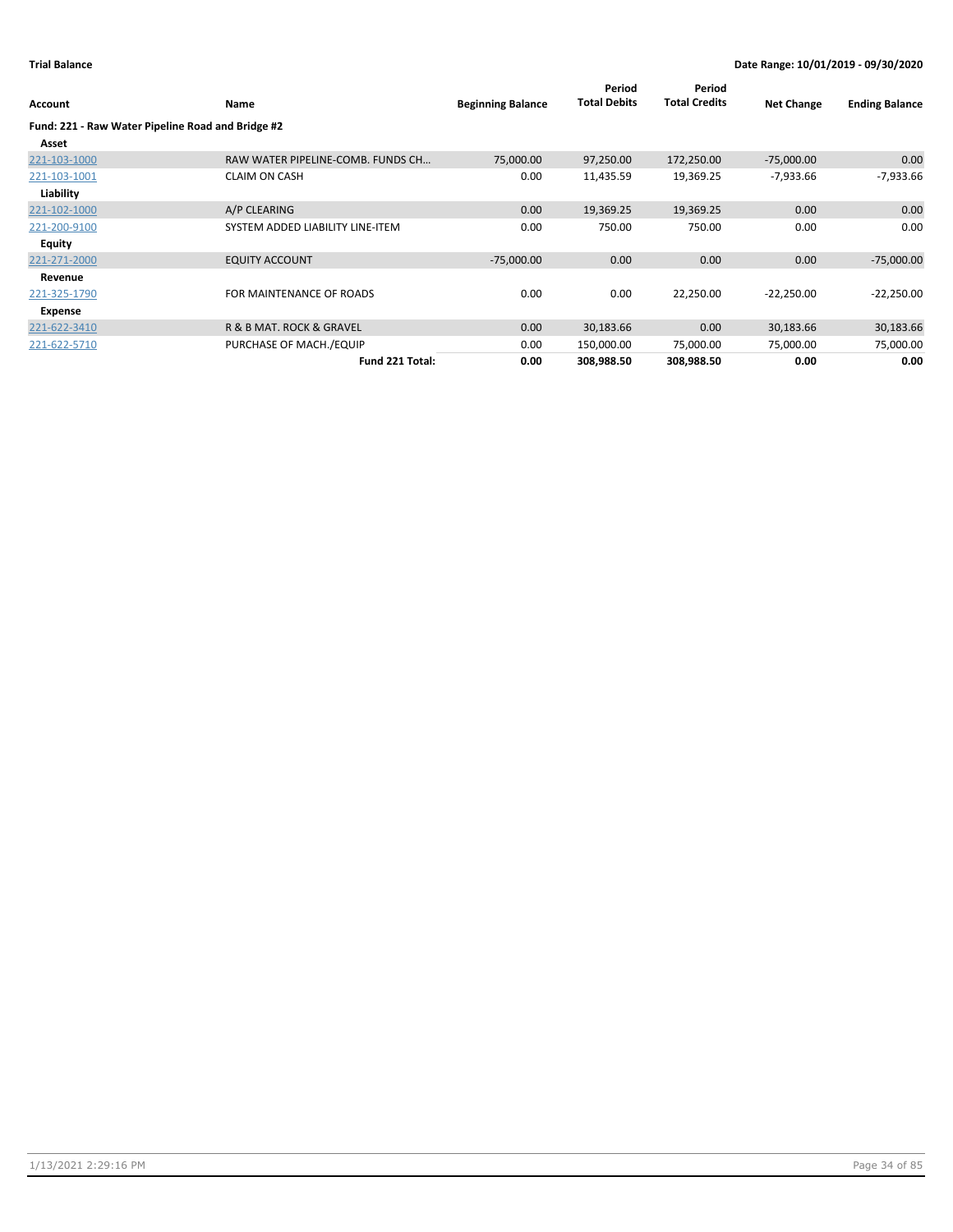|                              |                                       |                          | Period              | Period               |                   |                       |
|------------------------------|---------------------------------------|--------------------------|---------------------|----------------------|-------------------|-----------------------|
| Account                      | Name                                  | <b>Beginning Balance</b> | <b>Total Debits</b> | <b>Total Credits</b> | <b>Net Change</b> | <b>Ending Balance</b> |
| Fund: 230 - Road & Bridge #3 |                                       |                          |                     |                      |                   |                       |
| Asset                        |                                       |                          |                     |                      |                   |                       |
| 230-100-1001                 | PR Claim on Cash                      | 0.00                     | 20,392.23           | 20,392.23            | 0.00              | 0.00                  |
| 230-103-1000                 | R&B#3-COMBINED FUNDS CHECKING         | 407,150.72               | 1,195,947.92        | 1,603,098.64         | $-407,150.72$     | 0.00                  |
| 230-103-1001                 | <b>CLAIM ON CASH</b>                  | 0.00                     | 339,066.68          | 92,741.76            | 246,324.92        | 246,324.92            |
| 230-103-1750                 | <b>TEXPOOL</b>                        | 217,564.21               | 404,146.22          | 439.48               | 403,706.74        | 621,270.95            |
| 230-120-3110                 | <b>TAXES RECEIVABLE</b>               | 61,651.58                | 5,597.77            | 0.00                 | 5,597.77          | 67,249.35             |
| 230-120-3120                 | DUE FROM OTHER GOVERNMENTS            | 34,935.67                | 0.00                | 15,917.88            | $-15,917.88$      | 19,017.79             |
| 230-120-3130                 | DUE FROM OTHER FUNDS                  | 6,134.72                 | 3,803.95            | 0.00                 | 3,803.95          | 9,938.67              |
| 230-120-3150                 | <b>INVENTORY ASSEST</b>               | 56,099.46                | 0.00                | 16,523.46            | $-16,523.46$      | 39,576.00             |
| Liability                    |                                       |                          |                     |                      |                   |                       |
| 230-102-1000                 | A/P CLEARING                          | 0.00                     | 72,349.53           | 124,949.23           | $-52,599.70$      | $-52,599.70$          |
| 230-102-1001                 | PR AP Clearing                        | 0.00                     | 10,462.84           | 10,462.84            | 0.00              | 0.00                  |
| 230-200-1500                 | ACCRUED SALARY PAYABLE                | $-12,704.17$             | 0.00                | 2,243.98             | $-2,243.98$       | $-14,948.15$          |
| 230-200-1550                 | <b>ACCRUED FRINGE BENEFITS</b>        | $-6,838.00$              | 0.00                | 1,028.06             | $-1,028.06$       | $-7,866.06$           |
| 230-200-2000                 | DEFERRED TAX REVENUE                  | $-59,034.69$             | 0.00                | 4,075.72             | $-4,075.72$       | $-63,110.41$          |
| 230-200-9000                 | Payroll Liability Account             | 0.00                     | 10,462.84           | 10,462.84            | 0.00              | 0.00                  |
| 230-200-9100                 | SYSTEM ADDED LIABILITY LINE-ITEM      | 0.00                     | 35,302.94           | 0.00                 | 35,302.94         | 35,302.94             |
| <b>Equity</b>                |                                       |                          |                     |                      |                   |                       |
| 230-271-2000                 | EQUITY ACCOUNT                        | -704,959.50              | 0.00                | 2,004.11             | $-2,004.11$       | $-706,963.61$         |
| Revenue                      |                                       |                          |                     |                      |                   |                       |
| 230-310-1100                 | <b>CURRENT TAXES</b>                  | 0.00                     | 480,927.43          | 1,379,569.44         | -898,642.01       | $-898,642.01$         |
| 230-310-1200                 | <b>DELINQUENT TAXES</b>               | 0.00                     | 3,930.99            | 27,956.32            | $-24,025.33$      | $-24,025.33$          |
| 230-318-1200                 | PAY N LIEU TAX/GRASSLAND              | 0.00                     | 0.00                | 1,831.36             | $-1,831.36$       | $-1,831.36$           |
| 230-318-1210                 | PAY N LIEU TAX/UPPER TRINITY          | 0.00                     | 0.00                | 1,196.44             | $-1,196.44$       | $-1,196.44$           |
| 230-318-1600                 | <b>SALES TAX REVENUES</b>             | 0.00                     | 7,886.17            | 118,334.92           | $-110,448.75$     | $-110,448.75$         |
| 230-321-2000                 | CAR REGISTRATION/SALES TAX            | 0.00                     | 67,376.15           | 200,873.43           | $-133,497.28$     | $-133,497.28$         |
| 230-321-3000                 | COUNTY'S ADDITIONAL \$10              | 0.00                     | 10,576.17           | 121,024.08           | $-110,447.91$     | $-110,447.91$         |
| 230-330-2000                 | <b>FEMA GRANT</b>                     | 0.00                     | 0.00                | 30,583.64            | $-30,583.64$      | $-30,583.64$          |
| 230-350-4030                 | <b>COUNTY CLERK FINES</b>             | 0.00                     | 390.26              | 10,718.73            | $-10,328.47$      | $-10,328.47$          |
| 230-350-4500                 | <b>DISTRICT CLERK FINES</b>           | 0.00                     | 0.00                | 12,773.45            | $-12,773.45$      | $-12,773.45$          |
| 230-350-4550                 | J. P. #1 FINES                        | 0.00                     | 2,663.33            | 9,266.21             | $-6,602.88$       | $-6,602.88$           |
| 230-350-4560                 | J. P. #2 FINES                        | 0.00                     | 0.00                | 9,219.68             | $-9,219.68$       | $-9,219.68$           |
| 230-350-4570                 | J. P. #3 FINES                        | 0.00                     | 1,072.30            | 5,627.01             | $-4,554.71$       | $-4,554.71$           |
| 230-360-1000                 | <b>INTEREST EARNINGS</b>              | 0.00                     | 525.92              | 5,589.00             | $-5,063.08$       | $-5,063.08$           |
| 230-364-1630                 | SALE OF EQUIPMENT                     | 0.00                     | 0.00                | 81,994.04            | $-81,994.04$      | $-81,994.04$          |
| 230-370-1200                 | STATE LATERAL ROAD                    | 0.00                     | 0.00                | 14,781.95            | $-14,781.95$      | $-14,781.95$          |
| 230-370-1250                 | <b>TDT WEIGHT FEES</b>                | 0.00                     | 0.00                | 37,326.72            | $-37,326.72$      | $-37,326.72$          |
| 230-370-1300                 | <b>REFUNDS &amp; MISCELLANEOUS</b>    | 0.00                     | 3,556.26            | 6,930.12             | $-3,373.86$       | $-3,373.86$           |
| 230-370-1420                 | <b>CULVERT PERMITTING PROCESS</b>     | 0.00                     | 0.00                | 40.00                | $-40.00$          | $-40.00$              |
| 230-370-1450                 | REIMBURSEMENT OF MATERIALS            | 0.00                     | 0.00                | 20,165.52            | $-20,165.52$      | $-20,165.52$          |
| Expense                      |                                       |                          |                     |                      |                   |                       |
| 230-623-1010                 | SALARY ELECTED OFFICIAL               | 0.00                     | 67,545.80           | 4,824.70             | 62,721.10         | 62,721.10             |
| 230-623-1030                 | SALARY FOREMAN                        | 0.00                     | 1,212.83            | 0.00                 | 1,212.83          | 1,212.83              |
| 230-623-1050                 | <b>SALARY SECRETARY</b>               | 0.00                     | 10,756.32           | 194.16               | 10,562.16         | 10,562.16             |
| 230-623-1060                 | SALARY PRECINCT EMPLOYEES             |                          | 300,185.11          | 23,213.06            | 276,972.05        | 276,972.05            |
|                              |                                       | 0.00                     |                     |                      |                   |                       |
| 230-623-1070                 | SALARY PART-TIME                      | 0.00                     | 3,540.00            | 0.00                 | 3,540.00          | 3,540.00              |
| 230-623-2010                 | SOCIAL SECURITY TAXES                 | 0.00                     | 22,563.33           | 1,714.72             | 20,848.61         | 20,848.61             |
| 230-623-2020                 | <b>GROUP HEALTH INSURANCE</b>         | 0.00                     | 126,825.82          | 9,888.30             | 116,937.52        | 116,937.52            |
| 230-623-2030                 | RETIREMENT                            | 0.00                     | 44,414.98           | 3,328.55             | 41,086.43         | 41,086.43             |
| 230-623-2040                 | <b>WORKERS COMPENSATION</b>           | 0.00                     | 8,933.94            | 0.00                 | 8,933.94          | 8,933.94              |
| 230-623-2050                 | <b>MEDICARE TAX</b>                   | 0.00                     | 6,246.67            | 401.04               | 5,845.63          | 5,845.63              |
| 230-623-3100                 | <b>OFFICE SUPPLIES</b>                | 0.00                     | 714.58              | 0.00                 | 714.58            | 714.58                |
| 230-623-3140                 | <b>EMPLOYEE PHYSICALS/DOT TESTING</b> | 0.00                     | 650.38              | 0.00                 | 650.38            | 650.38                |
| 230-623-3400                 | <b>SHOP SUPPLIES</b>                  | 0.00                     | 10,800.09           | 3,907.78             | 6,892.31          | 6,892.31              |
| 230-623-3410                 | R&B MAT. ROCK & GRAVEL                | 0.00                     | 206,125.99          | 5,279.66             | 200,846.33        | 200,846.33            |
| 230-623-3420                 | <b>R&amp;B MAT. CULVERTS</b>          | 0.00                     | 56,188.38           | 10,819.74            | 45,368.64         | 45,368.64             |
| 230-623-3430                 | R&B MAT. HARDWARE & LUMBER            | 0.00                     | 4,379.78            | 15.50                | 4,364.28          | 4,364.28              |
| 230-623-3440                 | R&B MAT. ASPHALT/RD OIL               | 0.00                     | 57,540.60           | 3,242.85             | 54,297.75         | 54,297.75             |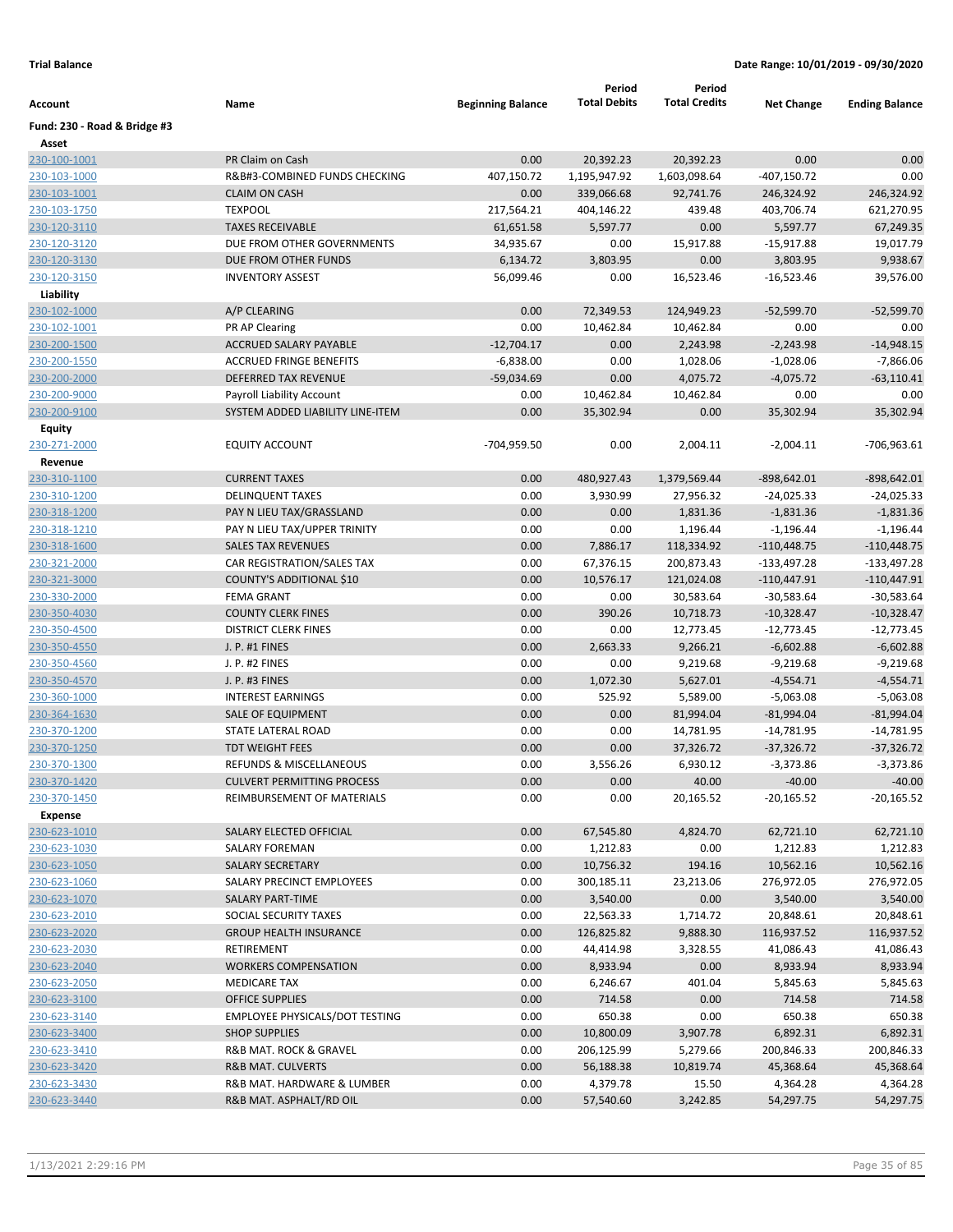| Account      | Name                                   | <b>Beginning Balance</b> | Period<br><b>Total Debits</b> | Period<br><b>Total Credits</b> | <b>Net Change</b> | <b>Ending Balance</b> |
|--------------|----------------------------------------|--------------------------|-------------------------------|--------------------------------|-------------------|-----------------------|
| 230-623-3450 | <b>CHEMICALS</b>                       | 0.00                     | 450.00                        | 0.00                           | 450.00            | 450.00                |
| 230-623-3500 | <b>DEBRIS REMOVAL</b>                  | 0.00                     | 1,975.31                      | 387.45                         | 1,587.86          | 1,587.86              |
| 230-623-4000 | <b>LEGAL FEES</b>                      | 0.00                     | 692.96                        | 0.00                           | 692.96            | 692.96                |
| 230-623-4210 | <b>INTERNET</b>                        | 0.00                     | 1,065.35                      | 81.95                          | 983.40            | 983.40                |
| 230-623-4270 | OUT OF COUNTY TRAVEL/TRAINING          | 0.00                     | 1,410.23                      | 130.00                         | 1,280.23          | 1,280.23              |
| 230-623-4300 | <b>BIDS, NOTICES &amp; PERMITS</b>     | 0.00                     | 1,193.56                      | 41.28                          | 1,152.28          | 1,152.28              |
| 230-623-4350 | <b>PRINTING</b>                        | 0.00                     | 87.38                         | 87.38                          | 0.00              | 0.00                  |
| 230-623-4400 | UTILITY ELECTRICITY                    | 0.00                     | 3,403.05                      | 407.32                         | 2,995.73          | 2,995.73              |
| 230-623-4420 | <b>UTILITY WATER</b>                   | 0.00                     | 418.82                        | 32.23                          | 386.59            | 386.59                |
| 230-623-4430 | <b>TRASH PICK-UP</b>                   | 0.00                     | 1,111.42                      | 82.32                          | 1,029.10          | 1,029.10              |
| 230-623-4470 | REPEATER SERVICE CONTRACT              | 0.00                     | 547.67                        | 0.00                           | 547.67            | 547.67                |
| 230-623-4500 | <b>R&amp;M BUILDING</b>                | 0.00                     | 336.46                        | 42.99                          | 293.47            | 293.47                |
| 230-623-4570 | <b>R&amp;M MACHINERY GAS &amp; OIL</b> | 0.00                     | 92,853.91                     | 3,719.44                       | 89,134.47         | 89,134.47             |
| 230-623-4580 | <b>R&amp;M MACHINERY PARTS</b>         | 0.00                     | 182,916.77                    | 38,137.08                      | 144,779.69        | 144,779.69            |
| 230-623-4590 | <b>R&amp;M MACH. TIRES &amp; TUBES</b> | 0.00                     | 24,598.29                     | 0.00                           | 24,598.29         | 24,598.29             |
| 230-623-4600 | <b>EQUIPMENT RENTAL/LEASE</b>          | 0.00                     | 9,207.29                      | 0.00                           | 9,207.29          | 9,207.29              |
| 230-623-4800 | <b>BOND</b>                            | 0.00                     | 150.00                        | 0.00                           | 150.00            | 150.00                |
| 230-623-4810 | <b>DUES</b>                            | 0.00                     | 335.00                        | 0.00                           | 335.00            | 335.00                |
| 230-623-4820 | <b>INSURANCE</b>                       | 0.00                     | 8,849.96                      | 0.00                           | 8,849.96          | 8,849.96              |
| 230-623-4910 | SOIL & WATER CONSERVATION              | 0.00                     | 250.00                        | 0.00                           | 250.00            | 250.00                |
| 230-623-5710 | PURCHASE OF MACH./EQUIP                | 0.00                     | 158,707.90                    | 1,378.95                       | 157,328.95        | 157,328.95            |
| 230-623-5720 | <b>OFFICE EQUIPMENT</b>                | 0.00                     | 485.00                        | 0.00                           | 485.00            | 485.00                |
| 230-625-1050 | <b>SALARY SECRETARY</b>                | 0.00                     | 10,921.41                     | 780.10                         | 10,141.31         | 10,141.31             |
| 230-625-2010 | SOCIAL SECURITY TAXES                  | 0.00                     | 466.96                        | 33.60                          | 433.36            | 433.36                |
| 230-625-2020 | <b>GROUP HEALTH INSURANCE</b>          | 0.00                     | 3,220.86                      | 247.24                         | 2,973.62          | 2,973.62              |
| 230-625-2030 | <b>RETIREMENT</b>                      | 0.00                     | 1,277.37                      | 91.98                          | 1,185.39          | 1,185.39              |
| 230-625-2040 | <b>WORKERS COMPENSATION</b>            | 0.00                     | 31.02                         | 0.00                           | 31.02             | 31.02                 |
| 230-625-2050 | <b>MEDICARE TAX</b>                    | 0.00                     | 129.71                        | 7.86                           | 121.85            | 121.85                |
| 230-625-3100 | <b>OFFICE SUPPLIES</b>                 | 0.00                     | 42.78                         | 21.39                          | 21.39             | 21.39                 |
| 230-625-4530 | <b>COMPUTER SOFTWARE</b>               | 0.00                     | 483.97                        | 0.00                           | 483.97            | 483.97                |
|              | Fund 230 Total:                        | 0.00                     | 4,112,682.91                  | 4,112,682.91                   | 0.00              | 0.00                  |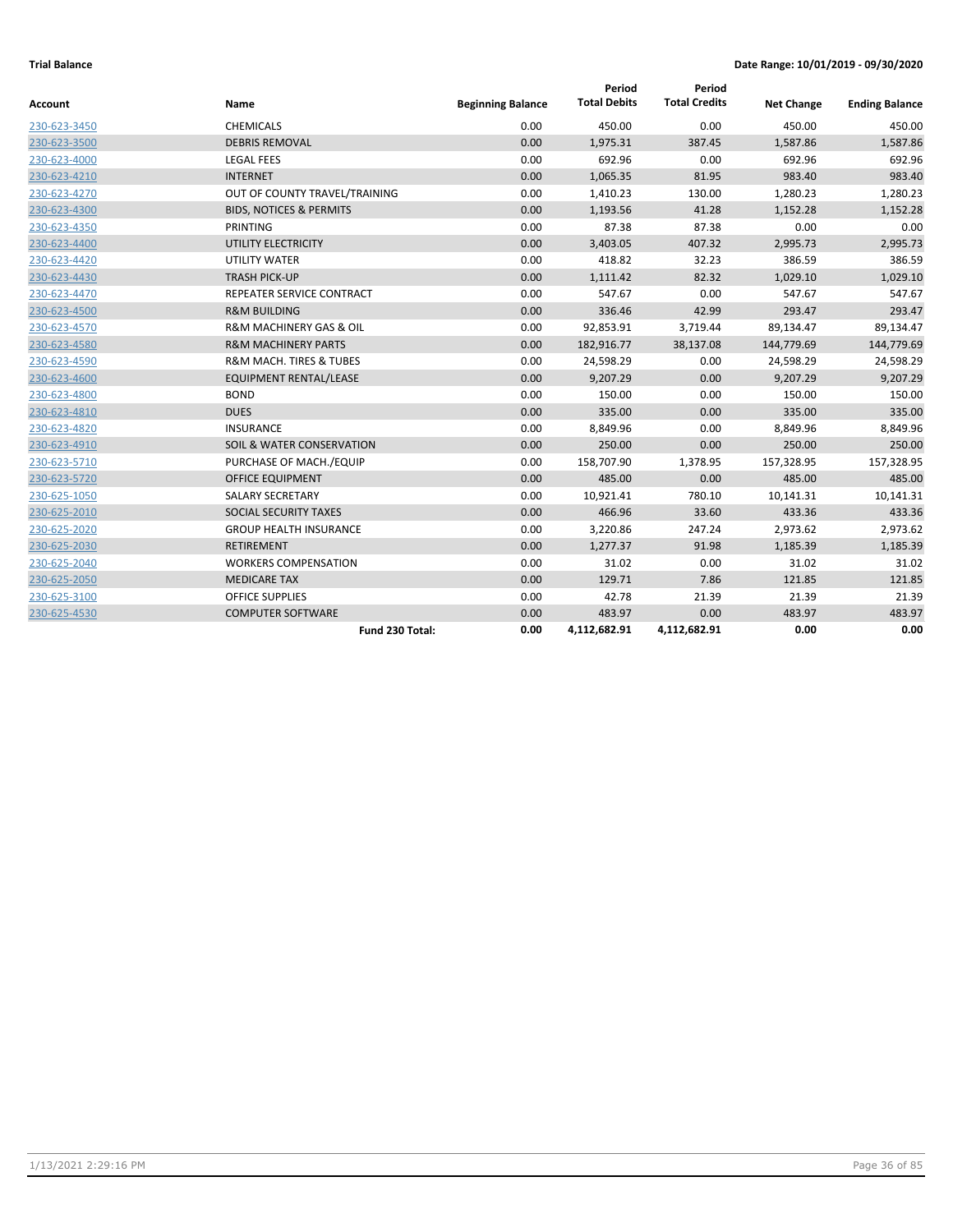| Account        | <b>Name</b>                                           | <b>Beginning Balance</b> | Period<br><b>Total Debits</b> | Period<br><b>Total Credits</b> | <b>Net Change</b> | <b>Ending Balance</b> |
|----------------|-------------------------------------------------------|--------------------------|-------------------------------|--------------------------------|-------------------|-----------------------|
|                | Fund: 231 - Lake Road Impact/Raw Water PipelinePct. 3 |                          |                               |                                |                   |                       |
| Asset          |                                                       |                          |                               |                                |                   |                       |
| 231-103-1000   | LAKE PCT 3-COMBINED FUNDS CHECKING                    | 565,378.74               | 21,533.78                     | 586,912.52                     | -565,378.74       | 0.00                  |
| 231-103-1001   | <b>CLAIM ON CASH</b>                                  | 0.00                     | 410,780.93                    | 20,899.78                      | 389,881.15        | 389,881.15            |
| Liability      |                                                       |                          |                               |                                |                   |                       |
| 231-102-1000   | A/P CLEARING                                          | 0.00                     | 20,899.78                     | 20,899.78                      | 0.00              | 0.00                  |
| Equity         |                                                       |                          |                               |                                |                   |                       |
| 231-271-2000   | <b>EQUITY ACCOUNT</b>                                 | $-565,378.74$            | 0.00                          | 0.00                           | 0.00              | $-565,378.74$         |
| <b>Expense</b> |                                                       |                          |                               |                                |                   |                       |
| 231-623-3410   | <b>R&amp;B MAT. ROCK &amp; GRAVEL</b>                 | 0.00                     | 128,555.60                    | 21,533.78                      | 107,021.82        | 107,021.82            |
| 231-626-4580   | <b>R&amp;M MACHINERY PARTS</b>                        | 0.00                     | 35,664.31                     | 0.00                           | 35,664.31         | 35,664.31             |
| 231-626-4600   | <b>EQUIPMENT RENTAL/LEASE</b>                         | 0.00                     | 32,811.46                     | 0.00                           | 32,811.46         | 32,811.46             |
|                | Fund 231 Total:                                       | 0.00                     | 650,245.86                    | 650,245.86                     | 0.00              | 0.00                  |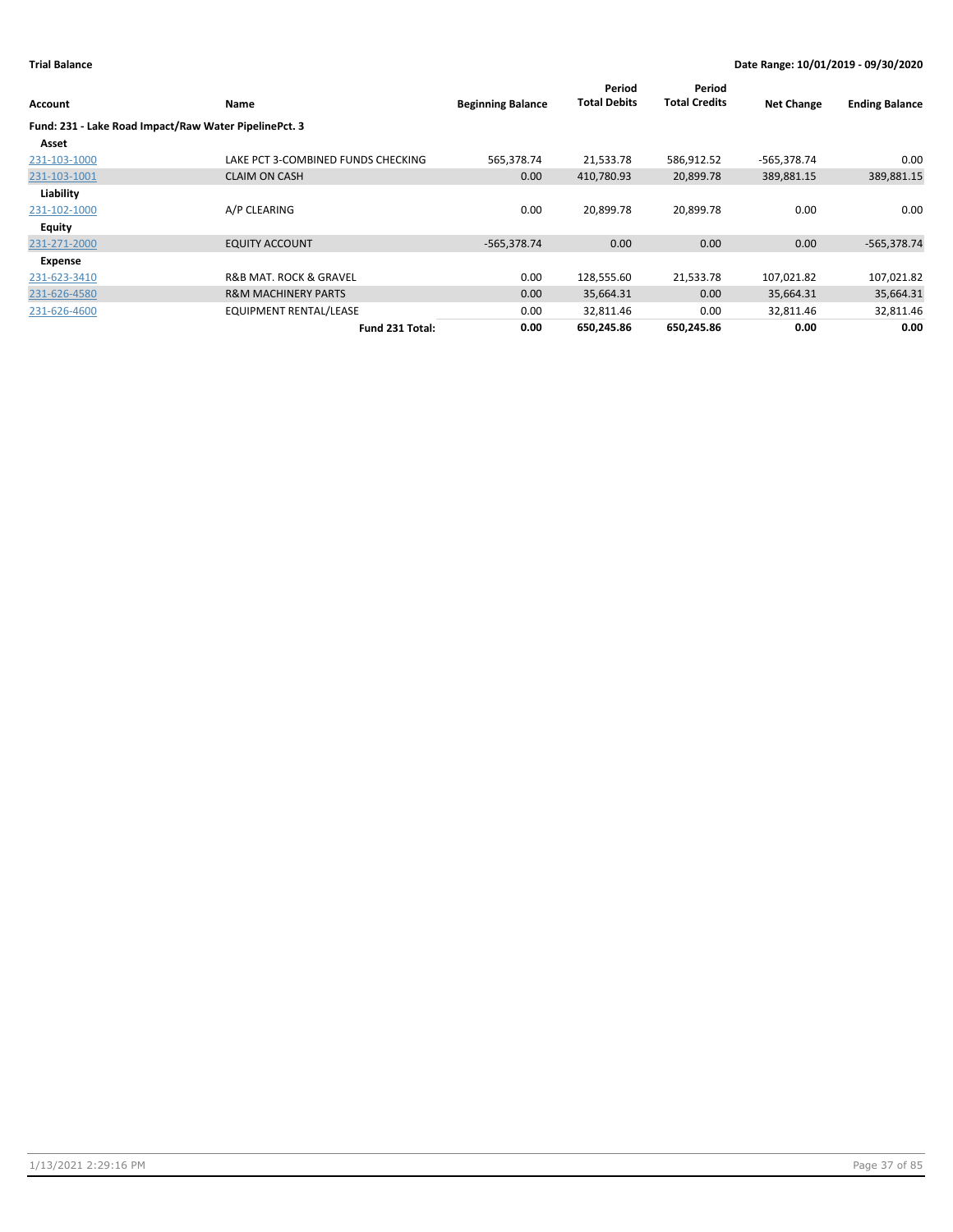|                              |                                       |                          | Period              | Period               |                   |                       |
|------------------------------|---------------------------------------|--------------------------|---------------------|----------------------|-------------------|-----------------------|
| Account                      | Name                                  | <b>Beginning Balance</b> | <b>Total Debits</b> | <b>Total Credits</b> | <b>Net Change</b> | <b>Ending Balance</b> |
| Fund: 240 - Road & Bridge #4 |                                       |                          |                     |                      |                   |                       |
| Asset                        |                                       |                          |                     |                      |                   |                       |
| 240-100-1000                 | PAYROLL                               | 0.00                     | 11,305.75           | 11,305.75            | 0.00              | 0.00                  |
| <u>240-100-1001</u>          | PR Claim on Cash                      | 0.00                     | 11,888.04           | 11,888.04            | 0.00              | 0.00                  |
| 240-103-1000                 | R&B#4-COMBINED FUNDS CHECKING         | 96,420.78                | 662,436.13          | 758,856.91           | $-96,420.78$      | 0.00                  |
| 240-103-1001                 | <b>CLAIM ON CASH</b>                  | 0.00                     | 331,050.54          | 27,885.65            | 303,164.89        | 303,164.89            |
| 240-103-1750                 | <b>TEXPOOL</b>                        | 208,189.21               | 1,418.60            | 99,811.82            | $-98,393.22$      | 109,795.99            |
| 240-120-3110                 | <b>TAXES RECEIVABLE</b>               | 34,523.03                | 3,341.04            | 0.00                 | 3,341.04          | 37,864.07             |
| 240-120-3120                 | DUE FROM OTHER GOVERNMENTS            | 19,886.14                | 0.00                | 9,060.78             | $-9,060.78$       | 10,825.36             |
| 240-120-3130                 | DUE FROM OTHER FUNDS                  | 3,492.04                 | 2,165.30            | 0.00                 | 2,165.30          | 5,657.34              |
| 240-120-3150                 | <b>INVENTORY ASSEST</b>               | 28,736.87                | 0.00                | 23,120.25            | $-23,120.25$      | 5,616.62              |
| Liability                    |                                       |                          |                     |                      |                   |                       |
| 240-102-1000                 | A/P CLEARING                          | 0.00                     | 17,029.14           | 43,538.68            | $-26,509.54$      | $-26,509.54$          |
| 240-102-1001                 | <b>PR AP Clearing</b>                 | 0.00                     | 6,393.62            | 6,393.62             | 0.00              | 0.00                  |
| 240-200-1500                 | ACCRUED SALARY PAYABLE                | $-8,948.55$              | 0.00                | 321.87               | $-321.87$         | $-9,270.42$           |
| 240-200-1550                 | <b>ACCRUED FRINGE BENEFITS</b>        | $-5,170.11$              | 0.00                | 526.79               | $-526.79$         | $-5,696.90$           |
| 240-200-2000                 | DEFERRED TAX REVENUE                  | -33,033.39               | 0.00                | 2,474.40             | $-2,474.40$       | $-35,507.79$          |
| 240-200-9000                 | <b>Payroll Liability Account</b>      | 0.00                     | 5,885.01            | 5,885.01             | 0.00              | 0.00                  |
| 240-200-9100                 | SYSTEM ADDED LIABILITY LINE-ITEM      | 0.00                     | 19,181.13           | 0.00                 | 19,181.13         | 19,181.13             |
| <b>Equity</b>                |                                       |                          |                     |                      |                   |                       |
| 240-271-2000                 | <b>EQUITY ACCOUNT</b>                 | $-344,096.02$            | 11,949.53           | 0.00                 | 11,949.53         | $-332,146.49$         |
| Revenue                      |                                       |                          |                     |                      |                   |                       |
| 240-310-1100                 | <b>CURRENT TAXES</b>                  | 0.00                     | 273,754.52          | 785,281.65           | -511,527.13       | $-511,527.13$         |
| 240-310-1200                 | <b>DELINQUENT TAXES</b>               | 0.00                     | 2,237.63            | 15,913.61            | $-13,675.98$      | $-13,675.98$          |
| 240-318-1200                 | PAY N LIEU TAX/GRASSLAND              | 0.00                     | 0.00                | 1,042.45             | $-1,042.45$       | $-1,042.45$           |
| 240-318-1210                 | PAY N LIEU TAX/UPPER TRINITY          | 0.00                     | 0.00                | 681.04               | $-681.04$         | $-681.04$             |
| 240-318-1600                 | <b>SALES TAX REVENUES</b>             | 0.00                     | 4,488.99            | 67,359.80            | $-62,870.81$      | $-62,870.81$          |
| 240-321-2000                 | CAR REGISTRATION/SALES TAX            | 0.00                     | 38,351.99           | 114,341.61           | $-75,989.62$      | $-75,989.62$          |
| 240-321-3000                 | COUNTY'S ADDITIONAL \$10              | 0.00                     | 6,020.19            | 68,889.61            | $-62,869.42$      | $-62,869.42$          |
| 240-330-2000                 | <b>FEMA GRANT</b>                     | 0.00                     | 0.00                | 54,433.72            | $-54,433.72$      | $-54,433.72$          |
| 240-350-4030                 | <b>COUNTY CLERK FINES</b>             | 0.00                     | 222.14              | 6,101.35             | $-5,879.21$       | $-5,879.21$           |
| 240-350-4500                 | <b>DISTRICT CLERK FINES</b>           | 0.00                     | 0.00                | 7,270.97             | $-7,270.97$       | $-7,270.97$           |
| 240-350-4550                 | J. P. #1 FINES                        | 0.00                     | 1,516.04            | 5,274.56             | $-3,758.52$       | $-3,758.52$           |
| 240-350-4560                 | J. P. #2 FINES                        | 0.00                     | 0.00                | 5,248.06             | $-5,248.06$       | $-5,248.06$           |
| 240-350-4570                 | J. P. #3 FINES                        | 0.00                     | 610.39              | 3,203.06             | $-2,592.67$       | $-2,592.67$           |
| 240-360-1000                 | <b>INTEREST EARNINGS</b>              | 0.00                     | 189.37              | 2,651.80             | $-2,462.43$       | $-2,462.43$           |
| 240-364-1630                 | SALE OF EQUIPMENT                     | 0.00                     | 0.00                | 9,393.37             | $-9,393.37$       | $-9,393.37$           |
| 240-370-1200                 | STATE LATERAL ROAD                    | 0.00                     | 0.00                | 8,414.22             | $-8,414.22$       | $-8,414.22$           |
| 240-370-1250                 | <b>TDT WEIGHT FEES</b>                | 0.00                     | 0.00                | 21,247.21            | -21,247.21        | $-21,247.21$          |
| 240-370-1300                 | REFUNDS & MISCELLANEOUS               | 0.00                     | 0.00                | 637.03               | $-637.03$         | $-637.03$             |
| 240-370-1380                 | SALE OF SCRAP IRON                    | 0.00                     | 375.70              | 1,242.15             | -866.45           | $-866.45$             |
| 240-370-1450                 | REIMBURSEMENT OF MATERIALS            | 0.00                     | 408.98              | 7,040.79             | $-6,631.81$       | $-6,631.81$           |
| 240-370-1460                 | SALE OF RECYCLED MATERIALS            | 0.00                     | 0.00                | 1,883.56             | $-1,883.56$       | $-1,883.56$           |
| Expense                      |                                       |                          |                     |                      |                   |                       |
| 240-624-1010                 | SALARY ELECTED OFFICIAL               | 0.00                     | 67,545.80           | 4,824.70             | 62,721.10         | 62,721.10             |
| 240-624-1030                 | <b>SALARY FOREMAN</b>                 | 0.00                     | 4,806.95            | 0.00                 | 4,806.95          | 4,806.95              |
| 240-624-1050                 | SALARY SECRETARY                      | 0.00                     | 30,776.21           | 2,198.30             | 28,577.91         | 28,577.91             |
| 240-624-1060                 | SALARY PRECINCT EMPLOYEES             | 0.00                     | 128,654.90          | 9,890.46             | 118,764.44        | 118,764.44            |
| 240-624-1070                 | SALARY PART-TIME                      | 0.00                     | 8,292.00            | 828.00               | 7,464.00          | 7,464.00              |
| 240-624-2010                 | SOCIAL SECURITY TAXES                 | 0.00                     | 14,326.91           | 1,088.26             | 13,238.65         | 13,238.65             |
| 240-624-2020                 | <b>GROUP HEALTH INSURANCE</b>         | 0.00                     | 88,456.19           | 8,416.95             | 80,039.24         | 80,039.24             |
| 240-624-2030                 | RETIREMENT                            | 0.00                     | 30,548.58           | 5,455.33             | 25,093.25         | 25,093.25             |
| 240-624-2040                 | <b>WORKERS COMPENSATION</b>           | 0.00                     | 7,520.10            | 1,820.64             | 5,699.46          | 5,699.46              |
| 240-624-2050                 | MEDICARE TAX                          | 0.00                     | 3,873.26            | 254.50               | 3,618.76          | 3,618.76              |
| 240-624-2060                 | UNEMPLOYMENT EXPENSE                  | 0.00                     | 327.75              | 230.60               | 97.15             | 97.15                 |
| 240-624-3100                 | <b>OFFICE SUPPLIES</b>                | 0.00                     | 61.19               | 0.00                 | 61.19             | 61.19                 |
| 240-624-3140                 | <b>EMPLOYEE PHYSICALS/DOT TESTING</b> | 0.00                     | 260.36              | 65.00                | 195.36            | 195.36                |
| 240-624-3400                 | <b>SHOP SUPPLIES</b>                  | 0.00                     | 1,560.44            | 12.68                | 1,547.76          | 1,547.76              |
| 240-624-3410                 | R&B MAT. ROCK & GRAVEL                | 0.00                     | 184,561.84          | 33,451.19            | 151,110.65        | 151,110.65            |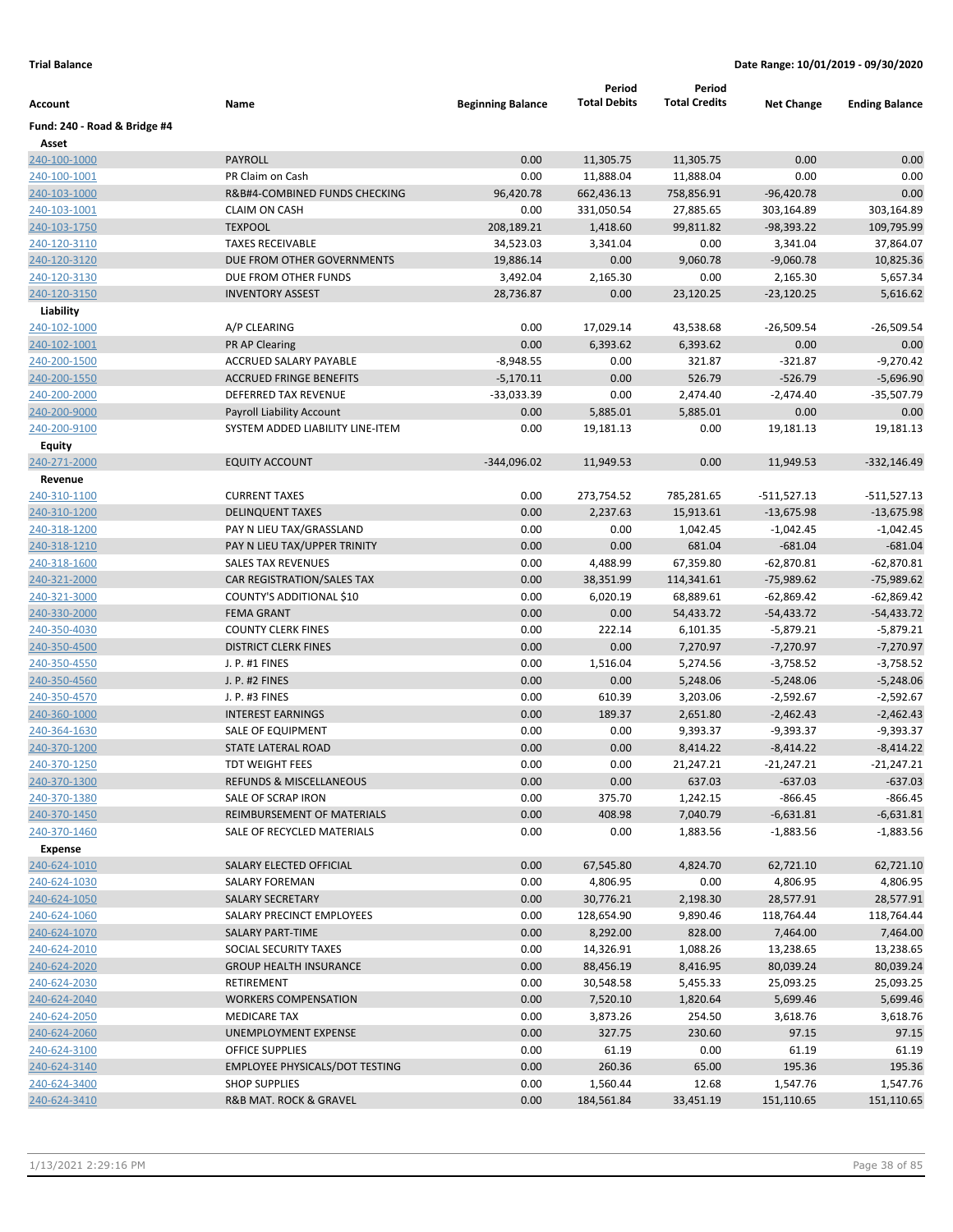| Account      | Name                                   | <b>Beginning Balance</b> | Period<br><b>Total Debits</b> | Period<br><b>Total Credits</b> | <b>Net Change</b> | <b>Ending Balance</b> |
|--------------|----------------------------------------|--------------------------|-------------------------------|--------------------------------|-------------------|-----------------------|
| 240-624-3420 | <b>R&amp;B MAT. CULVERTS</b>           | 0.00                     | 16,863.53                     | 0.00                           | 16,863.53         | 16,863.53             |
| 240-624-3430 | R&B MAT. HARDWARE & LUMBER             | 0.00                     | 7,077.01                      | 0.00                           | 7,077.01          | 7,077.01              |
| 240-624-3440 | R&B MAT. ASPHALT/RD OIL                | 0.00                     | 93,082.71                     | 24,774.02                      | 68,308.69         | 68,308.69             |
| 240-624-3950 | <b>UNIFORMS</b>                        | 0.00                     | 3,943.34                      | 305.12                         | 3,638.22          | 3,638.22              |
| 240-624-4210 | <b>INTERNET</b>                        | 0.00                     | 1,048.29                      | 69.35                          | 978.94            | 978.94                |
| 240-624-4230 | <b>CELL PHONE ALLOWANCE</b>            | 0.00                     | 82.69                         | 82.69                          | 0.00              | 0.00                  |
| 240-624-4270 | OUT OF COUNTY TRAVEL/TRAINING          | 0.00                     | 2,534.94                      | 0.00                           | 2,534.94          | 2,534.94              |
| 240-624-4300 | <b>BIDS, NOTICES &amp; PERMITS</b>     | 0.00                     | 151.02                        | 0.00                           | 151.02            | 151.02                |
| 240-624-4400 | UTILITY ELECTRICITY                    | 0.00                     | 3,727.62                      | 615.05                         | 3,112.57          | 3,112.57              |
| 240-624-4410 | <b>UTILITY GAS</b>                     | 0.00                     | 734.43                        | 0.00                           | 734.43            | 734.43                |
| 240-624-4420 | UTILITY WATER                          | 0.00                     | 1,037.23                      | 57.08                          | 980.15            | 980.15                |
| 240-624-4430 | <b>TRASH PICK-UP</b>                   | 0.00                     | 2,980.70                      | 363.20                         | 2,617.50          | 2,617.50              |
| 240-624-4470 | REPEATER SERVICE CONTRACT              | 0.00                     | 547.67                        | 0.00                           | 547.67            | 547.67                |
| 240-624-4500 | <b>R&amp;M BUILDING</b>                | 0.00                     | 174.95                        | 0.00                           | 174.95            | 174.95                |
| 240-624-4570 | <b>R&amp;M MACHINERY GAS &amp; OIL</b> | 0.00                     | 31,348.11                     | 3,566.18                       | 27,781.93         | 27,781.93             |
| 240-624-4580 | <b>R&amp;M MACHINERY PARTS</b>         | 0.00                     | 49,152.04                     | 1,997.80                       | 47,154.24         | 47,154.24             |
| 240-624-4590 | <b>R&amp;M MACH. TIRES &amp; TUBES</b> | 0.00                     | 7,023.07                      | 360.00                         | 6,663.07          | 6,663.07              |
| 240-624-4600 | <b>EQUIPMENT RENTAL/LEASE</b>          | 0.00                     | 16,100.41                     | 0.00                           | 16,100.41         | 16,100.41             |
| 240-624-4810 | <b>DUES</b>                            | 0.00                     | 335.00                        | 0.00                           | 335.00            | 335.00                |
| 240-624-4820 | <b>INSURANCE</b>                       | 0.00                     | 5,200.97                      | 0.00                           | 5,200.97          | 5,200.97              |
| 240-624-4910 | SOIL & WATER CONSERVATION              | 0.00                     | 250.00                        | 0.00                           | 250.00            | 250.00                |
| 240-624-5710 | PURCHASE OF MACH./EQUIP                | 0.00                     | 46,689.90                     | 0.00                           | 46,689.90         | 46,689.90             |
| 240-625-1050 | SALARY SECRETARY                       | 0.00                     | 10,921.37                     | 780.10                         | 10,141.27         | 10,141.27             |
| 240-625-2010 | SOCIAL SECURITY TAXES                  | 0.00                     | 466.96                        | 33.60                          | 433.36            | 433.36                |
| 240-625-2020 | <b>GROUP HEALTH INSURANCE</b>          | 0.00                     | 3,220.88                      | 247.24                         | 2,973.64          | 2,973.64              |
| 240-625-2030 | <b>RETIREMENT</b>                      | 0.00                     | 1,277.32                      | 91.98                          | 1,185.34          | 1,185.34              |
| 240-625-2040 | <b>WORKERS COMPENSATION</b>            | 0.00                     | 31.02                         | 0.00                           | 31.02             | 31.02                 |
| 240-625-2050 | <b>MEDICARE TAX</b>                    | 0.00                     | 129.67                        | 7.86                           | 121.81            | 121.81                |
| 240-625-3100 | <b>OFFICE SUPPLIES</b>                 | 0.00                     | 100.00                        | 0.00                           | 100.00            | 100.00                |
| 240-625-4530 | <b>COMPUTER SOFTWARE</b>               | 0.00                     | 483.97                        | 0.00                           | 483.97            | 483.97                |
|              | Fund 240 Total:                        | 0.00                     | 2,290,509.07                  | 2,290,509.07                   | 0.00              | 0.00                  |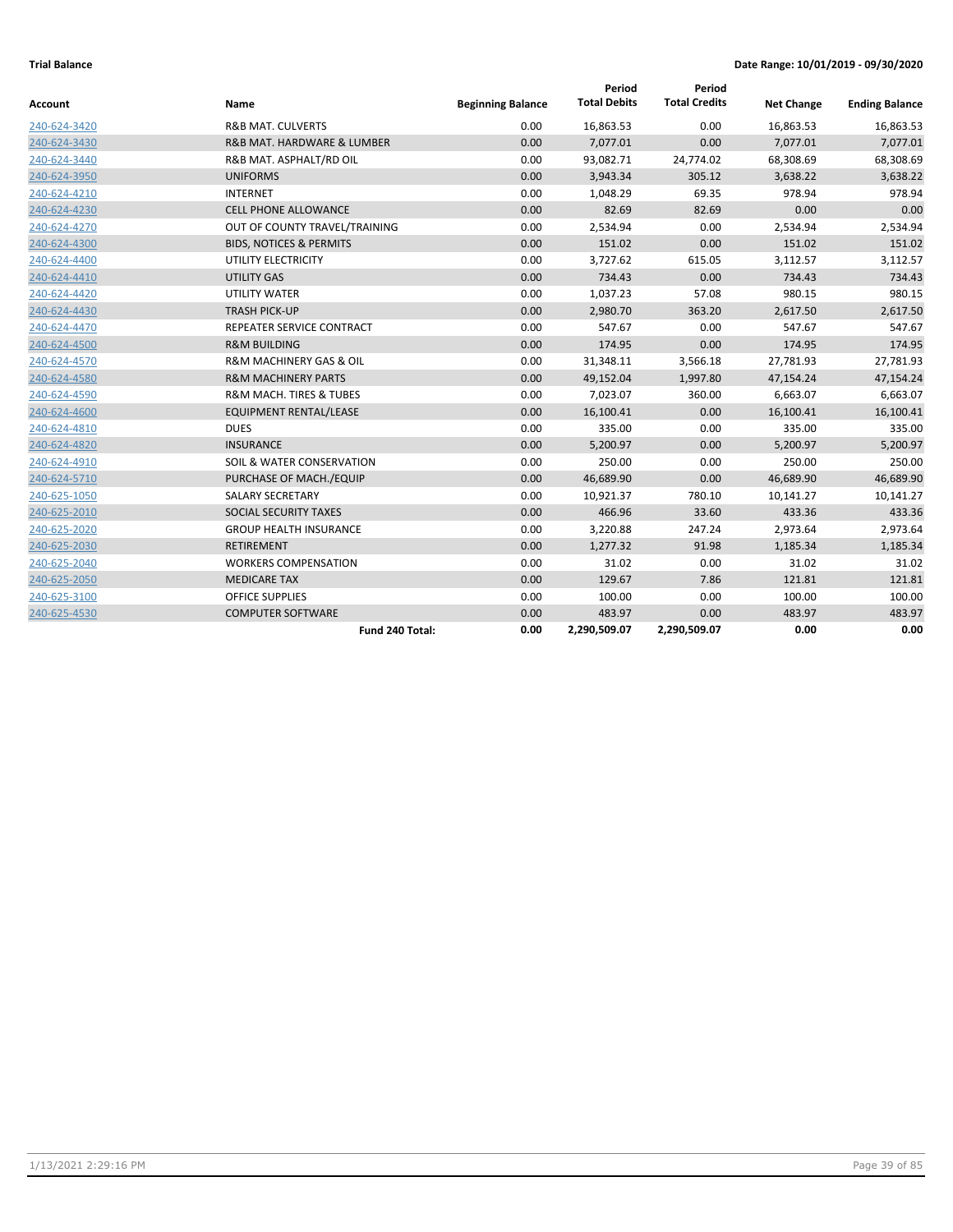|                                                       |                                       |                          | Period              | Period               |                   |                       |
|-------------------------------------------------------|---------------------------------------|--------------------------|---------------------|----------------------|-------------------|-----------------------|
| Account                                               | Name                                  | <b>Beginning Balance</b> | <b>Total Debits</b> | <b>Total Credits</b> | <b>Net Change</b> | <b>Ending Balance</b> |
| Fund: 241 - Lake Road Impact/Raw Water PipelinePct. 4 |                                       |                          |                     |                      |                   |                       |
| Asset                                                 |                                       |                          |                     |                      |                   |                       |
| 241-103-1000                                          | LAKE PCT 4-COMBINED FUNDS CHECKING    | 481,113.05               | 8,812.10            | 489,925.15           | $-481,113.05$     | 0.00                  |
| 241-103-1001                                          | <b>CLAIM ON CASH</b>                  | 0.00                     | 394,777.29          | 28,369.25            | 366,408.04        | 366,408.04            |
| Liability                                             |                                       |                          |                     |                      |                   |                       |
| 241-102-1000                                          | A/P CLEARING                          | 0.00                     | 19,369.25           | 19,369.25            | 0.00              | 0.00                  |
| Equity                                                |                                       |                          |                     |                      |                   |                       |
| 241-271-2000                                          | <b>EQUITY ACCOUNT</b>                 | $-481, 113.05$           | 0.00                | 0.00                 | 0.00              | $-481, 113.05$        |
| Revenue                                               |                                       |                          |                     |                      |                   |                       |
| 241-326-1830                                          | FOR MAINTENANCE OF ROADS              | 0.00                     | 0.00                | 3,300.00             | $-3,300.00$       | $-3,300.00$           |
| <b>Expense</b>                                        |                                       |                          |                     |                      |                   |                       |
| 241-624-3410                                          | <b>R&amp;B MAT. ROCK &amp; GRAVEL</b> | 0.00                     | 60,550.96           | 8,812.10             | 51,738.86         | 51,738.86             |
| 241-624-3440                                          | R&B MAT. ASPHALT/RD OIL               | 0.00                     | 36,000.60           | 0.00                 | 36,000.60         | 36,000.60             |
| 241-624-4600                                          | <b>EQUIPMENT RENTAL/LEASE</b>         | 0.00                     | 29,865.55           | 0.00                 | 29,865.55         | 29,865.55             |
| 241-624-4900                                          | <b>MISCELLANEOUS</b>                  | 0.00                     | 400.00              | 0.00                 | 400.00            | 400.00                |
|                                                       | Fund 241 Total:                       | 0.00                     | 549,775.75          | 549,775.75           | 0.00              | 0.00                  |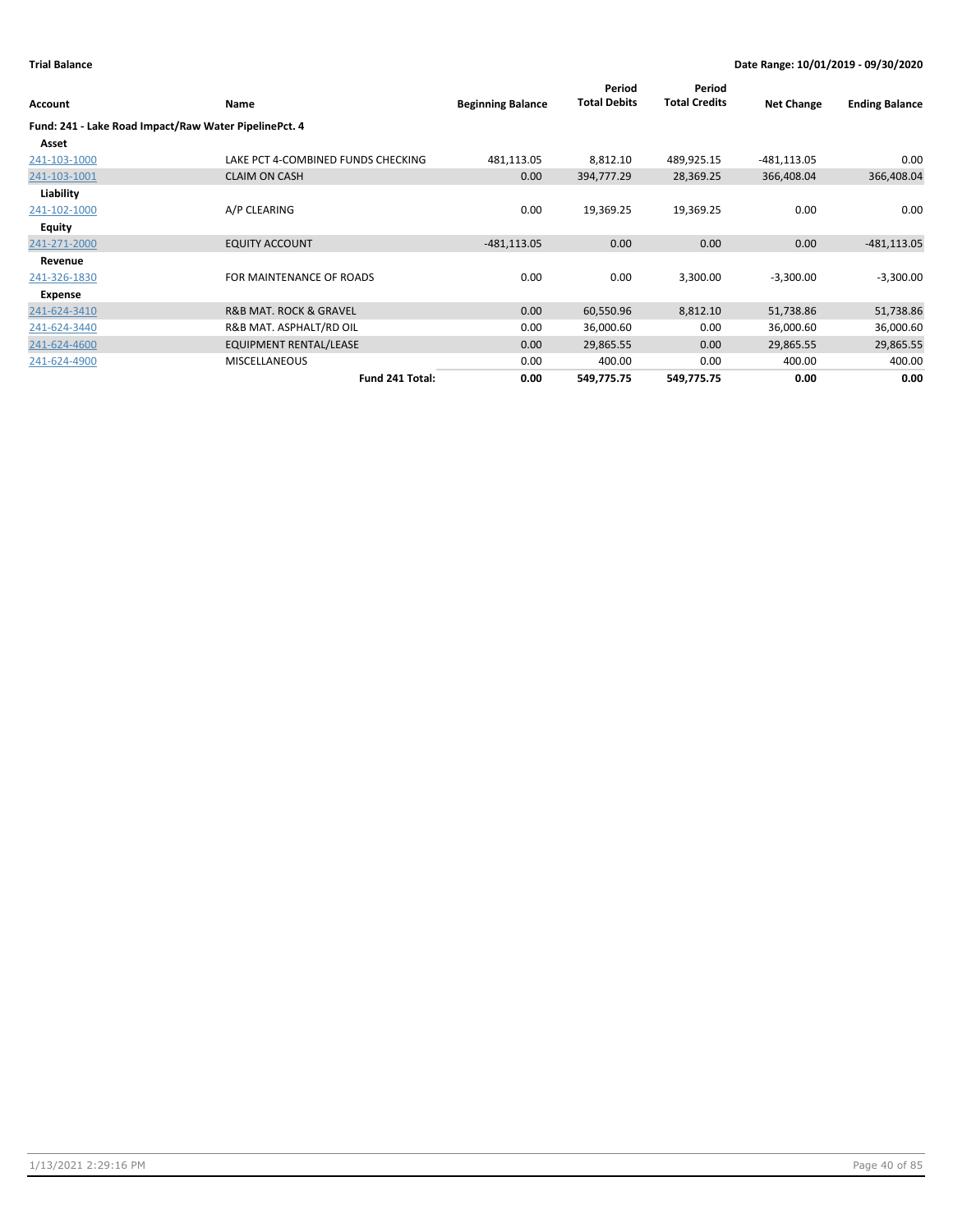| Account                                           | Name                                  | <b>Beginning Balance</b> | Period<br><b>Total Debits</b> | Period<br><b>Total Credits</b> | <b>Net Change</b> | <b>Ending Balance</b> |
|---------------------------------------------------|---------------------------------------|--------------------------|-------------------------------|--------------------------------|-------------------|-----------------------|
| Fund: 250 - Raw Water Pipeline Rock for Pct.2,3,4 |                                       |                          |                               |                                |                   |                       |
| Asset                                             |                                       |                          |                               |                                |                   |                       |
| 250-103-1000                                      | RAW WATER PIPELINE-COMB. FUNDS CH     | 150.000.00               | 39.266.26                     | 189,266.26                     | $-150,000.00$     | 0.00                  |
| 250-103-1001                                      | <b>CLAIM ON CASH</b>                  | 0.00                     | 39.31                         | 0.00                           | 39.31             | 39.31                 |
| <b>Equity</b>                                     |                                       |                          |                               |                                |                   |                       |
| 250-271-2000                                      | <b>EQUITY ACCOUNT</b>                 | $-150.000.00$            | 0.00                          | 0.00                           | 0.00              | $-150,000.00$         |
| Expense                                           |                                       |                          |                               |                                |                   |                       |
| 250-628-3410                                      | <b>R&amp;B MAT, ROCK &amp; GRAVEL</b> | 0.00                     | 189.226.95                    | 39.266.26                      | 149,960.69        | 149,960.69            |
|                                                   | Fund 250 Total:                       | 0.00                     | 228,532.52                    | 228,532.52                     | 0.00              | 0.00                  |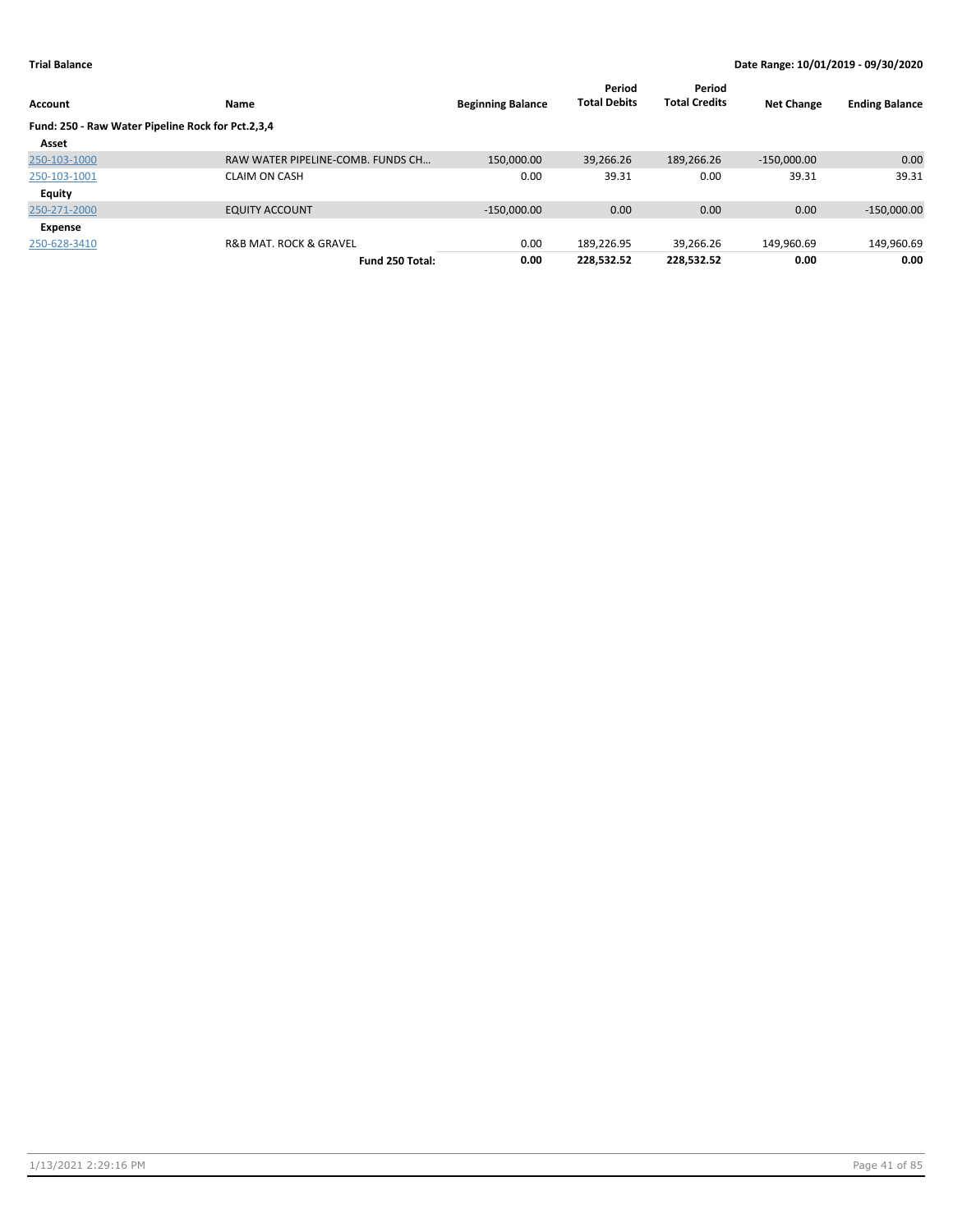| Account                                     | Name                                | <b>Beginning Balance</b> | Period<br><b>Total Debits</b> | Period<br><b>Total Credits</b> | <b>Net Change</b> | <b>Ending Balance</b> |
|---------------------------------------------|-------------------------------------|--------------------------|-------------------------------|--------------------------------|-------------------|-----------------------|
| Fund: 260 - J.P.#1 Justice Court Technology |                                     |                          |                               |                                |                   |                       |
| Asset                                       |                                     |                          |                               |                                |                   |                       |
| 260-103-1000                                | J.P.#1 JUST.CT.TECH-COMB.FUND CKING | 49,503.03                | 1,917.22                      | 51,420.25                      | $-49,503.03$      | 0.00                  |
| 260-103-1001                                | <b>CLAIM ON CASH</b>                | 0.00                     | 50,862.92                     | 1,500.00                       | 49,362.92         | 49,362.92             |
| 260-120-3130                                | DUE FROM OTHER FUNDS                | 148.85                   | 288.94                        | 0.00                           | 288.94            | 437.79                |
| Liability                                   |                                     |                          |                               |                                |                   |                       |
| 260-102-1000                                | A/P CLEARING                        | 0.00                     | 1,509.52                      | 1,509.52                       | 0.00              | 0.00                  |
| 260-200-9100                                | SYSTEM ADDED LIABILITY LINE-ITEM    | 0.00                     | 30.56                         | 0.00                           | 30.56             | 30.56                 |
| <b>Equity</b>                               |                                     |                          |                               |                                |                   |                       |
| 260-271-2000                                | <b>EQUITY ACCOUNT</b>               | $-49,651.88$             | 0.00                          | 330.37                         | $-330.37$         | $-49,982.25$          |
| Revenue                                     |                                     |                          |                               |                                |                   |                       |
| 260-360-1000                                | <b>INTEREST EARNINGS</b>            | 0.00                     | 17.13                         | 101.37                         | $-84.24$          | $-84.24$              |
| 260-370-4550                                | J.P.#1 TECHNOLOGY FEES              | 0.00                     | 546.94                        | 1,811.72                       | $-1,264.78$       | $-1,264.78$           |
| Expense                                     |                                     |                          |                               |                                |                   |                       |
| 260-455-5720                                | <b>OFFICE EQUIPMENT</b>             | 0.00                     | 1,500.00                      | 0.00                           | 1,500.00          | 1,500.00              |
|                                             | Fund 260 Total:                     | 0.00                     | 56,673.23                     | 56,673.23                      | 0.00              | 0.00                  |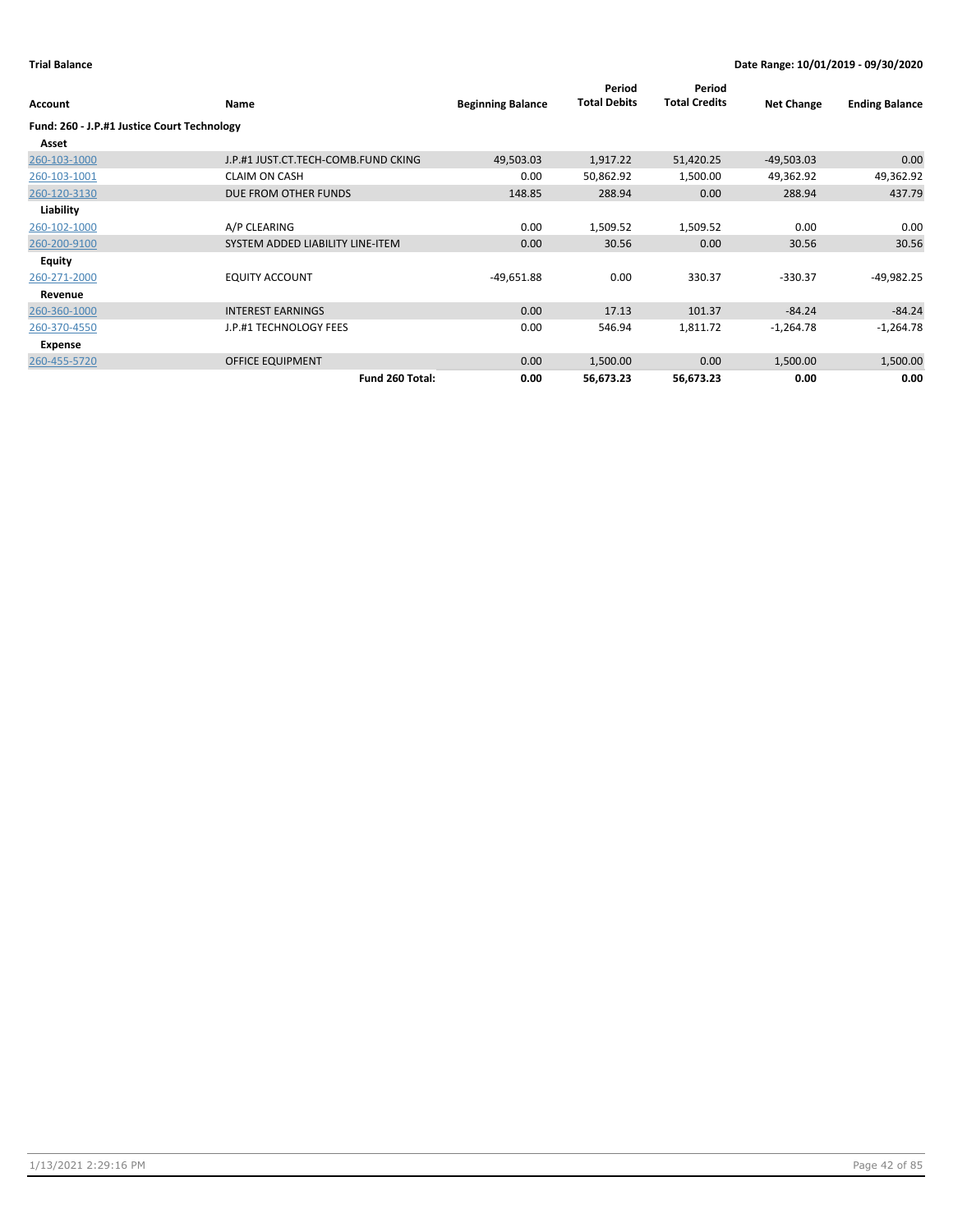| Account                                     | Name                                | <b>Beginning Balance</b> | Period<br><b>Total Debits</b> | Period<br><b>Total Credits</b> | <b>Net Change</b> | <b>Ending Balance</b> |
|---------------------------------------------|-------------------------------------|--------------------------|-------------------------------|--------------------------------|-------------------|-----------------------|
| Fund: 270 - J.P.#2 Justice Court Technology |                                     |                          |                               |                                |                   |                       |
| Asset                                       |                                     |                          |                               |                                |                   |                       |
| 270-103-1000                                | J.P.#2 JUST.CT.TECH-COMB.FUND CKING | 9.271.58                 | 277.45                        | 9,549.03                       | $-9,271.58$       | 0.00                  |
| 270-103-1001                                | <b>CLAIM ON CASH</b>                | 0.00                     | 9,759.38                      | 0.00                           | 9,759.38          | 9,759.38              |
| 270-120-3130                                | DUE FROM OTHER FUNDS                | 16.00                    | 217.20                        | 0.00                           | 217.20            | 233.20                |
| <b>Equity</b>                               |                                     |                          |                               |                                |                   |                       |
| 270-271-2000                                | <b>EQUITY ACCOUNT</b>               | $-9,287.58$              | 0.00                          | 219.23                         | $-219.23$         | $-9,506.81$           |
| Revenue                                     |                                     |                          |                               |                                |                   |                       |
| 270-360-1000                                | <b>INTEREST EARNINGS</b>            | 0.00                     | 3.26                          | 19.39                          | $-16.13$          | $-16.13$              |
| 270-370-4560                                | J.P.#2 TECHNOLOGY FEES              | 0.00                     | 0.00                          | 469.64                         | $-469.64$         | $-469.64$             |
|                                             | Fund 270 Total:                     | 0.00                     | 10.257.29                     | 10.257.29                      | 0.00              | 0.00                  |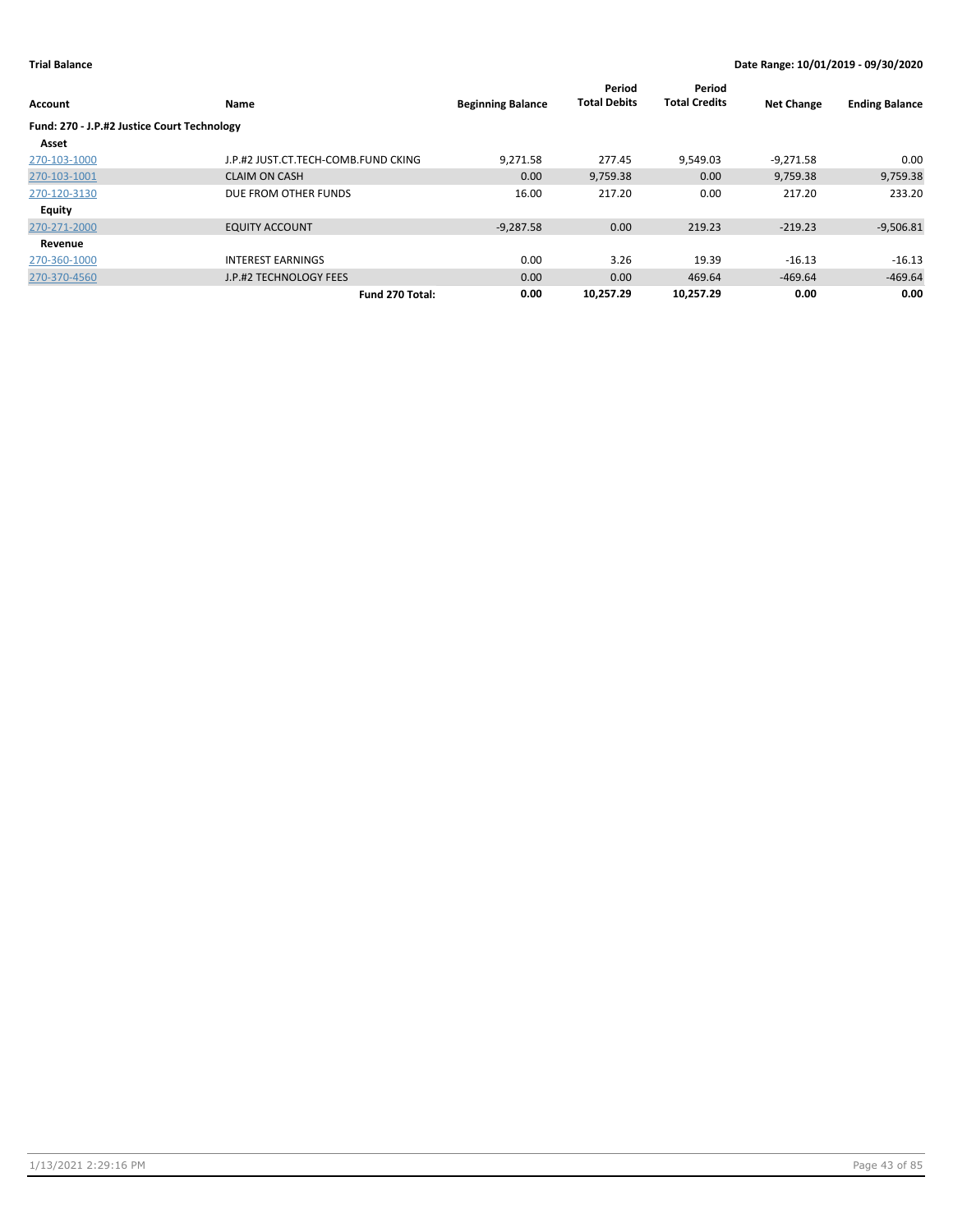| Account                                     | Name                                | <b>Beginning Balance</b> | Period<br><b>Total Debits</b> | Period<br><b>Total Credits</b> | <b>Net Change</b> | <b>Ending Balance</b> |
|---------------------------------------------|-------------------------------------|--------------------------|-------------------------------|--------------------------------|-------------------|-----------------------|
| Fund: 280 - J.P.#3 Justice Court Technology |                                     |                          |                               |                                |                   |                       |
| Asset                                       |                                     |                          |                               |                                |                   |                       |
| 280-103-1000                                | J.P.#3 JUST.CT.TECH-COMB.FUND CKING | 6,221.56                 | 533.55                        | 6,755.11                       | $-6,221.56$       | 0.00                  |
| 280-103-1001                                | <b>CLAIM ON CASH</b>                | 0.00                     | 5,986.89                      | 84.94                          | 5,901.95          | 5,901.95              |
| 280-120-3130                                | DUE FROM OTHER FUNDS                | 115.18                   | 0.00                          | 5.43                           | $-5.43$           | 109.75                |
| Liability                                   |                                     |                          |                               |                                |                   |                       |
| 280-102-1000                                | A/P CLEARING                        | 0.00                     | 252.64                        | 252.64                         | 0.00              | 0.00                  |
| 280-200-9100                                | SYSTEM ADDED LIABILITY LINE-ITEM    | 0.00                     | 0.00                          | 859.99                         | $-859.99$         | $-859.99$             |
| Equity                                      |                                     |                          |                               |                                |                   |                       |
| 280-271-2000                                | <b>EQUITY ACCOUNT</b>               | $-6,336.74$              | 864.07                        | 0.00                           | 864.07            | $-5,472.67$           |
| Revenue                                     |                                     |                          |                               |                                |                   |                       |
| 280-360-1000                                | <b>INTEREST EARNINGS</b>            | 0.00                     | 2.10                          | 11.99                          | $-9.89$           | $-9.89$               |
| 280-370-4560                                | J.P.#3 TECHNOLOGY FEES              | 0.00                     | 286.70                        | 1,034.19                       | -747.49           | $-747.49$             |
| Expense                                     |                                     |                          |                               |                                |                   |                       |
| 280-457-4210                                | <b>INTERNET</b>                     | 0.00                     | 1,163.28                      | 84.94                          | 1,078.34          | 1,078.34              |
|                                             | Fund 280 Total:                     | 0.00                     | 9,089.23                      | 9,089.23                       | 0.00              | 0.00                  |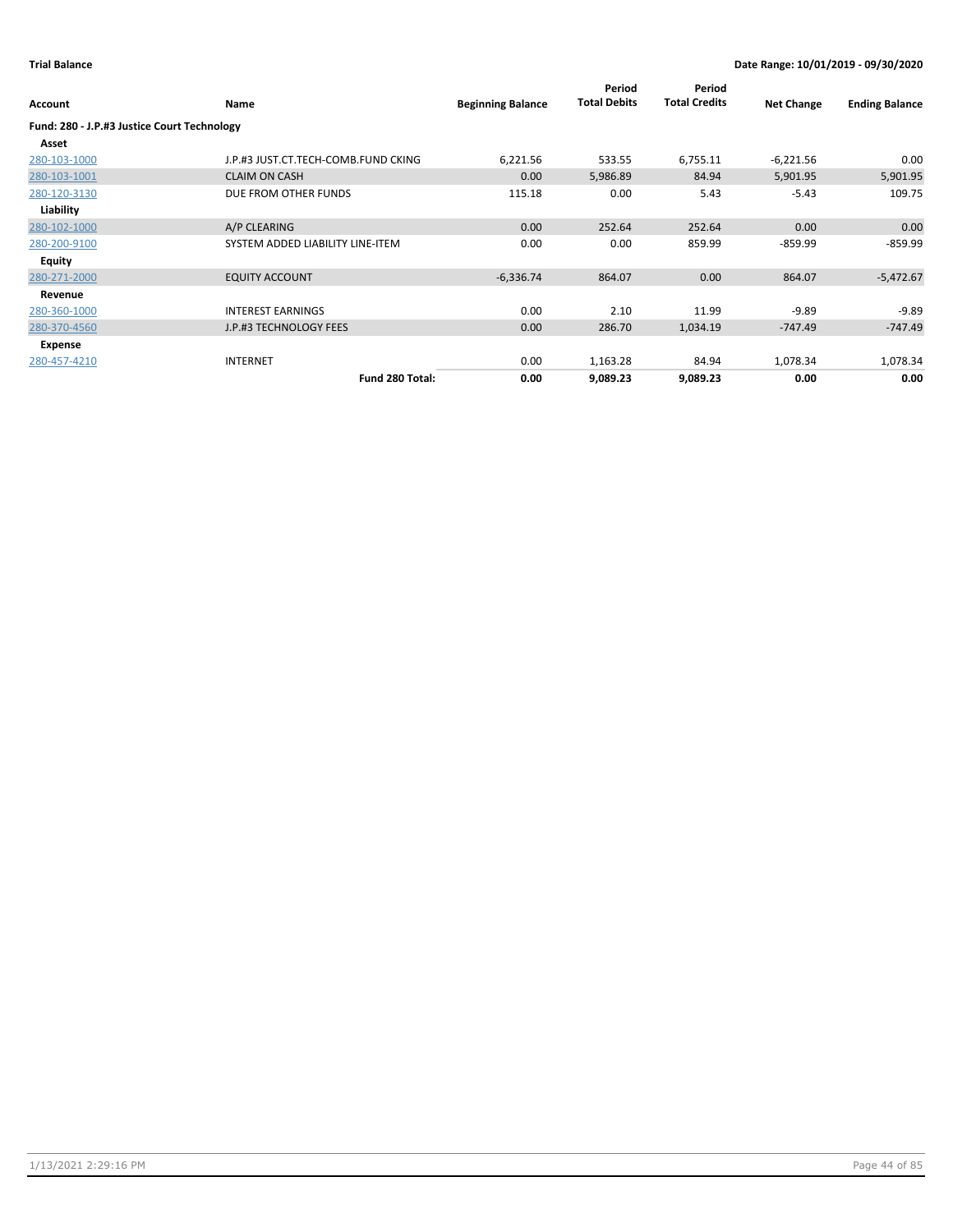| Account                                         | Name                             | <b>Beginning Balance</b> | Period<br><b>Total Debits</b> | Period<br><b>Total Credits</b> | <b>Net Change</b> | <b>Ending Balance</b> |
|-------------------------------------------------|----------------------------------|--------------------------|-------------------------------|--------------------------------|-------------------|-----------------------|
| Fund: 310 - F.C.Detention Center Annual Payment |                                  |                          |                               |                                |                   |                       |
| Asset                                           |                                  |                          |                               |                                |                   |                       |
| 310-103-1000                                    | ANNUAL PAYMENT-COMBINED FUND CH  | 9,498.04                 | 11,127.63                     | 20,625.67                      | $-9,498.04$       | 0.00                  |
| 310-103-1001                                    | <b>CLAIM ON CASH</b>             | 0.00                     | 13,291.35                     | 990.00                         | 12,301.35         | 12,301.35             |
| Liability                                       |                                  |                          |                               |                                |                   |                       |
| 310-102-1000                                    | A/P CLEARING                     | 0.00                     | 990.00                        | 1,512.50                       | $-522.50$         | $-522.50$             |
| 310-200-9100                                    | SYSTEM ADDED LIABILITY LINE-ITEM | 0.00                     | 530.00                        | 0.00                           | 530.00            | 530.00                |
| <b>Equity</b>                                   |                                  |                          |                               |                                |                   |                       |
| 310-271-2000                                    | <b>EQUITY ACCOUNT</b>            | $-9,498.04$              | 0.00                          | 0.00                           | 0.00              | $-9,498.04$           |
| Revenue                                         |                                  |                          |                               |                                |                   |                       |
| 310-319-5510                                    | <b>ANNUAL PAYMENT</b>            | 0.00                     | 738.76                        | 10,738.76                      | $-10,000.00$      | $-10,000.00$          |
| Expense                                         |                                  |                          |                               |                                |                   |                       |
| 310-560-4270                                    | OUT OF COUNTY TRAVEL/TRAINING    | 0.00                     | 8,369.32                      | 1,180.13                       | 7,189.19          | 7,189.19              |
| 310-560-5800                                    | <b>INVESTIGATIVE EQUIPMENT</b>   | 0.00                     | 490.00                        | 490.00                         | 0.00              | 0.00                  |
|                                                 | Fund 310 Total:                  | 0.00                     | 35,537.06                     | 35,537.06                      | 0.00              | 0.00                  |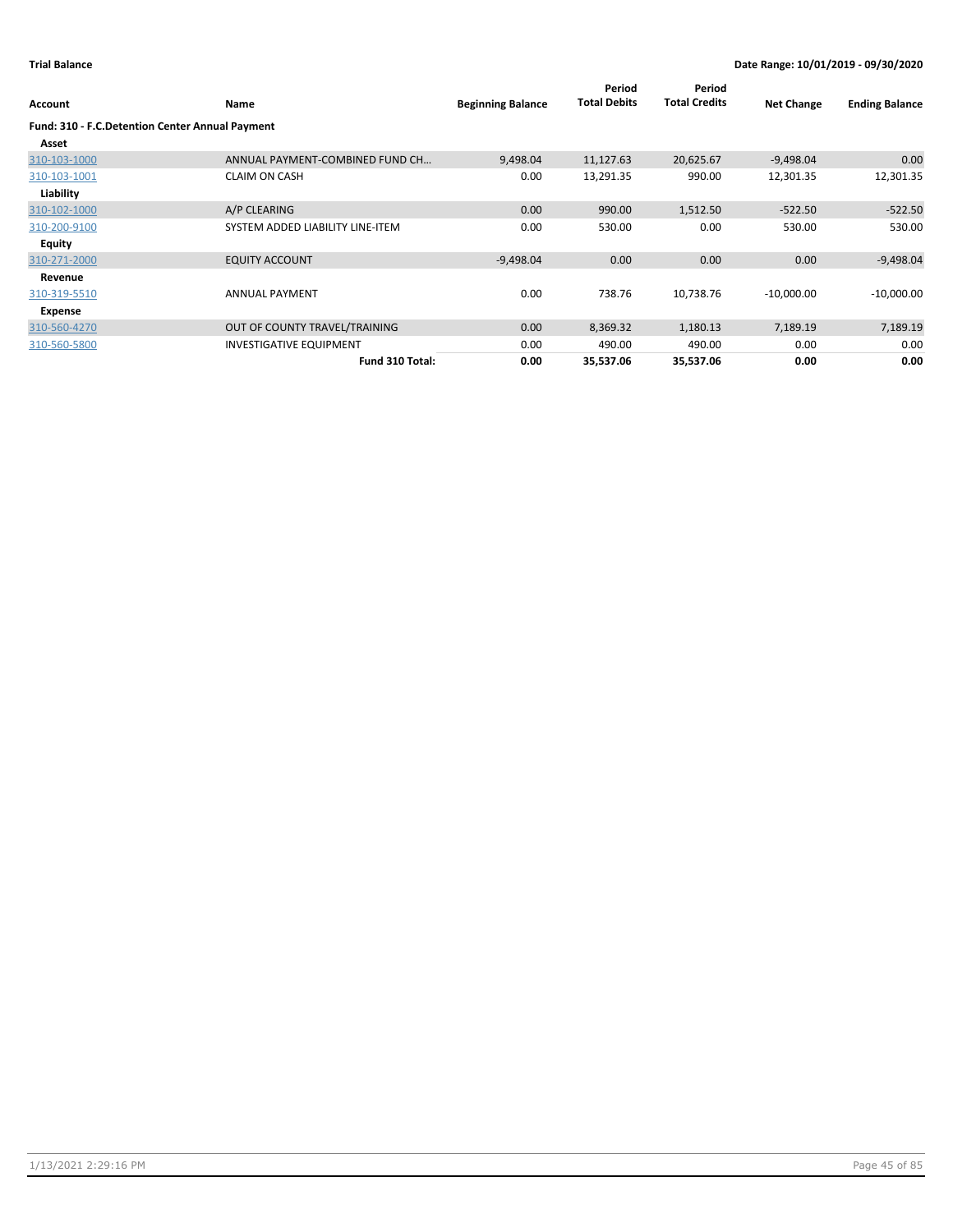| Account                                   | Name                              | <b>Beginning Balance</b> | Period<br><b>Total Debits</b> | Period<br><b>Total Credits</b> | <b>Net Change</b> | <b>Ending Balance</b> |
|-------------------------------------------|-----------------------------------|--------------------------|-------------------------------|--------------------------------|-------------------|-----------------------|
| Fund: 330 - Bail Bondsman Application Fee |                                   |                          |                               |                                |                   |                       |
| Asset                                     |                                   |                          |                               |                                |                   |                       |
| 330-103-1000                              | BAIL BONDSMAN APP.-COMB. FUND CKL | 8,596.74                 | 0.00                          | 8.596.74                       | $-8,596.74$       | 0.00                  |
| 330-103-1001                              | <b>CLAIM ON CASH</b>              | 0.00                     | 8,428.03                      | 0.00                           | 8,428.03          | 8,428.03              |
| Equity                                    |                                   |                          |                               |                                |                   |                       |
| 330-271-2000                              | <b>EQUITY ACCOUNT</b>             | $-8,596.74$              | 0.00                          | 0.00                           | 0.00              | $-8,596.74$           |
| Expense                                   |                                   |                          |                               |                                |                   |                       |
| 330-498-3100                              | <b>OFFICE SUPPLIES</b>            | 0.00                     | 168.71                        | 0.00                           | 168.71            | 168.71                |
|                                           | Fund 330 Total:                   | 0.00                     | 8.596.74                      | 8.596.74                       | 0.00              | 0.00                  |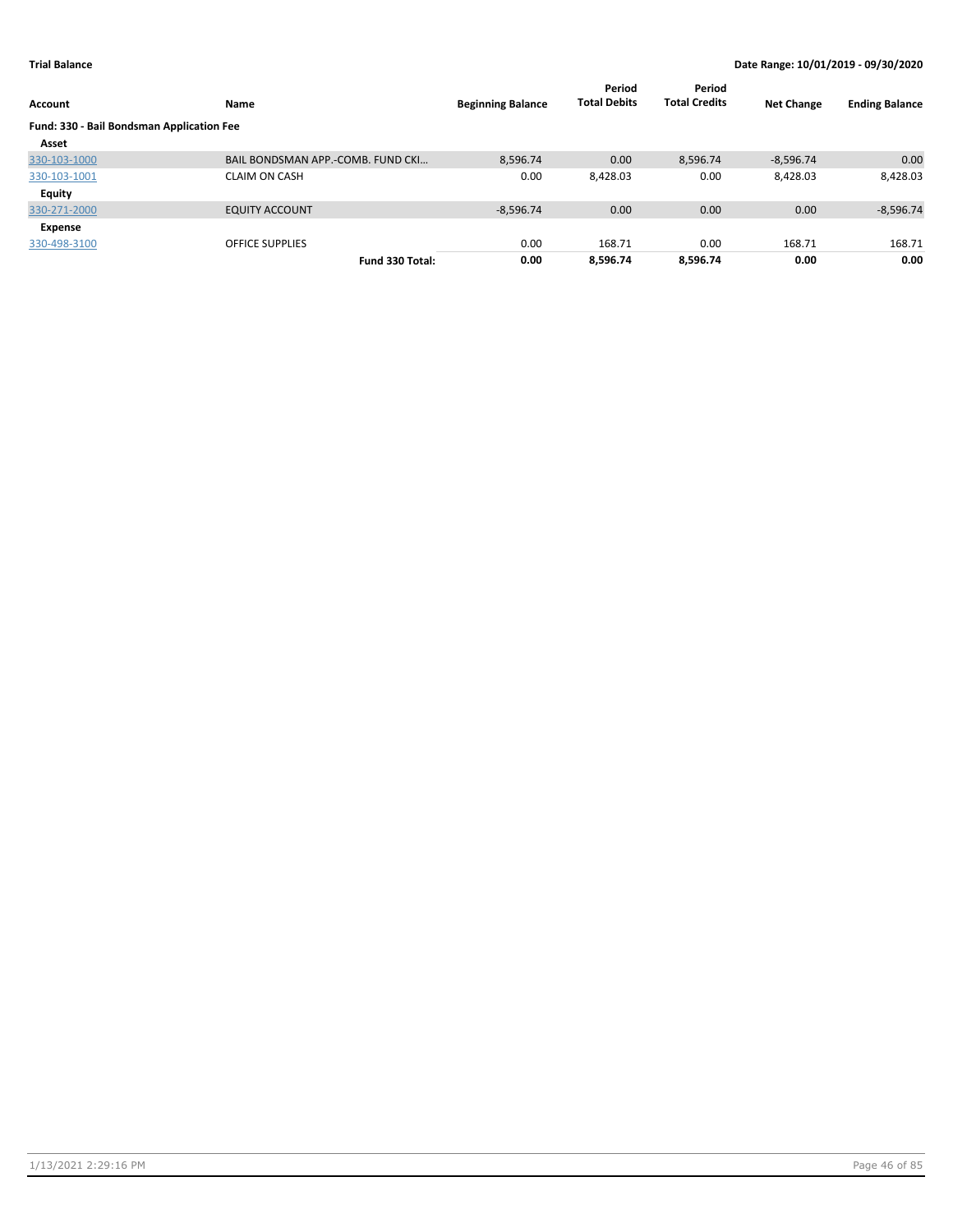| Account                 | Name                             | <b>Beginning Balance</b> | Period<br><b>Total Debits</b> | Period<br><b>Total Credits</b> | <b>Net Change</b> | <b>Ending Balance</b> |
|-------------------------|----------------------------------|--------------------------|-------------------------------|--------------------------------|-------------------|-----------------------|
| Fund: 350 - Law Library |                                  |                          |                               |                                |                   |                       |
| Asset                   |                                  |                          |                               |                                |                   |                       |
| 350-103-1000            | LAW LIBRARY-COMBINED FUND CHECKI | 176,771.77               | 17,598.69                     | 194,370.46                     | $-176,771.77$     | 0.00                  |
| 350-103-1001            | <b>CLAIM ON CASH</b>             | 0.00                     | 194,648.43                    | 0.00                           | 194,648.43        | 194,648.43            |
| 350-120-3130            | DUE FROM OTHER FUNDS             | 1,190.77                 | 612.86                        | 0.00                           | 612.86            | 1,803.63              |
| Liability               |                                  |                          |                               |                                |                   |                       |
| 350-200-9100            | SYSTEM ADDED LIABILITY LINE-ITEM | 0.00                     | 0.00                          | 300.00                         | $-300.00$         | $-300.00$             |
| Equity                  |                                  |                          |                               |                                |                   |                       |
| 350-271-2000            | <b>EQUITY ACCOUNT</b>            | $-177,962.54$            | 0.00                          | 351.78                         | $-351.78$         | $-178,314.32$         |
| Revenue                 |                                  |                          |                               |                                |                   |                       |
| 350-340-4030            | <b>COUNTY CLERK FEES</b>         | 0.00                     | 630.00                        | 6,755.14                       | $-6,125.14$       | $-6,125.14$           |
| 350-340-4500            | <b>DISTRICT CLERK FEES</b>       | 0.00                     | 0.00                          | 11,957.09                      | $-11,957.09$      | $-11,957.09$          |
| 350-360-1000            | <b>INTEREST EARNINGS</b>         | 0.00                     | 60.73                         | 366.24                         | $-305.51$         | $-305.51$             |
| Expense                 |                                  |                          |                               |                                |                   |                       |
| 350-451-3100            | <b>OFFICE SUPPLIES</b>           | 0.00                     | 550.00                        | 0.00                           | 550.00            | 550.00                |
|                         | Fund 350 Total:                  | 0.00                     | 214,100.71                    | 214,100.71                     | 0.00              | 0.00                  |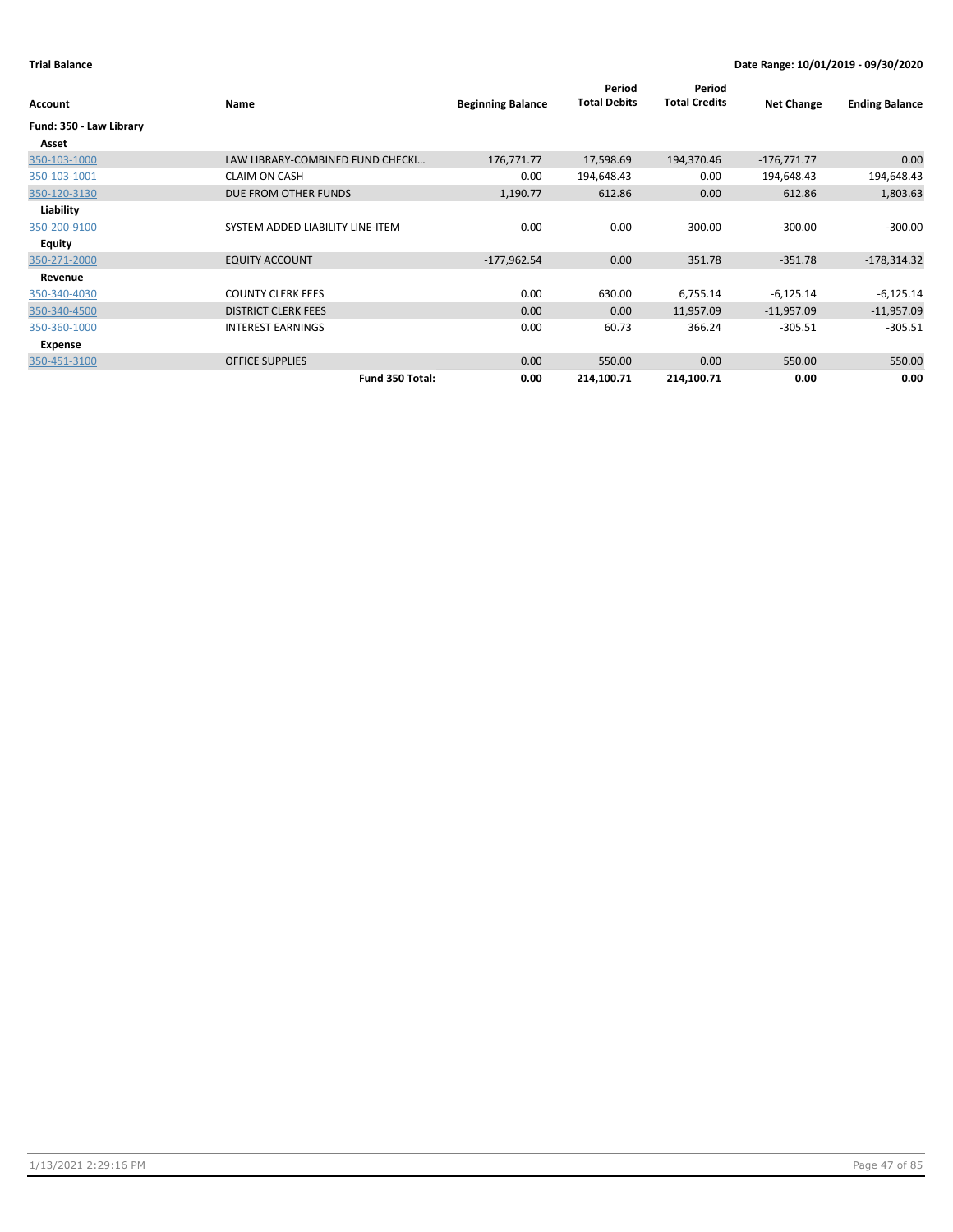| Account               | Name                               | <b>Beginning Balance</b> | Period<br><b>Total Debits</b> | Period<br><b>Total Credits</b> | <b>Net Change</b> | <b>Ending Balance</b> |
|-----------------------|------------------------------------|--------------------------|-------------------------------|--------------------------------|-------------------|-----------------------|
|                       |                                    |                          |                               |                                |                   |                       |
| Fund: 360 - D. A. Fee |                                    |                          |                               |                                |                   |                       |
| Asset                 |                                    |                          |                               |                                |                   |                       |
| 360-100-1000          | PAYROLL                            | 0.00                     | 80.00                         | 80.00                          | 0.00              | 0.00                  |
| 360-100-1001          | PR Claim on Cash                   | 0.00                     | 291.59                        | 291.59                         | 0.00              | 0.00                  |
| 360-103-1001          | Claim On Cash                      | 0.00                     | 97.45                         | 97.45                          | 0.00              | 0.00                  |
| 360-103-1360          | D.A. FEE CASH ACCOUNT              | 12,527.23                | 1,878.42                      | 2,742.62                       | $-864.20$         | 11,663.03             |
| 360-103-2360          | D.A. FEE SEIZURE FUND              | 3,455.61                 | 17,840.83                     | 5,738.73                       | 12,102.10         | 15,557.71             |
| Liability             |                                    |                          |                               |                                |                   |                       |
| 360-102-1001          | PR AP Clearing                     | 0.00                     | 134.27                        | 134.27                         | 0.00              | 0.00                  |
| 360-200-1500          | <b>ACCURED SALARY PAYABLE</b>      | $-627.24$                | 0.00                          | 62.72                          | $-62.72$          | $-689.96$             |
| 360-200-1550          | <b>ACCURED FRINGE BENEFITS</b>     | $-210.02$                | 0.00                          | 22.15                          | $-22.15$          | $-232.17$             |
| 360-200-9000          | Payroll Liability Account          | 0.00                     | 134.27                        | 134.27                         | 0.00              | 0.00                  |
| Equity                |                                    |                          |                               |                                |                   |                       |
| 360-271-2000          | <b>EQUITY ACCOUNT</b>              | $-15,145.58$             | 84.18                         | 0.00                           | 84.18             | $-15,061.40$          |
| Revenue               |                                    |                          |                               |                                |                   |                       |
| 360-340-4750          | <b>DISTRICT ATTORNEY FEES</b>      | 0.00                     | 120.00                        | 1,341.68                       | $-1,221.68$       | $-1,221.68$           |
| 360-352-2000          | <b>CONTRABAND FORFEITURE</b>       | 0.00                     | 0.00                          | 19,697.93                      | $-19,697.93$      | $-19,697.93$          |
| 360-360-1000          | INTEREST EARNINGS-D.A. FEE         | 0.00                     | 1.04                          | 4.73                           | $-3.69$           | $-3.69$               |
| 360-360-2360          | <b>INTEREST EARNINGS-SEIZURE</b>   | 0.00                     | 0.03                          | 0.80                           | $-0.77$           | $-0.77$               |
| 360-370-1300          | <b>REFUNDS &amp; MISCELLANEOUS</b> | 0.00                     | 58.30                         | 988.68                         | $-930.38$         | $-930.38$             |
| 360-370-3190          | <b>RESTITUTION</b>                 | 0.00                     | 0.00                          | 7,500.00                       | $-7,500.00$       | $-7,500.00$           |
| <b>Expense</b>        |                                    |                          |                               |                                |                   |                       |
| 360-475-3190          | <b>RESTITUTION</b>                 | 0.00                     | 7,500.00                      | 0.00                           | 7,500.00          | 7,500.00              |
| 360-475-4900          | <b>MISCELLANEOUS</b>               | 0.00                     | 5,075.90                      | 834.20                         | 4,241.70          | 4,241.70              |
| 360-477-1012          | SALARY SUPPLEMENT                  | 0.00                     | 5,050.96                      | 0.00                           | 5,050.96          | 5,050.96              |
| 360-477-2010          | SOCIAL SECURITY TAXES              | 0.00                     | 271.17                        | 0.00                           | 271.17            | 271.17                |
| 360-477-2020          | <b>GROUP HEALTH INSURANCE</b>      | 0.00                     | 46.74                         | 0.00                           | 46.74             | 46.74                 |
| 360-477-2030          | <b>RETIREMENT</b>                  | 0.00                     | 586.03                        | 0.00                           | 586.03            | 586.03                |
| 360-477-2040          | <b>WORKERS COMPENSATION</b>        | 0.00                     | 13.24                         | 7.38                           | 5.86              | 5.86                  |
| 360-477-2050          | <b>MEDICARE TAX</b>                | 0.00                     | 79.06                         | 0.00                           | 79.06             | 79.06                 |
| 360-477-4900          | MISCELLANEOUS                      | 0.00                     | 335.72                        | 0.00                           | 335.72            | 335.72                |
|                       | Fund 360 Total:                    | 0.00                     | 39,679.20                     | 39,679.20                      | 0.00              | 0.00                  |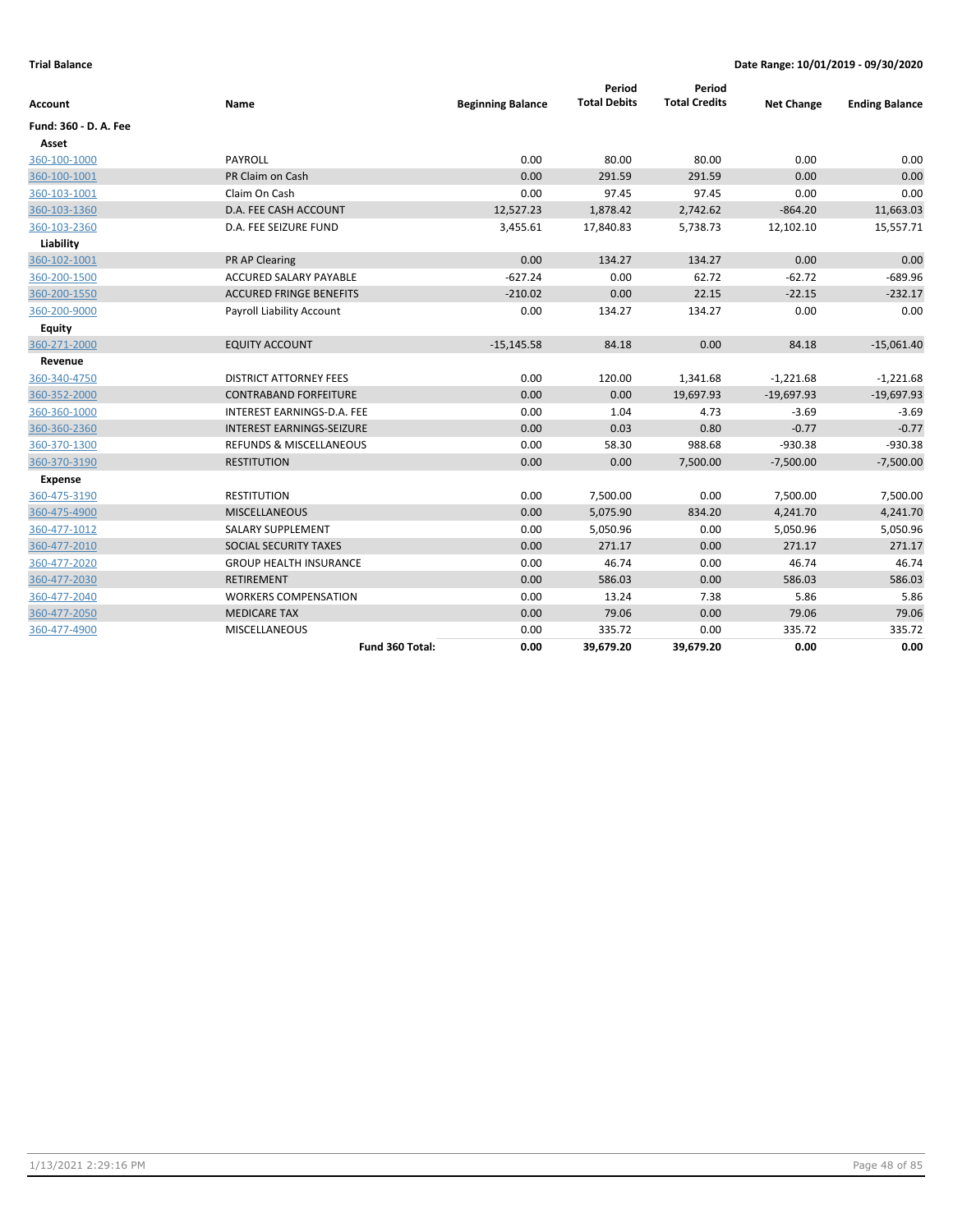| Account                               | Name                           | <b>Beginning Balance</b> | Period<br><b>Total Debits</b> | Period<br><b>Total Credits</b> | <b>Net Change</b> | <b>Ending Balance</b> |
|---------------------------------------|--------------------------------|--------------------------|-------------------------------|--------------------------------|-------------------|-----------------------|
| <b>Fund: 361 - Contraband Seizure</b> |                                |                          |                               |                                |                   |                       |
| Asset                                 |                                |                          |                               |                                |                   |                       |
| 361-103-1370                          | <b>CASH-CONTRABAND SEIZURE</b> | 61,530.32                | 8,405.57                      | 31,109.67                      | $-22.704.10$      | 38,826.22             |
| Liability                             |                                |                          |                               |                                |                   |                       |
| 361-207-0990                          | <b>HELD IN TRUST</b>           | $-59,114.68$             | 31,113.15                     | 8,373.21                       | 22,739.94         | $-36,374.74$          |
| Equity                                |                                |                          |                               |                                |                   |                       |
| 361-271-2000                          | <b>EQUITY ACCOUNT</b>          | $-2,415.64$              | 4.47                          | 9.76                           | $-5.29$           | $-2,420.93$           |
| Revenue                               |                                |                          |                               |                                |                   |                       |
| 361-360-1000                          | <b>INTEREST EARNINGS</b>       | 0.00                     | 10.47                         | 41.02                          | $-30.55$          | $-30.55$              |
|                                       | Fund 361 Total:                | 0.00                     | 39,533.66                     | 39,533.66                      | 0.00              | 0.00                  |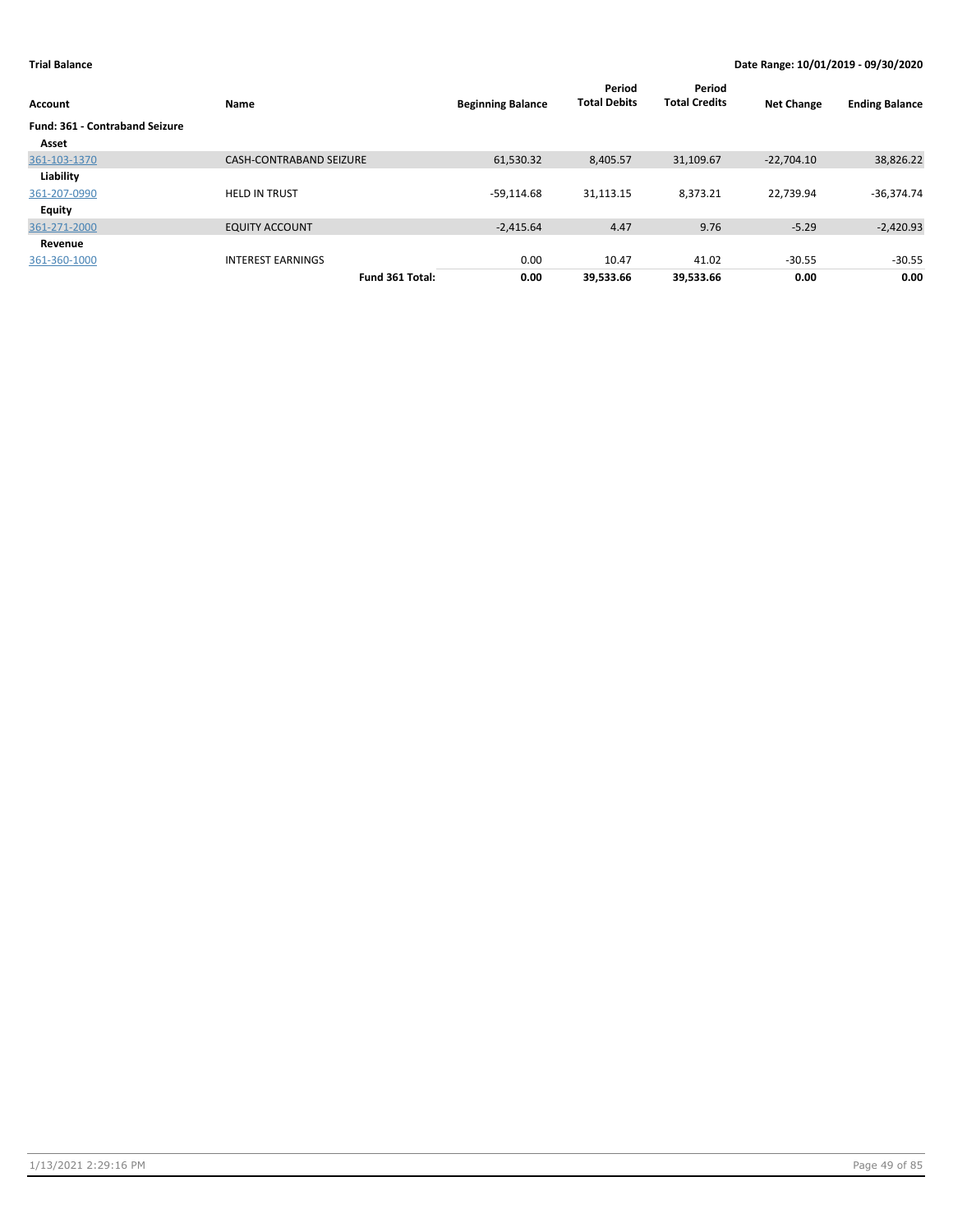| Account                        | Name                            | <b>Beginning Balance</b> | Period<br><b>Total Debits</b> | Period<br><b>Total Credits</b> | <b>Net Change</b> | <b>Ending Balance</b> |
|--------------------------------|---------------------------------|--------------------------|-------------------------------|--------------------------------|-------------------|-----------------------|
| Fund: 362 - Investigator/LEOSE |                                 |                          |                               |                                |                   |                       |
| Asset                          |                                 |                          |                               |                                |                   |                       |
| 362-103-1000                   | INVESTIGATOR/LEOSE-COMB. FUNDS  | 681.66                   | 685.36                        | 1,367.02                       | $-681.66$         | 0.00                  |
| 362-103-1001                   | <b>CLAIM ON CASH</b>            | 0.00                     | 685.36                        | 0.00                           | 685.36            | 685.36                |
| <b>Equity</b>                  |                                 |                          |                               |                                |                   |                       |
| 362-271-2000                   | <b>EQUITY ACCOUNT</b>           | $-681.66$                | 0.00                          | 0.00                           | 0.00              | $-681.66$             |
| Revenue                        |                                 |                          |                               |                                |                   |                       |
| 362-330-4750                   | <b>INVESTIGATOR/LEOSE GRANT</b> | 0.00                     | 0.00                          | 685.36                         | $-685.36$         | $-685.36$             |
| Expense                        |                                 |                          |                               |                                |                   |                       |
| 362-475-4270                   | OUT OF COUNTY TRAVEL/TRAINING   | 0.00                     | 681.66                        | 0.00                           | 681.66            | 681.66                |
|                                | Fund 362 Total:                 | 0.00                     | 2.052.38                      | 2.052.38                       | 0.00              | 0.00                  |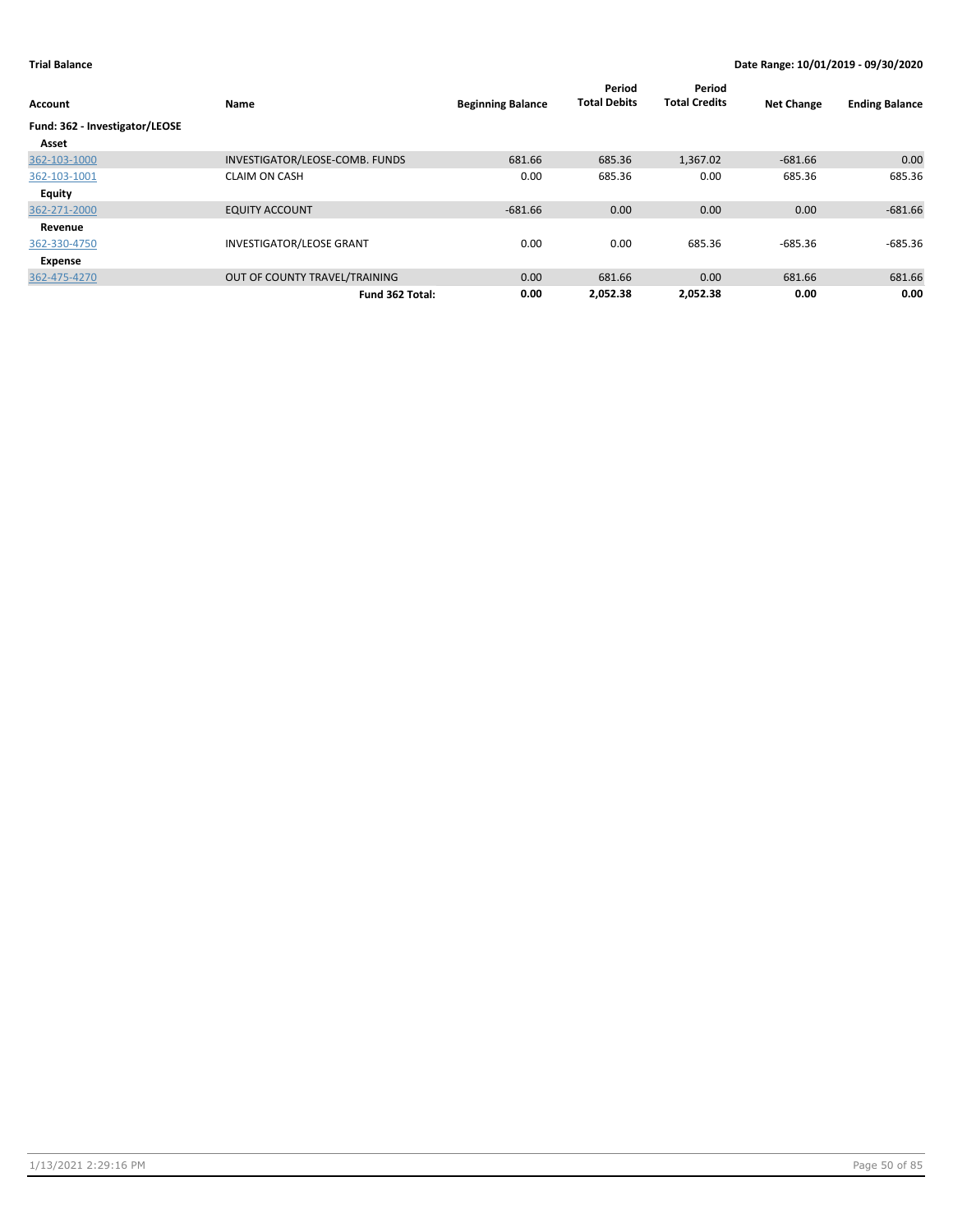| <b>Account</b>            | Name                              | <b>Beginning Balance</b> | Period<br><b>Total Debits</b> | Period<br><b>Total Credits</b> | <b>Net Change</b> | <b>Ending Balance</b> |
|---------------------------|-----------------------------------|--------------------------|-------------------------------|--------------------------------|-------------------|-----------------------|
| Fund: 380 - IHC Co-Op Gin |                                   |                          |                               |                                |                   |                       |
| Asset                     |                                   |                          |                               |                                |                   |                       |
| 380-103-1000              | IHC CO-OP GIN-COMBINED FUND CHECK | 520.56                   | 22.42                         | 542.98                         | $-520.56$         | 0.00                  |
| 380-103-1001              | <b>CLAIM ON CASH</b>              | 0.00                     | 521.67                        | 0.00                           | 521.67            | 521.67                |
| 380-103-1750              | IHC CO-OP GIN TEXPOOL             | 19,007.24                | 244.21                        | 36.89                          | 207.32            | 19,214.56             |
| Liability                 |                                   |                          |                               |                                |                   |                       |
| 380-102-1000              | A/P CLEARING                      | 0.00                     | 0.16                          | 0.16                           | 0.00              | 0.00                  |
| <b>Equity</b>             |                                   |                          |                               |                                |                   |                       |
| 380-271-2000              | <b>EQUITY ACCOUNT</b>             | $-19,527.80$             | 31.23                         | 4.39                           | 26.84             | $-19,500.96$          |
| Revenue                   |                                   |                          |                               |                                |                   |                       |
| 380-360-1000              | <b>INTEREST EARNINGS</b>          | 0.00                     | 26.44                         | 261.71                         | $-235.27$         | $-235.27$             |
|                           | Fund 380 Total:                   | 0.00                     | 846.13                        | 846.13                         | 0.00              | 0.00                  |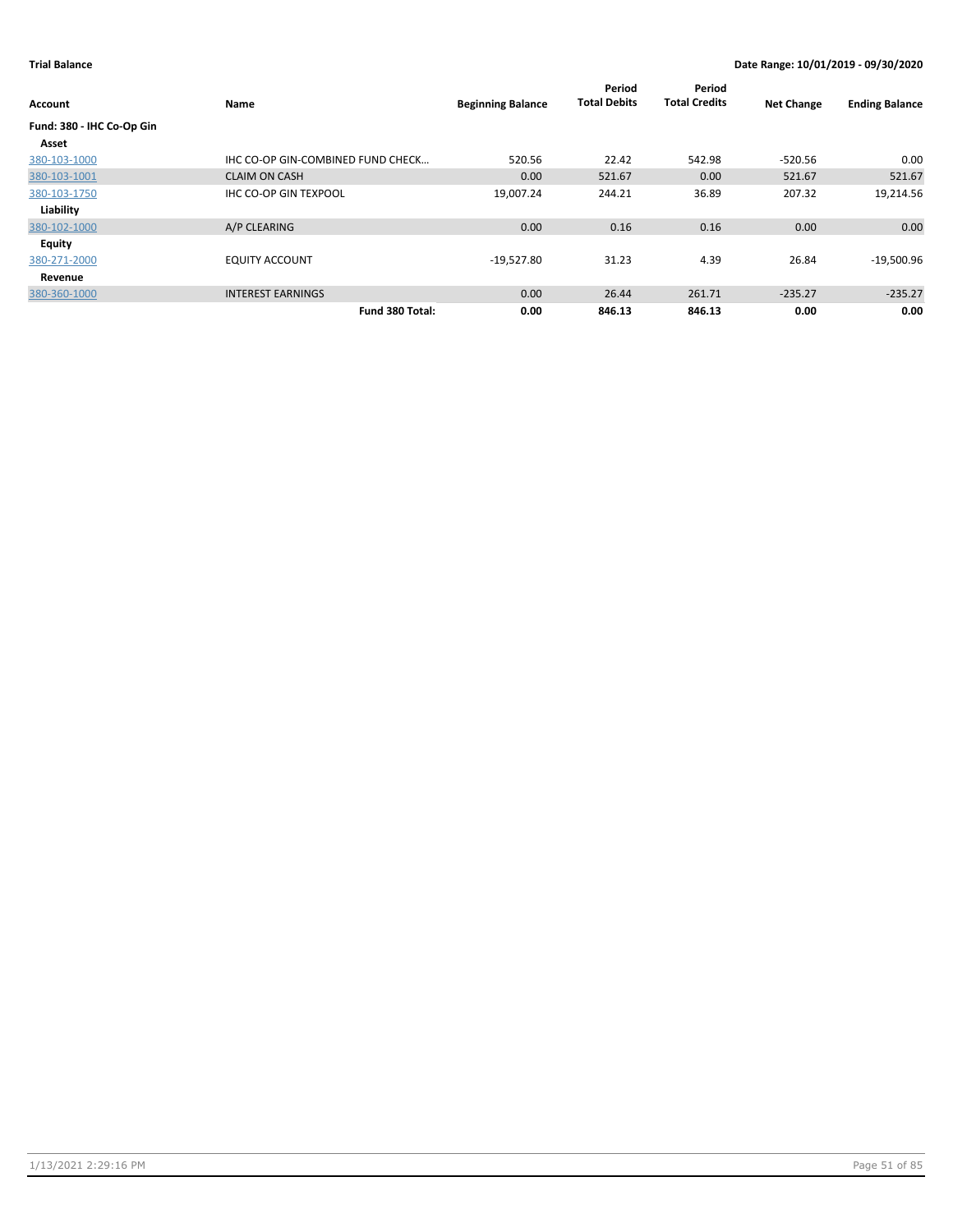| Account                            | Name                                | <b>Beginning Balance</b> | Period<br><b>Total Debits</b> | Period<br><b>Total Credits</b> | <b>Net Change</b> | <b>Ending Balance</b> |
|------------------------------------|-------------------------------------|--------------------------|-------------------------------|--------------------------------|-------------------|-----------------------|
| Fund: 381 - IHC Bonnie Ruth Cooper |                                     |                          |                               |                                |                   |                       |
| Asset                              |                                     |                          |                               |                                |                   |                       |
| 381-103-1000                       | IHC B.R. COOPER-COMB. FUND CHECKING | 14,367.43                | 5,804.08                      | 20,171.51                      | $-14,367.43$      | 0.00                  |
| 381-103-1001                       | <b>CLAIM ON CASH</b>                | 0.00                     | 626.43                        | 0.00                           | 626.43            | 626.43                |
| 381-103-1750                       | <b>B.R. COOPER-TEXPOOL</b>          | 6,336.38                 | 78.03                         | 8.78                           | 69.25             | 6,405.63              |
| <b>Equity</b>                      |                                     |                          |                               |                                |                   |                       |
| 381-271-2000                       | <b>EQUITY ACCOUNT</b>               | $-20,703.81$             | 0.00                          | 14.43                          | $-14.43$          | $-20,718.24$          |
| Revenue                            |                                     |                          |                               |                                |                   |                       |
| 381-360-1000                       | <b>INTEREST EARNINGS</b>            | 0.00                     | 25.05                         | 99.88                          | -74.83            | $-74.83$              |
| 381-370-1500                       | <b>BONNIE RUTH COOPER TRUST</b>     | 0.00                     | 0.00                          | 1,189.91                       | $-1,189.91$       | $-1,189.91$           |
| Expense                            |                                     |                          |                               |                                |                   |                       |
| 381-645-4120                       | <b>PRESCRIPTIONS</b>                | 0.00                     | 19,553.92                     | 4,603.00                       | 14,950.92         | 14,950.92             |
|                                    | Fund 381 Total:                     | 0.00                     | 26,087.51                     | 26,087.51                      | 0.00              | 0.00                  |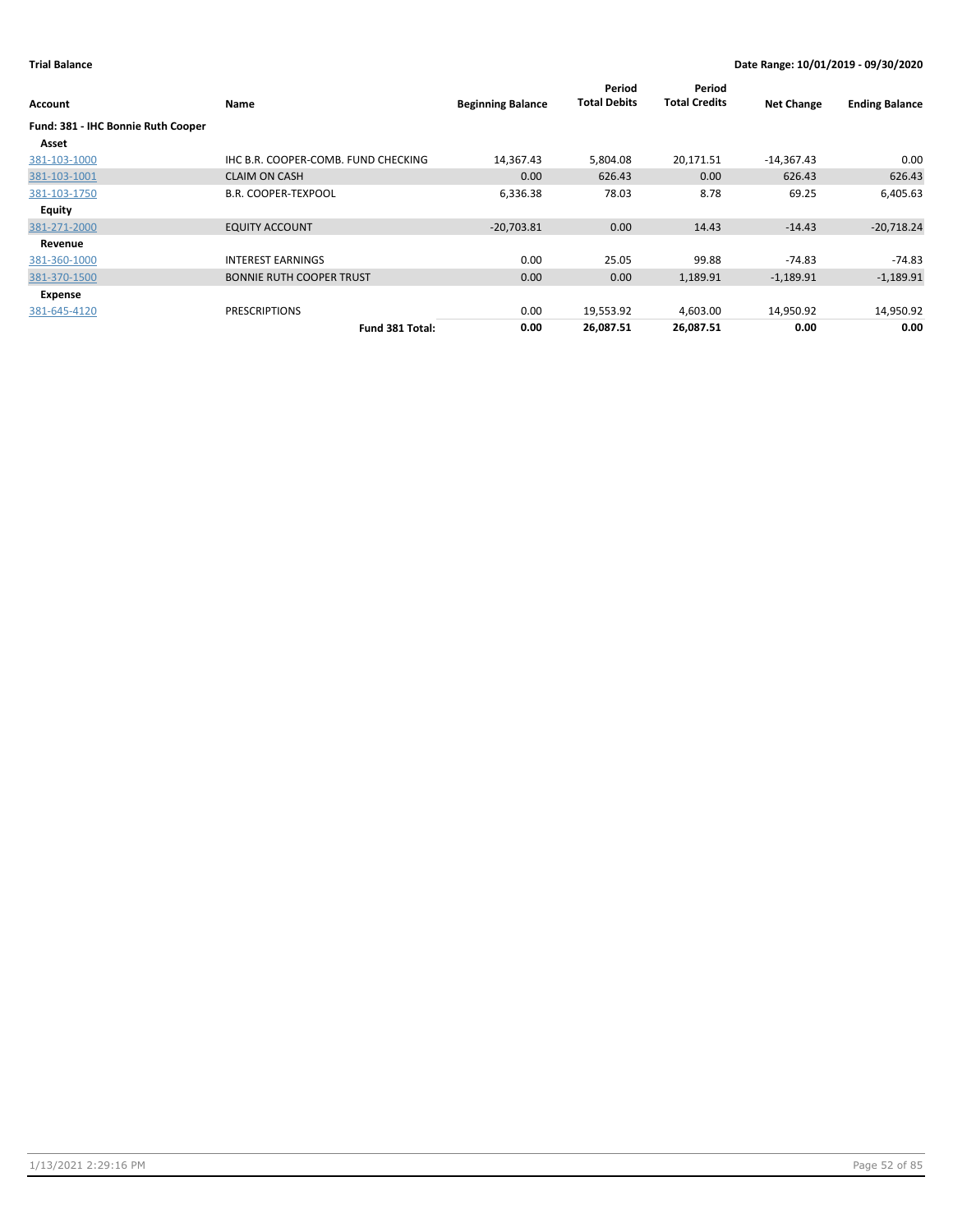| Account                 | Name                                 | <b>Beginning Balance</b> | Period<br><b>Total Debits</b> | Period<br><b>Total Credits</b> | <b>Net Change</b> | <b>Ending Balance</b> |
|-------------------------|--------------------------------------|--------------------------|-------------------------------|--------------------------------|-------------------|-----------------------|
| <b>Fund: 410 - CERT</b> |                                      |                          |                               |                                |                   |                       |
| Asset                   |                                      |                          |                               |                                |                   |                       |
| 410-103-1000            | CITIZEN CORPS (CERT) - COMB. FUND CH | 0.00                     | 222.71                        | 222.71                         | 0.00              | 0.00                  |
| 410-103-1001            | <b>CLAIM ON CASH</b>                 | 0.00                     | 159.29                        | 0.00                           | 159.29            | 159.29                |
| Revenue                 |                                      |                          |                               |                                |                   |                       |
| 410-370-4060            | <b>DONATIONS</b>                     | 0.00                     | 0.00                          | 100.00                         | $-100.00$         | $-100.00$             |
| 410-390-1401            | <b>TRANSFERS IN</b>                  | 0.00                     | 0.00                          | 122.71                         | $-122.71$         | $-122.71$             |
| Expense                 |                                      |                          |                               |                                |                   |                       |
| 410-414-3100            | <b>SUPPLIES</b>                      | 0.00                     | 63.42                         | 0.00                           | 63.42             | 63.42                 |
|                         | Fund 410 Total:                      | 0.00                     | 445.42                        | 445.42                         | 0.00              | 0.00                  |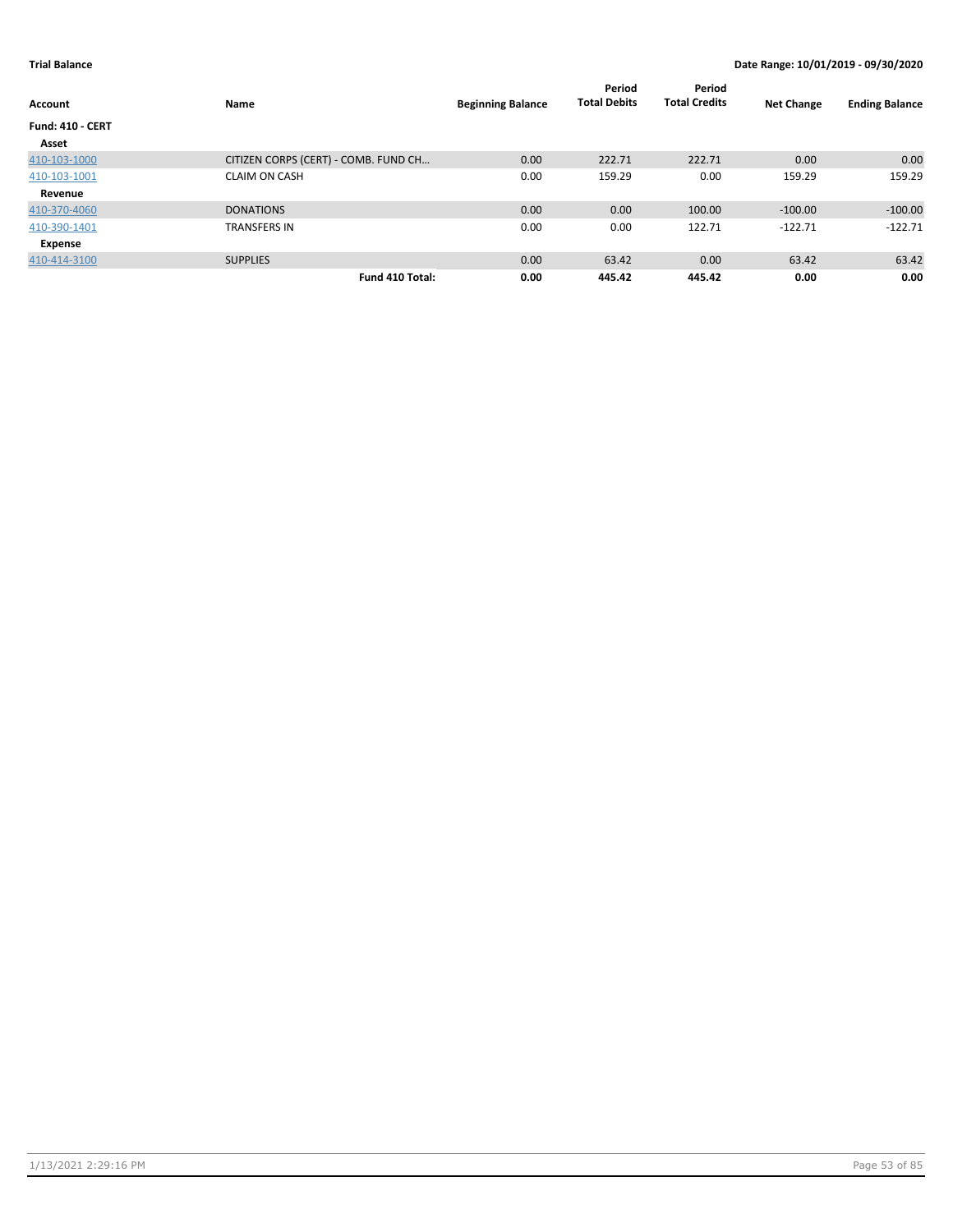| Account                            | Name                             | <b>Beginning Balance</b> | Period<br><b>Total Debits</b> | Period<br><b>Total Credits</b> | <b>Net Change</b> | <b>Ending Balance</b> |
|------------------------------------|----------------------------------|--------------------------|-------------------------------|--------------------------------|-------------------|-----------------------|
| Fund: 411 - Hazard Mitigation Plan |                                  |                          |                               |                                |                   |                       |
| Asset                              |                                  |                          |                               |                                |                   |                       |
| 411-103-1000                       | HAZARD MITIGATION-COMB. FUND CHE | $-428.64$                | 428.64                        | 0.00                           | 428.64            | 0.00                  |
| Equity                             |                                  |                          |                               |                                |                   |                       |
| 411-271-2000                       | <b>EQUITY ACCOUNT</b>            | 428.64                   | 0.00                          | 0.00                           | 0.00              | 428.64                |
| Revenue                            |                                  |                          |                               |                                |                   |                       |
| 411-390-1401                       | <b>TRANSFERS IN</b>              | 0.00                     | 0.00                          | 428.64                         | $-428.64$         | $-428.64$             |
|                                    | Fund 411 Total:                  | 0.00                     | 428.64                        | 428.64                         | 0.00              | 0.00                  |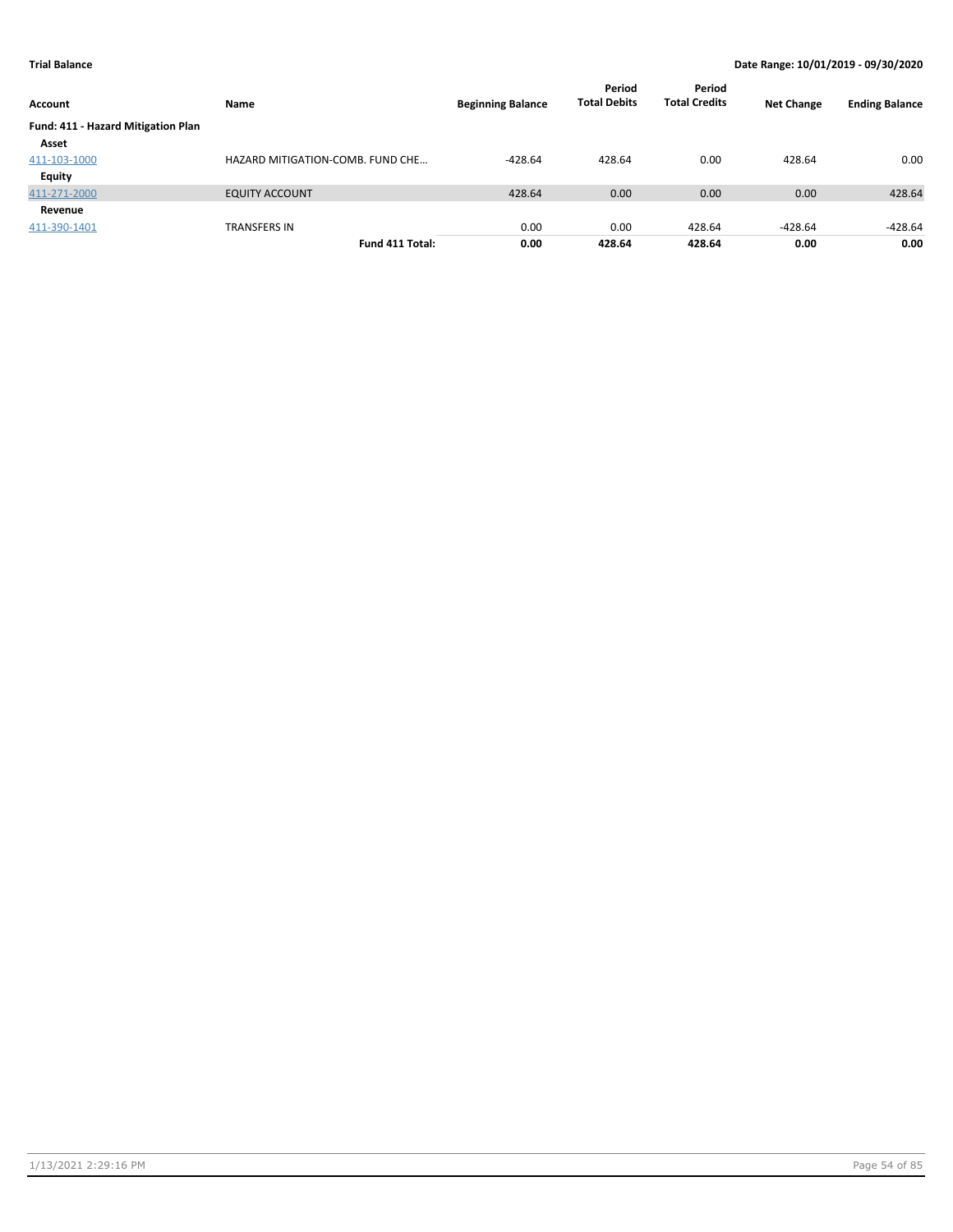| Account                                   | Name                              | <b>Beginning Balance</b> | Period<br><b>Total Debits</b> | Period<br><b>Total Credits</b> | <b>Net Change</b> | <b>Ending Balance</b> |
|-------------------------------------------|-----------------------------------|--------------------------|-------------------------------|--------------------------------|-------------------|-----------------------|
| Fund: 412 - Safe Room Reimbursement Prog. |                                   |                          |                               |                                |                   |                       |
| Asset                                     |                                   |                          |                               |                                |                   |                       |
| 412-103-1000                              | SAFE ROOM REIMB.PROG.-COMB. FUNDS | 7,765.67                 | 1,400.00                      | 9,165.67                       | $-7,765.67$       | 0.00                  |
| 412-103-1001                              | <b>CLAIM ON CASH</b>              | 0.00                     | 9,081.70                      | 0.00                           | 9,081.70          | 9,081.70              |
| Liability                                 |                                   |                          |                               |                                |                   |                       |
| 412-200-9100                              | SYSTEM ADDED LIABILITY LINE-ITEM  | 0.00                     | 774.92                        | 0.00                           | 774.92            | 774.92                |
| <b>Equity</b>                             |                                   |                          |                               |                                |                   |                       |
| 412-271-2000                              | <b>EQUITY ACCOUNT</b>             | $-7,765.67$              | 0.00                          | 774.92                         | $-774.92$         | $-8,540.59$           |
| Revenue                                   |                                   |                          |                               |                                |                   |                       |
| 412-330-4750                              | SAFE ROOM REIMBURSEMENT DR-4029   | 0.00                     | 0.00                          | 26,283.94                      | $-26,283.94$      | $-26,283.94$          |
| 412-330-4760                              | <b>ADMINISTRATIVE FEE</b>         | 0.00                     | 0.00                          | 1,400.00                       | $-1,400.00$       | $-1,400.00$           |
| Expense                                   |                                   |                          |                               |                                |                   |                       |
| 412-408-3100                              | <b>OFFICE SUPPLIES</b>            | 0.00                     | 83.97                         | 0.00                           | 83.97             | 83.97                 |
| 412-408-3140                              | SAFE ROOM REIMBURSEMENT           | 0.00                     | 26,283.94                     | 0.00                           | 26,283.94         | 26,283.94             |
|                                           | Fund 412 Total:                   | 0.00                     | 37,624.53                     | 37,624.53                      | 0.00              | 0.00                  |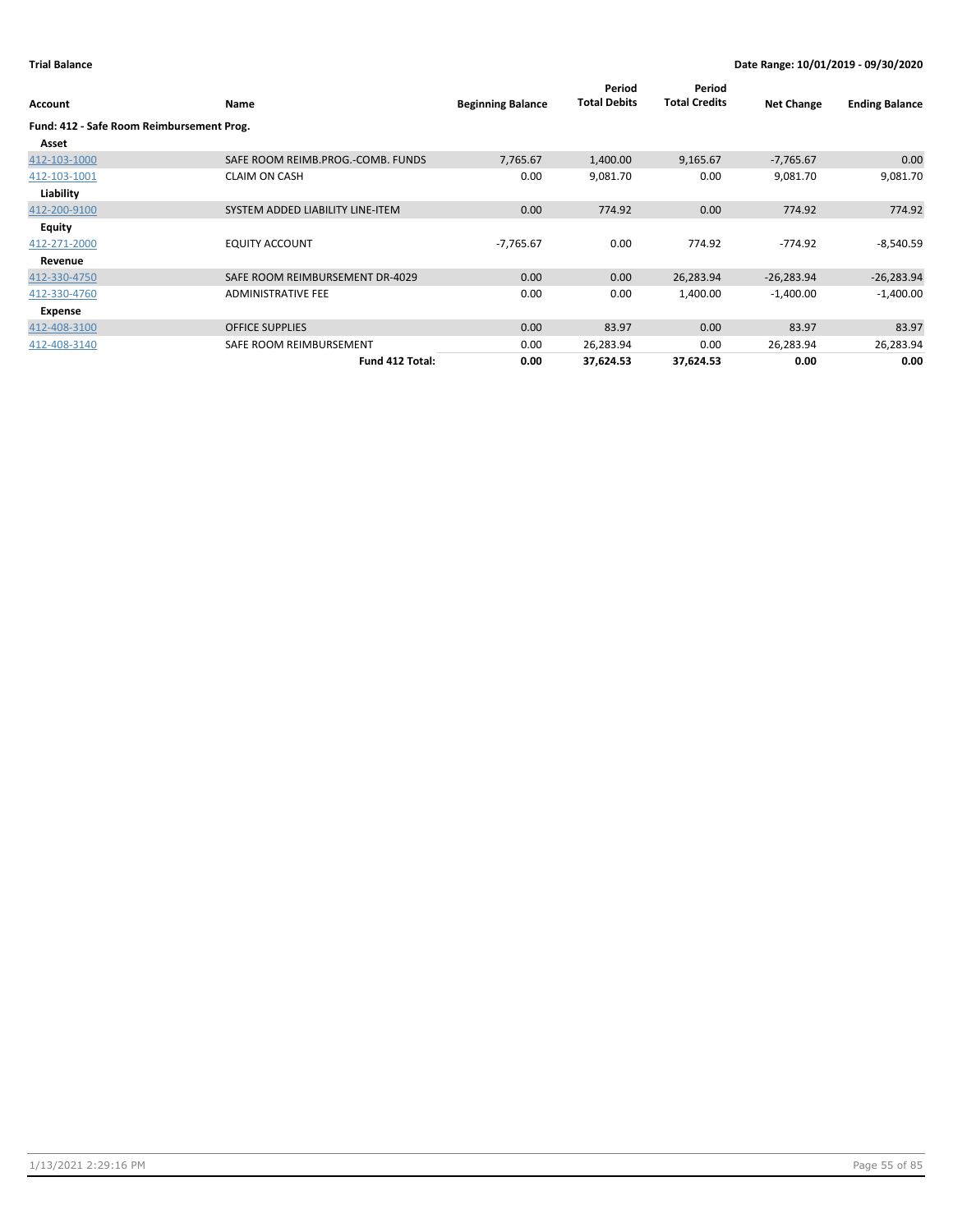| Account                                         | Name                             | <b>Beginning Balance</b> | Period<br><b>Total Debits</b> | Period<br><b>Total Credits</b> | <b>Net Change</b> | <b>Ending Balance</b> |
|-------------------------------------------------|----------------------------------|--------------------------|-------------------------------|--------------------------------|-------------------|-----------------------|
| <b>Fund: 413 - CARES ACT-CORONAVIRUS RELIEF</b> |                                  |                          |                               |                                |                   |                       |
| Asset                                           |                                  |                          |                               |                                |                   |                       |
| 413-103-1000                                    | CARES ACT-COMBINED FUND CHECKING | 0.00                     | 187,869.00                    | 187,869.00                     | 0.00              | 0.00                  |
| 413-103-1001                                    | <b>CLAIM ON CASH</b>             | 0.00                     | 187,989.48                    | 5,208.57                       | 182,780.91        | 182,780.91            |
| Liability                                       |                                  |                          |                               |                                |                   |                       |
| 413-102-1000                                    | A/P CLEARING                     | 0.00                     | 5,208.57                      | 10,500.50                      | $-5,291.93$       | $-5,291.93$           |
| Revenue                                         |                                  |                          |                               |                                |                   |                       |
| 413-330-4770                                    | <b>CORONAVIRUS RELIEF FUND</b>   | 0.00                     | 0.00                          | 187,869.00                     | $-187,869.00$     | $-187,869.00$         |
| Expense                                         |                                  |                          |                               |                                |                   |                       |
| 413-413-1090                                    | <b>SALARY ELECTION</b>           | 0.00                     | 1,108.00                      | 0.00                           | 1,108.00          | 1,108.00              |
| 413-413-3970                                    | SANITIZING SUPPLIES              | 0.00                     | 6,258.25                      | 3,102.50                       | 3,155.75          | 3,155.75              |
| 413-413-3980                                    | PERSONAL PROTECTIVE EQUIPMENT    | 0.00                     | 2,330.59                      | 224.75                         | 2,105.84          | 2,105.84              |
| 413-413-3990                                    | OFFICE PROTECTION                | 0.00                     | 4,010.43                      | 0.00                           | 4,010.43          | 4,010.43              |
| 413-413-4420                                    | OTHER PROFESSIONAL SERVICES      | 0.00                     | 1,606.85                      | 1,606.85                       | 0.00              | 0.00                  |
|                                                 | Fund 413 Total:                  | 0.00                     | 396,381.17                    | 396,381.17                     | 0.00              | 0.00                  |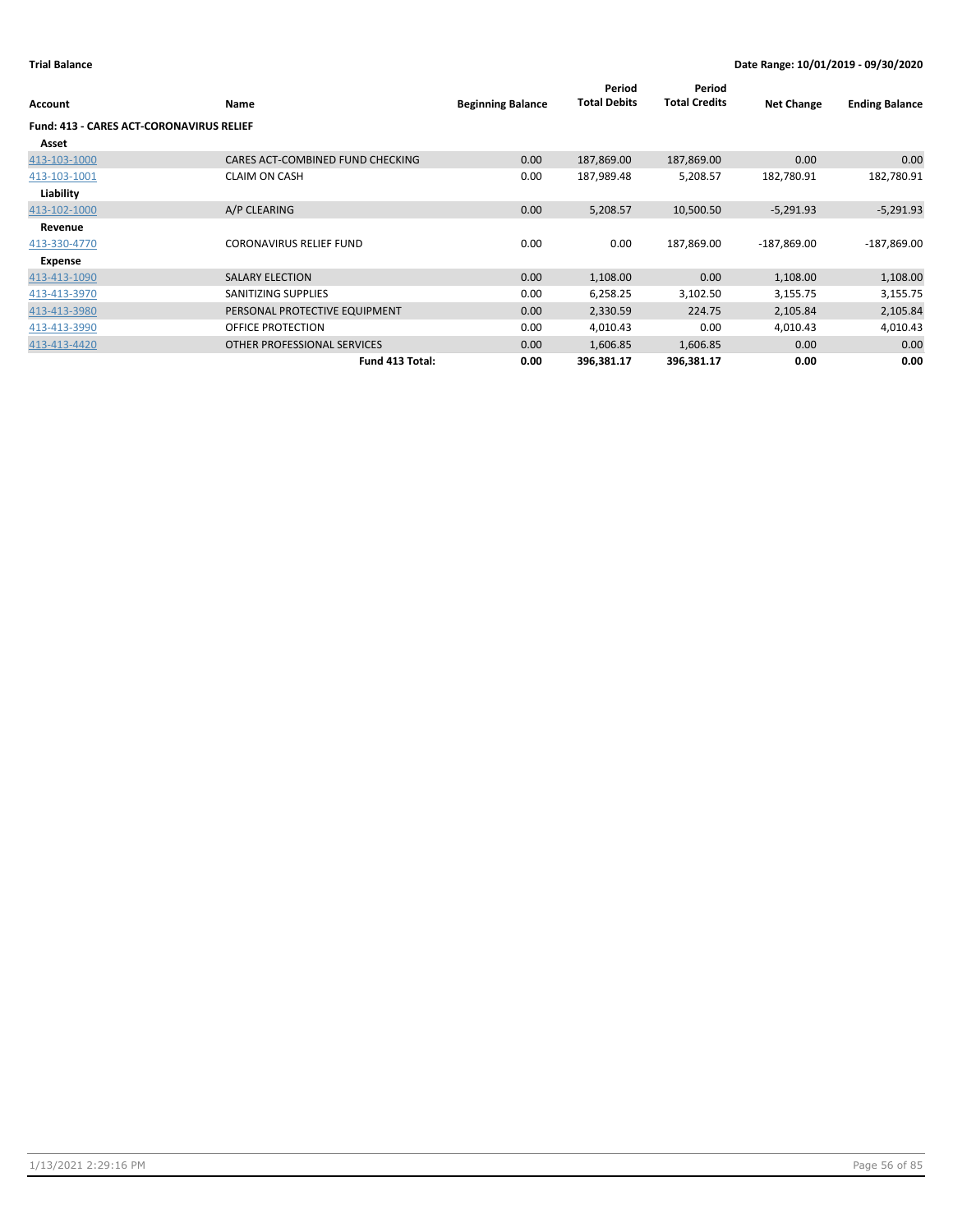| <b>Account</b>                        | Name                                   | <b>Beginning Balance</b> | Period<br><b>Total Debits</b> | Period<br><b>Total Credits</b> | <b>Net Change</b> | <b>Ending Balance</b> |
|---------------------------------------|----------------------------------------|--------------------------|-------------------------------|--------------------------------|-------------------|-----------------------|
| <b>Fund: 560 - Sheriff Forfeiture</b> |                                        |                          |                               |                                |                   |                       |
| Asset                                 |                                        |                          |                               |                                |                   |                       |
| 560-103-1560                          | CASH-F.C. SHERIFF FORFEITURE           | 42,745.92                | 21,220.89                     | 42,039.91                      | $-20,819.02$      | 21,926.90             |
| 560-103-1590                          | CASH-FEDERAL FORFEITURE 2018           | 2,325.14                 | 122,389.51                    | 70,313.99                      | 52,075.52         | 54,400.66             |
| Equity                                |                                        |                          |                               |                                |                   |                       |
| 560-271-2000                          | <b>EQUITY ACCOUNT</b>                  | $-45,071.06$             | 0.00                          | 3.75                           | $-3.75$           | $-45,074.81$          |
| Revenue                               |                                        |                          |                               |                                |                   |                       |
| 560-352-2000                          | <b>CONTRABAND FORFEITURE</b>           | 0.00                     | 4,944.01                      | 48,312.66                      | $-43,368.65$      | $-43,368.65$          |
| 560-355-5600                          | FEDERAL FORFEITUR FUNDS 2018           | 0.00                     | 0.00                          | 122,387.39                     | $-122,387.39$     | $-122,387.39$         |
| 560-360-1000                          | <b>INTEREST EARNINGS-SO FORFEITURE</b> | 0.00                     | 7.80                          | 33.68                          | $-25.88$          | $-25.88$              |
| 560-370-1300                          | REFUNDS & MISCELLANEOUS                | 0.00                     | 0.00                          | 2,720.00                       | $-2,720.00$       | $-2,720.00$           |
| <b>Expense</b>                        |                                        |                          |                               |                                |                   |                       |
| 560-560-3100                          | <b>OFFICE SUPPLIES</b>                 | 0.00                     | 2,103.37                      | 0.00                           | 2,103.37          | 2,103.37              |
| 560-560-3200                          | <b>WEAPON SUPPLIES</b>                 | 0.00                     | 3,061.10                      | 0.00                           | 3,061.10          | 3,061.10              |
| 560-560-3950                          | UNIFORMS/PROTECTIVE VESTS              | 0.00                     | 5,213.62                      | 0.00                           | 5,213.62          | 5,213.62              |
| 560-560-4270                          | OUT OF COUNTY TRAVEL/TRAINING          | 0.00                     | 2,038.00                      | 208.00                         | 1,830.00          | 1,830.00              |
| 560-560-4510                          | SECURE BUILDING MATERIALS              | 0.00                     | 258.15                        | 0.00                           | 258.15            | 258.15                |
| 560-560-4520                          | <b>R&amp;M EQUIPMENT</b>               | 0.00                     | 46.73                         | 0.00                           | 46.73             | 46.73                 |
| 560-560-4600                          | EQUIPMENT RENTAL/LEASE                 | 0.00                     | 575.00                        | 0.00                           | 575.00            | 575.00                |
| 560-560-4900                          | <b>MISCELLANEOUS</b>                   | 0.00                     | 1,500.00                      | 1,500.00                       | 0.00              | 0.00                  |
| 560-560-4950                          | NARCOTICS AND/OR OTHER INVESTIGAT      | 0.00                     | 4,500.00                      | 1,500.00                       | 3,000.00          | 3,000.00              |
| 560-560-5720                          | <b>EQUIPMENT</b>                       | 0.00                     | 10,203.99                     | 0.00                           | 10,203.99         | 10,203.99             |
| 560-560-5730                          | TELEPHONE/RADIO EQUIPMENT              | 0.00                     | 7,166.00                      | 0.00                           | 7,166.00          | 7,166.00              |
| 560-560-5740                          | <b>TECHNOLOGY</b>                      | 0.00                     | 32,847.84                     | 8,292.56                       | 24,555.28         | 24,555.28             |
| 560-560-5790                          | <b>WEAPONS</b>                         | 0.00                     | 3,342.00                      | 0.00                           | 3,342.00          | 3,342.00              |
| 560-560-5800                          | <b>INVESTIGATIVE EQUIPMENT</b>         | 0.00                     | 5,579.93                      | 0.00                           | 5,579.93          | 5,579.93              |
| 560-561-5740                          | <b>TECHNOLOGY</b>                      | 0.00                     | 1,350.00                      | 0.00                           | 1,350.00          | 1,350.00              |
| 560-561-5750                          | <b>AUTOMOBILES</b>                     | 0.00                     | 68,964.00                     | 0.00                           | 68,964.00         | 68,964.00             |
|                                       | Fund 560 Total:                        | 0.00                     | 297,311.94                    | 297,311.94                     | 0.00              | 0.00                  |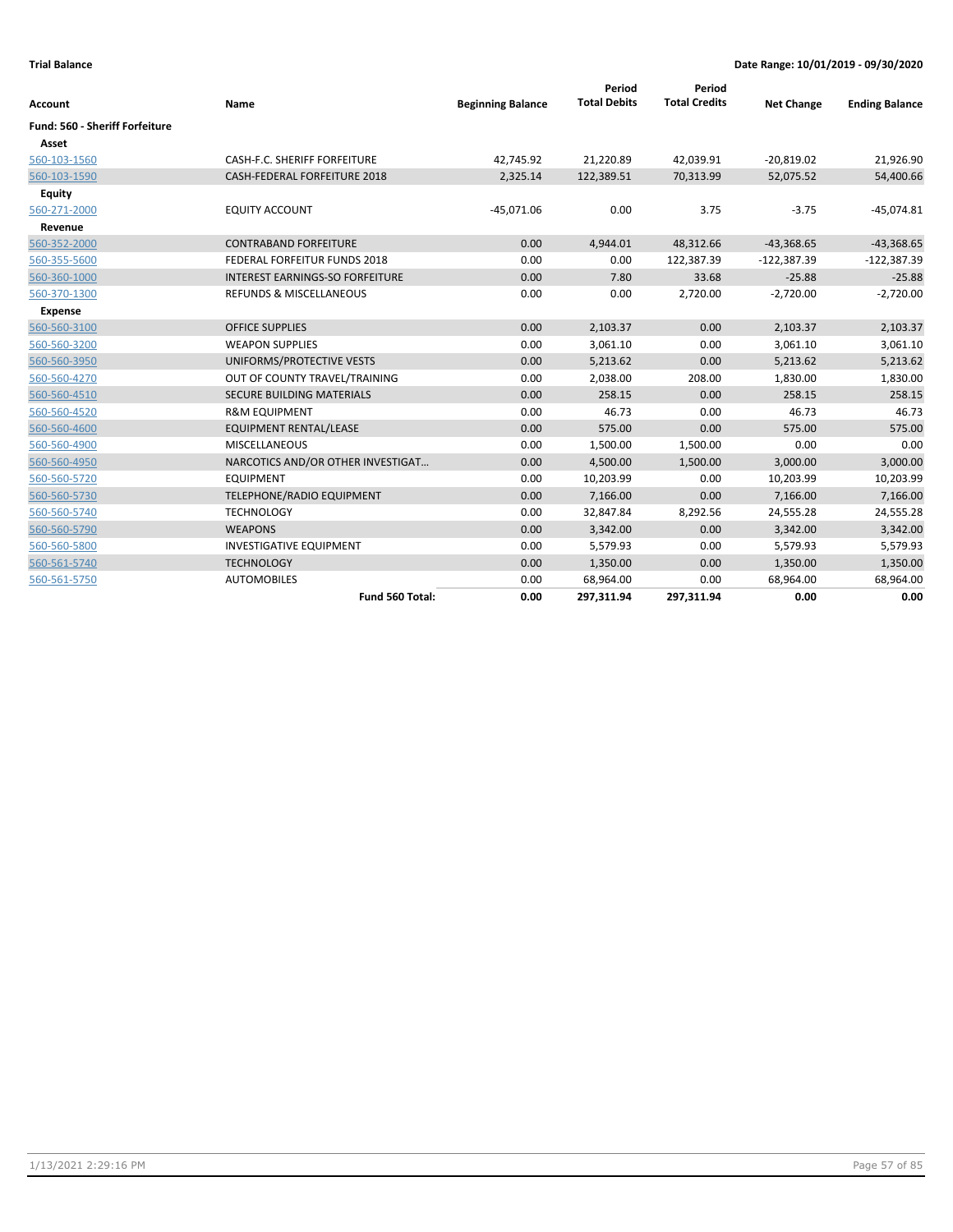| Account                                                       | Name                           | <b>Beginning Balance</b> | Period<br><b>Total Debits</b> | Period<br><b>Total Credits</b> | <b>Net Change</b> | <b>Ending Balance</b> |
|---------------------------------------------------------------|--------------------------------|--------------------------|-------------------------------|--------------------------------|-------------------|-----------------------|
| <b>Fund: 561 - Law Enforcement Education Sheriff's Office</b> |                                |                          |                               |                                |                   |                       |
| Asset                                                         |                                |                          |                               |                                |                   |                       |
| 561-103-1550                                                  | F.C. LAW ENFORCEMENT EDUCATION | 0.06                     | 2,186.45                      | 2,186.42                       | 0.03              | 0.09                  |
| Equity                                                        |                                |                          |                               |                                |                   |                       |
| 561-271-2000                                                  | <b>EQUITY ACCOUNT</b>          | $-0.06$                  | 0.00                          | 0.00                           | 0.00              | $-0.06$               |
| Revenue                                                       |                                |                          |                               |                                |                   |                       |
| 561-360-1000                                                  | <b>INTEREST EARNINGS</b>       | 0.00                     | 0.00                          | 0.09                           | $-0.09$           | $-0.09$               |
| 561-370-1600                                                  | PEACE OFFICE ALLOCATION        | 0.00                     | 0.00                          | 2,186.44                       | $-2,186.44$       | $-2,186.44$           |
| Expense                                                       |                                |                          |                               |                                |                   |                       |
| 561-560-4270                                                  | OUT OF COUNTY TRAVEL/TRAINING  | 0.00                     | 2,186.50                      | 0.00                           | 2,186.50          | 2,186.50              |
|                                                               | Fund 561 Total:                | 0.00                     | 4.372.95                      | 4.372.95                       | 0.00              | 0.00                  |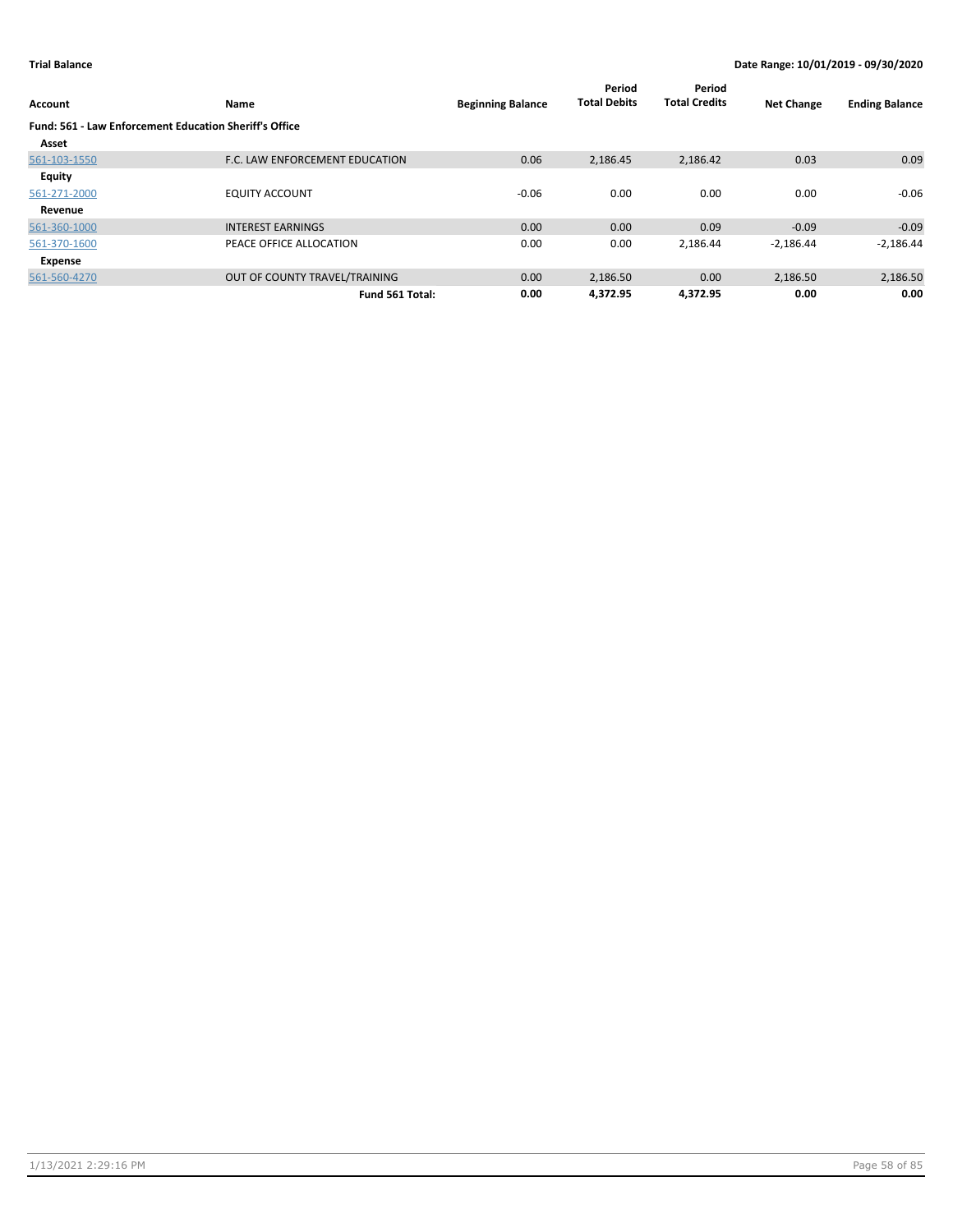|                                            |                                     |                          | Period              | Period               |                   |                       |
|--------------------------------------------|-------------------------------------|--------------------------|---------------------|----------------------|-------------------|-----------------------|
| Account                                    | Name                                | <b>Beginning Balance</b> | <b>Total Debits</b> | <b>Total Credits</b> | <b>Net Change</b> | <b>Ending Balance</b> |
| Fund: 562 - Bois D'Arc Lake Reservoir (SO) |                                     |                          |                     |                      |                   |                       |
| Asset                                      |                                     |                          |                     |                      |                   |                       |
| 562-100-1000                               | PAYROLL                             | 0.00                     | 33,344.16           | 33,344.16            | 0.00              | 0.00                  |
| 562-100-1001                               | PR Claim on Cash                    | 0.00                     | 4,658.48            | 4,658.48             | 0.00              | 0.00                  |
| 562-103-1000                               | BOIS D'ARC-COMBINED FUNDS CHECKING  | 533,975.09               | 130,072.21          | 664,047.30           | $-533,975.09$     | 0.00                  |
| 562-103-1001                               | <b>CLAIM ON CASH</b>                | 0.00                     | 0.00                | 14,594.37            | $-14,594.37$      | $-14,594.37$          |
| Liability                                  |                                     |                          |                     |                      |                   |                       |
| 562-102-1001                               | PR AP Clearing                      | 0.00                     | 2,306.40            | 2,306.40             | 0.00              | 0.00                  |
| 562-200-1500                               | <b>ACCRUED SALARY PAYABLE</b>       | 0.00                     | 0.00                | 3,264.36             | $-3,264.36$       | $-3,264.36$           |
| 562-200-1550                               | <b>ACCRUED FRINGE BENEFITS</b>      | 0.00                     | 0.00                | 1,702.08             | $-1,702.08$       | $-1,702.08$           |
| 562-200-9000                               | Payroll Liability Account           | 0.00                     | 2,306.40            | 2,306.40             | 0.00              | 0.00                  |
| 562-200-9100                               | SYSTEM ADDED LIABILITY LINE-ITEM    | 0.00                     | 97,820.92           | 47,293.57            | 50,527.35         | 50,527.35             |
| <b>Equity</b>                              |                                     |                          |                     |                      |                   |                       |
| 562-271-2000                               | <b>EQUITY ACCOUNT</b>               | $-533,975.09$            | 4,966.44            | 0.00                 | 4,966.44          | $-529,008.65$         |
| <b>Expense</b>                             |                                     |                          |                     |                      |                   |                       |
| 562-560-1040                               | <b>SALARIES DEPUTIES</b>            | 0.00                     | 72,117.68           | 5,935.20             | 66,182.48         | 66,182.48             |
| 562-560-2010                               | SOCIAL SECURITY TAXES               | 0.00                     | 4,273.73            | 366.54               | 3,907.19          | 3,907.19              |
| 562-560-2020                               | <b>GROUP HEALTH INSURANCE</b>       | 0.00                     | 17,158.01           | 1,810.27             | 15,347.74         | 15,347.74             |
| 562-560-2030                               | <b>RETIREMENT</b>                   | 0.00                     | 8,423.67            | 699.75               | 7,723.92          | 7,723.92              |
| 562-560-2040                               | <b>WORKERS COMPENSATION</b>         | 0.00                     | 1,399.42            | 0.00                 | 1,399.42          | 1,399.42              |
| 562-560-2050                               | <b>MEDICARE TAX</b>                 | 0.00                     | 1,236.07            | 85.71                | 1,150.36          | 1,150.36              |
| 562-560-3200                               | <b>WEAPONS SUPPLIES</b>             | 0.00                     | 393.60              | 0.00                 | 393.60            | 393.60                |
| 562-560-4470                               | Radio Licenses                      | 0.00                     | 485.00              | 0.00                 | 485.00            | 485.00                |
| 562-560-5730                               | <b>EMERGENCY RADIO IMPROVEMENTS</b> | 0.00                     | 399,800.00          | 0.00                 | 399,800.00        | 399,800.00            |
| 562-560-5750                               | PURCHASE AUTOS, BOATS, ATV'S        | 0.00                     | 48,945.97           | 47,293.57            | 1,652.40          | 1,652.40              |
|                                            | Fund 562 Total:                     | 0.00                     | 829,708.16          | 829,708.16           | 0.00              | 0.00                  |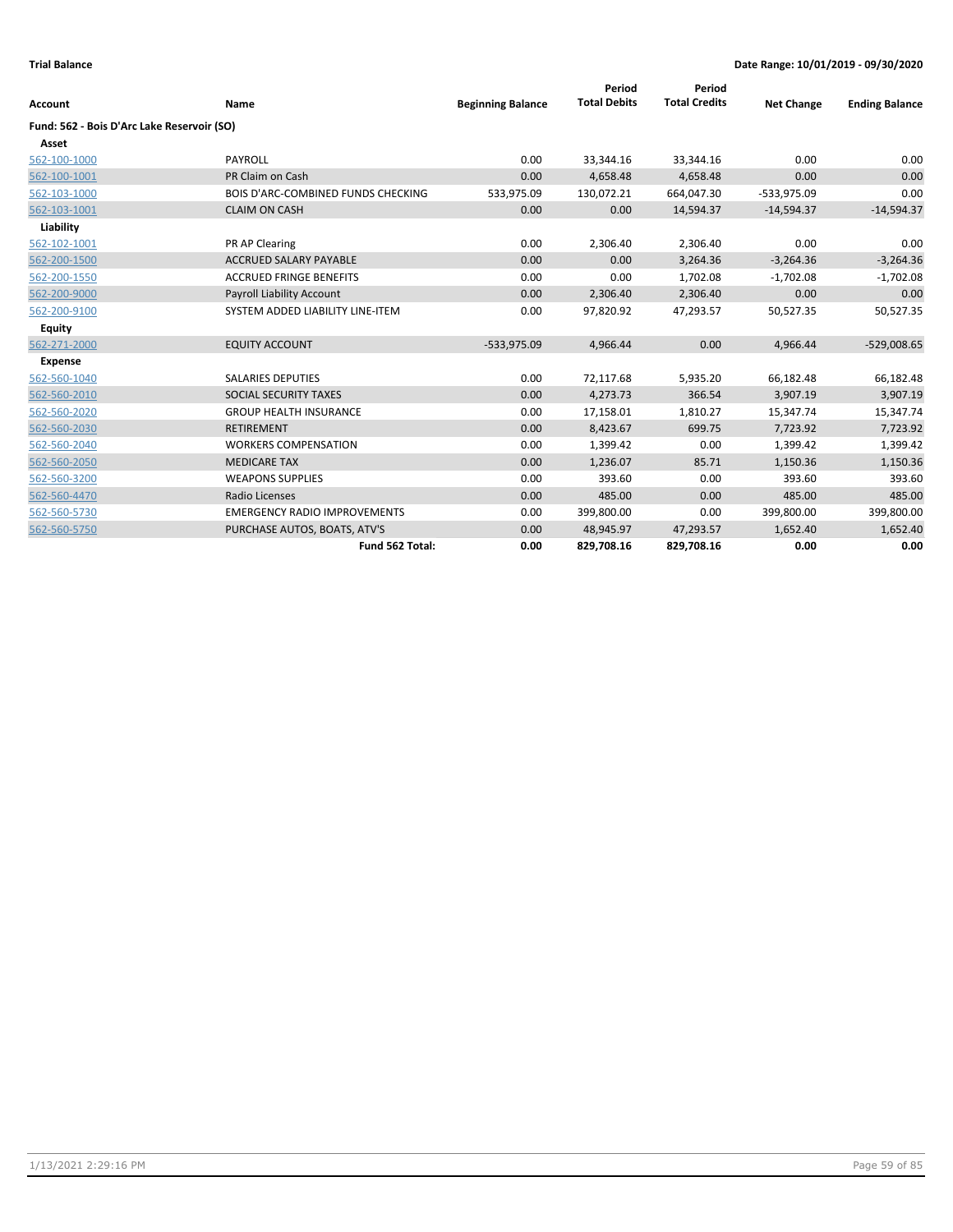| <b>Account</b>                          | Name                      | <b>Beginning Balance</b> | Period<br><b>Total Debits</b> | Period<br><b>Total Credits</b> | <b>Net Change</b> | <b>Ending Balance</b> |
|-----------------------------------------|---------------------------|--------------------------|-------------------------------|--------------------------------|-------------------|-----------------------|
| Fund: 563 - Sheriff's Office Technology |                           |                          |                               |                                |                   |                       |
| Asset                                   |                           |                          |                               |                                |                   |                       |
| 563-103-1000                            | TECHNOLOGY FUNDS CHECKING | 5,235.92                 | 0.00                          | 5,235.92                       | $-5,235.92$       | 0.00                  |
| 563-103-1001                            | <b>CLAIM ON CASH</b>      | 0.00                     | 2,351.32                      | 0.00                           | 2,351.32          | 2,351.32              |
| <b>Equity</b>                           |                           |                          |                               |                                |                   |                       |
| 563-271-2000                            | EQUITY ACCOUNT            | $-5.235.92$              | 0.00                          | 0.00                           | 0.00              | $-5,235.92$           |
| Expense                                 |                           |                          |                               |                                |                   |                       |
| 563-560-5730                            | <b>EMERGENCY RADIOS</b>   | 0.00                     | 2,884.60                      | 0.00                           | 2,884.60          | 2,884.60              |
|                                         | Fund 563 Total:           | 0.00                     | 5,235.92                      | 5.235.92                       | 0.00              | 0.00                  |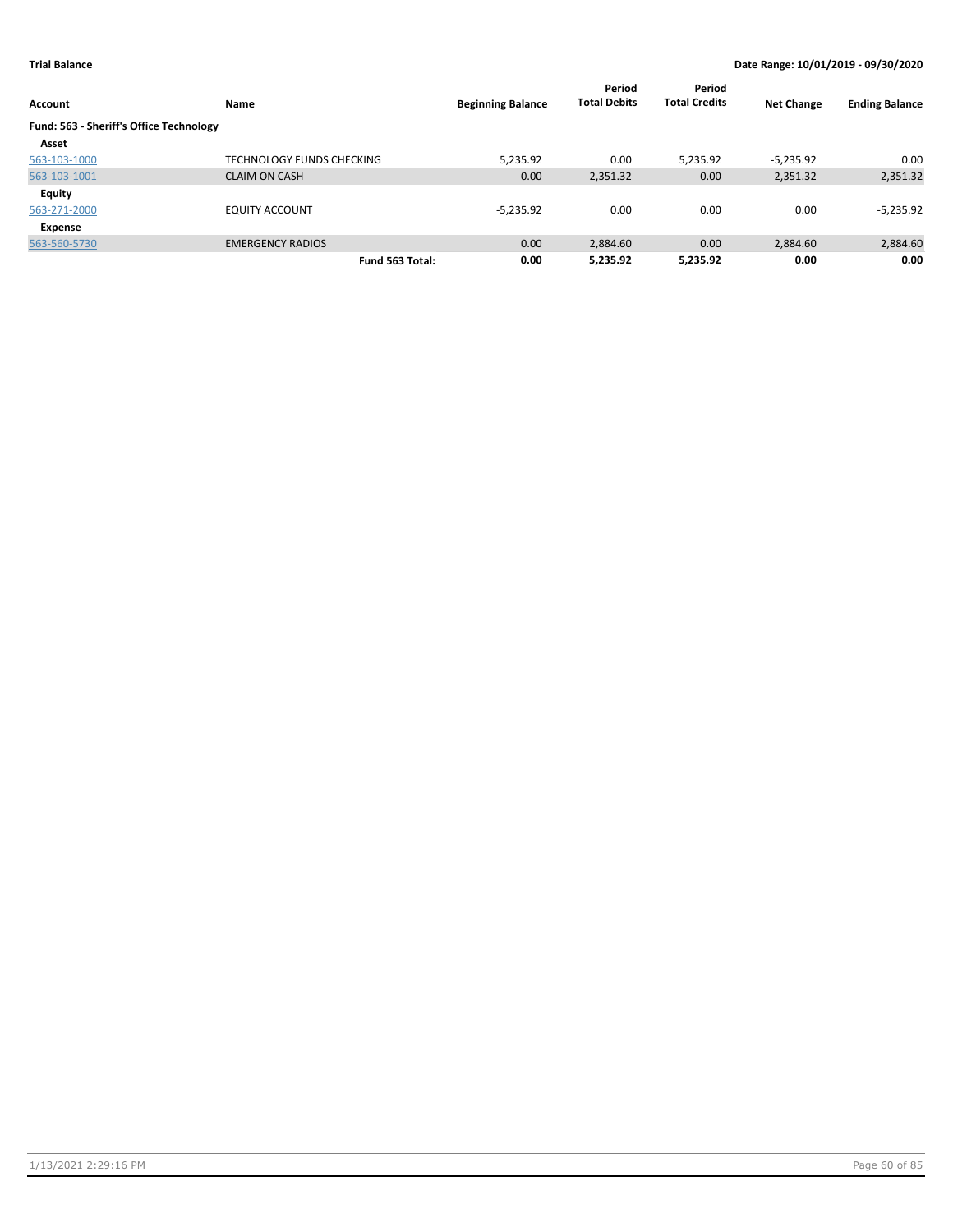|                                        |                                    |                          | Period              | Period               |                   |                       |
|----------------------------------------|------------------------------------|--------------------------|---------------------|----------------------|-------------------|-----------------------|
| Account                                | Name                               | <b>Beginning Balance</b> | <b>Total Debits</b> | <b>Total Credits</b> | <b>Net Change</b> | <b>Ending Balance</b> |
| Fund: 590 - Specialty Court/Drug Court |                                    |                          |                     |                      |                   |                       |
| Asset                                  |                                    |                          |                     |                      |                   |                       |
| 590-103-1000                           | SPECIALTY COURT PROGRAM ACCT-COM   | 31,041.04                | 3,209.19            | 34,250.23            | $-31,041.04$      | 0.00                  |
| 590-103-1001                           | <b>CLAIM ON CASH</b>               | 0.00                     | 29,662.37           | 742.50               | 28,919.87         | 28,919.87             |
| 590-120-3130                           | DUE FROM OTHER FUNDS               | 324.05                   | 0.00                | 61.13                | $-61.13$          | 262.92                |
| Liability                              |                                    |                          |                     |                      |                   |                       |
| 590-102-1000                           | A/P CLEARING                       | 0.00                     | 742.50              | 742.50               | 0.00              | 0.00                  |
| 590-200-9100                           | SYSTEM ADDED LIABILITY LINE-ITEM   | 0.00                     | 1,642.50            | 365.00               | 1,277.50          | 1,277.50              |
| <b>Equity</b>                          |                                    |                          |                     |                      |                   |                       |
| 590-271-2000                           | <b>EQUITY ACCOUNT</b>              | $-31,365.09$             | 419.25              | 0.00                 | 419.25            | $-30,945.84$          |
| Revenue                                |                                    |                          |                     |                      |                   |                       |
| 590-360-1000                           | <b>INTEREST EARNINGS</b>           | 0.00                     | 10.69               | 59.98                | $-49.29$          | $-49.29$              |
| 590-370-1300                           | <b>REFUNDS &amp; MISCELLANEOUS</b> | 0.00                     | 0.00                | 540.00               | $-540.00$         | $-540.00$             |
| 590-370-4250                           | <b>DRUG COURT FEE</b>              | 0.00                     | 4,062.19            | 7,036.93             | $-2,974.74$       | $-2,974.74$           |
| 590-370-4260                           | SPECIALTY COURT                    | 0.00                     | 0.00                | 458.42               | $-458.42$         | $-458.42$             |
| <b>Expense</b>                         |                                    |                          |                     |                      |                   |                       |
| 590-436-4330                           | <b>DRUG COURT PROGRAMS</b>         | 0.00                     | 3,866.00            | 1,933.00             | 1,933.00          | 1,933.00              |
| 590-436-4370                           | <b>ATTORNEY FEES DRUG COURT</b>    | 0.00                     | 2,025.00            | 0.00                 | 2,025.00          | 2,025.00              |
| 590-436-4420                           | PROFESSIONAL SERVICES              | 0.00                     | 550.00              | 0.00                 | 550.00            | 550.00                |
|                                        | Fund 590 Total:                    | 0.00                     | 46,189.69           | 46,189.69            | 0.00              | 0.00                  |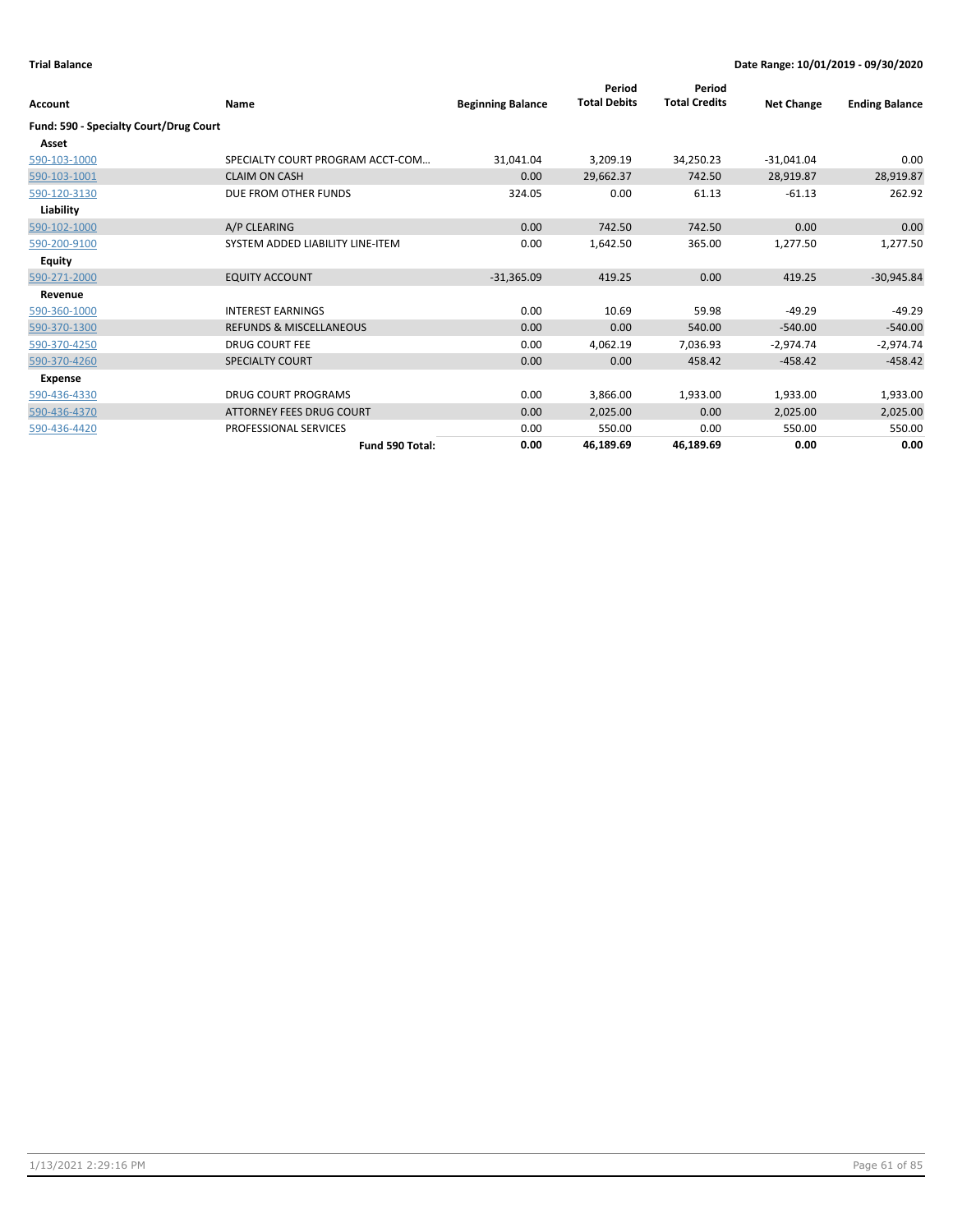| Account             | Name                               | <b>Beginning Balance</b> | Period<br><b>Total Debits</b> | Period<br><b>Total Credits</b> | <b>Net Change</b> | <b>Ending Balance</b> |
|---------------------|------------------------------------|--------------------------|-------------------------------|--------------------------------|-------------------|-----------------------|
| Fund: 600 - Sinking |                                    |                          |                               |                                |                   |                       |
| Asset               |                                    |                          |                               |                                |                   |                       |
| 600-103-1000        | SINKING-COMBINED FUND CHECKING     | 152,710.87               | 964,627.08                    | 1,117,337.95                   | $-152,710.87$     | 0.00                  |
| 600-103-1001        | <b>CLAIM ON CASH</b>               | 0.00                     | 242,945.76                    | 0.00                           | 242,945.76        | 242,945.76            |
| 600-120-3110        | <b>TAXES RECEIVABLE</b>            | 10,269.92                | 7,980.96                      | 0.00                           | 7,980.96          | 18,250.88             |
| 600-120-3120        | DUE FROM OTHER GOVERNMENTS         | 33.34                    | 45.22                         | 0.00                           | 45.22             | 78.56                 |
| Liability           |                                    |                          |                               |                                |                   |                       |
| 600-200-2000        | <b>DEFERRED REVENUE</b>            | $-9,341.26$              | 0.00                          | 7,358.40                       | $-7,358.40$       | $-16,699.66$          |
| <b>Equity</b>       |                                    |                          |                               |                                |                   |                       |
| 600-271-2000        | <b>EQUITY ACCOUNT</b>              | $-153,672.87$            | 16,872.62                     | 0.00                           | 16,872.62         | $-136,800.25$         |
| Revenue             |                                    |                          |                               |                                |                   |                       |
| 600-310-1100        | <b>CURRENT TAXES</b>               | 0.00                     | 373,811.94                    | 1,238,560.44                   | $-864,748.50$     | $-864,748.50$         |
| 600-310-1200        | <b>DELINQUENT TAXES</b>            | 0.00                     | 1,546.61                      | 10,343.63                      | $-8,797.02$       | $-8,797.02$           |
| 600-318-1200        | PAY N LIEU TAX/GRASSLAND           | 0.00                     | 0.00                          | 935.06                         | $-935.06$         | $-935.06$             |
| 600-318-1210        | PAY N LIEU TAX/UPPER TRINITY       | 0.00                     | 0.00                          | 144.00                         | $-144.00$         | $-144.00$             |
| 600-360-4000        | INTEREST, 2020 CO BONDS            | 0.00                     | 0.00                          | 5,812.19                       | $-5,812.19$       | $-5,812.19$           |
| <b>Expense</b>      |                                    |                          |                               |                                |                   |                       |
| 600-620-3090        | ANNUAL PAYING AGENT REGISTRAR FEES | 0.00                     | 786.48                        | 0.00                           | 786.48            | 786.48                |
| 600-620-4010        | <b>CONTINUING DISCLOSURE FEES</b>  | 0.00                     | 2,250.00                      | 0.00                           | 2,250.00          | 2,250.00              |
| 600-620-6270        | PRINCIPAL, 2017 GO BONDS           | 0.00                     | 269,837.50                    | 99,837.50                      | 170,000.00        | 170,000.00            |
| 600-620-6310        | PRINCIPAL, 2020 CO BONDS           | 0.00                     | 40,000.00                     | 0.00                           | 40,000.00         | 40,000.00             |
| 600-660-6670        | INTEREST, 2017 GO BONDS            | 0.00                     | 203,075.00                    | 0.00                           | 203,075.00        | 203,075.00            |
| 600-660-6700        | INTEREST, 2018 GO BONDS            | 0.00                     | 356,550.00                    | 0.00                           | 356,550.00        | 356,550.00            |
|                     | Fund 600 Total:                    | 0.00                     | 2,480,329.17                  | 2,480,329.17                   | 0.00              | 0.00                  |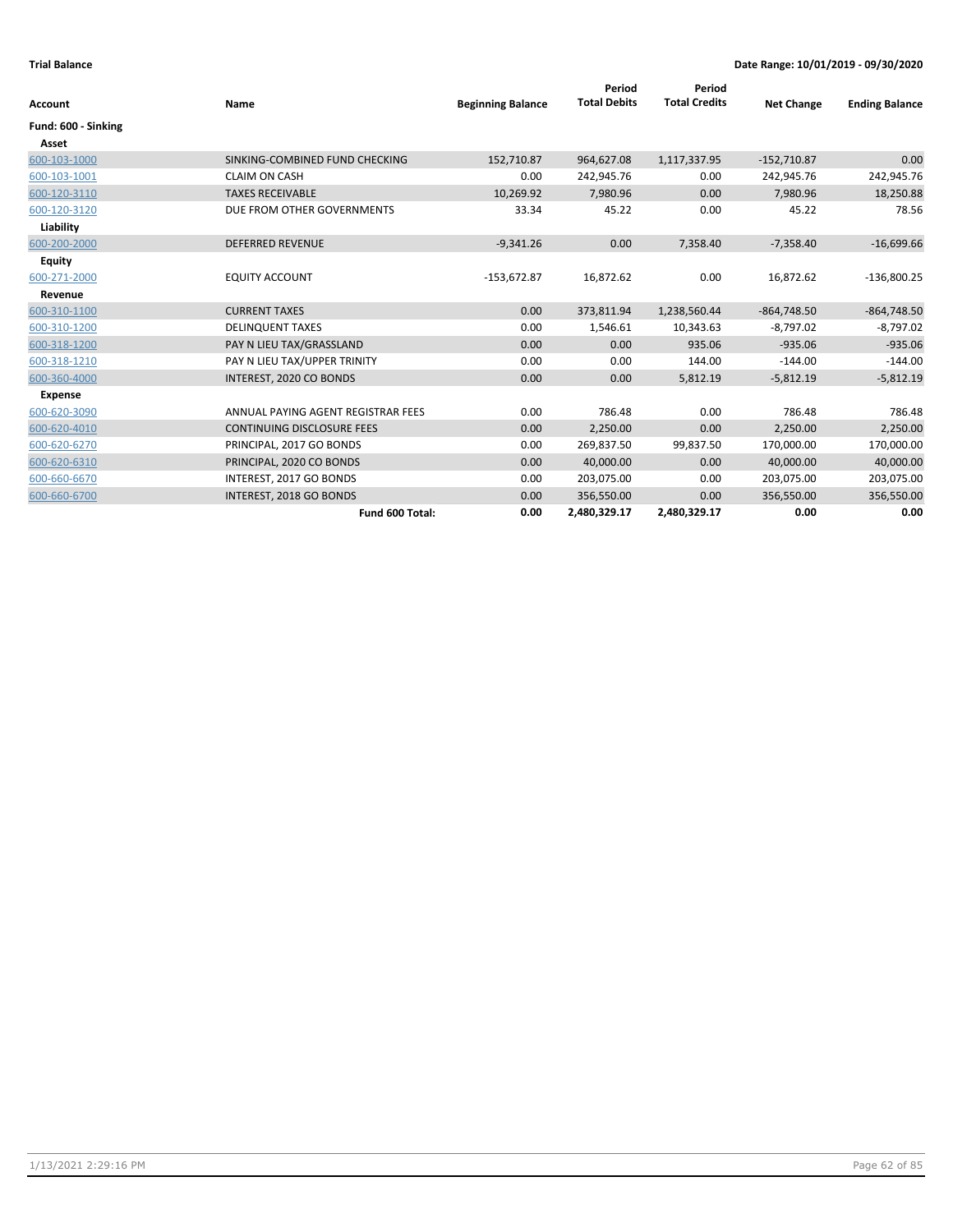| <b>Account</b>                                     | Name                              | <b>Beginning Balance</b> | Period<br><b>Total Debits</b> | Period<br><b>Total Credits</b> | <b>Net Change</b> | <b>Ending Balance</b> |
|----------------------------------------------------|-----------------------------------|--------------------------|-------------------------------|--------------------------------|-------------------|-----------------------|
| Fund: 630 - Law Enforcement Education Const. Pct.1 |                                   |                          |                               |                                |                   |                       |
| Asset                                              |                                   |                          |                               |                                |                   |                       |
| 630-103-1000                                       | LEOSE CONST.#1-COMBINED FUNDS CHE | 1,688.40                 | 685.17                        | 2.373.57                       | $-1,688.40$       | 0.00                  |
| 630-103-1001                                       | <b>CLAIM ON CASH</b>              | 0.00                     | 2,373.57                      | 0.00                           | 2,373.57          | 2,373.57              |
| Equity                                             |                                   |                          |                               |                                |                   |                       |
| 630-271-2000                                       | <b>EQUITY ACCOUNT</b>             | $-1,688.40$              | 0.00                          | 0.00                           | 0.00              | $-1,688.40$           |
| Revenue                                            |                                   |                          |                               |                                |                   |                       |
| 630-370-1600                                       | PEACE OFFICER ALLOCATION          | 0.00                     | 0.00                          | 685.17                         | $-685.17$         | $-685.17$             |
|                                                    | Fund 630 Total:                   | 0.00                     | 3.058.74                      | 3.058.74                       | 0.00              | 0.00                  |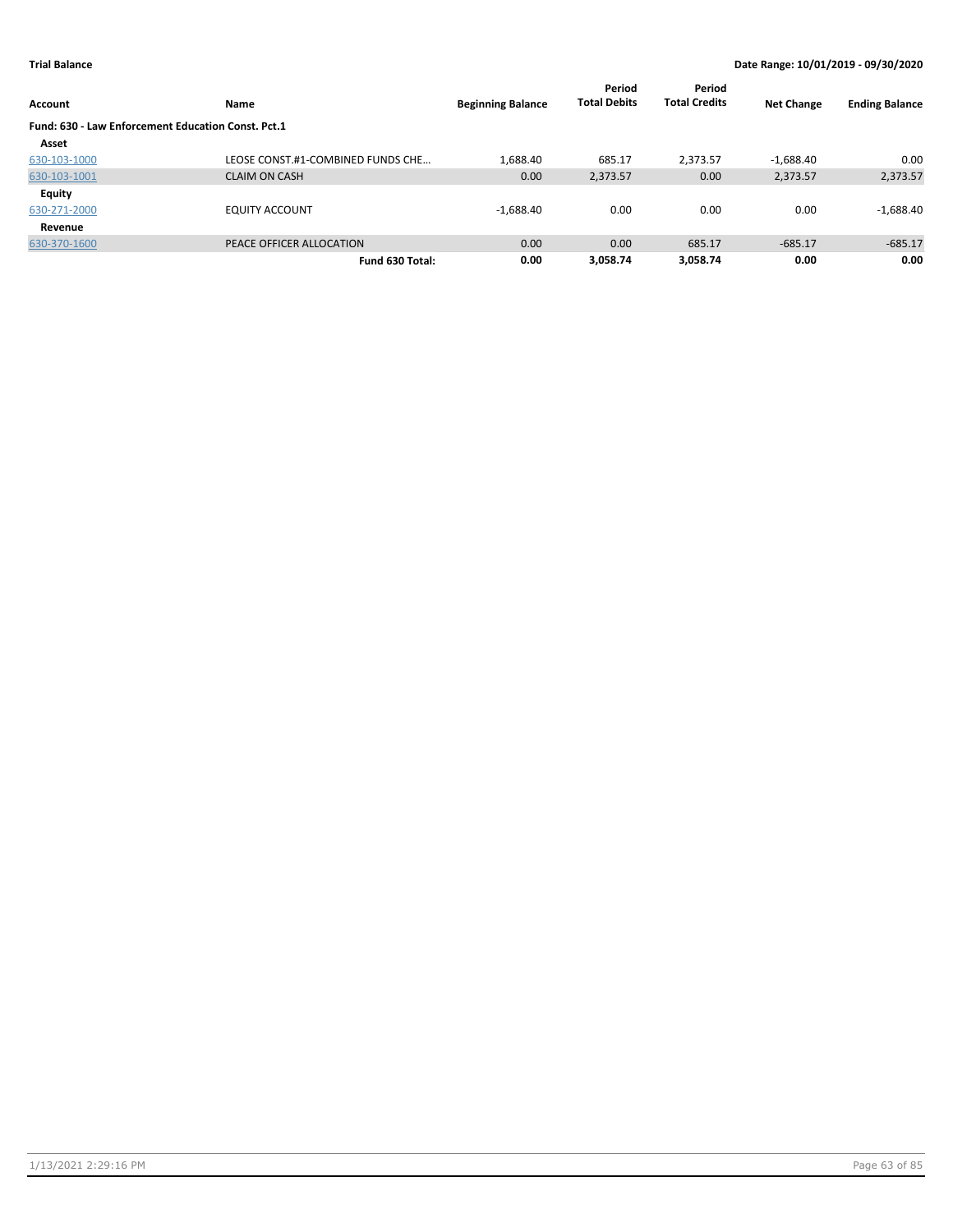| <b>Account</b>                                     | Name                              | <b>Beginning Balance</b> | Period<br><b>Total Debits</b> | Period<br><b>Total Credits</b> | <b>Net Change</b> | <b>Ending Balance</b> |
|----------------------------------------------------|-----------------------------------|--------------------------|-------------------------------|--------------------------------|-------------------|-----------------------|
| Fund: 640 - Law Enforcement Education Const. Pct.2 |                                   |                          |                               |                                |                   |                       |
| Asset                                              |                                   |                          |                               |                                |                   |                       |
| 640-103-1000                                       | LEOSE CONST.#2-COMBINED FUNDS CHE | 355.18                   | 685.17                        | 1,040.35                       | $-355.18$         | 0.00                  |
| 640-103-1001                                       | <b>CLAIM ON CASH</b>              | 0.00                     | 1,040.35                      | 0.00                           | 1,040.35          | 1,040.35              |
| Equity                                             |                                   |                          |                               |                                |                   |                       |
| 640-271-2000                                       | <b>EQUITY ACCOUNT</b>             | $-355.18$                | 0.00                          | 0.00                           | 0.00              | $-355.18$             |
| Revenue                                            |                                   |                          |                               |                                |                   |                       |
| 640-370-1600                                       | PEACE OFFICER ALLOCATION          | 0.00                     | 0.00                          | 685.17                         | $-685.17$         | $-685.17$             |
|                                                    | Fund 640 Total:                   | 0.00                     | 1.725.52                      | 1.725.52                       | 0.00              | 0.00                  |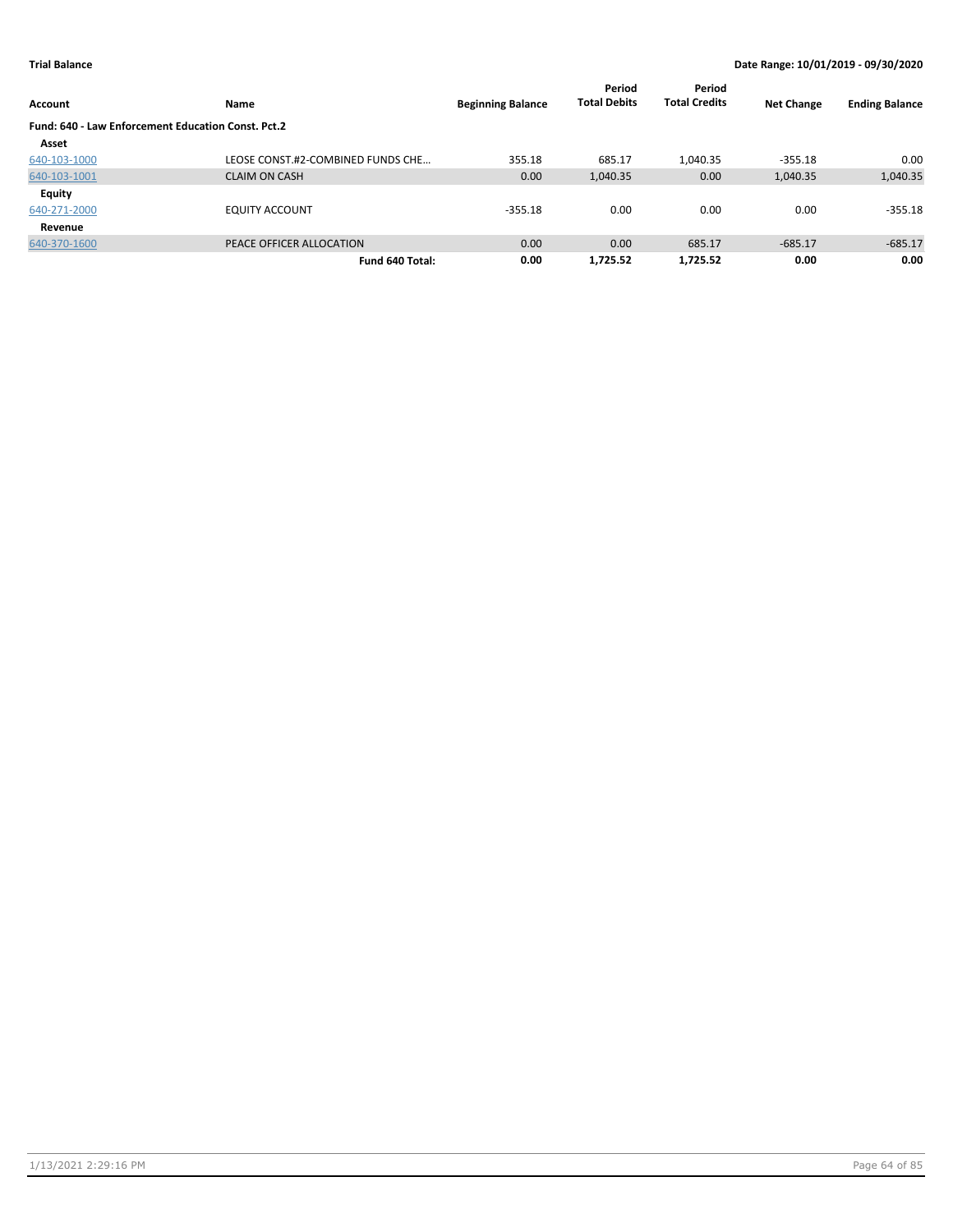| Account                                                   | Name                              | <b>Beginning Balance</b> | Period<br><b>Total Debits</b> | Period<br><b>Total Credits</b> | <b>Net Change</b> | <b>Ending Balance</b> |
|-----------------------------------------------------------|-----------------------------------|--------------------------|-------------------------------|--------------------------------|-------------------|-----------------------|
| <b>Fund: 650 - Law Enforcement Education Const. Pct.3</b> |                                   |                          |                               |                                |                   |                       |
| Asset                                                     |                                   |                          |                               |                                |                   |                       |
| 650-103-1000                                              | LEOSE CONST.#3-COMBINED FUNDS CHE | 2,691.63                 | 685.17                        | 3.376.80                       | $-2,691.63$       | 0.00                  |
| 650-103-1001                                              | <b>CLAIM ON CASH</b>              | 0.00                     | 3,376.80                      | 0.00                           | 3,376.80          | 3,376.80              |
| <b>Equity</b>                                             |                                   |                          |                               |                                |                   |                       |
| 650-271-2000                                              | <b>EQUITY ACCOUNT</b>             | $-2,691.63$              | 0.00                          | 0.00                           | 0.00              | $-2,691.63$           |
| Revenue                                                   |                                   |                          |                               |                                |                   |                       |
| 650-370-1600                                              | PEACE OFFICER ALLOCATION          | 0.00                     | 0.00                          | 685.17                         | $-685.17$         | $-685.17$             |
|                                                           | Fund 650 Total:                   | 0.00                     | 4.061.97                      | 4.061.97                       | 0.00              | 0.00                  |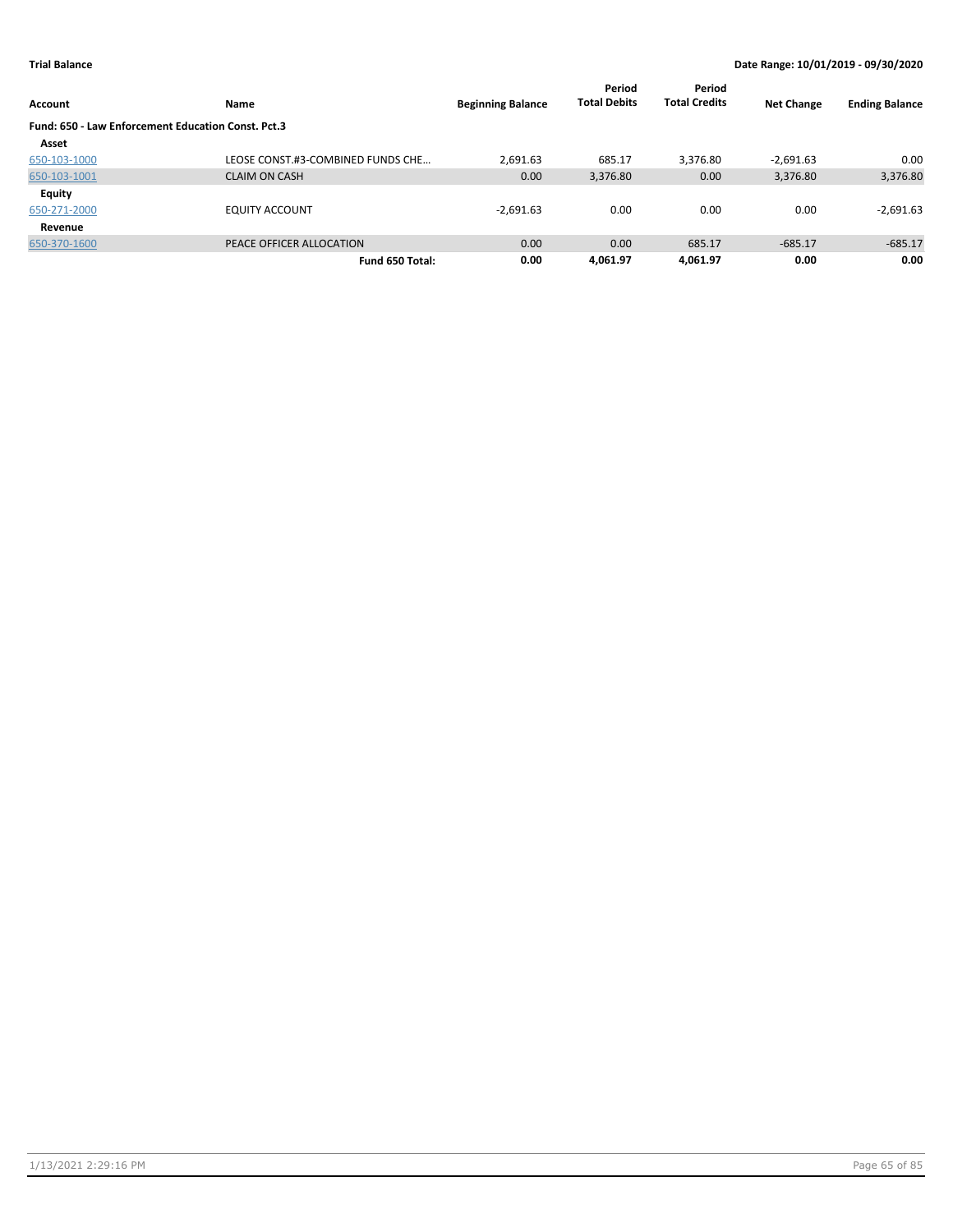| <b>Account</b>                                     | Name                                | <b>Beginning Balance</b> | Period<br><b>Total Debits</b> | Period<br><b>Total Credits</b> | <b>Net Change</b> | <b>Ending Balance</b> |
|----------------------------------------------------|-------------------------------------|--------------------------|-------------------------------|--------------------------------|-------------------|-----------------------|
| Fund: 660 - 2017 GO Bonds-Construction Fund FY2017 |                                     |                          |                               |                                |                   |                       |
| Asset                                              |                                     |                          |                               |                                |                   |                       |
| 660-103-1000                                       | GO BONDS CONST.2017-COMBINED FU     | $-442,799.41$            | 1,283,139.29                  | 840,339.88                     | 442,799.41        | 0.00                  |
| 660-103-1001                                       | <b>CLAIM ON CASH</b>                | 0.00                     | 1,668.94                      | 0.00                           | 1,668.94          | 1,668.94              |
| 660-103-1660                                       | <b>ICS DEPOSIT</b>                  | 5,161,494.97             | 16,866.15                     | 5,178,348.25                   | $-5,161,482.10$   | 12.87                 |
| 660-120-3130                                       | DUE FROM OTHER FUNDS                | 0.00                     | 160,470.65                    | 0.00                           | 160,470.65        | 160,470.65            |
| Liability                                          |                                     |                          |                               |                                |                   |                       |
| 660-200-9100                                       | SYSTEM ADDED LIABILITY LINE-ITEM    | 0.00                     | 118,487.23                    | 0.00                           | 118,487.23        | 118,487.23            |
| 660-200-9200                                       | RETAINAGE PAYABLE                   | 0.00                     | 0.00                          | 19,591.05                      | $-19,591.05$      | $-19,591.05$          |
| <b>Equity</b>                                      |                                     |                          |                               |                                |                   |                       |
| 660-271-2000                                       | <b>EQUITY ACCOUNT</b>               | $-4,718,695.56$          | 0.00                          | 171,676.67                     | $-171,676.67$     | -4,890,372.23         |
| Revenue                                            |                                     |                          |                               |                                |                   |                       |
| 660-360-1660                                       | <b>INTEREST EARNINGS ICS</b>        | 0.00                     | 7,790.50                      | 25,059.60                      | $-17,269.10$      | $-17,269.10$          |
| Expense                                            |                                     |                          |                               |                                |                   |                       |
| 660-667-1650                                       | <b>CONSTRUCTION</b>                 | 0.00                     | 2,567,807.54                  | 20,032.04                      | 2,547,775.50      | 2,547,775.50          |
| 660-667-1670                                       | <b>CONSTRUTION MANAGER AGENT</b>    | 0.00                     | 738,520.31                    | 0.00                           | 738,520.31        | 738,520.31            |
| 660-667-1680                                       | <b>MASONRY AND STONE</b>            | 0.00                     | 1,264,143.73                  | 0.00                           | 1,264,143.73      | 1,264,143.73          |
| 660-667-4030                                       | <b>ARCHITECTURAL FEES</b>           | 0.00                     | 73,125.00                     | 16,250.00                      | 56,875.00         | 56,875.00             |
| 660-667-4260                                       | PROFESSIONAL FEES                   | 0.00                     | 30,284.20                     | 1,714.20                       | 28,570.00         | 28,570.00             |
| 660-667-4300                                       | <b>BIDS, NOTICES &amp; PERMITS</b>  | 0.00                     | 7,394.97                      | 0.00                           | 7,394.97          | 7,394.97              |
| 660-667-4430                                       | <b>TRASH PICK UP</b>                | 0.00                     | 4,132.11                      | 865.36                         | 3,266.75          | 3,266.75              |
| 660-667-4510                                       | <b>ASBESTOS &amp; OTHER TESTING</b> | 0.00                     | 1,730.72                      | 1,730.72                       | 0.00              | 0.00                  |
| 660-667-4900                                       | <b>MISCELLANEOUS</b>                | 0.00                     | 46.43                         | 0.00                           | 46.43             | 46.43                 |
|                                                    | Fund 660 Total:                     | 0.00                     | 6,275,607.77                  | 6,275,607.77                   | 0.00              | 0.00                  |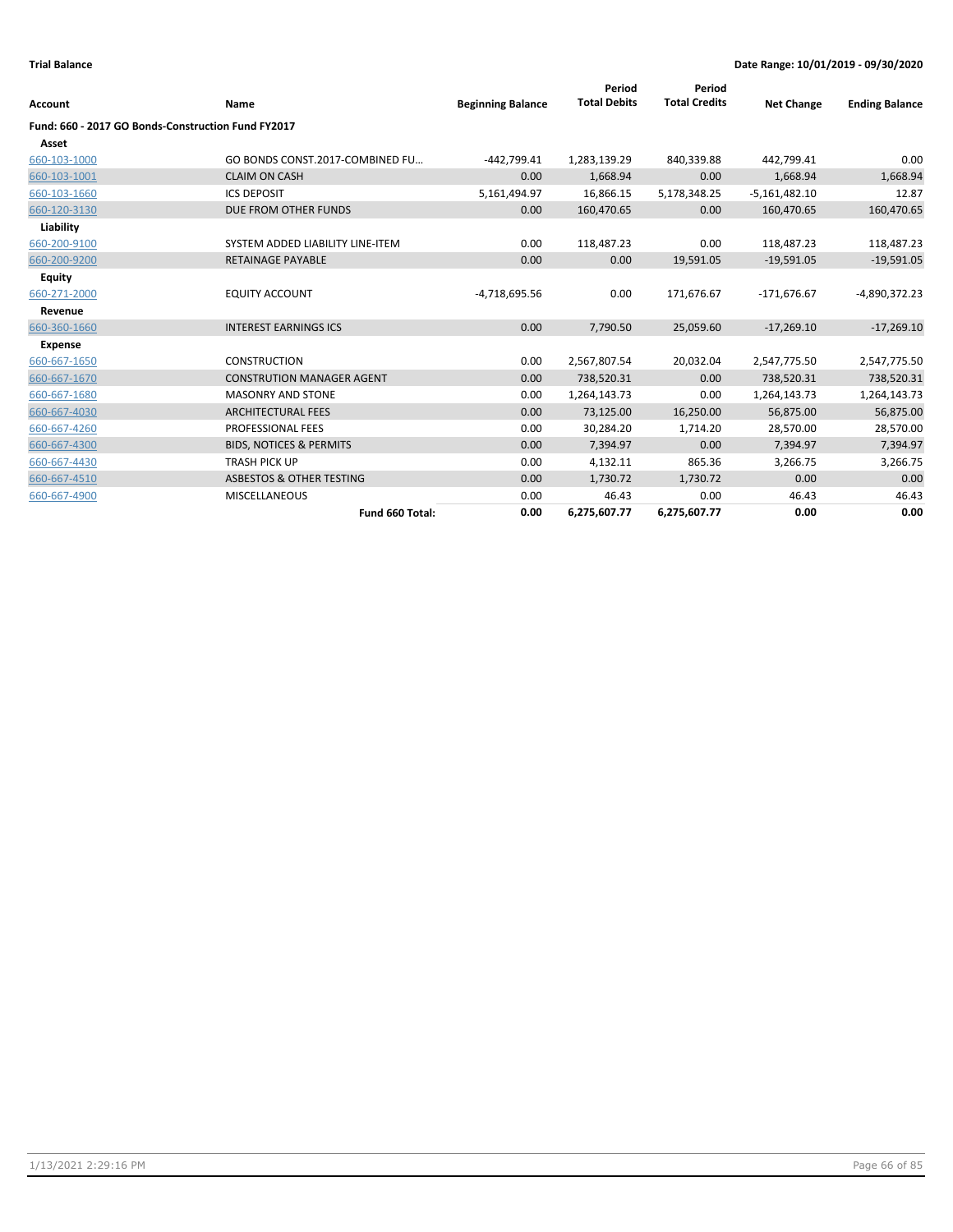| Account                                            | Name                                   | <b>Beginning Balance</b> | Period<br><b>Total Debits</b> | Period<br><b>Total Credits</b> | <b>Net Change</b> | <b>Ending Balance</b> |
|----------------------------------------------------|----------------------------------------|--------------------------|-------------------------------|--------------------------------|-------------------|-----------------------|
| <b>Fund: 670 - Courthouse Restoration</b><br>Asset |                                        |                          |                               |                                |                   |                       |
| 670-103-1000                                       | <b>COURTHOUSE RESTORATION-COMB. FU</b> | 115.00                   | 0.00                          | 115.00                         | $-115.00$         | 0.00                  |
| 670-103-1001                                       | <b>CLAIM ON CASH</b>                   | 0.00                     | 115.00                        | 0.00                           | 115.00            | 115.00                |
| 670-120-3100                                       | <b>GRANT RECEIVED FROM THC</b>         | 111,327.70               | 0.00                          | 62,184.75                      | $-62,184.75$      | 49,142.95             |
| Liability                                          |                                        |                          |                               |                                |                   |                       |
| 670-200-9000                                       | SYSTEM ADDED LIABILITY LINE-ITEM       | 0.00                     | 16,253.96                     | 0.00                           | 16,253.96         | 16,253.96             |
| 670-207-9500                                       | DUE TO OTHER FUNDS                     | 0.00                     | 0.00                          | 160,470.65                     | $-160,470.65$     | $-160,470.65$         |
| Equity                                             |                                        |                          |                               |                                |                   |                       |
| 670-271-2000                                       | <b>EQUITY ACCOUNT</b>                  | $-111,442.70$            | 206,401.44                    | 0.00                           | 206,401.44        | 94,958.74             |
|                                                    | Fund 670 Total:                        | 0.00                     | 222.770.40                    | 222.770.40                     | 0.00              | 0.00                  |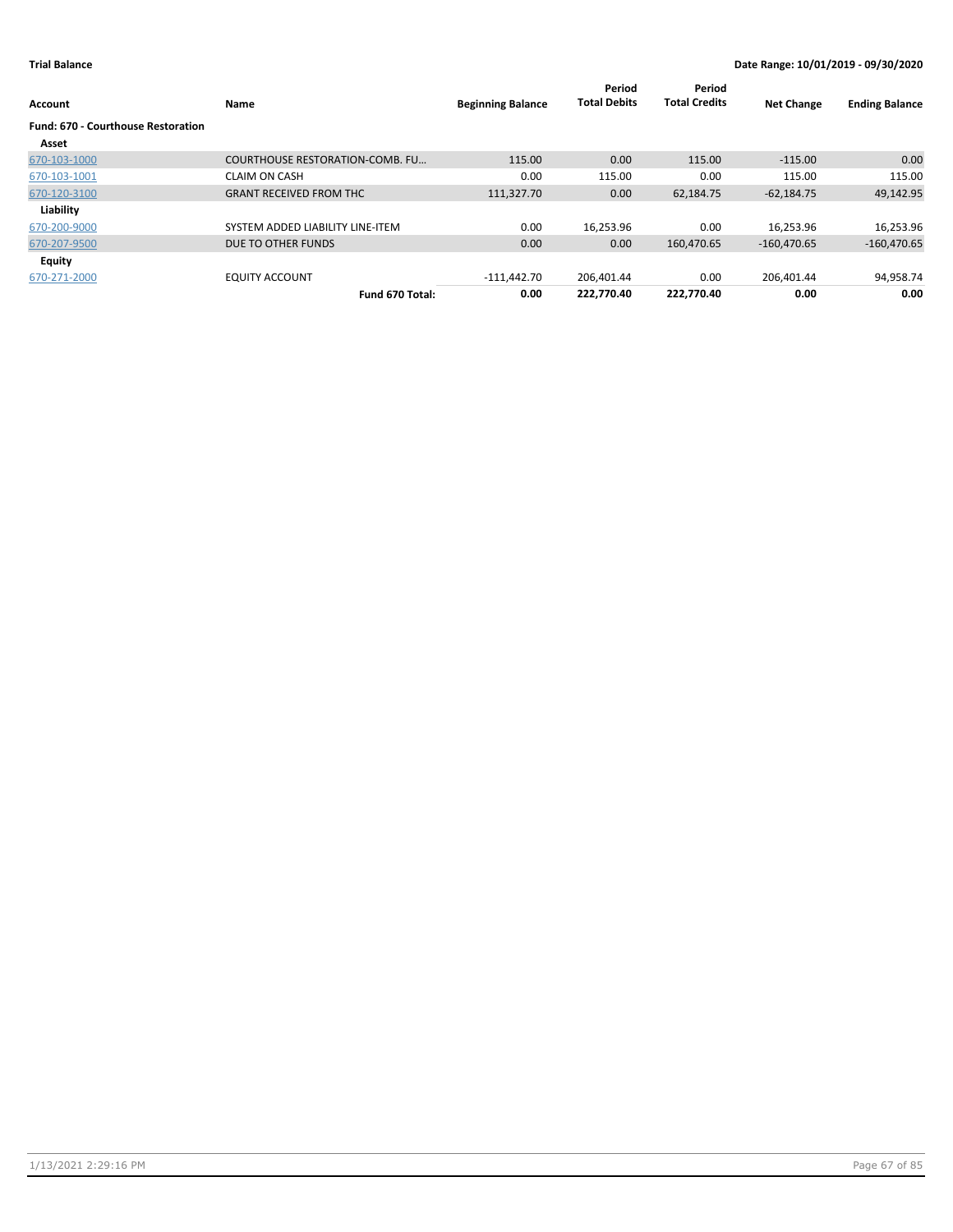| Account                                            | Name                                      | <b>Beginning Balance</b> | Period<br><b>Total Debits</b> | Period<br><b>Total Credits</b> | <b>Net Change</b> | <b>Ending Balance</b> |
|----------------------------------------------------|-------------------------------------------|--------------------------|-------------------------------|--------------------------------|-------------------|-----------------------|
|                                                    |                                           |                          |                               |                                |                   |                       |
| Fund: 680 - 2018 GO Bonds-Construction Fund FY2019 |                                           |                          |                               |                                |                   |                       |
| Asset                                              |                                           |                          |                               |                                |                   |                       |
| 680-103-1000                                       | GO BONDS CONST.2018-COMBINED FU           | 0.00                     | 672,696.43                    | 672,126.00                     | 570.43            | 570.43                |
| 680-103-1001                                       | <b>CLAIM ON CASH</b>                      | 0.00                     | 711,187.49                    | 711,187.49                     | 0.00              | 0.00                  |
| 680-103-1680                                       | <b>BUSINESS MONEY FUND ACCOUNT</b>        | 6,326,605.99             | 77,174.86                     | 3,765,992.73                   | $-3,688,817.87$   | 2,637,788.12          |
| Liability                                          |                                           |                          |                               |                                |                   |                       |
| 680-102-1000                                       | A/P CLEARING                              | 0.00                     | 629,106.95                    | 858,736.22                     | $-229,629.27$     | $-229,629.27$         |
| 680-231-2000                                       | 2018 GO BONDS PAYABLE                     | $-6,250,000.00$          | 6,250,000.00                  | 0.00                           | 6,250,000.00      | 0.00                  |
| Equity                                             |                                           |                          |                               |                                |                   |                       |
| 680-271-2000                                       | <b>EQUITY ACCOUNT</b>                     | $-76,605.99$             | 0.00                          | 6,261,552.56                   | $-6,261,552.56$   | $-6,338,158.55$       |
| Revenue                                            |                                           |                          |                               |                                |                   |                       |
| 680-360-1000                                       | <b>INTEREST EARNINGS LEGEND BANK</b>      | 0.00                     | 19,513.76                     | 19,513.76                      | 0.00              | 0.00                  |
| 680-360-1680                                       | <b>INTEREST EARNINGS BUSINESS MONEY F</b> | 0.00                     | 10.478.10                     | 70.473.49                      | $-59,995.39$      | $-59,995.39$          |
| Expense                                            |                                           |                          |                               |                                |                   |                       |
| 680-668-1650                                       | <b>CONSTRUCTION</b>                       | 0.00                     | 2,467,563.92                  | 0.00                           | 2,467,563.92      | 2,467,563.92          |
| 680-668-1670                                       | <b>CONSTRUCTION MANAGER AGENT</b>         | 0.00                     | 153,582.55                    | 0.00                           | 153,582.55        | 153,582.55            |
| 680-668-1680                                       | <b>MASONRY AND STONE</b>                  | 0.00                     | 1,319,143.08                  | 0.00                           | 1,319,143.08      | 1,319,143.08          |
| 680-668-4030                                       | <b>ARCHITECTURAL FEES</b>                 | 0.00                     | 39,000.00                     | 0.00                           | 39,000.00         | 39,000.00             |
| 680-668-4260                                       | <b>PROFESSIONAL FEES</b>                  | 0.00                     | 3,428.40                      | 0.00                           | 3,428.40          | 3,428.40              |
| 680-668-4430                                       | TRASH PICK UP                             | 0.00                     | 6,706.71                      | 0.00                           | 6,706.71          | 6,706.71              |
|                                                    | Fund 680 Total:                           | 0.00                     | 12,359,582.25                 | 12,359,582.25                  | 0.00              | 0.00                  |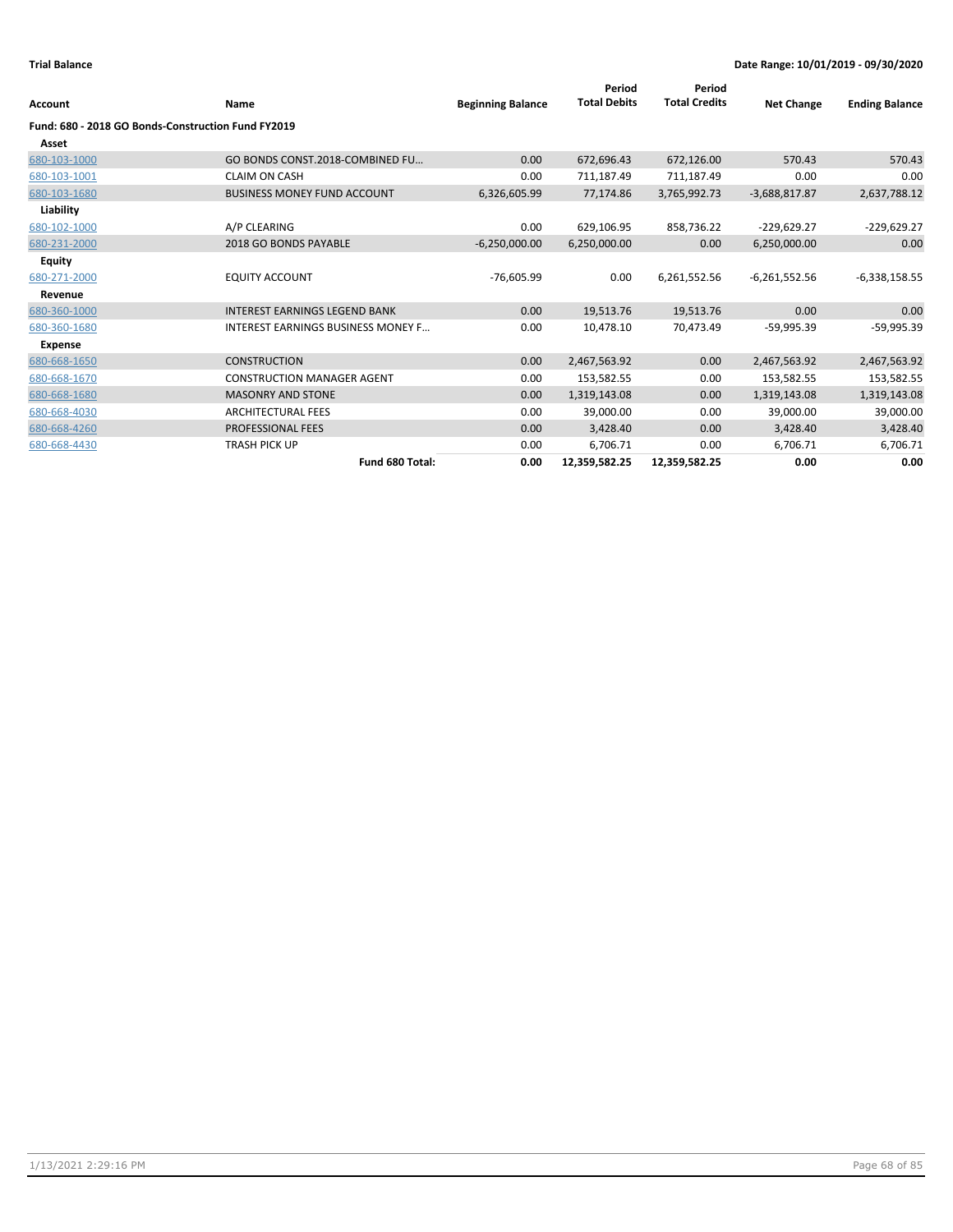| <b>Account</b>                                     | Name                               | <b>Beginning Balance</b> | Period<br><b>Total Debits</b> | Period<br><b>Total Credits</b> | <b>Net Change</b> | <b>Ending Balance</b> |
|----------------------------------------------------|------------------------------------|--------------------------|-------------------------------|--------------------------------|-------------------|-----------------------|
| Fund: 690 - 2020 CO Bonds-Construction Fund FY2020 |                                    |                          |                               |                                |                   |                       |
| Asset                                              |                                    |                          |                               |                                |                   |                       |
| 690-103-1200                                       | CO BONDS CONST.2020-COMB. FUNDS    | 0.00                     | 100.07                        | 0.00                           | 100.07            | 100.07                |
| 690-103-1690                                       | <b>ICS DEPOSIT</b>                 | 0.00                     | 9,903,729.69                  | 0.01                           | 9,903,729.68      | 9,903,729.68          |
| Revenue                                            |                                    |                          |                               |                                |                   |                       |
| 690-350-1690                                       | 2020 CO BOND PROCEEDS              | 0.00                     | 0.00                          | 9,900,000.00                   | $-9,900,000.00$   | $-9,900,000.00$       |
| 690-360-1000                                       | INTEREST EARNING LEGEND BANK       | 0.00                     | 0.00                          | 1,220.83                       | $-1.220.83$       | $-1,220.83$           |
| 690-360-1690                                       | <b>INTEREST EARNINGS ICS</b>       | 0.00                     | 0.00                          | 2.508.92                       | $-2.508.92$       | $-2,508.92$           |
| 690-370-1300                                       | <b>REFUNDS &amp; MISCELLANEOUS</b> | 0.00                     | 0.00                          | 100.00                         | $-100.00$         | $-100.00$             |
|                                                    | Fund 690 Total:                    | 0.00                     | 9.903.829.76                  | 9.903.829.76                   | 0.00              | 0.00                  |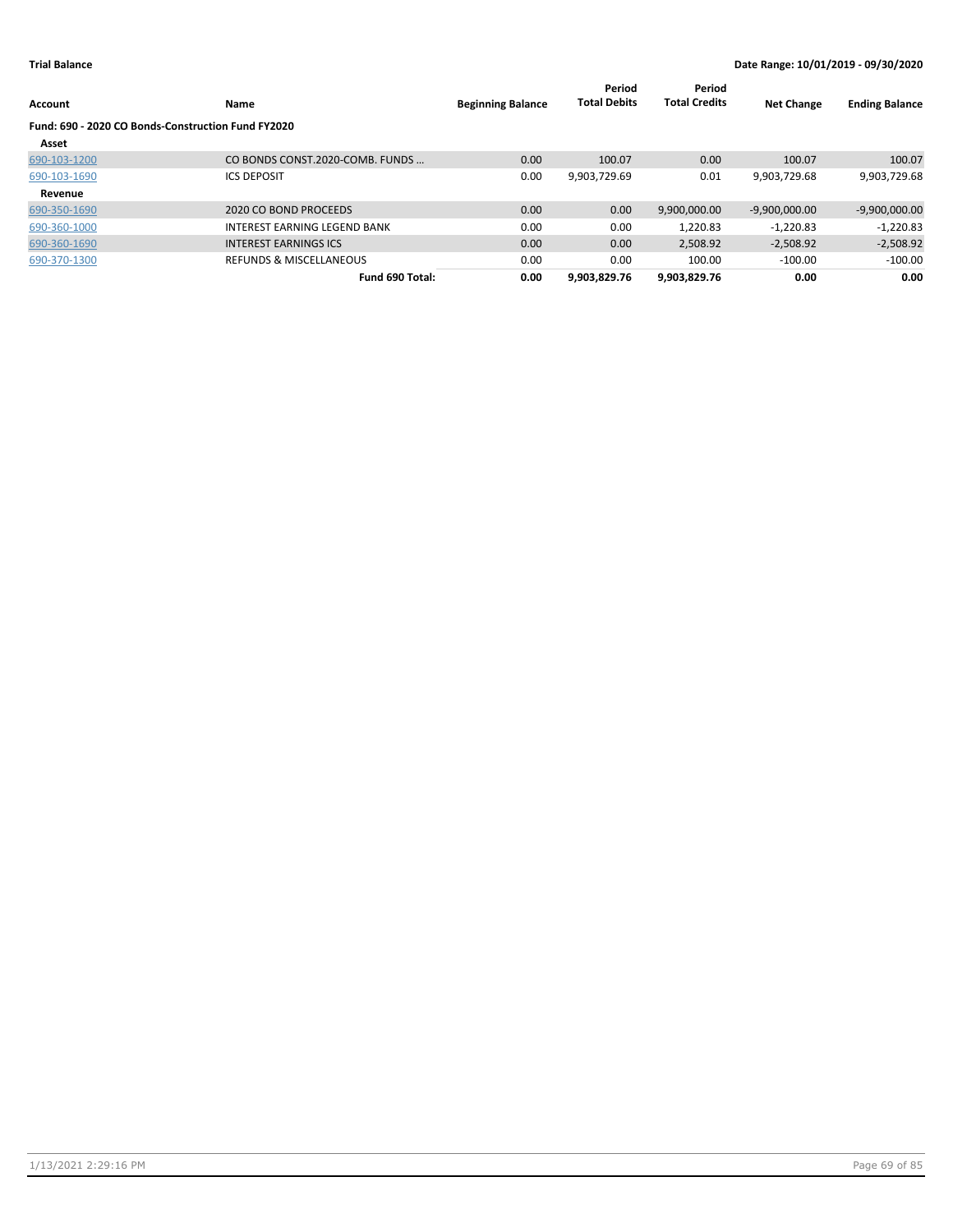| Account                           | Name                             | <b>Beginning Balance</b> | Period<br><b>Total Debits</b> | Period<br><b>Total Credits</b> | <b>Net Change</b>   | <b>Ending Balance</b> |
|-----------------------------------|----------------------------------|--------------------------|-------------------------------|--------------------------------|---------------------|-----------------------|
| Fund: 700 - Right of Way<br>Asset |                                  |                          |                               |                                |                     |                       |
| 700-103-1000                      | RIGHT OF WAY-COMBINED FUND CHECK | 16.085.31                | 34.00                         | 16,119.31                      | $-16,085.31$        | 0.00                  |
| 700-103-1001                      | <b>CLAIM ON CASH</b>             | 0.00                     | 16,115.96                     | 0.00                           | 16,115.96           | 16,115.96             |
| 700-103-1750                      | <b>TEXPOOL</b>                   | 83,966.07                | 1,032.12                      | 116.24                         | 915.88              | 84,881.95             |
| Equity<br>700-271-2000            | <b>EQUITY ACCOUNT</b>            | $-100,051.38$            | 115.32                        | 0.00                           | 115.32              | -99,936.06            |
| Revenue                           | <b>INTEREST EARNINGS</b>         | 0.00                     | 119.59                        |                                |                     |                       |
| 700-360-1000                      | Fund 700 Total:                  | 0.00                     | 17.416.99                     | 1,181.44<br>17,416.99          | $-1,061.85$<br>0.00 | $-1,061.85$<br>0.00   |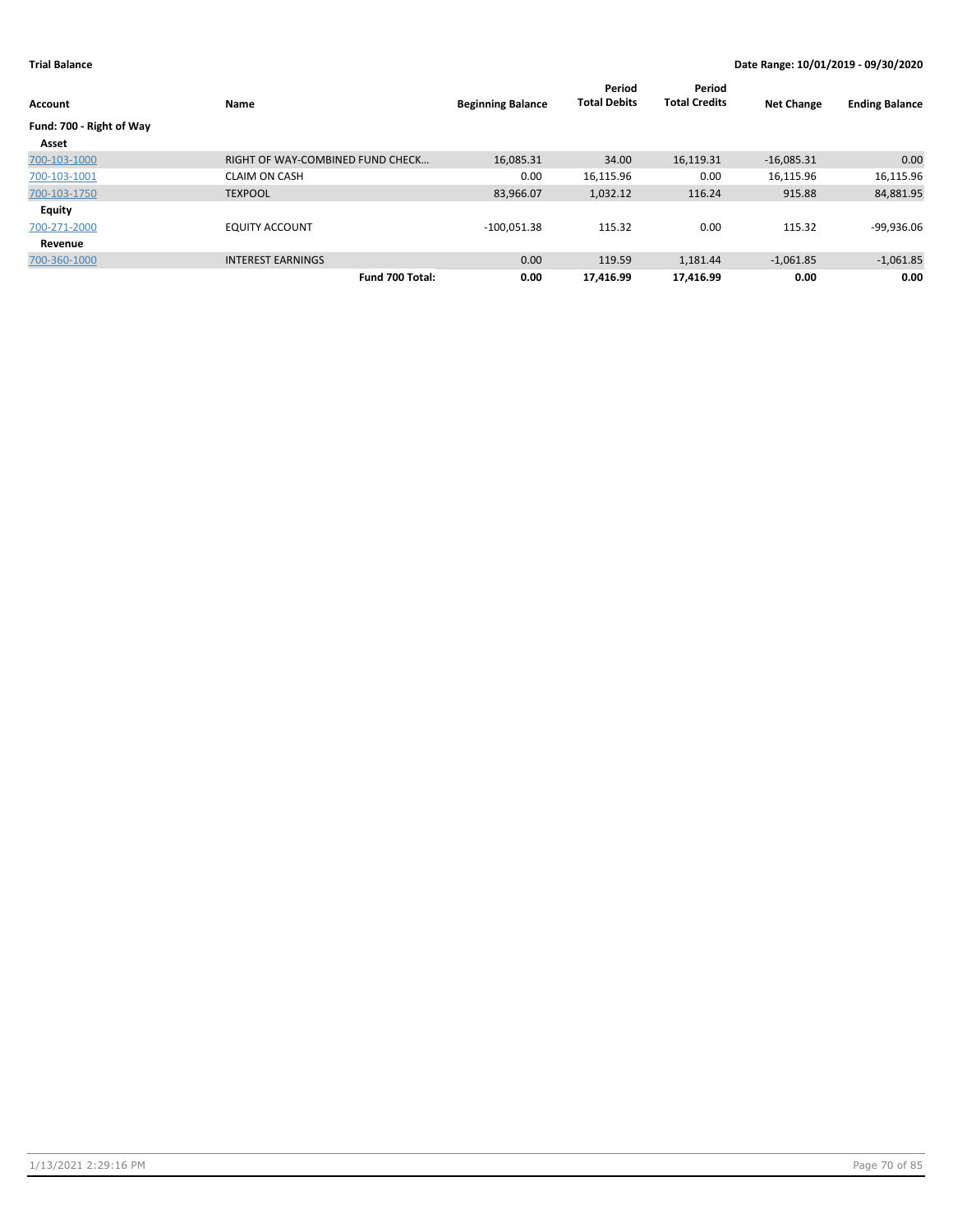| Account                            | Name                        | <b>Beginning Balance</b> | Period<br><b>Total Debits</b> | Period<br><b>Total Credits</b> | <b>Net Change</b> | <b>Ending Balance</b> |
|------------------------------------|-----------------------------|--------------------------|-------------------------------|--------------------------------|-------------------|-----------------------|
| Fund: 800 - Veterans Court Program |                             |                          |                               |                                |                   |                       |
| Asset                              |                             |                          |                               |                                |                   |                       |
| 800-103-1800                       | CASH-VETERANS COURT PROGRAM | 600.00                   | 0.00                          | 0.00                           | 0.00              | 600.00                |
| Equity                             |                             |                          |                               |                                |                   |                       |
| 800-271-2000                       | <b>EQUITY ACCOUNT</b>       | $-600.00$                | 0.00                          | 0.00                           | 0.00              | $-600.00$             |
|                                    | Fund 800 Total:             | 0.00                     | 0.00                          | 0.00                           | 0.00              | 0.00                  |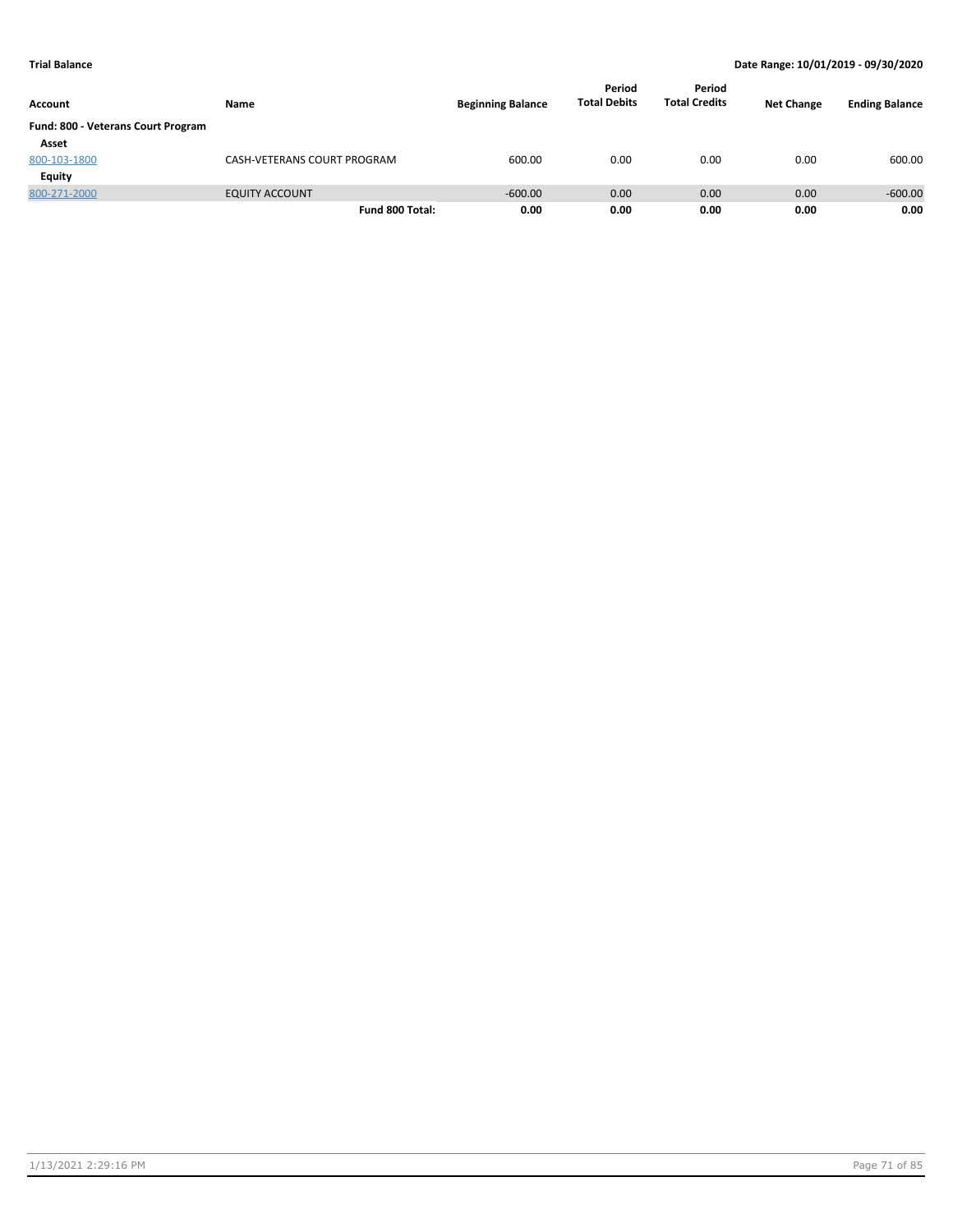| Account                                  | Name                             | <b>Beginning Balance</b> | Period<br><b>Total Debits</b> | Period<br><b>Total Credits</b> | <b>Net Change</b> | <b>Ending Balance</b> |
|------------------------------------------|----------------------------------|--------------------------|-------------------------------|--------------------------------|-------------------|-----------------------|
| Fund: 810 - County Lake Road Impact Fund |                                  |                          |                               |                                |                   |                       |
| Asset                                    |                                  |                          |                               |                                |                   |                       |
| 810-103-1000                             | LAKE-COMBINED FUND CHECKING      | 4,021.21                 | 100.000.00                    | 104,021.21                     | $-4,021.21$       | 0.00                  |
| 810-103-1001                             | <b>CLAIM ON CASH</b>             | 0.00                     | 104,021.21                    | 0.00                           | 104,021.21        | 104,021.21            |
| Liability                                |                                  |                          |                               |                                |                   |                       |
| 810-200-9100                             | SYSTEM ADDED LIABILITY LINE-ITEM | 0.00                     | 30,992.00                     | 0.00                           | 30,992.00         | 30,992.00             |
| <b>Equity</b>                            |                                  |                          |                               |                                |                   |                       |
| 810-271-2000                             | <b>EQUITY ACCOUNT</b>            | $-4,021.21$              | 0.00                          | 30,992.00                      | $-30,992.00$      | $-35,013.21$          |
| Revenue                                  |                                  |                          |                               |                                |                   |                       |
| 810-318-1820                             | YEAR 2 PAYMENT                   | 0.00                     | 0.00                          | 100,000.00                     | $-100,000.00$     | $-100,000.00$         |
|                                          | Fund 810 Total:                  | 0.00                     | 235.013.21                    | 235.013.21                     | 0.00              | 0.00                  |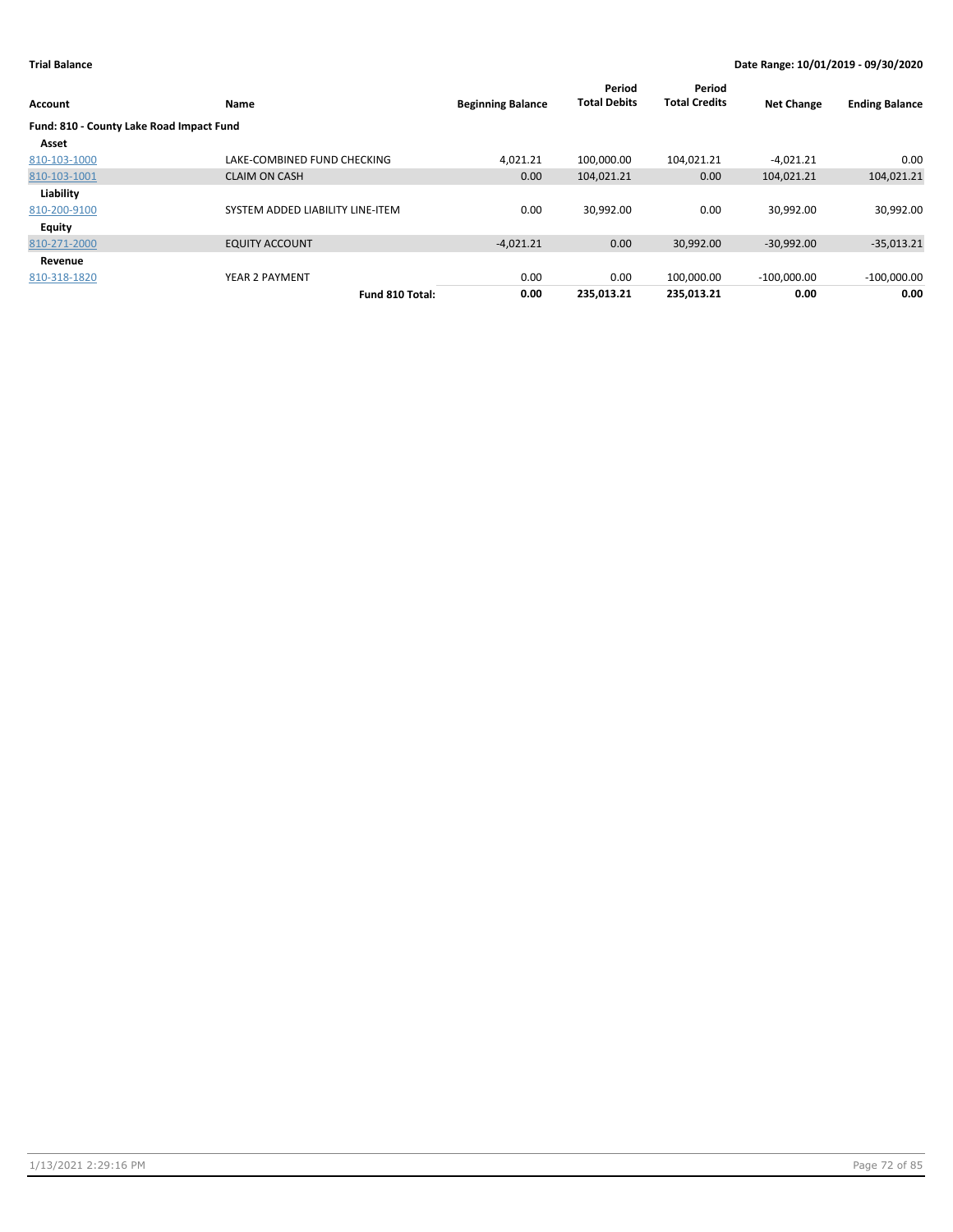| Account                 | Name                               | <b>Beginning Balance</b> | Period<br><b>Total Debits</b> | Period<br><b>Total Credits</b> | <b>Net Change</b> | <b>Ending Balance</b> |
|-------------------------|------------------------------------|--------------------------|-------------------------------|--------------------------------|-------------------|-----------------------|
| Fund: 850 - Lake Fannin |                                    |                          |                               |                                |                   |                       |
| Asset                   |                                    |                          |                               |                                |                   |                       |
| 850-103-1000            | LAKE FANNIN-COMBINED FUNDS CHECK   | 3,585.04                 | 1,804.20                      | 5,389.24                       | $-3,585.04$       | 0.00                  |
| 850-103-1001            | <b>CLAIM ON CASH</b>               | 0.00                     | 4,917.41                      | 304.49                         | 4,612.92          | 4,612.92              |
| Liability               |                                    |                          |                               |                                |                   |                       |
| 850-102-1000            | A/P CLEARING                       | 0.00                     | 304.49                        | 350.38                         | $-45.89$          | $-45.89$              |
| 850-200-9100            | SYSTEM ADDED LIABILITY LINE-ITEM   | 0.00                     | 388.75                        | 0.00                           | 388.75            | 388.75                |
| <b>Equity</b>           |                                    |                          |                               |                                |                   |                       |
| 850-271-2000            | <b>EQUITY ACCOUNT</b>              | $-3,585.04$              | 0.00                          | 0.00                           | 0.00              | $-3,585.04$           |
| Revenue                 |                                    |                          |                               |                                |                   |                       |
| 850-370-1500            | <b>DONATIONS</b>                   | 0.00                     | 0.00                          | 2,757.01                       | $-2,757.01$       | $-2,757.01$           |
| 850-370-1830            | <b>VOLUNTEER MEMBERSHIP FEES</b>   | 0.00                     | 250.00                        | 635.00                         | $-385.00$         | $-385.00$             |
| 850-370-1850            | <b>RENTAL FEE</b>                  | 0.00                     | 0.00                          | 2,062.50                       | $-2,062.50$       | $-2,062.50$           |
| 850-370-1860            | <b>DEPOSIT FEE</b>                 | 0.00                     | 0.00                          | 600.00                         | $-600.00$         | $-600.00$             |
| <b>Expense</b>          |                                    |                          |                               |                                |                   |                       |
| 850-520-1860            | <b>DEPOSIT REFUND</b>              | 0.00                     | 600.00                        | 0.00                           | 600.00            | 600.00                |
| 850-520-4400            | UTILITIES ELECTRICITY              | 0.00                     | 416.42                        | 25.87                          | 390.55            | 390.55                |
| 850-520-4420            | <b>UTILITIES WATER</b>             | 0.00                     | 512.23                        | 27.92                          | 484.31            | 484.31                |
| 850-520-4430            | <b>TRASH PICK UP</b>               | 0.00                     | 751.25                        | 65.00                          | 686.25            | 686.25                |
| 850-520-4500            | <b>R&amp;M BUILDING</b>            | 0.00                     | 120.90                        | 0.00                           | 120.90            | 120.90                |
| 850-520-4840            | <b>GENERAL LIABILITY INSURANCE</b> | 0.00                     | 2,104.00                      | 0.00                           | 2,104.00          | 2,104.00              |
| 850-520-4900            | <b>MISCELLANEOUS</b>               | 0.00                     | 47.76                         | 0.00                           | 47.76             | 47.76                 |
|                         | Fund 850 Total:                    | 0.00                     | 12,217.41                     | 12,217.41                      | 0.00              | 0.00                  |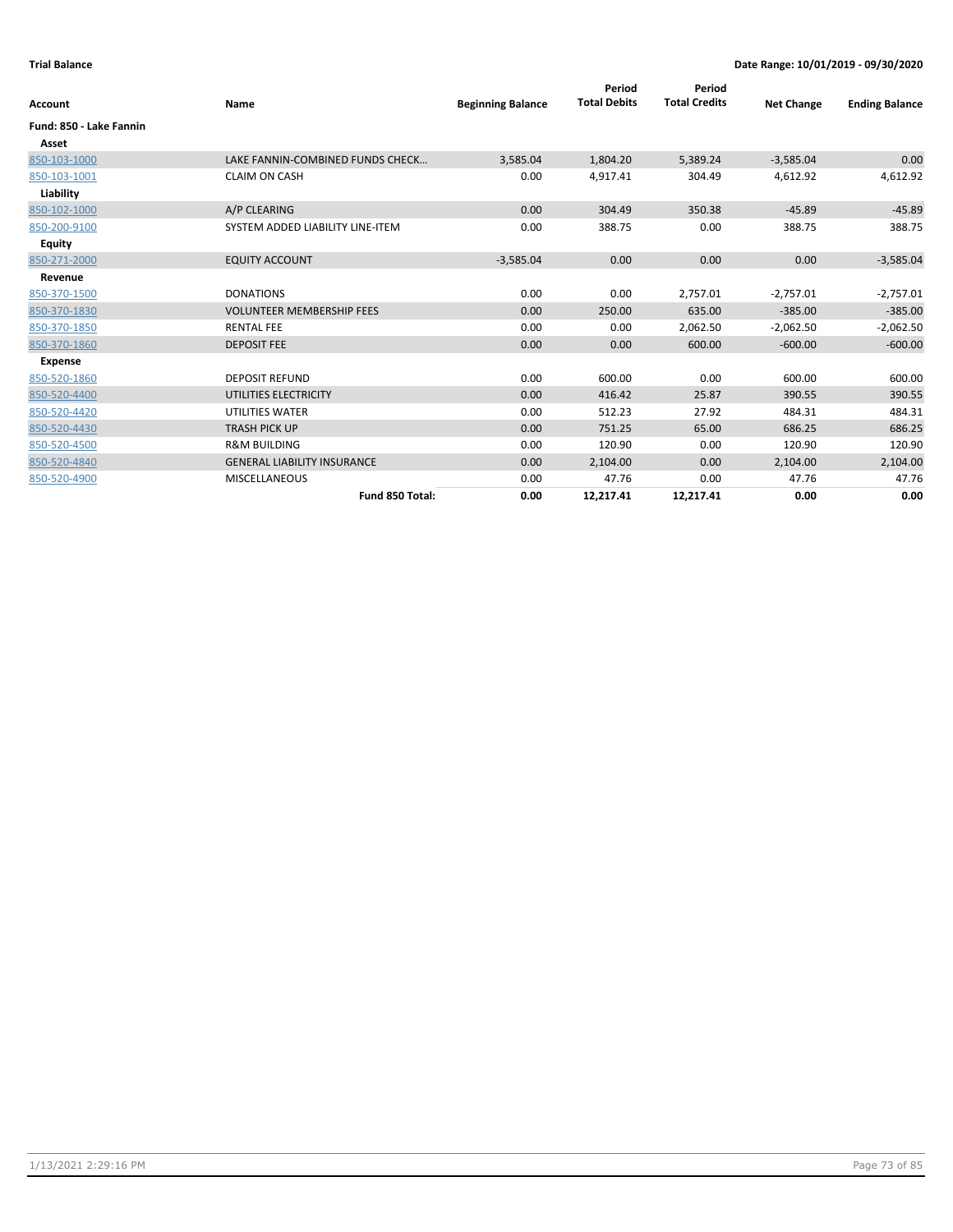|                      |                                         |                          | Period              | Period               |                   |                       |
|----------------------|-----------------------------------------|--------------------------|---------------------|----------------------|-------------------|-----------------------|
| Account              | Name                                    | <b>Beginning Balance</b> | <b>Total Debits</b> | <b>Total Credits</b> | <b>Net Change</b> | <b>Ending Balance</b> |
| Fund: 890 - T.J.J.D. |                                         |                          |                     |                      |                   |                       |
| Asset                |                                         |                          |                     |                      |                   |                       |
| 890-100-1001         | PR Claim on Cash                        | 0.00                     | 8,920.01            | 8,920.01             | 0.00              | 0.00                  |
| 890-103-6890         | CASH-STRUCTURAL FAM.THER.GRANT O        | 0.00                     | 50,000.00           | 50,000.00            | 0.00              | 0.00                  |
| 890-103-9880         | CASH-LOCAL FUNDS CARRIED FORWARD        | 21,737.88                | 14,140.00           | 9,971.84             | 4,168.16          | 25,906.04             |
| 890-103-9920         | <b>CASH-INTEREST INCOME</b>             | 13,214.62                | 81.40               | 11.83                | 69.57             | 13,284.19             |
| 890-103-9930         | <b>CASH-BASIC PROBATION SUPERVISION</b> | 12,691.14                | 44,638.78           | 43,464.14            | 1,174.64          | 13,865.78             |
| 890-103-9940         | CASH-COMMUNITY PROGRAMS                 | 7,222.60                 | 23,511.33           | 24,433.37            | $-922.04$         | 6,300.56              |
| 890-103-9950         | CASH LOCAL FUNDING FY 2021              | $-691.26$                | 220,883.67          | 192,488.18           | 28,395.49         | 27,704.23             |
| 890-103-9960         | CASH-PRE/POST ADJUDICATION              | 573.84                   | 1,604.58            | 1,961.36             | $-356.78$         | 217.06                |
| 890-103-9970         | CASH-COMMITMENT DIVERSION               | 903.04                   | 3,045.05            | 3,022.66             | 22.39             | 925.43                |
| 890-103-9980         | CASH-MENTAL HEALTH SERVICES             | 1,748.50                 | 6,201.74            | 6,355.43             | $-153.69$         | 1,594.81              |
| 890-103-9990         | CASH-REGIONALS DIVERSIONS ALTERNAT      | 3,000.00                 | 3,000.00            | 3,000.00             | 0.00              | 3,000.00              |
| Liability            |                                         |                          |                     |                      |                   |                       |
| 890-102-1001         | PR AP Clearing                          | 0.00                     | 5,313.38            | 5,313.38             | 0.00              | 0.00                  |
| 890-200-9000         | Payroll Liability Account               | 0.00                     | 5,313.38            | 5,313.38             | 0.00              | 0.00                  |
| <b>Equity</b>        |                                         |                          |                     |                      |                   |                       |
| 890-271-2000         | <b>EQUITY ACCOUNT</b>                   | $-60,400.36$             | 0.00                | 0.00                 | 0.00              | $-60,400.36$          |
| Revenue              |                                         |                          |                     |                      |                   |                       |
| 890-330-9080         | STRUCTURAL FAMILY THERAPY GRANT         | 0.00                     | 0.00                | 50,000.00            | $-50,000.00$      | $-50,000.00$          |
| 890-330-9150         | <b>BASIC PROBATION SUPERVISION</b>      | 0.00                     | 10,827.00           | 141,887.00           | $-131,060.00$     | -131,060.00           |
| 890-330-9160         | <b>COMMUNITY PROGRAMS</b>               | 0.00                     | 6,666.00            | 85,832.00            | $-79,166.00$      | $-79,166.00$          |
| 890-330-9170         | PRE/POST ADJUDICATION                   | 0.00                     | 530.00              | 6,554.00             | $-6,024.00$       | $-6,024.00$           |
| 890-330-9180         | <b>COMMITMENT DIVERSION</b>             | 0.00                     | 834.00              | 10,835.00            | $-10,001.00$      | $-10,001.00$          |
| 890-330-9190         | <b>MENTAL HEALTH SERVICES</b>           | 0.00                     | 980.00              | 12,565.00            | $-11,585.00$      | $-11,585.00$          |
| 890-330-9200         | REGIONAL DIVERSIONS ALTERNATIVES        | 0.00                     | 0.00                | 3,000.00             | $-3,000.00$       | $-3,000.00$           |
| 890-360-1890         | <b>INTEREST EARNINGS</b>                | 0.00                     | 11.83               | 81.40                | $-69.57$          | $-69.57$              |
| 890-370-9880         | LOCAL FUNDS CARRIED FORWARD             | 0.00                     | 0.00                | 19,880.00            | $-19,880.00$      | $-19,880.00$          |
| 890-370-9950         | <b>LOCAL FUNDING</b>                    | 0.00                     | 0.00                | 184,000.00           | $-184,000.00$     | $-184,000.00$         |
| <b>Expense</b>       |                                         |                          |                     |                      |                   |                       |
| 890-581-4160         | STRUCTURAL FAMILY THERAPY               | 0.00                     | 50,000.00           | 0.00                 | 50,000.00         | 50,000.00             |
| 890-589-4530         | <b>COMPUTER SOFTWARE</b>                | 0.00                     | 3,000.00            | 0.00                 | 3,000.00          | 3,000.00              |
| 890-592-1020         | SALARY APPOINTED OFFICIAL               | 0.00                     | 2,122.78            | 151.12               | 1,971.66          | 1,971.66              |
| 890-592-1030         | SALARY COMM.CORR.OFFICERS               | 0.00                     | 2,644.65            | 188.24               | 2,456.41          | 2,456.41              |
| 890-592-2010         | SOCIAL SECURITY TAX                     | 0.00                     | 276.03              | 20.40                | 255.63            | 255.63                |
| 890-592-2020         | <b>GROUP HEALTH INSURANCE</b>           | 0.00                     | 1,070.67            | 81.90                | 988.77            | 988.77                |
| 890-592-2030         | <b>RETIREMENT</b>                       | 0.00                     | 557.04              | 39.98                | 517.06            | 517.06                |
| 890-592-2040         | <b>WORKERS COMPENSATION</b>             | 0.00                     | 38.12               | 0.00                 | 38.12             | 38.12                 |
| 890-592-2050         | <b>MEDICARE TAX</b>                     | 0.00                     | 78.44               | 4.78                 | 73.66             | 73.66                 |
| 890-592-4080         | DETENTION                               | 0.00                     | 79.47               | 0.00                 | 79.47             | 79.47                 |
| 890-593-1020         | SALARY APPOINTED OFFICIAL               | 0.00                     | 3,321.05            | 237.84               | 3,083.21          | 3,083.21              |
| 890-593-1030         | SALARY COMM.CORR.OFFICERS               | 0.00                     | 4,137.39            | 296.26               | 3,841.13          | 3,841.13              |
| 890-593-2010         | SOCIAL SECURITY TAX                     | 0.00                     | 435.35              | 32.18                | 403.17            | 403.17                |
| 890-593-2020         | <b>GROUP HEALTH INSURANCE</b>           | 0.00                     | 1,676.11            | 129.06               | 1,547.05          | 1,547.05              |
| 890-593-2030         | <b>RETIREMENT</b>                       | 0.00                     | 872.68              | 63.00                | 809.68            | 809.68                |
| 890-593-2040         | <b>WORKERS COMPENSATION</b>             |                          | 59.98               | 0.00                 | 59.98             | 59.98                 |
| 890-593-2050         | <b>MEDICARE TAX</b>                     | 0.00<br>0.00             | 120.44              | 7.54                 | 112.90            | 112.90                |
| 890-593-4710         | TRANSFER TO PPA FOR DETENTION CNT       | 0.00                     |                     |                      |                   |                       |
| 890-594-1020         | SALARY APPOINTED OFFICIAL               | 0.00                     | 121.49              | 0.00<br>65.50        | 121.49<br>846.31  | 121.49<br>846.31      |
|                      | SALARY COMM.CORR.OFFICERS               |                          | 911.81              |                      |                   |                       |
| 890-594-1030         |                                         | 0.00                     | 1,136.08            | 81.60                | 1,054.48          | 1,054.48              |
| 890-594-2010         | SOCIAL SECURITY TAX                     | 0.00                     | 120.40              | 8.90                 | 111.50            | 111.50                |
| 890-594-2020         | <b>GROUP HEALTH INSURANCE</b>           | 0.00                     | 460.48              | 35.58                | 424.90            | 424.90                |
| 890-594-2030         | <b>RETIREMENT</b>                       | 0.00                     | 239.91              | 17.38                | 222.53            | 222.53                |
| 890-594-2040         | <b>WORKERS COMPENSATION</b>             | 0.00                     | 16.52               | 0.00                 | 16.52             | 16.52                 |
| 890-594-2050         | <b>MEDICARE TAX</b>                     | 0.00                     | 32.78               | 2.08                 | 30.70             | 30.70                 |
| 890-594-4130         | PSYCHOLOGICAL                           | 0.00                     | 5,300.00            | 1,075.00             | 4,225.00          | 4,225.00              |
| 890-594-4140         | <b>COUNSELING</b>                       | 0.00                     | 630.00              | 0.00                 | 630.00            | 630.00                |
| 890-594-4150         | RESIDENTIAL PLACEMENT                   | 0.00                     | 4,200.00            | 4,200.00             | 0.00              | 0.00                  |
| 890-594-4710         | TRANSFER TO PPA FOR DETENTION CNT       | 0.00                     | 4,176.75            | 0.00                 | 4,176.75          | 4,176.75              |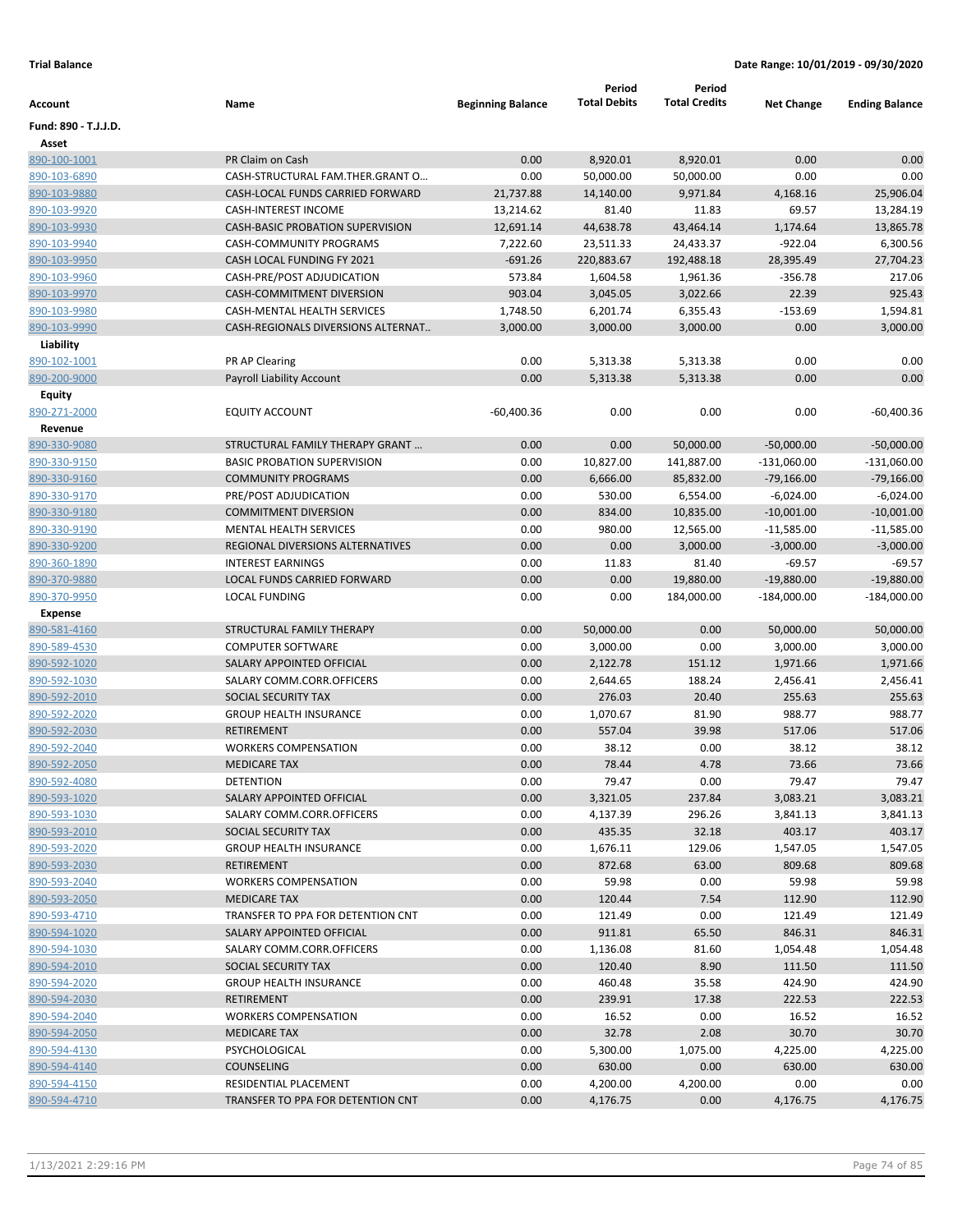| Account      | Name                                 | <b>Beginning Balance</b> | Period<br><b>Total Debits</b> | Period<br><b>Total Credits</b> | <b>Net Change</b> | <b>Ending Balance</b> |
|--------------|--------------------------------------|--------------------------|-------------------------------|--------------------------------|-------------------|-----------------------|
| 890-994-4150 | RESIDENTIAL PLACEMENT                | 0.00                     | 18,340.00                     | 2,800.00                       | 15,540.00         | 15,540.00             |
| 890-994-4880 | <b>LAW ENFORCEMENT INSURANCE</b>     | 0.00                     | 694.44                        | 0.00                           | 694.44            | 694.44                |
| 890-995-1020 | SALARY APPOINTED OFFICIAL            | 0.00                     | 5,295.32                      | 377.96                         | 4,917.36          | 4,917.36              |
| 890-995-1030 | SALARY COMM.CORR.OFFICERS            | 0.00                     | 6,597.37                      | 470.82                         | 6,126.55          | 6,126.55              |
| 890-995-2010 | SOCIAL SECURITY TAX                  | 0.00                     | 691.38                        | 51.10                          | 640.28            | 640.28                |
| 890-995-2020 | <b>GROUP HEALTH INSURANCE</b>        | 0.00                     | 2,672.47                      | 205.02                         | 2,467.45          | 2,467.45              |
| 890-995-2030 | <b>RETIREMENT</b>                    | 0.00                     | 1,390.74                      | 100.06                         | 1,290.68          | 1,290.68              |
| 890-995-2040 | <b>WORKERS COMPENSATION</b>          | 0.00                     | 95.32                         | 0.00                           | 95.32             | 95.32                 |
| 890-995-2050 | <b>MEDICARE TAX</b>                  | 0.00                     | 193.85                        | 11.94                          | 181.91            | 181.91                |
| 890-995-4040 | <b>DETENTION OPERATING COST FY20</b> | 0.00                     | 176,242.99                    | 36,880.63                      | 139,362.36        | 139,362.36            |
| 890-996-1020 | SALARY APPOINTED OFFICIAL            | 0.00                     | 38,301.13                     | 2,735.08                       | 35,566.05         | 35,566.05             |
| 890-996-1030 | SALARY COMM.CORR.OFFICERS            | 0.00                     | 47,718.02                     | 3,407.00                       | 44,311.02         | 44,311.02             |
| 890-996-2010 | SOCIAL SECURITY TAX                  | 0.00                     | 5,005.28                      | 369.96                         | 4,635.32          | 4,635.32              |
| 890-996-2020 | <b>GROUP HEALTH INSURANCE</b>        | 0.00                     | 19,326.52                     | 1,483.38                       | 17,843.14         | 17,843.14             |
| 890-996-2030 | <b>RETIREMENT</b>                    | 0.00                     | 10,060.17                     | 724.16                         | 9,336.01          | 9,336.01              |
| 890-996-2040 | <b>WORKERS COMPENSATION</b>          | 0.00                     | 689.76                        | 0.00                           | 689.76            | 689.76                |
| 890-996-2050 | <b>MEDICARE TAX</b>                  | 0.00                     | 1,401.03                      | 86.52                          | 1,314.51          | 1,314.51              |
| 890-996-3100 | <b>OFFICE SUPPLIES</b>               | 0.00                     | 1,570.06                      | 82.69                          | 1,487.37          | 1,487.37              |
| 890-996-3110 | POSTAGE                              | 0.00                     | 149.70                        | 0.00                           | 149.70            | 149.70                |
| 890-996-4210 | <b>INTERNET</b>                      | 0.00                     | 1,010.95                      | 133.37                         | 877.58            | 877.58                |
| 890-996-4230 | <b>CELL PHONE ALLOWANCE</b>          | 0.00                     | 425.44                        | 32.68                          | 392.76            | 392.76                |
| 890-996-4270 | OUT OF COUNTY TRAVEL/TRAINING        | 0.00                     | 4,402.63                      | 87.00                          | 4,315.63          | 4,315.63              |
| 890-996-4350 | PRINTING                             | 0.00                     | 480.03                        | 129.38                         | 350.65            | 350.65                |
| 890-996-4710 | TRANSFER TO PPA FOR DETENTION CNT    | 0.00                     | 8,156.86                      | 0.00                           | 8,156.86          | 8,156.86              |
| 890-996-4990 | <b>BANK SERVICE FEES</b>             | 0.00                     | 459.00                        | 0.00                           | 459.00            | 459.00                |
| 890-997-1020 | SALARY APPOINTED OFFICIAL            | 0.00                     | 26,650.16                     | 1,902.66                       | 24,747.50         | 24,747.50             |
| 890-997-1030 | SALARY COMM.CORR.OFFICERS            | 0.00                     | 33,202.49                     | 2,370.08                       | 30,832.41         | 30,832.41             |
| 890-997-2010 | SOCIAL SECURITY TAX                  | 0.00                     | 3,481.58                      | 257.34                         | 3,224.24          | 3,224.24              |
| 890-997-2020 | <b>GROUP HEALTH INSURANCE</b>        | 0.00                     | 13,446.53                     | 1,031.82                       | 12,414.71         | 12,414.71             |
| 890-997-2030 | RETIREMENT                           | 0.00                     | 6,999.36                      | 503.72                         | 6,495.64          | 6,495.64              |
| 890-997-2040 | <b>WORKERS COMPENSATION</b>          | 0.00                     | 479.82                        | 0.00                           | 479.82            | 479.82                |
| 890-997-2050 | <b>MEDICARE TAX</b>                  | 0.00                     | 975.47                        | 60.18                          | 915.29            | 915.29                |
| 890-997-4710 | TRANSFER TO PPA FOR DETENTION CNT    | 0.00                     | 978.43                        | 0.00                           | 978.43            | 978.43                |
|              | Fund 890 Total:                      | 0.00                     | 931,922.87                    | 931,922.87                     | 0.00              | 0.00                  |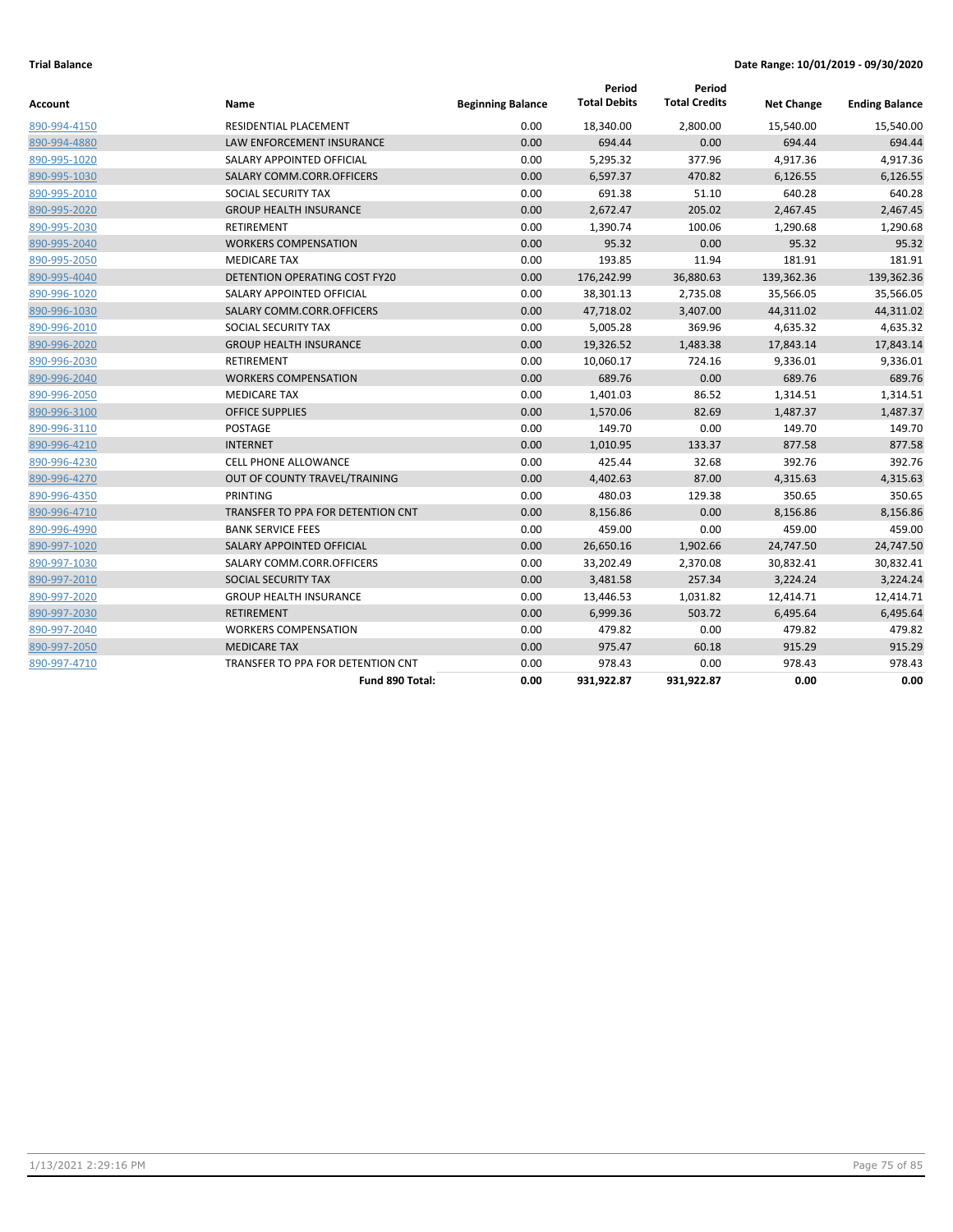| Account                                           | Name                                  | <b>Beginning Balance</b> | Period<br><b>Total Debits</b> | Period<br><b>Total Credits</b> | <b>Net Change</b> | <b>Ending Balance</b> |
|---------------------------------------------------|---------------------------------------|--------------------------|-------------------------------|--------------------------------|-------------------|-----------------------|
| <b>Fund: 891 - Juvenile Probation-Restitution</b> |                                       |                          |                               |                                |                   |                       |
| Asset                                             |                                       |                          |                               |                                |                   |                       |
| 891-103-1870                                      | <b>CASH-JUVENILE PROBATION</b>        | 2,335.77                 | 2,325.37                      | 906.22                         | 1,419.15          | 3,754.92              |
| <b>Equity</b>                                     |                                       |                          |                               |                                |                   |                       |
| 891-271-2000                                      | <b>EQUITY ACCOUNT</b>                 | $-2,335.77$              | 0.00                          | 90.00                          | $-90.00$          | $-2,425.77$           |
| Revenue                                           |                                       |                          |                               |                                |                   |                       |
| 891-340-5750                                      | <b>JUVENILE PROBATION FEES</b>        | 0.00                     | 355.00                        | 2,160.00                       | $-1,805.00$       | $-1,805.00$           |
| 891-340-5760                                      | <b>JUVENILE PROBATION RESTITUTION</b> | 0.00                     | 225.00                        | 2,296.66                       | $-2,071.66$       | $-2,071.66$           |
| 891-340-5770                                      | <b>JUVENILE PROBATION COURT COSTS</b> | 0.00                     | 0.00                          | 60.00                          | $-60.00$          | $-60.00$              |
| 891-340-5790                                      | REIMBURSEMENT OF EXPENSES             | 0.00                     | 0.00                          | 239.34                         | $-239.34$         | $-239.34$             |
| Expense                                           |                                       |                          |                               |                                |                   |                       |
| 891-891-3100                                      | OFFICE SUPPLIES/MISC.                 | 0.00                     | 769.60                        | 11.75                          | 757.85            | 757.85                |
| 891-891-3190                                      | <b>RESTITUTION</b>                    | 0.00                     | 2,174.00                      | 125.00                         | 2,049.00          | 2,049.00              |
| 891-891-3200                                      | <b>COURT COSTS</b>                    | 0.00                     | 40.00                         | 0.00                           | 40.00             | 40.00                 |
|                                                   | Fund 891 Total:                       | 0.00                     | 5,888.97                      | 5,888.97                       | 0.00              | 0.00                  |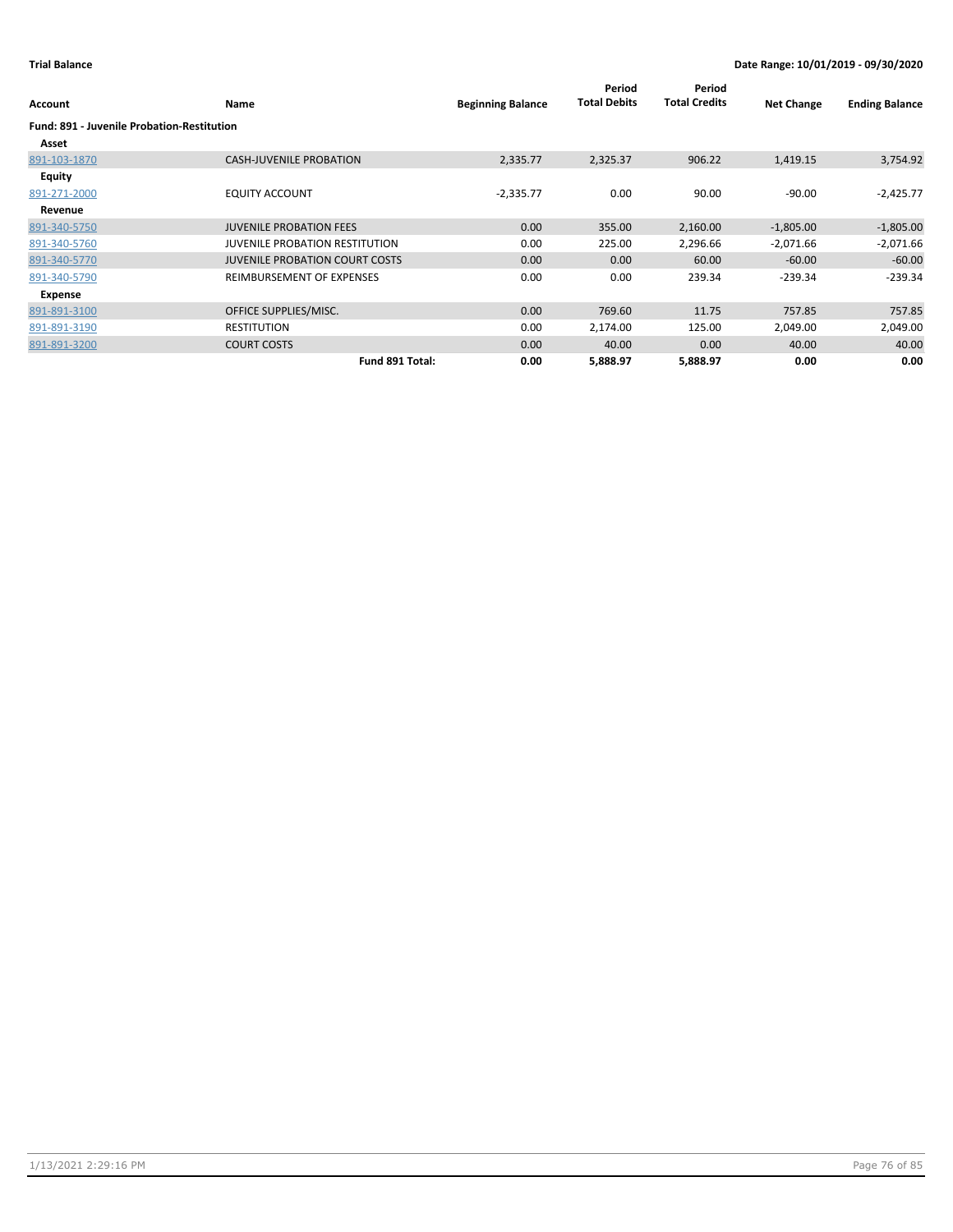| Account             | Name                            | <b>Beginning Balance</b> | Period<br><b>Total Debits</b> | Period<br><b>Total Credits</b> | <b>Net Change</b> | <b>Ending Balance</b> |
|---------------------|---------------------------------|--------------------------|-------------------------------|--------------------------------|-------------------|-----------------------|
| Fund: 920 - Statzer |                                 |                          |                               |                                |                   |                       |
| Asset               |                                 |                          |                               |                                |                   |                       |
| 920-103-1000        | STATZER-COMBINED FUNDS CHECKING | 5,312.69                 | 769.01                        | 6,081.70                       | $-5,312.69$       | 0.00                  |
| 920-103-1001        | <b>CLAIM ON CASH</b>            | 0.00                     | 6,080.58                      | 0.00                           | 6,080.58          | 6,080.58              |
| 920-103-1750        | <b>TEXPOOL</b>                  | 40,956.31                | 503.51                        | 56.72                          | 446.79            | 41,403.10             |
| <b>Equity</b>       |                                 |                          |                               |                                |                   |                       |
| 920-271-2000        | <b>EQUITY ACCOUNT</b>           | $-46,269.00$             | 8.03                          | 82.07                          | $-74.04$          | $-46,343.04$          |
| Revenue             |                                 |                          |                               |                                |                   |                       |
| 920-360-1000        | <b>INTEREST EARNINGS</b>        | 0.00                     | 124.14                        | 506.93                         | $-382.79$         | $-382.79$             |
| 920-370-1000        | <b>RENT</b>                     | 0.00                     | 0.00                          | 757.85                         | $-757.85$         | $-757.85$             |
|                     | Fund 920 Total:                 | 0.00                     | 7,485.27                      | 7,485.27                       | 0.00              | 0.00                  |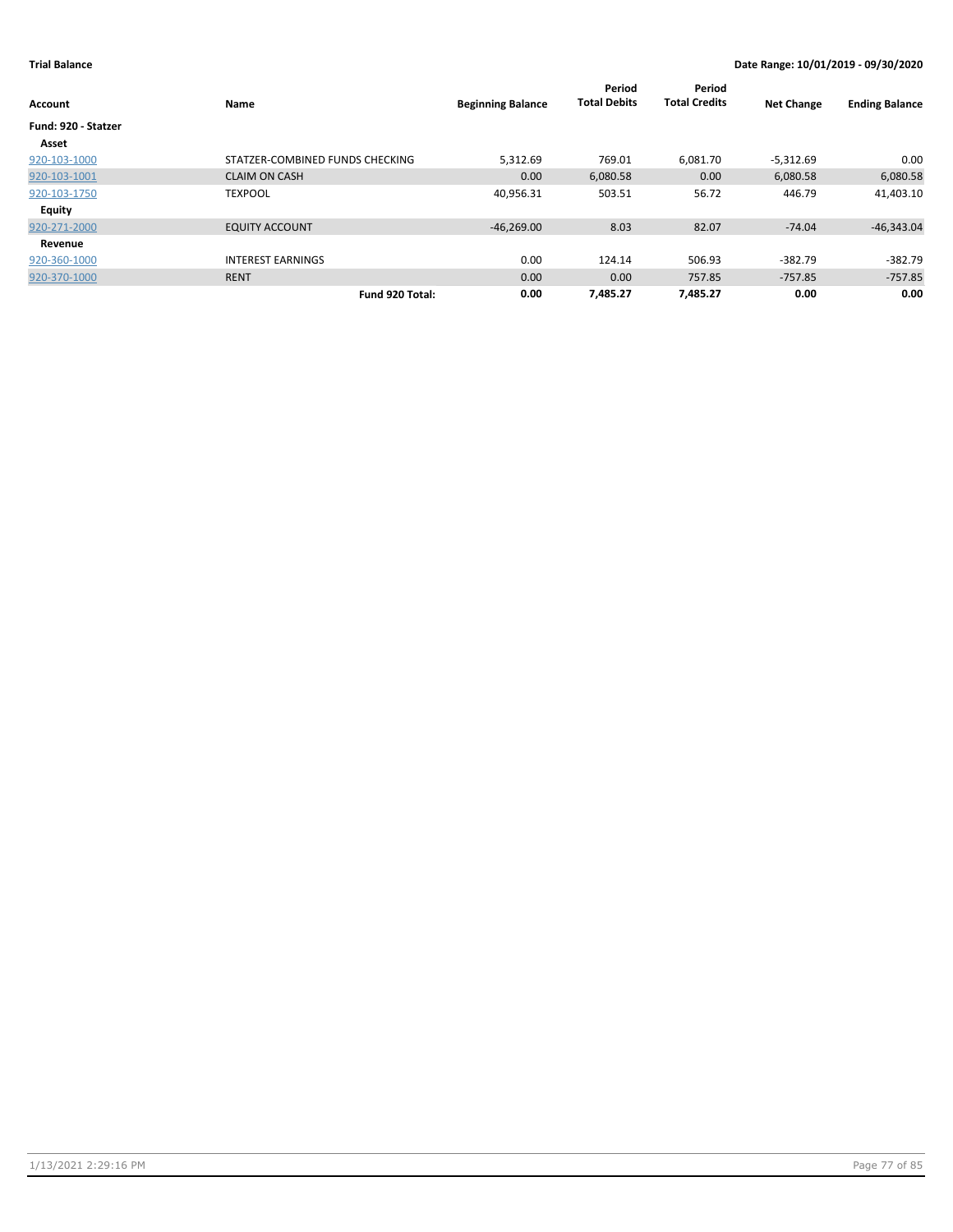| Account                               | Name                                | <b>Beginning Balance</b> | Period<br><b>Total Debits</b> | Period<br><b>Total Credits</b> | <b>Net Change</b> | <b>Ending Balance</b> |
|---------------------------------------|-------------------------------------|--------------------------|-------------------------------|--------------------------------|-------------------|-----------------------|
| Fund: 930 - Texas Community Dev.Prog. |                                     |                          |                               |                                |                   |                       |
| Asset                                 |                                     |                          |                               |                                |                   |                       |
| 930-103-9090                          | CASH-#7219149 HICKORY CREEK         | 100.00                   | 0.00                          | 0.00                           | 0.00              | 100.00                |
| Equity                                |                                     |                          |                               |                                |                   |                       |
| 930-271-2000                          | <b>EQUITY ACCOUNT</b>               | $-100.00$                | 0.00                          | 0.00                           | 0.00              | $-100.00$             |
| Revenue                               |                                     |                          |                               |                                |                   |                       |
| 930-330-9090                          | <b>GRANT #7219149 HICKORY CREEK</b> | 0.00                     | 0.00                          | 8,100.00                       | $-8,100.00$       | $-8,100.00$           |
| Expense                               |                                     |                          |                               |                                |                   |                       |
| 930-909-4140                          | <b>GRANT ADMINISTRATION</b>         | 0.00                     | 8,100.00                      | 0.00                           | 8,100.00          | 8,100.00              |
|                                       | Fund 930 Total:                     | 0.00                     | 8,100.00                      | 8,100.00                       | 0.00              | 0.00                  |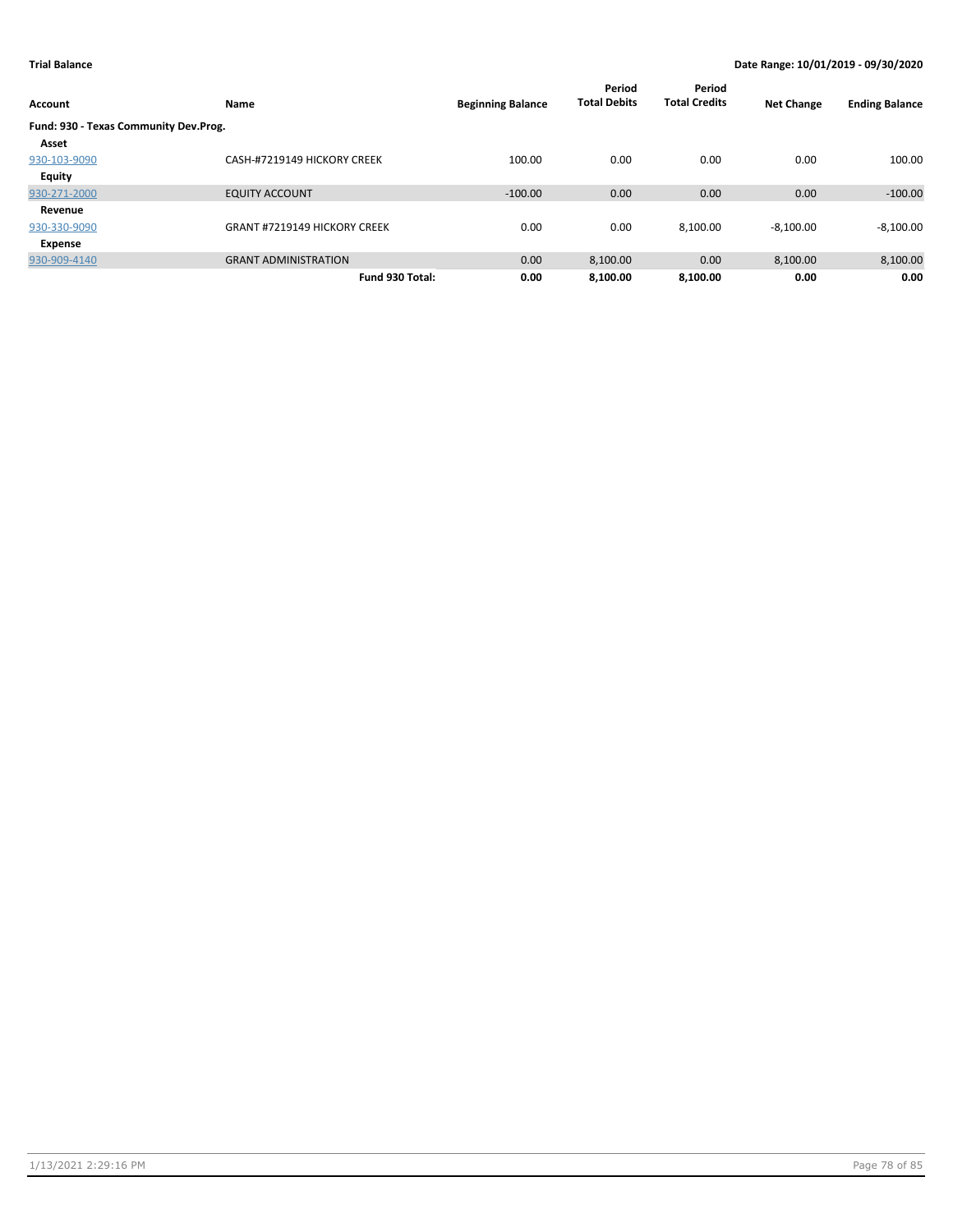|                     |                                     |                          | Period              | Period               |                   |                       |
|---------------------|-------------------------------------|--------------------------|---------------------|----------------------|-------------------|-----------------------|
| Account             | Name                                | <b>Beginning Balance</b> | <b>Total Debits</b> | <b>Total Credits</b> | <b>Net Change</b> | <b>Ending Balance</b> |
| Fund: 950 - Payroll |                                     |                          |                     |                      |                   |                       |
| Asset               |                                     |                          |                     |                      |                   |                       |
| 950-100-1000        | PAYROLL CASH                        | 20.64                    | 9,554.32            | 9,574.96             | $-20.64$          | 0.00                  |
| 950-100-1001        | PR Claim on cash                    | 0.00                     | 1,961.95            | 978.85               | 983.10            | 983.10                |
| 950-103-1001        | Claim on Cash                       | 0.00                     | 997.60              | 997.60               | 0.00              | 0.00                  |
| Liability           |                                     |                          |                     |                      |                   |                       |
| 950-102-1001        | <b>PR AP Clearing</b>               | 0.00                     | 960.13              | 960.13               | 0.00              | 0.00                  |
| 950-271-2000        | <b>DEPOSITS</b>                     | $-20.64$                 | 0.00                | 0.00                 | 0.00              | $-20.64$              |
| Revenue             |                                     |                          |                     |                      |                   |                       |
| 950-360-1000        | <b>INTEREST EARNINGS</b>            | 0.00                     | 0.00                | 4.19                 | $-4.19$           | $-4.19$               |
| 950-370-1300        | <b>REFUNDS &amp; MISCELLANEOUS</b>  | 0.00                     | 9,556.24            | 11,474.64            | $-1,918.40$       | $-1,918.40$           |
| Expense             |                                     |                          |                     |                      |                   |                       |
| 950-415-2020        | <b>COBRA Group Health Insurance</b> | 0.00                     | 960.13              | 0.00                 | 960.13            | 960.13                |
|                     | Fund 950 Total:                     | 0.00                     | 23,990.37           | 23,990.37            | 0.00              | 0.00                  |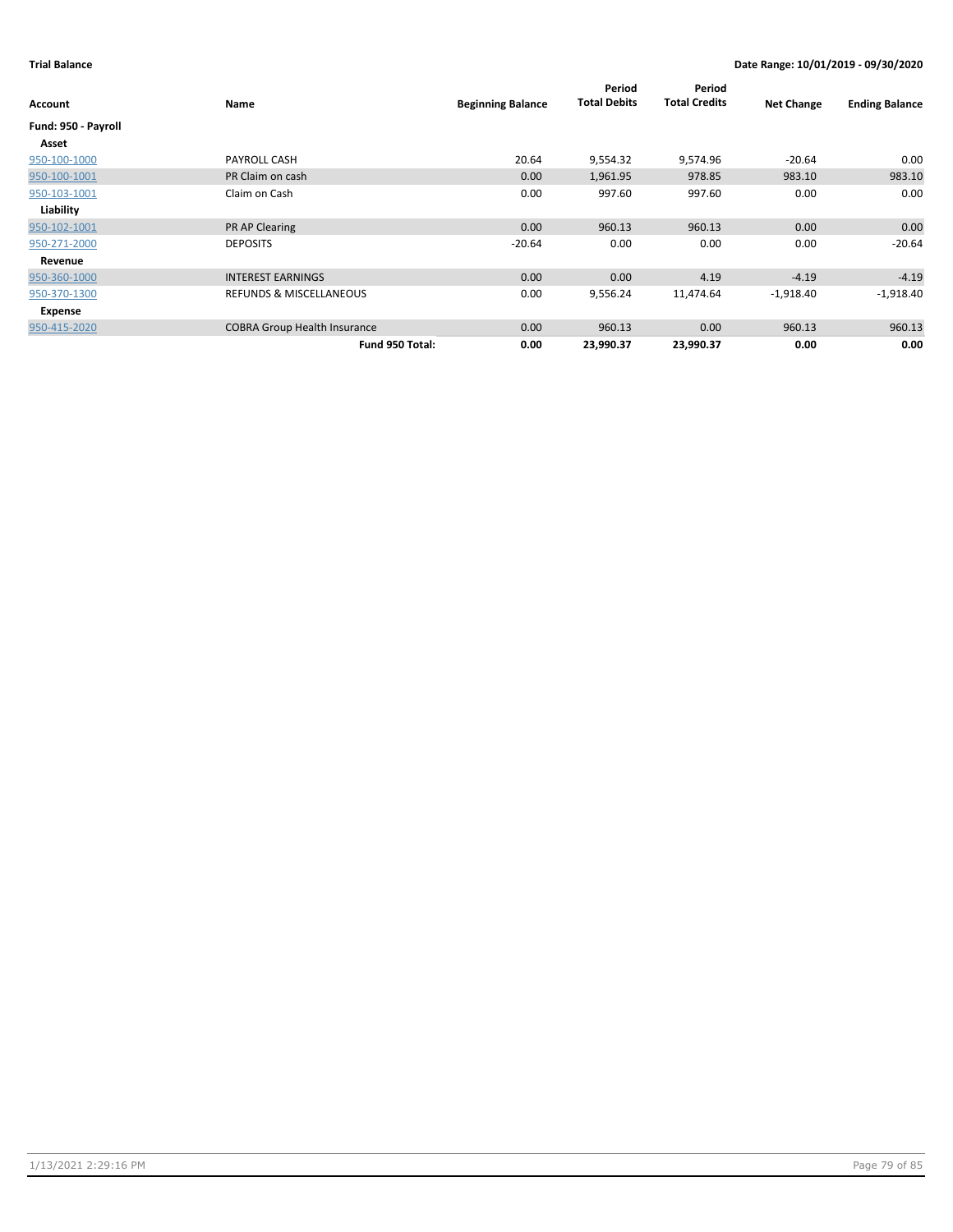|                            |                                  |                          | Period              | Period               |                   |                       |
|----------------------------|----------------------------------|--------------------------|---------------------|----------------------|-------------------|-----------------------|
| <b>Account</b>             | Name                             | <b>Beginning Balance</b> | <b>Total Debits</b> | <b>Total Credits</b> | <b>Net Change</b> | <b>Ending Balance</b> |
| Fund: 990 - Capital Assets |                                  |                          |                     |                      |                   |                       |
| Asset                      |                                  |                          |                     |                      |                   |                       |
| 990-160-1000               | LAND                             | 341,561.30               | 0.00                | 0.00                 | 0.00              | 341,561.30            |
| 990-160-2000               | <b>BUILDINGS</b>                 | 4,737,000.00             | 0.00                | 0.00                 | 0.00              | 4,737,000.00          |
| 990-160-2010               | ACCUM. DEPRECIATION-BUILDINGS    | $-3,494,444.40$          | 0.00                | 117,766.68           | $-117,766.68$     | $-3,612,211.08$       |
| 990-160-2100               | <b>AUTOMOBILES AND TRUCKS</b>    | 2,289,535.41             | 50,068.28           | 0.00                 | 50,068.28         | 2,339,603.69          |
| 990-160-2110               | ACCUM. DEPR.AUTOS AND TRUCKS     | $-1,392,369.10$          | 0.00                | 68,409.17            | $-68,409.17$      | $-1,460,778.27$       |
| 990-160-2150               | <b>TECHNOLOGY</b>                | 753,474.11               | 0.00                | 0.00                 | 0.00              | 753,474.11            |
| 990-160-2160               | ACCUM. DEPR.-COMPUTER EQUIPMENT  | $-657,090.62$            | 0.00                | 21,106.79            | $-21,106.79$      | $-678, 197.41$        |
| 990-160-2200               | <b>OFFICE EQUIPMENT</b>          | 164,640.04               | 0.00                | 0.00                 | 0.00              | 164,640.04            |
| 990-160-2210               | ACCUM. DEPR.-OFFICE EQUIPMENT    | $-100,426.88$            | 0.00                | 0.00                 | 0.00              | $-100,426.88$         |
| 990-160-2250               | <b>RADIO EQUIPMENT</b>           | 213,359.45               | 0.00                | 0.00                 | 0.00              | 213,359.45            |
| 990-160-2260               | ACCUM. DEPR.-RADIO EQUIPMENT     | $-208,278.09$            | 0.00                | 4,199.59             | $-4,199.59$       | $-212,477.68$         |
| 990-160-2270               | <b>SECURITY EQUIPMENT</b>        | 111,850.36               | 47,176.79           | 0.00                 | 47,176.79         | 159,027.15            |
| 990-160-2280               | ACCUM.DEP.-SECURITY EQUIPMENT    | $-20,036.23$             | 0.00                | 42,641.23            | $-42,641.23$      | $-62,677.46$          |
| 990-160-2300               | <b>ROADS</b>                     | 17,841,000.74            | 892,685.49          | 0.00                 | 892,685.49        | 18,733,686.23         |
| 990-160-2310               | ACCUM. DEPRECIATION-ROADS        | $-14,422,516.81$         | 126,908.17          | 0.00                 | 126,908.17        | $-14,295,608.64$      |
| 990-160-2350               | <b>BRIDGES</b>                   | 10,580,176.85            | 715,053.36          | 0.00                 | 715,053.36        | 11,295,230.21         |
| 990-160-2360               | ACCUM. DEPRECIATION-BRIDGES      | $-3,673,811.72$          | 0.00                | 425,855.34           | $-425,855.34$     | $-4,099,667.06$       |
| 990-160-3000               | <b>ROAD EQUIPMENT</b>            | 3,707,840.28             | 176,134.95          | 0.00                 | 176,134.95        | 3,883,975.23          |
| 990-160-3010               | ACCUM. DEPRECIATION-ROAD EQUIPME | $-2,812,298.86$          | 0.00                | 90,503.54            | $-90,503.54$      | $-2,902,802.40$       |
| 990-160-4000               | <b>CONSTRUCTION IN PROGRESS</b>  | 1,149,461.29             | 975,511.21          | 0.00                 | 975,511.21        | 2,124,972.50          |
| <b>Equity</b>              |                                  |                          |                     |                      |                   |                       |
| 990-271-2000               | <b>EQUITY ACCOUNT</b>            | $-15,108,627.12$         | 0.00                | 2,213,055.91         | $-2,213,055.91$   | $-17,321,683.03$      |
|                            | Fund 990 Total:                  | 0.00                     | 2,983,538.25        | 2,983,538.25         | 0.00              | 0.00                  |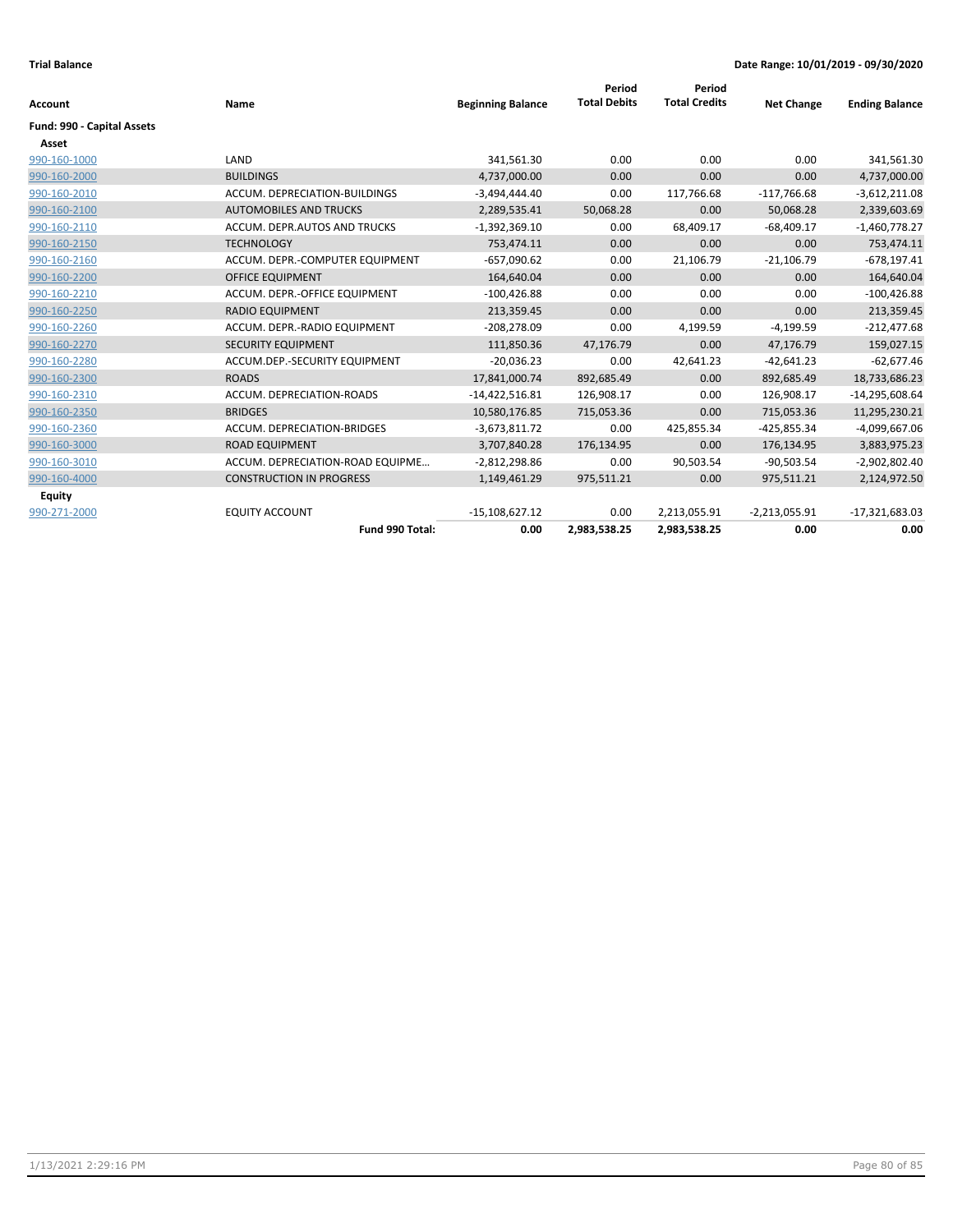| Account                              | Name                           | <b>Beginning Balance</b> | Period<br><b>Total Debits</b> | Period<br><b>Total Credits</b> | <b>Net Change</b> | <b>Ending Balance</b> |
|--------------------------------------|--------------------------------|--------------------------|-------------------------------|--------------------------------|-------------------|-----------------------|
| <b>Fund: 991 - Governmental Debt</b> |                                |                          |                               |                                |                   |                       |
| Asset                                |                                |                          |                               |                                |                   |                       |
| 991-170-2000                         | DEFERRED PENSION OUTFLOW       | 1,424,804.00             | 0.00                          | 1,386,079.00                   | $-1,386,079.00$   | 38,725.00             |
| Liability                            |                                |                          |                               |                                |                   |                       |
| 991-200-2400                         | <b>ACCRUED INTEREST</b>        | $-61,179.00$             | 296,934.00                    | 0.00                           | 296,934.00        | 235,755.00            |
| 991-200-2500                         | <b>GENERAL OBLIGATION BOND</b> | $-5,930,000.00$          | 6,010,000.00                  | 0.00                           | 6,010,000.00      | 80,000.00             |
| 991-200-2510                         | <b>GOB-CURRENT PORTION</b>     | $-160,000.00$            | 40,000.00                     | 0.00                           | 40,000.00         | $-120,000.00$         |
| 991-200-2550                         | <b>BOND DISCOUNT CURRENT</b>   | 2,699.60                 | 0.00                          | 2,987.84                       | $-2,987.84$       | $-288.24$             |
| 991-200-2560                         | <b>BOND DISCOUNT</b>           | 60,741.09                | 0.00                          | 67,514.56                      | $-67,514.56$      | $-6,773.47$           |
| 991-200-2570                         | <b>BOND PREMIUM CURRENT</b>    | $-10,976.99$             | 8,072.21                      | 0.00                           | 8,072.21          | $-2,904.78$           |
| 991-200-2580                         | <b>BOND PREMIUM</b>            | $-246,982.37$            | 178,719.84                    | 0.00                           | 178,719.84        | $-68,262.53$          |
| 991-200-3500                         | <b>ACCRUED COMPENSATION</b>    | $-199,433.20$            | 12,529.07                     | 0.00                           | 12,529.07         | $-186,904.13$         |
| 991-200-4000                         | NET PENSION LIABILITY          | -897,879.00              | 2,024,212.00                  | 0.00                           | 2,024,212.00      | 1,126,333.00          |
| 991-200-4500                         | DEFERRED PENSION IN FLOW       | $-1,225,677.00$          | 0.00                          | 241,999.00                     | $-241,999.00$     | $-1,467,676.00$       |
| <b>Equity</b>                        |                                |                          |                               |                                |                   |                       |
| 991-271-2000                         | <b>EQUITY ACCOUNT</b>          | 7,243,882.87             | 0.00                          | 6,871,886.72                   | $-6,871,886.72$   | 371,996.15            |
|                                      | Fund 991 Total:                | 0.00                     | 8,570,467.12                  | 8,570,467.12                   | 0.00              | 0.00                  |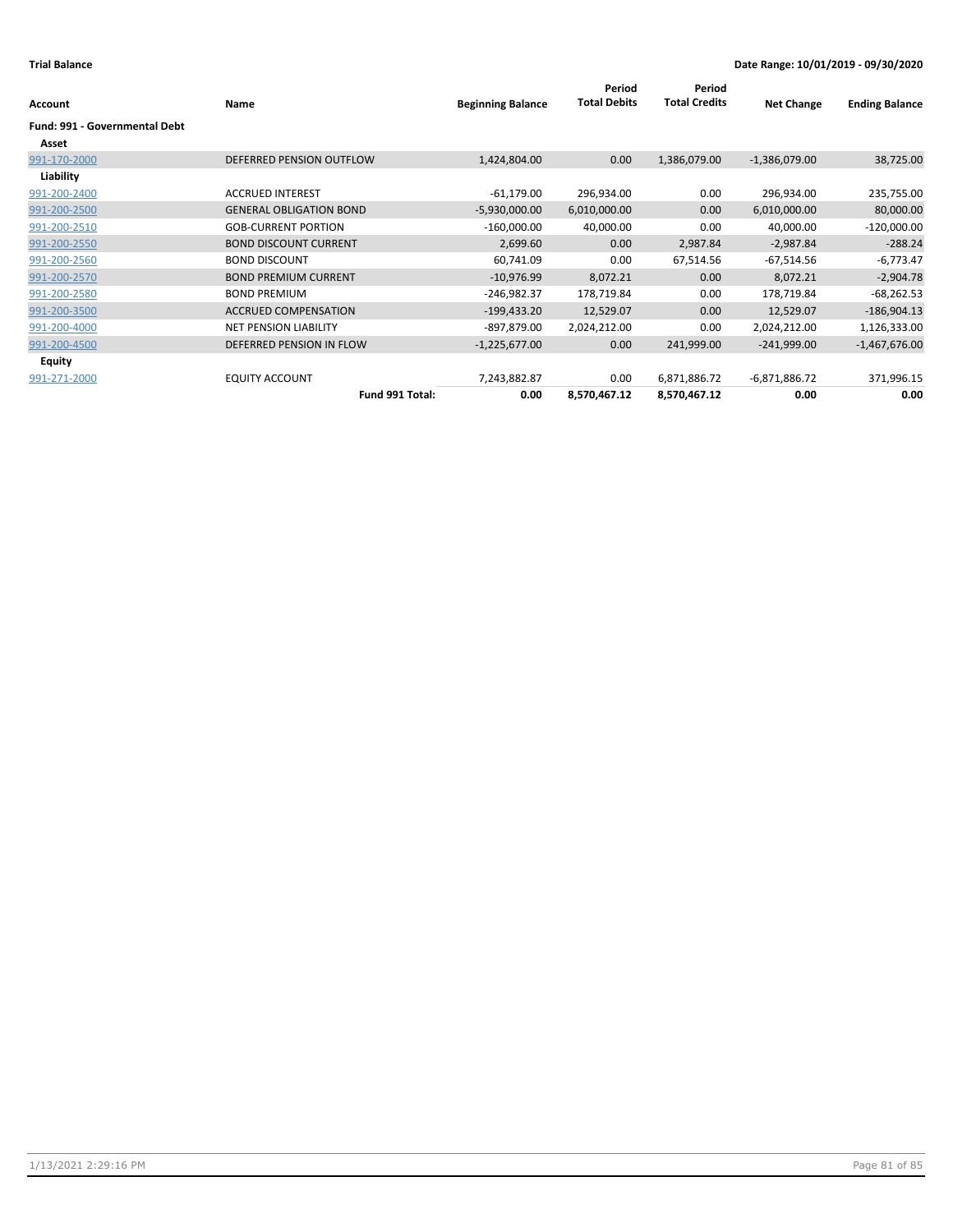| Account                         | Name                    | <b>Beginning Balance</b> | Period<br><b>Total Debits</b> | Period<br><b>Total Credits</b> | <b>Net Change</b> | <b>Ending Balance</b> |
|---------------------------------|-------------------------|--------------------------|-------------------------------|--------------------------------|-------------------|-----------------------|
| Fund: 998 - Payroll Pooled Cash |                         |                          |                               |                                |                   |                       |
| Asset                           |                         |                          |                               |                                |                   |                       |
| 998-100-1001                    | <b>PR Combined Cash</b> | 0.00                     | 326,685.39                    | 325,702.29                     | 983.10            | 983.10                |
| 998-120-3100                    | Due From 100            | 0.00                     | 129,424.81                    | 129,424.81                     | 0.00              | 0.00                  |
| 998-120-3121                    | Due From 121            | 0.00                     | 934.97                        | 934.97                         | 0.00              | 0.00                  |
| 998-120-3190                    | Due From 190            | 0.00                     | 205.89                        | 205.89                         | 0.00              | 0.00                  |
| 998-120-3210                    | Due From 210            | 0.00                     | 8,409.08                      | 8,409.08                       | 0.00              | 0.00                  |
| 998-120-3220                    | Due From 220            | 0.00                     | 10,066.62                     | 10,066.62                      | 0.00              | 0.00                  |
| 998-120-3230                    | Due From 230            | 0.00                     | 10,462.84                     | 10,462.84                      | 0.00              | 0.00                  |
| 998-120-3240                    | Due From 240            | 0.00                     | 6,393.62                      | 6,393.62                       | 0.00              | 0.00                  |
| 998-120-3360                    | Due From 360            | 0.00                     | 134.27                        | 134.27                         | 0.00              | 0.00                  |
| 998-120-3562                    | Due From 562            | 0.00                     | 2,306.40                      | 2,306.40                       | 0.00              | 0.00                  |
| 998-120-3890                    | Due From 890            | 0.00                     | 5,313.38                      | 5,313.38                       | 0.00              | 0.00                  |
| Liability                       |                         |                          |                               |                                |                   |                       |
| 998-102-1000                    | A/P CLEARING            | 0.00                     | 174,612.01                    | 174,612.01                     | 0.00              | 0.00                  |
| 998-120-3950                    | Due From 950            | 0.00                     | 960.13                        | 960.13                         | 0.00              | 0.00                  |
| 998-200-1400                    | Wages Payable           | 0.00                     | 150,025.49                    | 150,025.49                     | 0.00              | 0.00                  |
| 998-207-9900                    | Due To Other Funds      | 0.00                     | 325,702.29                    | 326,685.39                     | $-983.10$         | $-983.10$             |
|                                 | Fund 998 Total:         | 0.00                     | 1,151,637.19                  | 1,151,637.19                   | 0.00              | 0.00                  |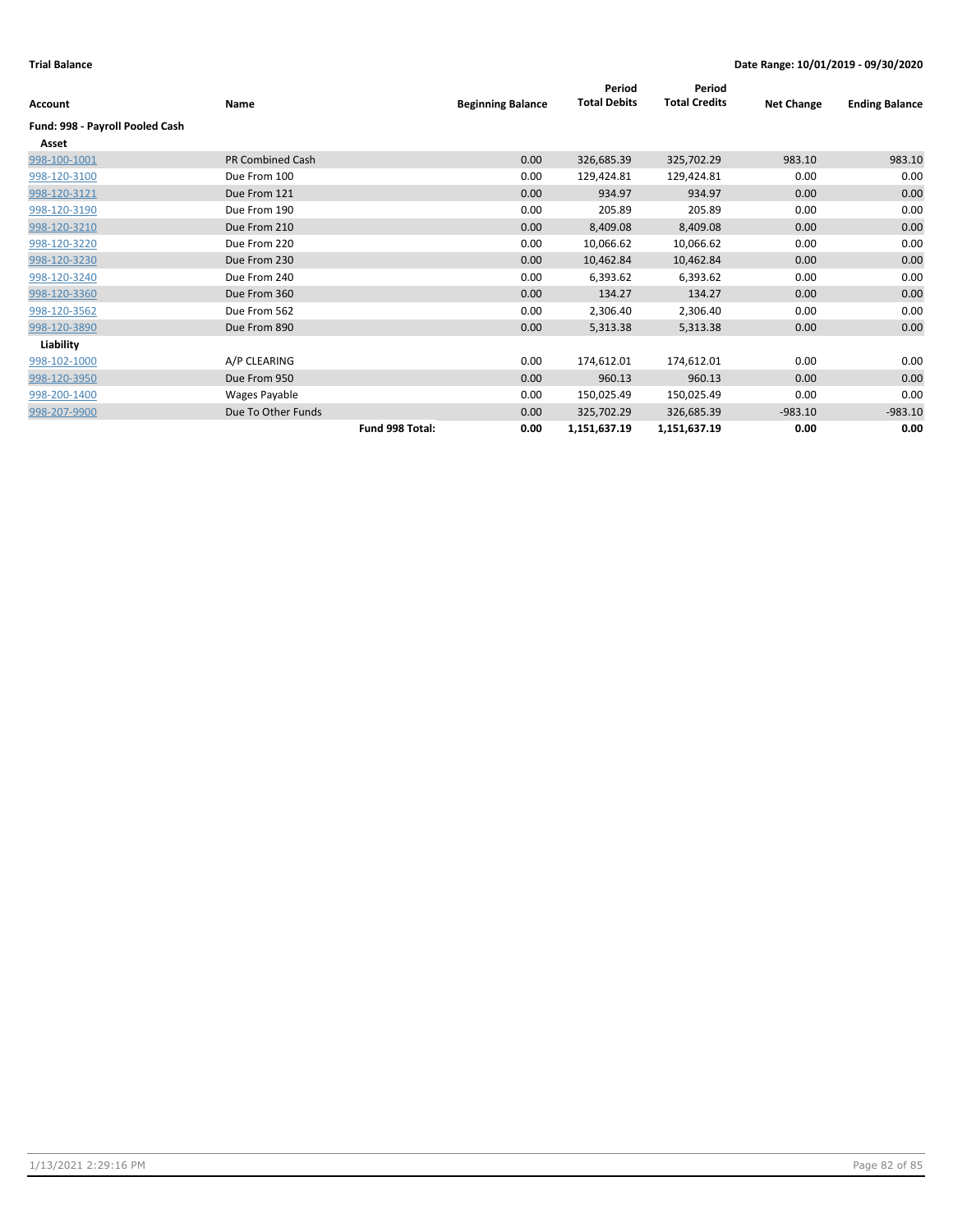| Account                 | Name                 | <b>Beginning Balance</b> | Period<br><b>Total Debits</b> | Period<br><b>Total Credits</b> | <b>Net Change</b> | <b>Ending Balance</b> |
|-------------------------|----------------------|--------------------------|-------------------------------|--------------------------------|-------------------|-----------------------|
| Fund: 999 - Pooled Cash |                      |                          |                               |                                |                   |                       |
| Asset                   |                      |                          |                               |                                |                   |                       |
| 999-103-1000            | Combined Checking AP | 0.00                     | 6,118,513.42                  | 1,680,636.64                   | 4,437,876.78      | 4,437,876.78          |
| 999-120-3100            | DUE FROM 100         | 0.00                     | 948,457.47                    | 379,703.91                     | 568,753.56        | 568,753.56            |
| 999-120-3121            | DUE FROM 121         | 0.00                     | 8,576.00                      | 4,288.00                       | 4,288.00          | 4,288.00              |
| 999-120-3123            | DUE FROM 123         | 0.00                     | 4,975.46                      | 4,075.46                       | 900.00            | 900.00                |
| 999-120-3127            | DUE FROM 127         | 0.00                     | 17,497.55                     | 9,597.50                       | 7,900.05          | 7,900.05              |
| 999-120-3190            | DUE FROM 190         | 0.00                     | 1,483.99                      | 1,483.99                       | 0.00              | 0.00                  |
| 999-120-3200            | DUE FROM 200         | 0.00                     | 205.11                        | 205.11                         | 0.00              | 0.00                  |
| 999-120-3210            | DUE FROM 210         | 0.00                     | 19,914.43                     | 10,822.21                      | 9,092.22          | 9,092.22              |
| 999-120-3220            | DUE FROM 220         | 0.00                     | 73,290.81                     | 57,861.89                      | 15,428.92         | 15,428.92             |
| 999-120-3221            | DUE FROM 221         | 0.00                     | 19,369.25                     | 19,369.25                      | 0.00              | 0.00                  |
| 999-120-3230            | DUE FROM 230         | 0.00                     | 124,949.23                    | 72,349.53                      | 52,599.70         | 52,599.70             |
| 999-120-3231            | DUE FROM 231         | 0.00                     | 20,899.78                     | 20,899.78                      | 0.00              | 0.00                  |
| 999-120-3240            | DUE FROM 240         | 0.00                     | 43,538.68                     | 17,029.14                      | 26,509.54         | 26,509.54             |
| 999-120-3241            | DUE FROM 241         | 0.00                     | 19,369.25                     | 19,369.25                      | 0.00              | 0.00                  |
| 999-120-3260            | DUE FROM 260         | 0.00                     | 1,500.00                      | 1,500.00                       | 0.00              | 0.00                  |
| 999-120-3280            | DUE FROM 280         | 0.00                     | 84.94                         | 84.94                          | 0.00              | 0.00                  |
| 999-120-3310            | DUE FROM 310         | 0.00                     | 1,512.50                      | 990.00                         | 522.50            | 522.50                |
| 999-120-3413            | DUE FROM 413         | 0.00                     | 10,500.50                     | 5,208.57                       | 5,291.93          | 5,291.93              |
| 999-120-3590            | DUE FROM 590         | 0.00                     | 742.50                        | 742.50                         | 0.00              | 0.00                  |
| 999-120-3680            | DUE FROM 680         | 0.00                     | 858,736.22                    | 629,106.95                     | 229,629.27        | 229,629.27            |
| 999-120-3850            | DUE FROM 850         | 0.00                     | 350.38                        | 304.49                         | 45.89             | 45.89                 |
| Liability               |                      |                          |                               |                                |                   |                       |
| 999-102-1000            | A/P CLEARING         | 0.00                     | 1,254,313.96                  | 2,175,275.54                   | $-920,961.58$     | $-920,961.58$         |
| 999-207-9900            | DUE TO OTHER FUNDS   | 0.00                     | 1,705,593.01                  | 6,143,469.79                   | -4,437,876.78     | -4,437,876.78         |
|                         | Fund 999 Total:      | 0.00                     | 11,254,374.44                 | 11,254,374.44                  | 0.00              | 0.00                  |
|                         | <b>Report Total:</b> | 0.00                     | 107,865,939.48                | 107,865,939.48                 | 0.00              | 0.00                  |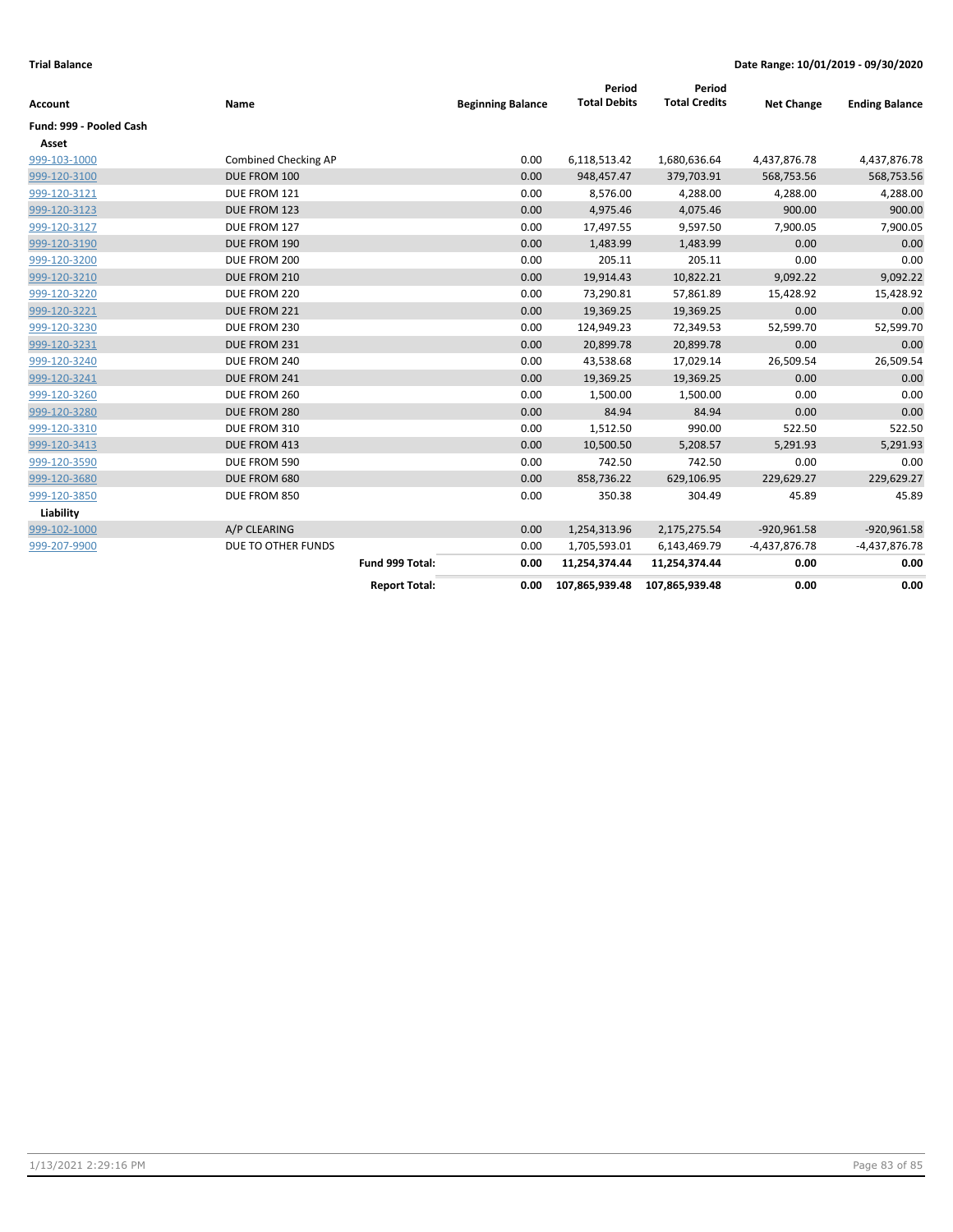# **Fund Summary**

| Fund                                             | <b>Beginning Balance</b> | <b>Total Debits</b> | <b>Total Credits</b> | <b>Ending Balance</b> |
|--------------------------------------------------|--------------------------|---------------------|----------------------|-----------------------|
| 100 - General                                    | 0.00                     | 34,839,783.53       | 34,839,783.53        | 0.00                  |
| 110 - Courthouse Security                        | 0.00                     | 157,722.38          | 157,722.38           | 0.00                  |
| 111 - Justice Court Building Security            | 0.00                     | 20,510.56           | 20,510.56            | 0.00                  |
| 120 - County Clerk Vital Statistics              | 0.00                     | 8,003.85            | 8,003.85             | 0.00                  |
| 121 - County Clerk Records Management            | 0.00                     | 260,745.97          | 260,745.97           | 0.00                  |
| 122 - Chapter 19 Funds                           | 0.00                     | 82,539.18           | 82,539.18            | 0.00                  |
| 123 - Election Equipment Fund                    | 0.00                     | 290,546.80          | 290,546.80           | 0.00                  |
| 125 - County Clerk Co.& Dist.CourtTechnology     | 0.00                     | 8,509.22            | 8,509.22             | 0.00                  |
| 126 - County Clerk Court Records Preservation    | 0.00                     | 19,096.06           | 19,096.06            | 0.00                  |
| 127 - County Clerk Records Archive               | 0.00                     | 483,743.36          | 483,743.36           | 0.00                  |
| 130 - Bail Bond Trust Fund                       | 0.00                     | 17,475.00           | 17,475.00            | 0.00                  |
| 160 - County Judge Excess Supplement             | 0.00                     | 18,529.17           | 18,529.17            | 0.00                  |
| 161 - Probate Judges Education                   | 0.00                     | 7,057.56            | 7,057.56             | 0.00                  |
| 190 - District Clerk Records Management          | 0.00                     | 23,300.98           | 23,300.98            | 0.00                  |
| 191 - District Court Records Archive             | 0.00                     | 42,971.62           | 42,971.62            | 0.00                  |
| 192 - District Clerk Co.& Dist.Court Technology  | 0.00                     | 4,369.48            | 4,369.48             | 0.00                  |
| 193 - District Clerk Court Records Preservation  | 0.00                     | 41,471.00           | 41,471.00            | 0.00                  |
| 200 - County Offices Records Mangement           | 0.00                     | 109,996.65          | 109,996.65           | 0.00                  |
| 210 - Road & Bridge #1                           | 0.00                     | 2,095,686.93        | 2,095,686.93         | 0.00                  |
| 220 - Road & Bridge #2                           | 0.00                     | 2,679,976.34        | 2,679,976.34         | 0.00                  |
| 221 - Raw Water Pipeline Road and Bridge #2      | 0.00                     | 308,988.50          | 308,988.50           | 0.00                  |
| 230 - Road & Bridge #3                           | 0.00                     | 4,112,682.91        | 4,112,682.91         | 0.00                  |
| 231 - Lake Road Impact/Raw Water PipelinePct. 3  | 0.00                     | 650,245.86          | 650,245.86           | 0.00                  |
| 240 - Road & Bridge #4                           | 0.00                     | 2,290,509.07        | 2,290,509.07         | 0.00                  |
| 241 - Lake Road Impact/Raw Water PipelinePct. 4  | 0.00                     | 549,775.75          | 549,775.75           | 0.00                  |
| 250 - Raw Water Pipeline Rock for Pct.2,3,4      | 0.00                     | 228,532.52          | 228,532.52           | 0.00                  |
| 260 - J.P.#1 Justice Court Technology            | 0.00                     | 56,673.23           | 56,673.23            | 0.00                  |
| 270 - J.P.#2 Justice Court Technology            | 0.00                     | 10,257.29           | 10,257.29            | 0.00                  |
| 280 - J.P.#3 Justice Court Technology            | 0.00                     | 9,089.23            | 9,089.23             | 0.00                  |
| 310 - F.C.Detention Center Annual Payment        | 0.00                     | 35,537.06           | 35,537.06            | 0.00                  |
| 330 - Bail Bondsman Application Fee              | 0.00                     | 8,596.74            | 8,596.74             | 0.00                  |
| 350 - Law Library                                | 0.00                     | 214,100.71          | 214,100.71           | 0.00                  |
| 360 - D. A. Fee                                  | 0.00                     | 39,679.20           | 39,679.20            | 0.00                  |
| 361 - Contraband Seizure                         | 0.00                     | 39,533.66           | 39,533.66            | 0.00                  |
| 362 - Investigator/LEOSE                         | 0.00                     | 2,052.38            | 2,052.38             | 0.00                  |
| 380 - IHC Co-Op Gin                              | 0.00                     | 846.13              | 846.13               | 0.00                  |
| 381 - IHC Bonnie Ruth Cooper                     | 0.00                     | 26,087.51           | 26,087.51            | 0.00                  |
| 410 - CERT                                       | 0.00                     | 445.42              | 445.42               | 0.00                  |
| 411 - Hazard Mitigation Plan                     | 0.00                     | 428.64              | 428.64               | 0.00                  |
| 412 - Safe Room Reimbursement Prog.              | 0.00                     | 37,624.53           | 37,624.53            | 0.00                  |
| 413 - CARES ACT-CORONAVIRUS RELIEF               | 0.00                     | 396,381.17          | 396,381.17           | 0.00                  |
| 560 - Sheriff Forfeiture                         | 0.00                     | 297,311.94          | 297,311.94           | 0.00                  |
| 561 - Law Enforcement Education Sheriff's Office | 0.00                     | 4,372.95            | 4,372.95             | 0.00                  |
| 562 - Bois D'Arc Lake Reservoir (SO)             | 0.00                     | 829,708.16          | 829,708.16           | 0.00                  |
| 563 - Sheriff's Office Technology                | 0.00                     | 5,235.92            | 5,235.92             | 0.00                  |
| 590 - Specialty Court/Drug Court                 | 0.00                     | 46,189.69           | 46,189.69            | 0.00                  |
| 600 - Sinking                                    | 0.00                     | 2,480,329.17        | 2,480,329.17         | 0.00                  |
| 630 - Law Enforcement Education Const. Pct.1     | 0.00                     | 3,058.74            | 3,058.74             | 0.00                  |
| 640 - Law Enforcement Education Const. Pct.2     | 0.00                     | 1,725.52            | 1,725.52             | 0.00                  |
| 650 - Law Enforcement Education Const. Pct.3     | 0.00                     | 4,061.97            | 4,061.97             | 0.00                  |
| 660 - 2017 GO Bonds-Construction Fund FY2017     | 0.00                     | 6,275,607.77        | 6,275,607.77         | 0.00                  |
| 670 - Courthouse Restoration                     | 0.00                     | 222,770.40          | 222,770.40           | 0.00                  |
| 680 - 2018 GO Bonds-Construction Fund FY2019     | 0.00                     | 12,359,582.25       | 12,359,582.25        | 0.00                  |
| 690 - 2020 CO Bonds-Construction Fund FY2020     | 0.00                     | 9,903,829.76        | 9,903,829.76         | 0.00                  |
| 700 - Right of Way                               | 0.00                     | 17,416.99           | 17,416.99            | 0.00                  |
| 800 - Veterans Court Program                     | 0.00                     | 0.00                | 0.00                 | 0.00                  |
| 810 - County Lake Road Impact Fund               | 0.00                     | 235,013.21          | 235,013.21           | 0.00                  |
| 850 - Lake Fannin                                | 0.00                     | 12,217.41           | 12,217.41            | 0.00                  |
| 890 - T.J.J.D.                                   | 0.00                     | 931,922.87          | 931,922.87           | 0.00                  |